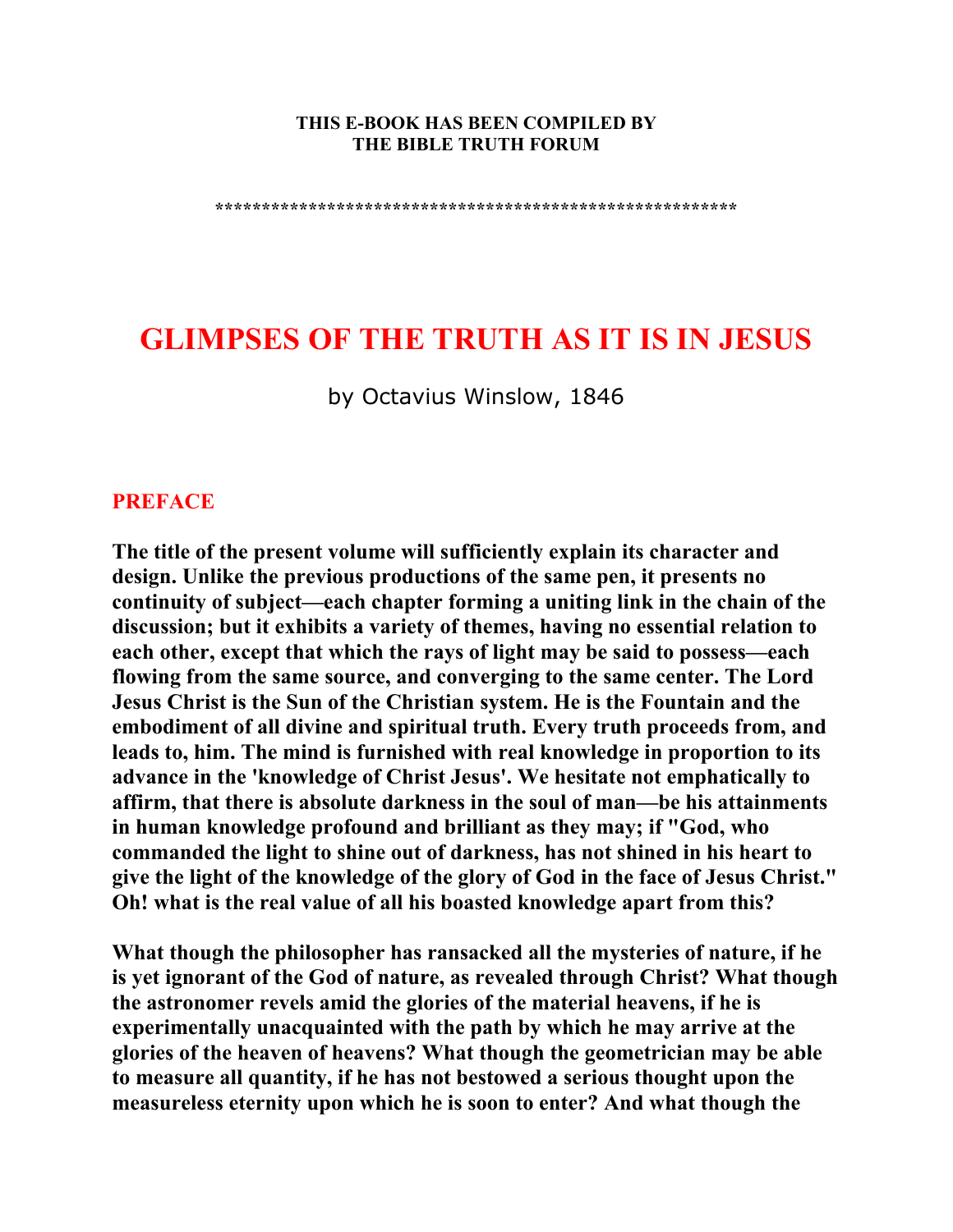**physician, skilled in the science of healing, is able to baffle every form of bodily disease, if he has no knowledge, in the cure of his own spiritual distemper, of the balm that is in Gilead, and of the Physician who is there? We ask, what real good, as it regards themselves, does it avail ? None whatever. See the vanity of all human knowledge, weighed with the momentous interests of an eternal world, except that which makes us it wise unto salvation.** 

**It has been the aim of the writer in the following pages to exhibit this allimportant truth, prominently and in various points of light. The work, in consequence, may be found to address itself more immediately to an unrenewed state of mind, or to a mind** *theoretically***, but not** *experimentally***, acquainted with the gospel, than perhaps may please the taste, or realize the expectation of some. Nevertheless, the writer trusts, that minds matured in grace may here and there obtain a glimpse of Jesus and of his truth—dim and imperfect though it may be—which, with the accompanying blessing of the Holy Spirit, will instruct and comfort, sanctify and stimulate the soul in the heavenly way.** 

**It is proper briefly to allude to the history of this work. Scotland is its birthplace. It contains the substance of a few discourses which the author delivered from the pulpit of different Christian denominations, during a recent visit to that magnificent and interesting land. Yielding to the desire of several, for whom he cherishes the tenderest Christian love—albeit, in this instance, he may not commend the partiality of their judgment—they are snatched from assigned oblivion, and now appear in another, and a permanent form. The author has no idea that the solicitation of friends to publish is always a valid plea for inflicting a new volume upon the public. Nor has it in the present case, he thinks, blinded his eye to the very imperfect manner in which he has performed his task. And yet but for this prompting, which he would sincerely trace to a higher influence, he had never undertaken it. If, however, the same blessed Spirit who condescended to speak by these truths from the pulpit, will, to the same extent, speak by them from the press, the utmost wish of the author's heart will be granted. He cannot refrain from saying, that his work is literally ushered into the world upon the breath of prayer. The intimations which he has received from various quarters, of the especial and fervent supplications which have been made in its behalf, encourage him to hope that much glory to the Lord will accrue from this feeble production of his pen.** 

**The author cannot close this allusion to the origin of his volume, without being permitted to remark, that one, who earnestly pleaded for its publication, has**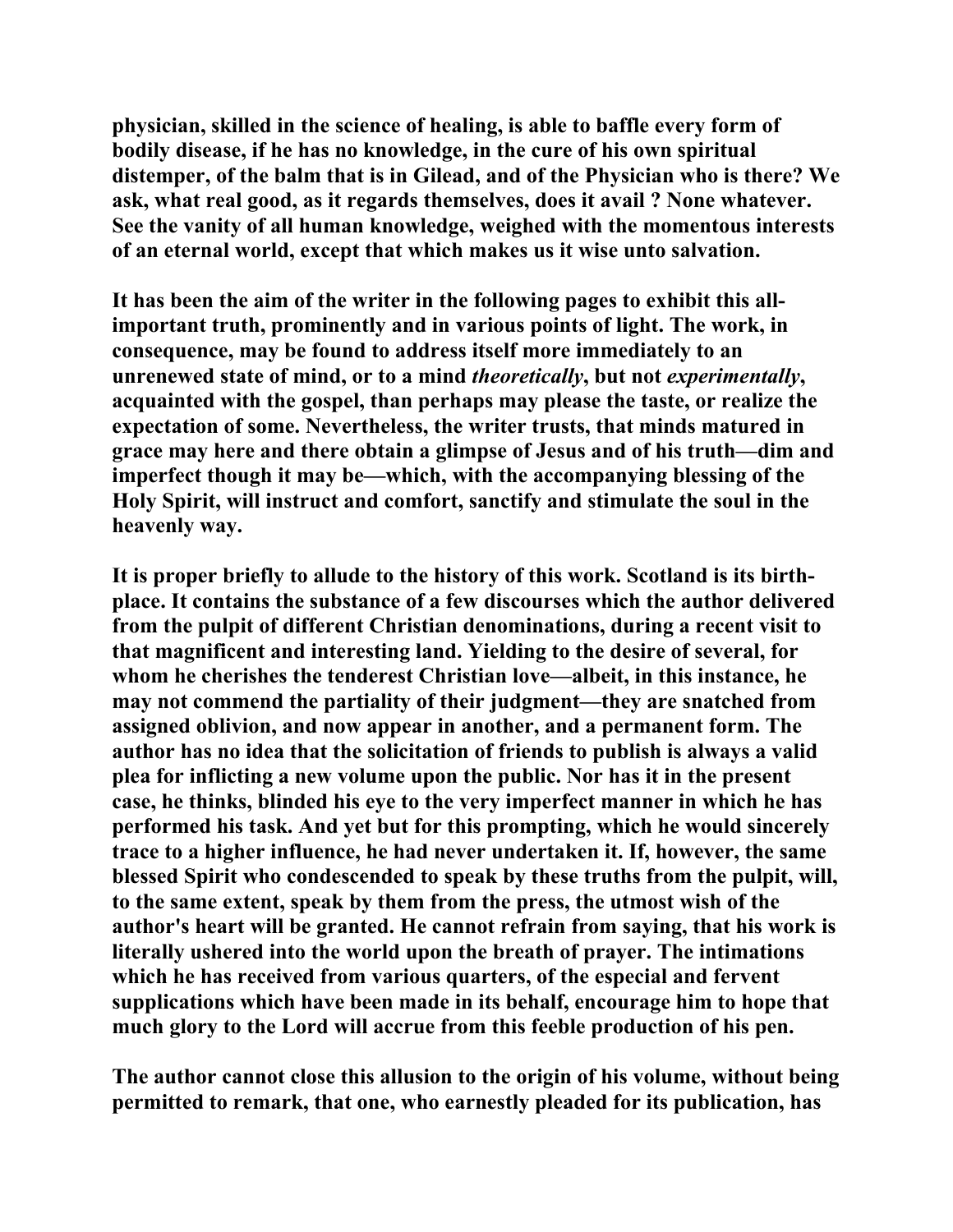**since then passed away from earth, to** *the world of full revelation, of complete holiness, and of perfect love.* **The event has had the effect, he trusts, of imparting to his own mind, in tracing these pages, more vivid and realizing views of eternity. Strange though it may appear, he has felt a consciousness of her nearness, more palpable and sweet, than when last he bowed with her at the throne of grace, and in the midst of her own domestic circle. The home of the glorified is of more easy access, in the spirit's travel, than any home of earth. In the realization of faith, and in the anticipations of hope, and in the yearnings of love, Heaven is a nearer point. It is with the immaterial that we have communion; it is with mind that we converse; it is with spirit that we blend. And the more full their development, and the more complete their nature, the sweeter is the communion, and the higher is the enjoyment. And yet, though thus exercising that "faith which is the substance of things hoped for, the evidence of things not seen," we are forced to exclaim, "O the mystery of the invisible world! Where are the loved, the beautiful, and the holy, who have flitted from us and have disappeared? Do they know us—do they see us—do they attend us—do they love us still?** 

**But this we do know—that they are holy and happy, for they are with Christ, and are like him. And of this, too, we may be well assured, that to us the awful mystery will soon be explained; and we who are now wondering at the departed, will be 'wondered at,' for we shall mingle with the 'spirits of just men made perfect,' 'knowing even as we are known.'** 

**But let us follow her, as she followed Christ. She loved the Lord—she lived for the Lord—and she waited and looked for the coming of the Lord—and now she is forever with the Lord. She needs not these partial and shadowy 'glimpses of the truth as it is in Jesus;' for** *the full, the unclouded vision of the Lamb is hers.* **She has passed within the veil, where the Forerunner had for her entered, and she has 'come to Jesus the Mediator of the New Covenant,' and she sees him, not 'through a glass darkly,'—but face to face. Her posture was always that of a lowly sinner, leaning in simple faith upon the atoning work of Immanuel. Her natural amiability and loveliness, great and admired as they were, never concealed from her view the plague of her own heart, nor beguiled her from the great truth, that only as she stood in the righteousness of the incarnate Son, could she appear with acceptance in the presence of the holy Lord God.** 

**Never was there an instance of more entire laying down of self at the foot of the cross, drawing from it the motives that led to a simple and unreserved**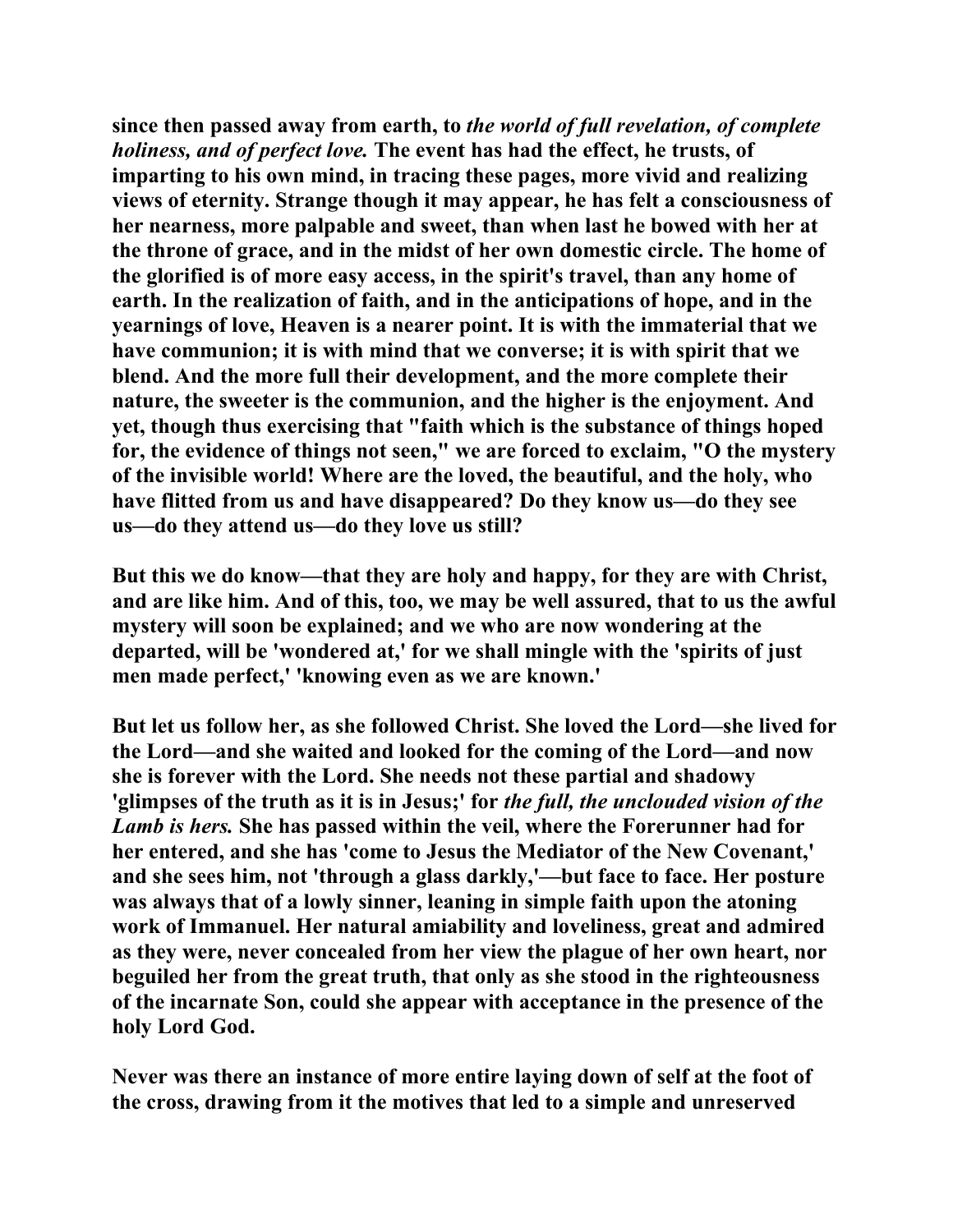**surrender to the Lord. Thus clothed in the "righteousness of God," we believe that she is 'without fault before the throne,' adoring the grace that brought her there.** 

### **"The Voice of the Charmer"**

**"Their poison is like the poison of a serpent: they are like the deaf adder that has stopped its ears, that will not heed the voice of the charmer, however skillful the enchanter may be." Psalm 58:4-5** 

**How glorious is the nature, and what an inestimable blessing to man, socially and individually considered, is the Gospel of Christ! It is a revelation of the most stupendous expedient, and a solution of the profoundest problem that ever interested the heart, or engaged the thought of the Eternal Mind. The salvation of guilty man secured in a way consistent with infinite holiness—the claims of stern justice reconciled with the pleadings of divine mercy—the moral government of God vindicated—and love, the favorite perfection of his nature, indulged—form the one sublime and precious theme of which it speaks in strains of newborn and unheard of melody. Well does the Holy Spirit entitle it, the "glorious Gospel of the blessed God." Thus, while this Gospel is to the sinner the golden chain of grace lowered to the very depth of his wretchedness and woe, it is an all-encircling shield thrown around the purity and the honor of that Being to whose nature it assimilates, and to whose communion it lifts him.** 

**And yet, strange to say, man, the only creature personally interested in this wondrous revelation, is of all intelligences the least astonished at its glories, or affected by its appeals. Angels scan its mysteries, and adore—devils believe its announcements, and tremble; but man, whom it most deeply concerns, and to whom it is especially sent, "will not heed the voice of the charmer, however skillful the enchanter may be." May the Spirit of truth and love impart his own blessing, while we proceed to consider the nature of the gospel charm, and the guilt and consequences of its wilful neglect.** 

**By every reflective and right-thinking mind, the gospel will be regarded as the most invaluable boon God ever bestowed upon our nation, while its withdrawal would be the greatest calamity that could arrest its prosperity and blight its happiness. The unenlightened philosopher, the political economist, and the wily statesman, may dispute the justness of this sentiment; but man's**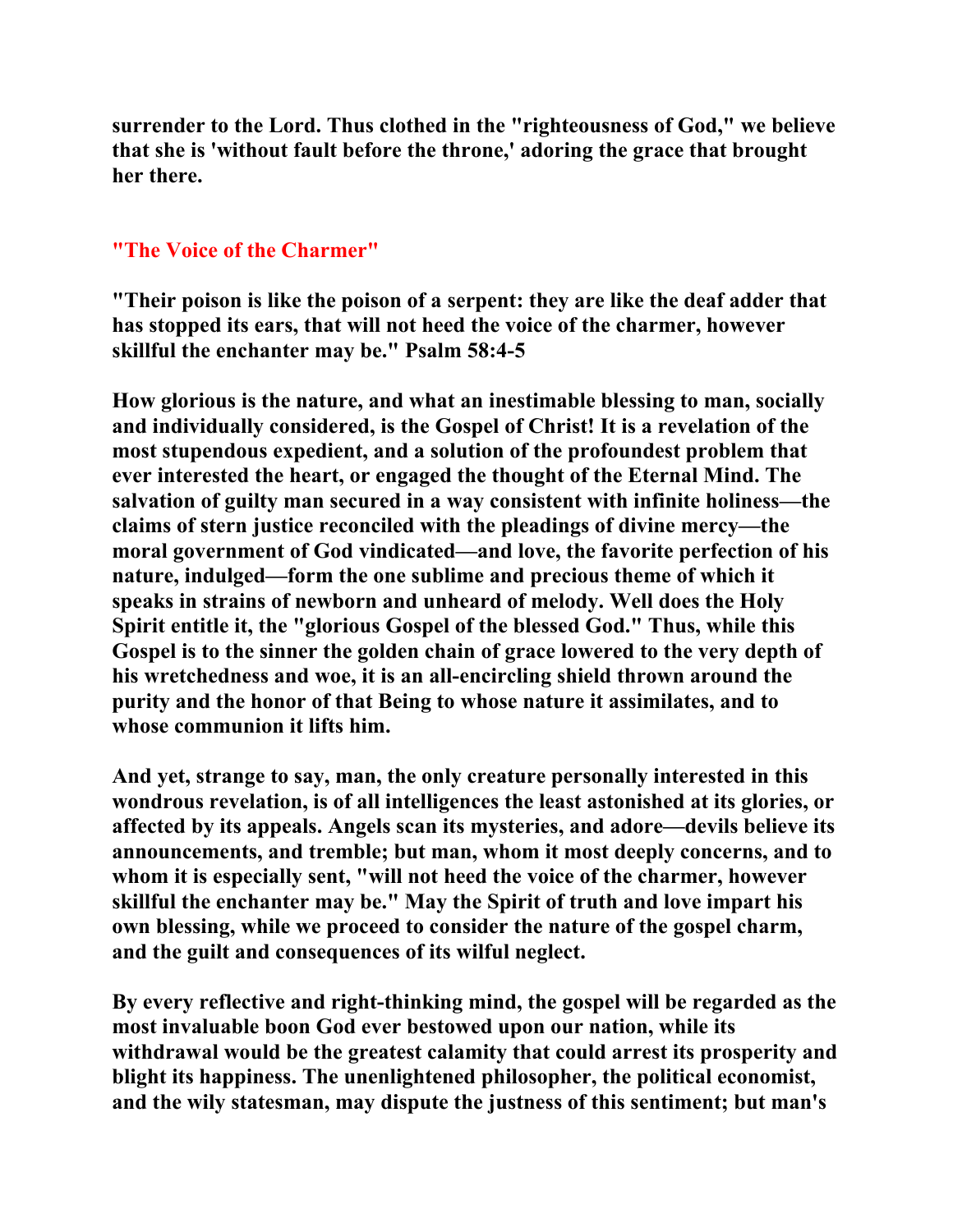**unbelief cannot invalidate God's truth. Let God be true, and every man whose opinions contravene His veracity, be a liar, rather than that God were false. The gospel has made us, as a nation, all that we are—great, privileged, and free. Her greatness, her privileges, and her freedom, Britain owes not to the wisdom of her legislation, to the influence of her letters, or to the prowess of her military; but to Christianity, and to Christianity alone. But for this, she had still been classed with the idolatrous nations of the east. When the great apostle of the Gentiles planted his foot upon her shores, and, amid the heathen altars and idolatrous shrines consecrated to Woden, to Thor, and to Tuesco, proclaimed the gospel of Jesus Christ, he laid the foundation of all her future glory.** 

**And although there have been periods in her remarkable history when the pale star of Popery has seemed in the ascendant, and the sun of gospel truth has for a while been obscured, yet the morning has again dawned—a morning without clouds"—and emerging from beneath the veil of night, it has shone forth with increased power and splendor, covering with overwhelming defeat every attempt to banish it from the land. And so it will continue to confound its enemies until the last conquest it achieves shall usher in the coming of the Son of man.** 

**We might also adduce the history of the Western World as affording another evidence of the gospel as a national blessing. Contrast the present elevated moral, intellectual, and social condition of America, with the period, but recent, when the Indian paddled his canoe along her majestic waters, and the smoke of his rude wigwam, and the yell of his senseless worship, rose amid the stillness and the gloom of his unbroken forests; and to the inquiry, "What has so rapidly advanced, and so far elevated her in the scale of civilized nations?" we unhesitatingly reply, "the glorious gospel of the blessed God," planted upon her shores by the labors, and nourished by the prayers, the sacrifices, and the tears of the Pilgrim Fathers, of whom the world was not worthy. We have made and have given this prominence to these remarks, feeling their importance and necessity.** 

**There exists a marvellous tendency to undervalue the influence of Christianity as a great national blessing. Civilization, education, and science are thrust forward, as though all our greatness and true glory had been achieved by, and would be perpetuated through, them. It is alarming to think of the progress which these semi-infidel views are making. But as the gospel alone made, so the gospel alone can preserve us what we are. Christianity is the basis of our**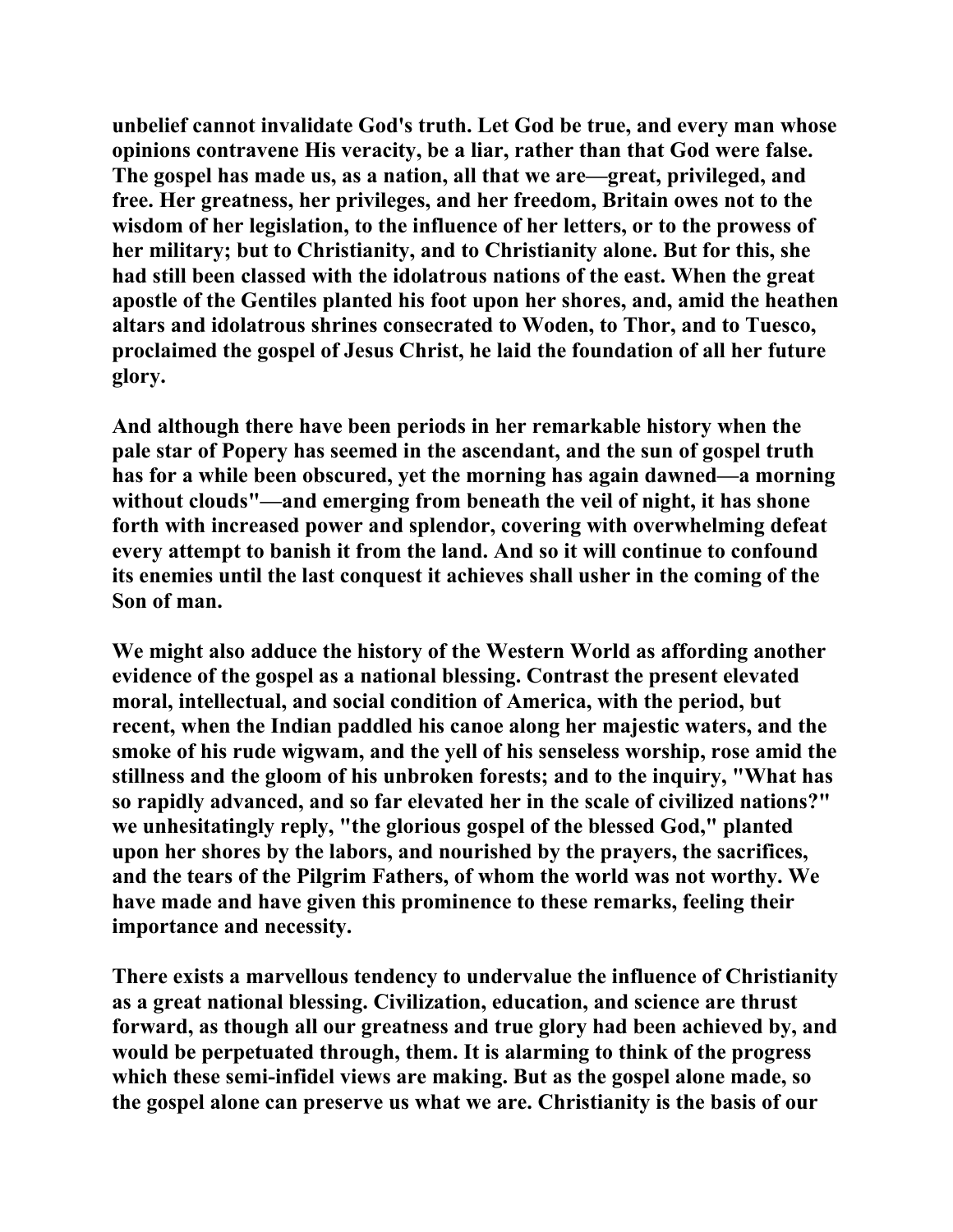**institutions, and the bulwark of our strength. Our very existence as a nation depends upon it. The setting of this sun, to change the figure, would be the precursor of a fearful night of moral and intellectual gloom, the signal for every foul spirit of darkness to emerge from his hiding place, and stalk in triumph through the land. Let us hold fast the pure gospel. Nothing but its diffusion can retain it in our midst. No civil power can preserve it. It must take hold on the masses, it must enthrone itself on the hearts, embody itself in the intellects, and incorporate itself with the habits of the people. To attain this end, we must circulate the Bible, sustain the divine institution of the Christian ministry, live the gospel individually, and be more earnest and united in prayer for a deeper baptism of the Holy Spirit upon our churches.** 

**But it is of the relation of man to the gospel, as an individual, and not as a society, we are particularly to speak in the present chapter. And in the foreground let us contemplate the charming Savior whom the gospel reveals, the Savior of God's providing, and in all points of view a gift worthy of so great and glorious a Giver. There are two passages of God's word which convey to the mind the most forcible and exalted views of the personal excellence and dignity of the Lord Jesus, at which we may give a rapid glance. The first portrays his matchless beauty, the second his incomprehensible greatness. "You are fairer than the children of men: grace is poured into your lips; therefore God has blessed you forever," Psalm 45:2.** 

**This doubtless refers to the perfection of his human excellence. As man, his beauty transcends the loveliest of human beings—"fairer than the children of men." Their beauty is mixed; his is pure. Theirs is derived; his is from himself. Theirs decays; his is imperishable. His body prepared by God; his mind filled with all the wisdom, grace, and holiness of the Spirit—he stands forth the "bright and morning star," the perfect, peerless Son of man. O for an eye to see and admire his excellence! and not admire only, but to imitate. O for grace to lie at his feet, and learn from his meekness! to lean on his bosom and drink of his love; to set the Lord always before us, never moving the eye from this perfect model, but ever aiming to transcribe its lineaments upon our daily life. Yes! you are "fairer than the children of men!" you altogether lovely One! And as I gaze upon your perfections, wandering from beauty to beauty, my admiration increases, and my love deepens, until, in the assurance of faith, and in the transport of joy, I exclaim, "this is my Beloved, and this is my Friend."** 

**Respecting his superior nature, not less clear and emphatic is the declaration**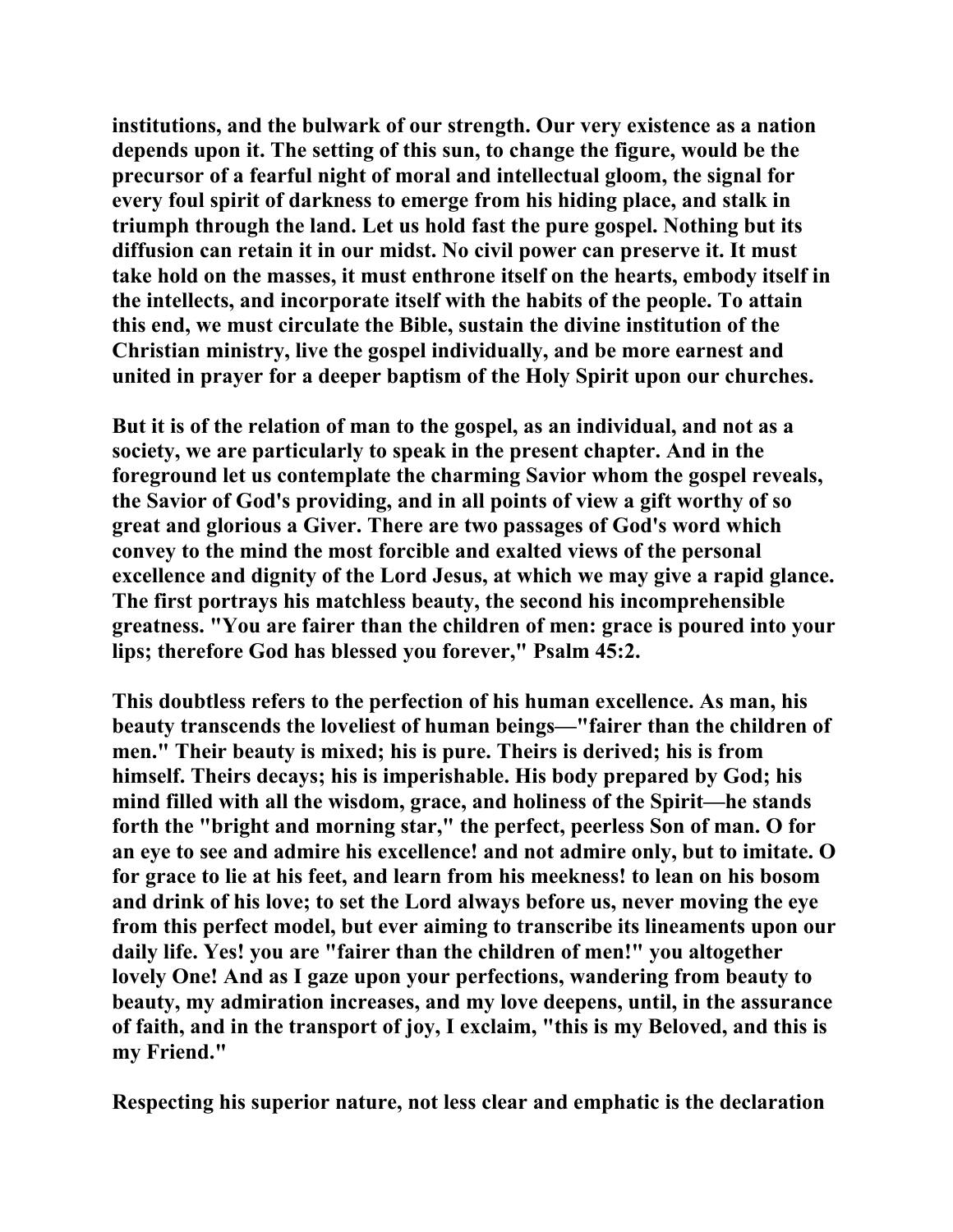**of his essential greatness. "No man knows the Son but the Father," Matt. 11:27. Surely these words are sufficient to remove all doubt as to his Deity. Were he only man, with what truth could it be affirmed of him, that "no man knows the Son?" It is the property of an angel, that he understands the angelic nature; and of man, that he understands the human nature. It is the perfection of God that He only understands the nature of God. Who, then, but the Infinite, can measure the infinite greatness of the Son of God? The loftiest created imagination, the mightiest human intellect, the profoundest angelic research, falls infinitely short of what he is. The Father alone knows the Son, because he is of the same nature and mind with the Father.** 

**Beware of holding this doctrine lightly. A more important one—one more glorious or more precious, asks not the confidence of your faith. Hold it fast, even as the vessel in the storm clings to its anchor. This gone, the next mountain wave drives you upon the quicksand of doubt and perplexity, and then where are you? Consider how important must be that single truth, on which the value, the preciousness, and the efficacy of all other truths depend. Such a truth is the Godhead of Christ.** 

**How glorious an object, then, is this Savior, whom the gospel thus reveals! It is true his essential greatness, like the peace which he himself gives, "surpasses all understanding;" yet like that peace, he may be known, though he cannot be measured. "We may know experimentally," as Owen beautifully remarks, "that which we cannot know comprehensively; we may know that in its power and effect, which we cannot comprehend in its nature and depths. A weary person may receive refreshment from a spring, who cannot fathom the depth of the ocean from where it proceeds." That this is true of the "love of Christ, which surpasses knowledge," is equally true of the person of Christ himself, whom "no man knows but the Father." Think not that all his beauty is concealed. They, in whom it has pleased the Father to reveal his Son, "behold his glory;" they "see the King in his beauty;" the discovery of his excellence often captivates their soul, and the sense of his love often cheers their hearts; while in lively faith and joy they exclaim, "I am my Beloved's, and my Beloved is mine."** 

**Take one more view of Him who is the "chief among ten thousand." Look at his sinless, yet real humanity; without a single taint, yet sympathizing with all the conditions of ours: afflicted in our afflictions; tempted in our temptations; infirm in our infirmities; grieved in our griefs; "wounded for our transgressions, bruised for our iniquities;" and now that he is in glory, still**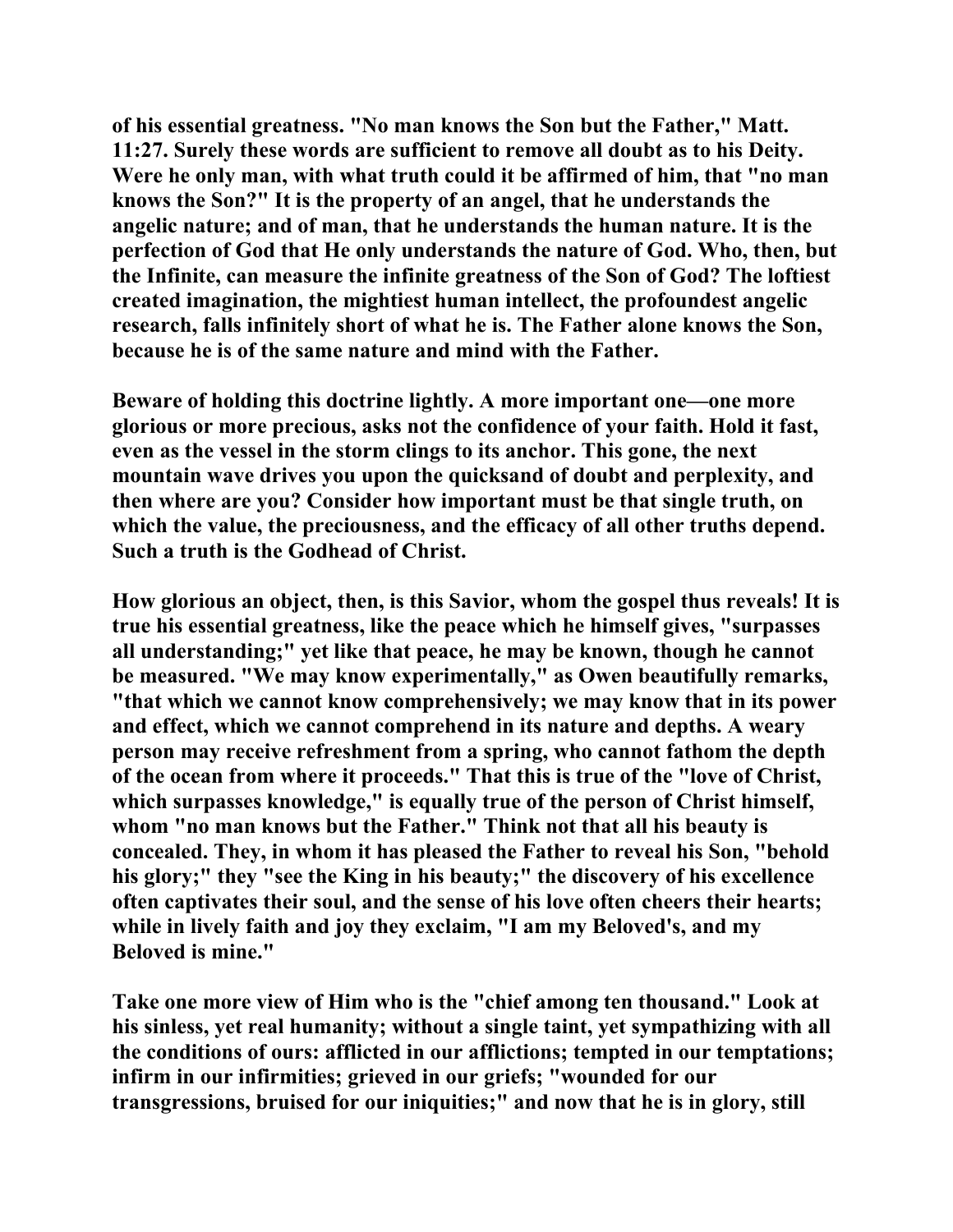**cherishing a brother's heart, bending down his ear to our petitions, ever standing near to catch our sighs, to dry our tears, to provide for our needs, to guide us by his counsel, and afterwards to receive us to glory. O what a Savior is Jesus Christ! Wonder not, my readers, that when he is known, all other beings are eclipsed; that when his beauty is seen, all other beauty fades; that when his love is felt, he becomes supremely enthroned in the affections; and that to know him more, is the one desire of the renewed mind, and to make him more known, is the one aim of the Christian life.** 

**What charming tidings, too, does the gospel announce! Take the doctrine of PARDON, the very mention of which thrills the soul with gladness. Pardon through the blood-shedding of God's dear Son for "all manner of sin," and for the chief of sinners! What myriads have gone to glory, exulting with their expiring breath in those melodious words, "the blood of Jesus Christ his Son cleanses us from all sin!" Is there no music in this declaration to the ear of a sin-burdened soul? And when the called children of God behold in that blood of Immanuel—the sea which has drowned all their sins, the fountain which has cleansed all their guilt, the source of their reconciliation, the cause of their peace, and the ground of their access—is not the gospel a joyful sound to their ears?** 

**And yet how few live in the full enjoyment of this truth, "You will cast all my sins behind your back." "You have forgiven all their iniquity." "I have blotted out as a cloud your transgressions, and as a thick cloud your sins." Precious truth! Since God has spoken it, faith exclaims, "I believe it. On this I can live holily, and on this I can die happily." The Gospel speaks, too, of a RIGHTEOUSNESS which places the believing sinner in a state of complete justification—a righteousness better than that of Moses, and superior to that of angels, because it is the "righteousness of God Himself."** 

**Among the many glorious names which our Immanuel bears is, "JEHOVAH our Righteousness." He is made from God the righteousness of his people. As their law-fulfiller, obeying; as their surety, suffering in their stead, they become the righteousness of God in Him, so that the very name itself which Jesus bears in connection with our justification becomes ours. "In those days shall Judah be saved, and Jerusalem shall dwell safely: and this is the name by which she shall be called, Jehovah our Righteousness." Thus the believer wears the clothing, and takes the name of Him, who is emphatically the husband of his Church. See how complete she is in him—Colos. 2:10. How glorious—Eph. 5:7. How lovely, Ezek. 16:14. In this righteousness she is**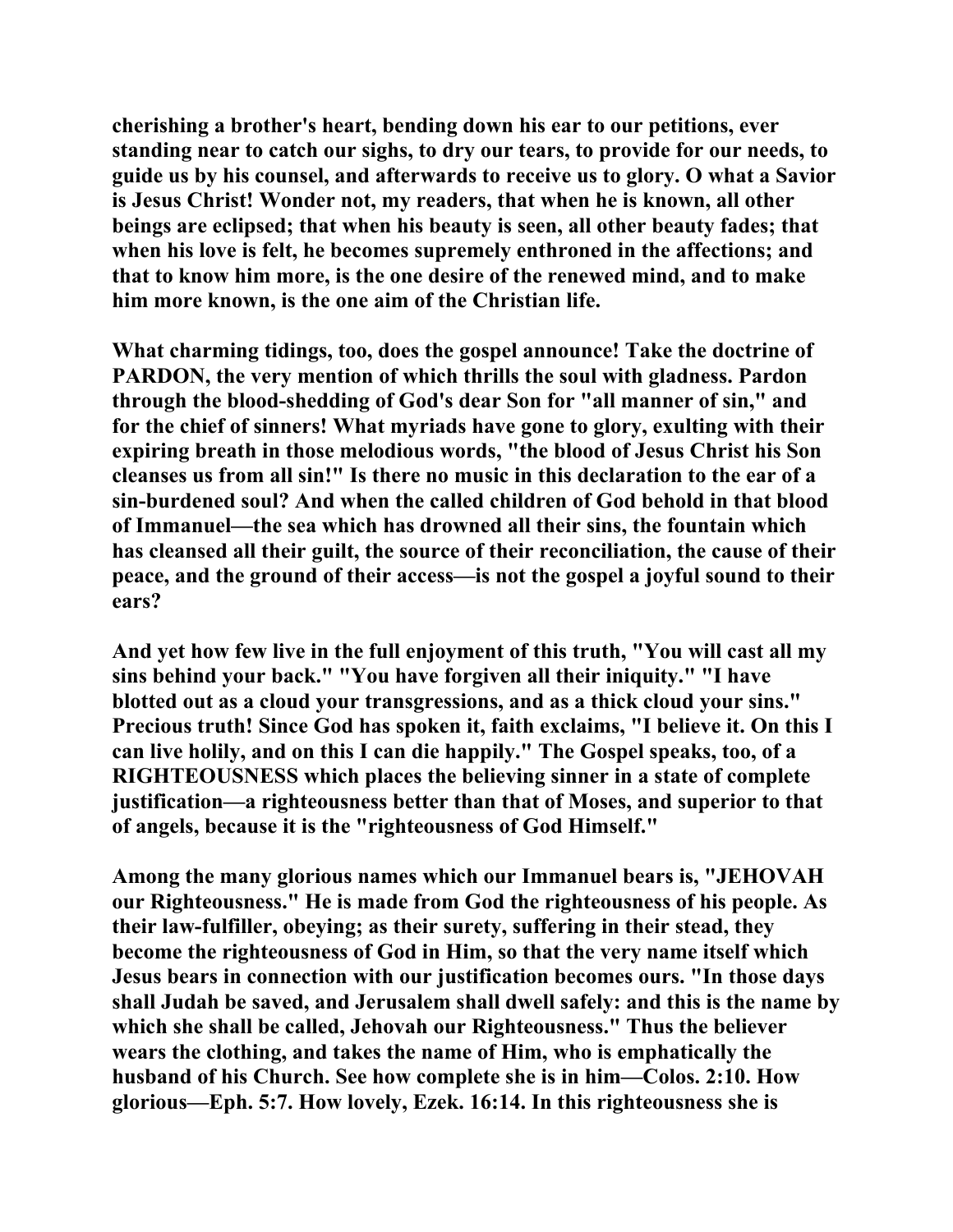**exalted, Psalm. 139:16; and in this it is her privilege greatly to rejoice, Isa. 41:10.** 

**Is this righteousness yours, my reader? Have you cast aside the defiled, wormeaten garment in which by nature you stand; and are you clothed in the fine linen, clean and white, which is the righteousness of the saints? Search and see! You may have gone far in a profession of Christ, in a visible enrolment among his people; and yet were the King to enter the banqueting room where you sit partaking the symbols of his death, to see the guests, it is possible that in view of his solemn, searching inspection, you may be found not having on the righteousness of Christ.** 

**But if you have renounced your own merits, and have fled entirely from yourself to Jesus, then to this sweet note of the joyful sound, your heart responds, exclaiming, "In the Lord have I righteousness;" "My soul shall make her boast in the Lord; the humble shall hear thereof and be glad." Standing in this perfect, spotless robe, you will aim after a life corresponding with a privilege so exalted; and whether living or dying, you will be openly and manifestly the Lord's.** 

**A FREE GRACE voice will possess a charm to the spiritual ear which no word of man can fully express—and this is the true idea of the gospel. But for this, what charm to a convinced sinner would the gospel of Jesus possess? How could the rest, the privileges, and the blessings of this great charter of divine mercy raise a solitary emotion of gladness in the heart, were they not the gratuities of the God of grace? What music, do you think, to the ear of a condemned felon would be the pardon of his sovereign, were it upon terms which the very circumstances of his case rendered unavailable? What a cruel mockery would it be of his helplessness, and what a bitter taunting of his woe! But stand upon the threshold of his gloomy cell, and read to him in tones worthy of the announcement, a free, unconditional pardon; throw wide open his door, knock off his chains, and "say to the prisoner, Go forth," with no obligations imposed, but such as boundless goodness would dictate, and such as deathless gratitude would recognize—loyalty to a sovereign so gracious and benignant—and you do indeed bear to him glad tidings. You irradiate his dark dungeon with brightness, and you fill his desolate heart with joy. Such are the tidings which the Gospel proclaims.** 

**Listen to it—eloquent are its accents: "By grace are you saved through faith, and that not of yourselves, it is the gift of God." "It is by faith that it might be**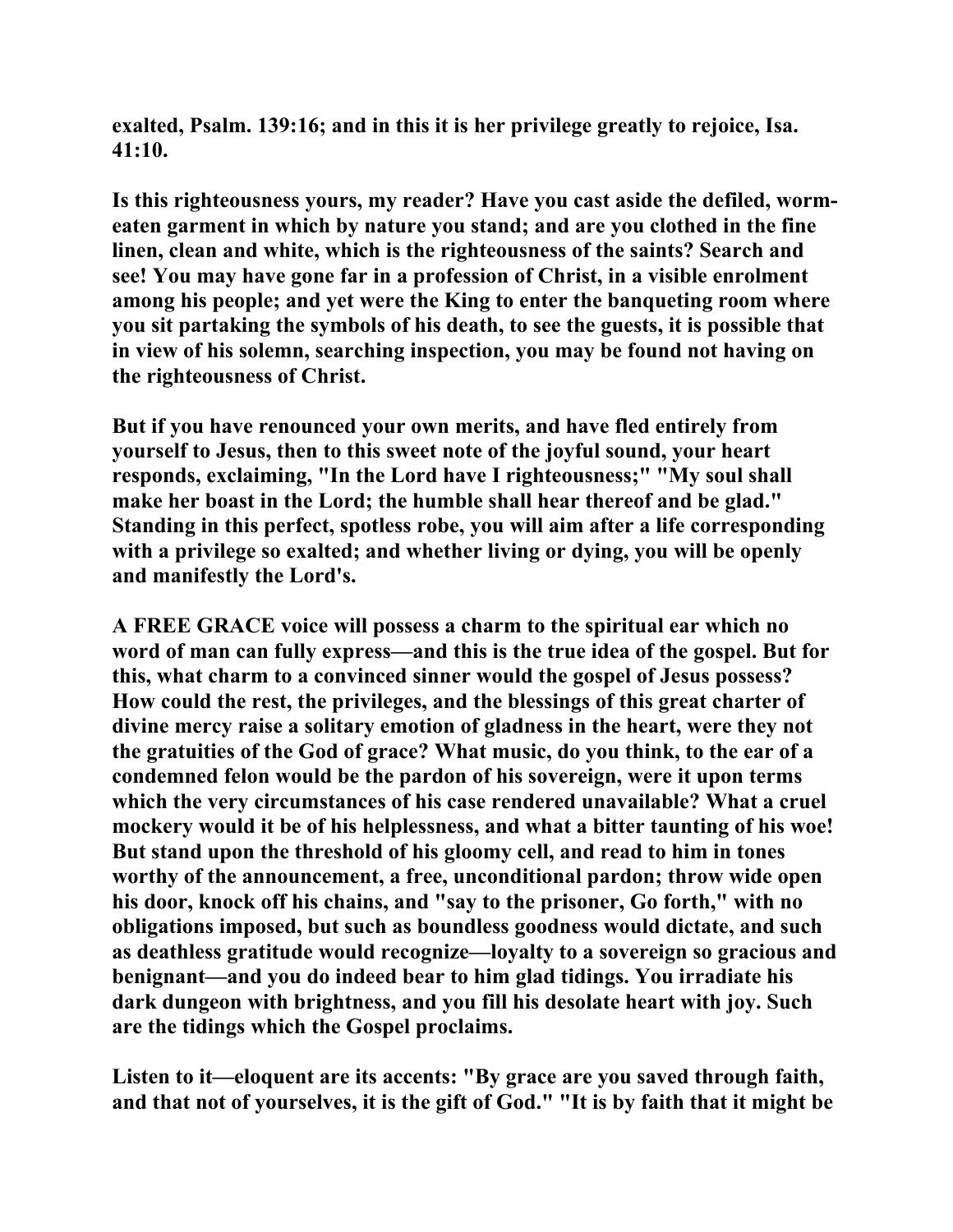**by grace." "Without money, and without price." "And when they had nothing to pay, he frankly forgave them both." "Come and take of the water of life freely." Are you a self-destroyed, self-condemned, bankrupt sinner, with, nothing to pay? Then may you exclaim, "Never was music so sweet to me as this! Salvation free! Redemption without money! Heaven without creature merit! All springing from the heart of God, and flowing down through the channel of the Savior's merits."** 

**As a system of Divine and unfailing CONSOLATION, there is a charm in the gospel of Jesus of indescribable sweetness. Originating with that God, not only whose name and whose perfection, but whose very essence is love, and who Himself is the "God of all comfort," it must be a gospel of "strong consolation," commensurate with every conceivable sorrow of his people. Let those testify who, amid the trials and the conflicts of their pilgrimage, have thus experienced it. Indeed it is only by this test that its real character can be estimated. As we can convey no adequate idea of sound to the deaf, of color to the blind, or of life to the dead, neither can we by the most elaborate reasoning or eloquent description, impart to a mind estranged from sorrow if such there be—any proper conception of the magic power of the gospel, as a consummate system of the richest consolation and support.** 

**But let a Christian be placed in circumstances of the deepest grief and sorest trial—the bread and the water of affliction his food—the iron entering his soul—the heart bereaved—the mind perplexed—the spirit dark—all human hopes blighted, and creature cisterns failing him like a spring in the summer's drought; then let the Spirit of God, the Divine Paraclete, open this box of perfume, breathing into his soul the rich consolations, the precious promises, the strong assurances, the divine counsels, and the glowing hopes which it contains, and in a moment the light of love appears in his dark cloud, his fainting spirit revives, and all is peace!** 

**Oh! that must be a charming gospel which can meet the necessities of man at every point; whose wisdom no human perplexity can baffle, and whose resources of sympathy and comfort, no case of suffering or of sorrow can exhaust. Tried soul! repair to this unfailing spring of comfort. God speaks to you in it—it is the unsealing of the heart of Jesus—it is the still small voice of the Spirit. It speaks to you—it bids you "cast your burden on the Lord, and he will sustain you;" "Call upon him in the day of trouble, and he will answer you." It assures you that amid, all your perplexing cares, "He cares for you." It promises you that for your flint-paved path, your "shoes shall be iron and**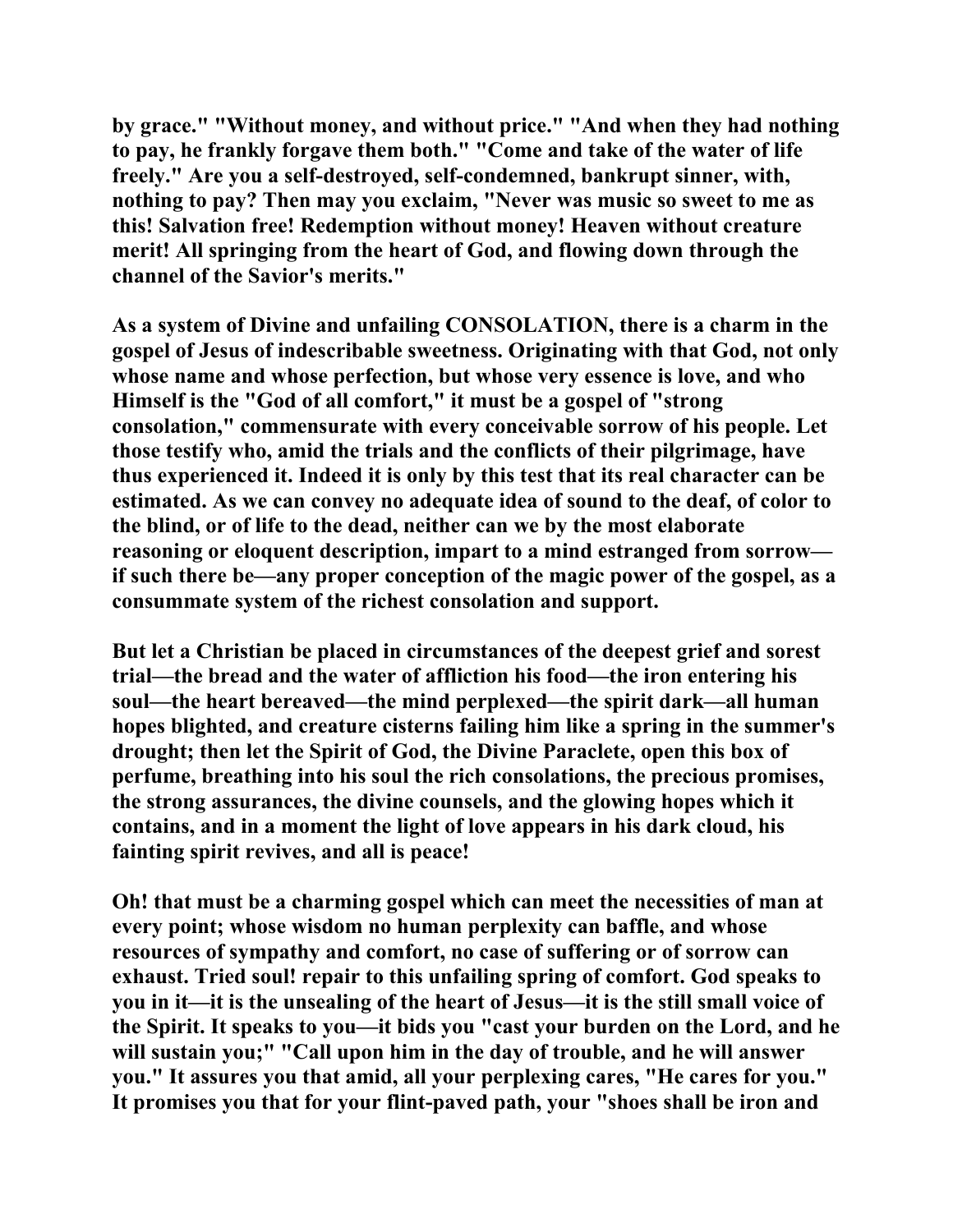**brass;" and that "as your days are, so shall your strength be." It tells you that a "woman may forget her nursing child, yet God will not forget you;" that in all your assaults, you shall dwell on high, your place of defense shall be the munitions of rocks;" and that though hemmed in on every side by a besieging foe, and all other supplies cut off, yet "your bread shall be given you, and your water shall be sure." It invites you to lay your griefs and weep out your sorrows upon the bosom of Jesus, and so "leaning upon your Beloved, ascend from the wilderness." O to be led into the heart-felt experience of these truths, even while passing through billows of sorrow to a martyr's flames!** 

**Not the least important and endearing element of the Gospel to a believer's heart, is its HOLINESS. All its truths to him are precious, because the tendency of all is to sanctify. What to him were its soothing consolations dissevered from its holy precepts? What were its comfort, if that comfort were secured at the expense of holiness? What though it dried his tears, but did not subdue his corruptions? What though it assuaged the fountain of his grief, while it left that of his sins unchecked? Its greatest charm were gone! No; he would desire guidance, instruction, and consolation, only so far as they advanced his divine conformity.** 

**He longs, he pants, he prays, to be a holy child of God. That he so often and so far misses his mark—that he is so frequently foiled, disappointed, and forced back, in his strivings after sanctification, is to him the bitterest of bitter sorrows. But when at any time, and in any degree, he is enabled through grace to "do the will of God from the heart," and when in the great conflict of faith he advances to the foe, and covers that advance with glory, or retreats only to eclipse the glory of his advance, a shout more full of music never rose to heaven, than that which breaks from his adoring lips, "Thanks be to God who gives us the victory, through our Lord Jesus Christ."** 

**The "charmers," from whose lips this divine melody proceeds, are the true ministers of Christ, whom he has chosen, called, and furnished with grace and gifts, and to whom he has committed a dispensation of the gospel. Their appointment is from God; their succession is from Christ; their anointing for, and designation to, the work are from the Holy Spirit. He himself, though a minister of the Lord Jesus, is but an "earthen vessel," encompassed with, and often well near crushed by, the infirmity of which he is, in common with others, the subject. "For every high priest taken from among men, is ordained for men, in things pertaining to God,…who can have compassion on the ignorant, and on those who are out of the way; for in that he himself is**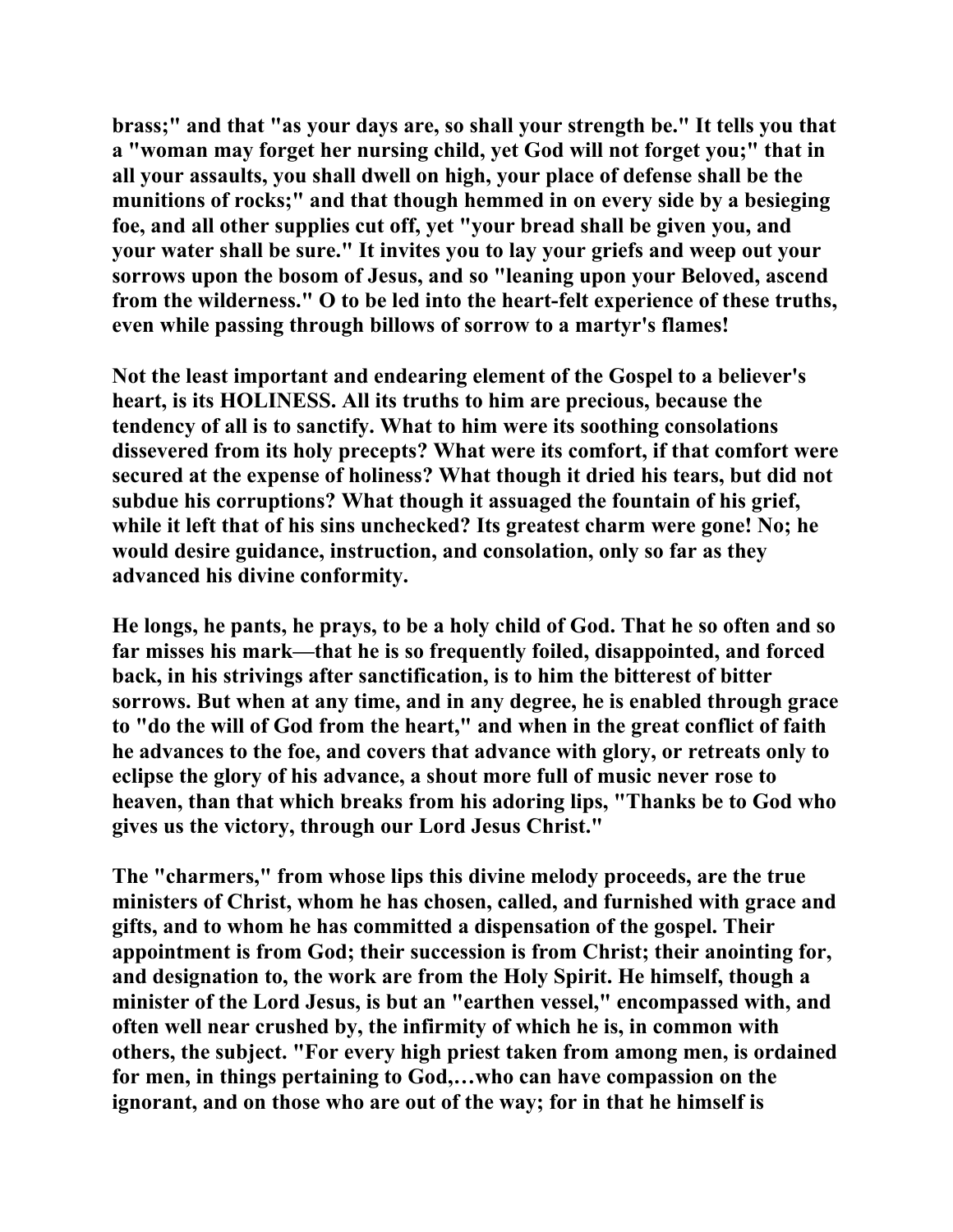**compassed with infirmity."** 

**He is often alarmed by the thought, that truth so divine and so pure should flow through a channel so earthly and so defiled; and that to an office so spiritual, and to a work so great, he should bring grace so shallow, and attainments so limited. Yet God has placed him in the office; and although tempted at times to relinquish his high trust, yet he is as often deterred by the solemn voice of conscience, "Woe is unto me, if I preach not the gospel!" But we would be far from conveying a gloomy representation of the office and functions of the Christian ministry. It is true, many, influenced by sordid and unworthy motives, seek admittance to the holy office; and that these should find its sacred labors distasteful and wearisome, is no marvel. But there are others who can humbly adopt the language of their Master, "My food and my drink are to do the will of Him who sent me, and to finish his work."** 

**They delight in their employment; they find their rest in their toil; and they often reap their highest joy from that which is the cause of their deepest sorrow. To proclaim that gospel which has often charmed his own soul—to preach that Jesus, at times so precious to his own heart—to comfort others with the comforts with which he himself has been comforted by God—to wipe a solitary tear from the eye—to chase a single grief from the heart—to smooth a dying pillow—to save a soul from death—to guide a saint to glory—O to him it were worth a million lives, were they even lives of tenfold toil and trial!** 

**With all its solemn responsibilities, its wearisome labors, its painful anxieties, its lonely sorrows, who would not be a gospel charmer? Who would not, like Jesus, be anointed to preach good tidings unto the meek—to bind up the broken-hearted—to proclaim liberty to the captives, and the opening of the prison to those who are bound? With such a commission, and beneath such anointing, is it any marvel that such a minister should, like the apostle, look down from his lofty eminence with contempt upon the wisdom of man and the learning of the schools, the moment they clashed with the wisdom of God and the glory of the cross—that he should go forth, and to the lettered and the ignorant, to the polished and the rude, make known nothing but Christ crucified? These, then, are the "charmers." And of them the sweet poet sings,** 

**"How beauteous are their feet Who stand on Zion's hill! Who bring salvation on their tongues, And words of peace reveal!**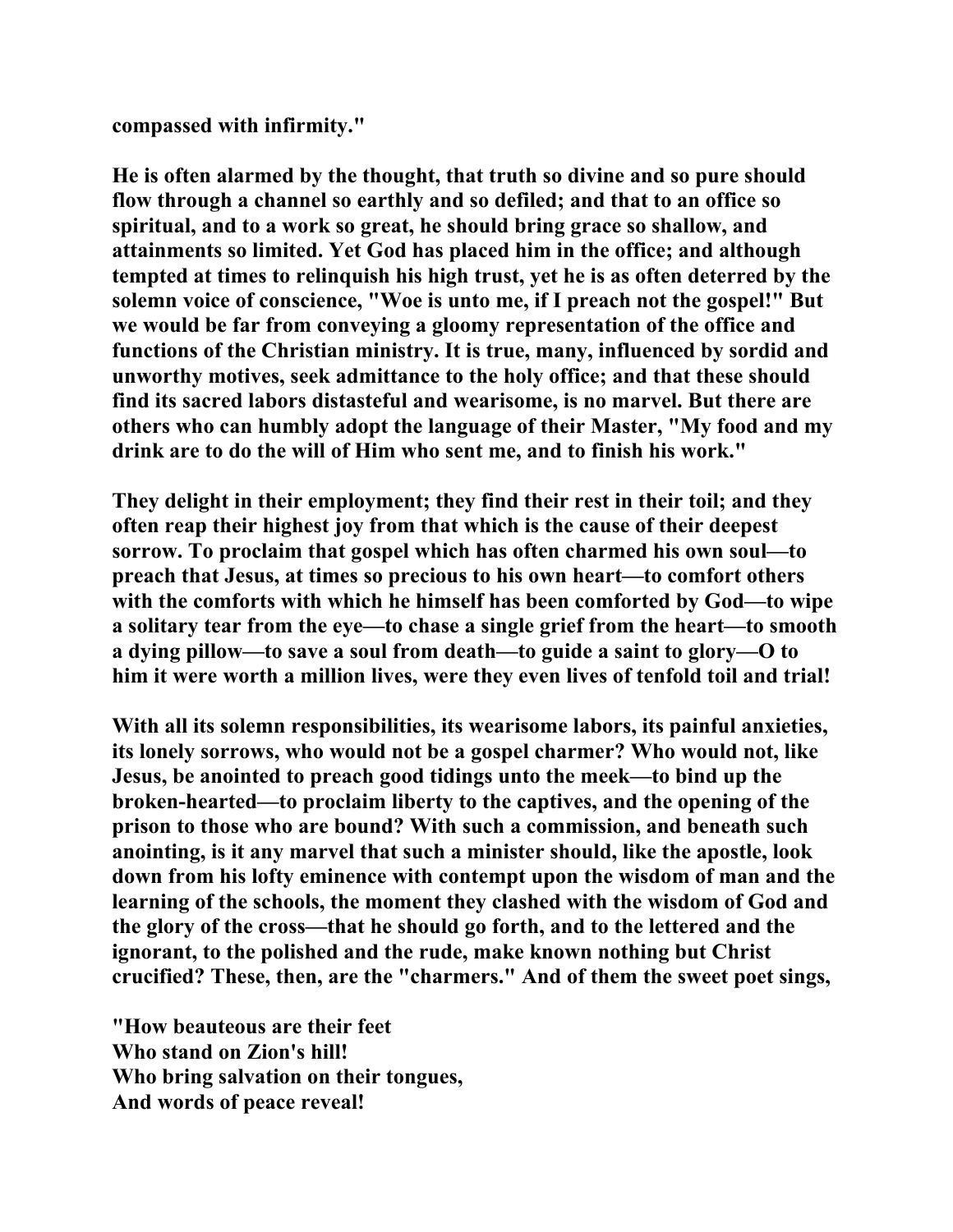**How charming is their voice! How sweet the tidings are! Zion, behold your Savior King! He reigns and triumphs here."** 

**But what is it to "charm wisely?" True wisdom has been defined that power which accomplishes the greatest results by the simplest means. Then, here is wisdom! To save souls from eternal death, by the "foolishness of preaching," must be regarded as the highest point to which wisdom can soar. It is recorded concerning the apostles, that they "so spoke, that a great multitude, both of the Jews, and also of the Greeks, believed." They presented Christ so prominently—they divided truth so skillfully—and they preached with such power, point, and simplicity, that "multitudes were added to the Lord."** 

**See with what contempt they looked down upon the unsanctified wisdom and lore of this world! Addressing the Corinthians, their great leader could say, "my speech and my preaching were not with enticing words of man's wisdom, but in demonstration of the Spirit and of power." He charmed wisely; and by the influence of his preaching, pagan altars were destroyed, senseless idols were abandoned, the Pantheon and the Lyceum were forsaken, and "a great 'company of the priests were obedient to the faith;" but it was not with the "wisdom of this world," in order that their "faith should not stand in the wisdom of man, but in the power of God.** 

**And why may not the same results in the employment of the same means be ours? Do we not preach the same gospel? Don't we deal with the same intelligent and deathless mind? Don't we draw our motives and our appeals from the same eternity? True, we possess neither the spirit of prophecy nor the gift of miracles. We need them not. Nor did the apostles in their grand work of converting men to God. They never in a single instance quickened a soul by the power of a miracle. The extraordinary gifts with which they were endowed were bestowed for another and a different purpose. The cases of our Lord and of his Forerunner are strikingly in point. The ministry of Jesus, although attended by a succession of miracles the most brilliant and convincing, resulted in fewer conversions than the ministry of John, who did no miracle.** 

**To what divine agency, then, did the apostles themselves trace the extraordinary result of their preaching? To what, but the demonstration of the Spirit? O for tongues of fire to proclaim the glad tidings of the gospel!**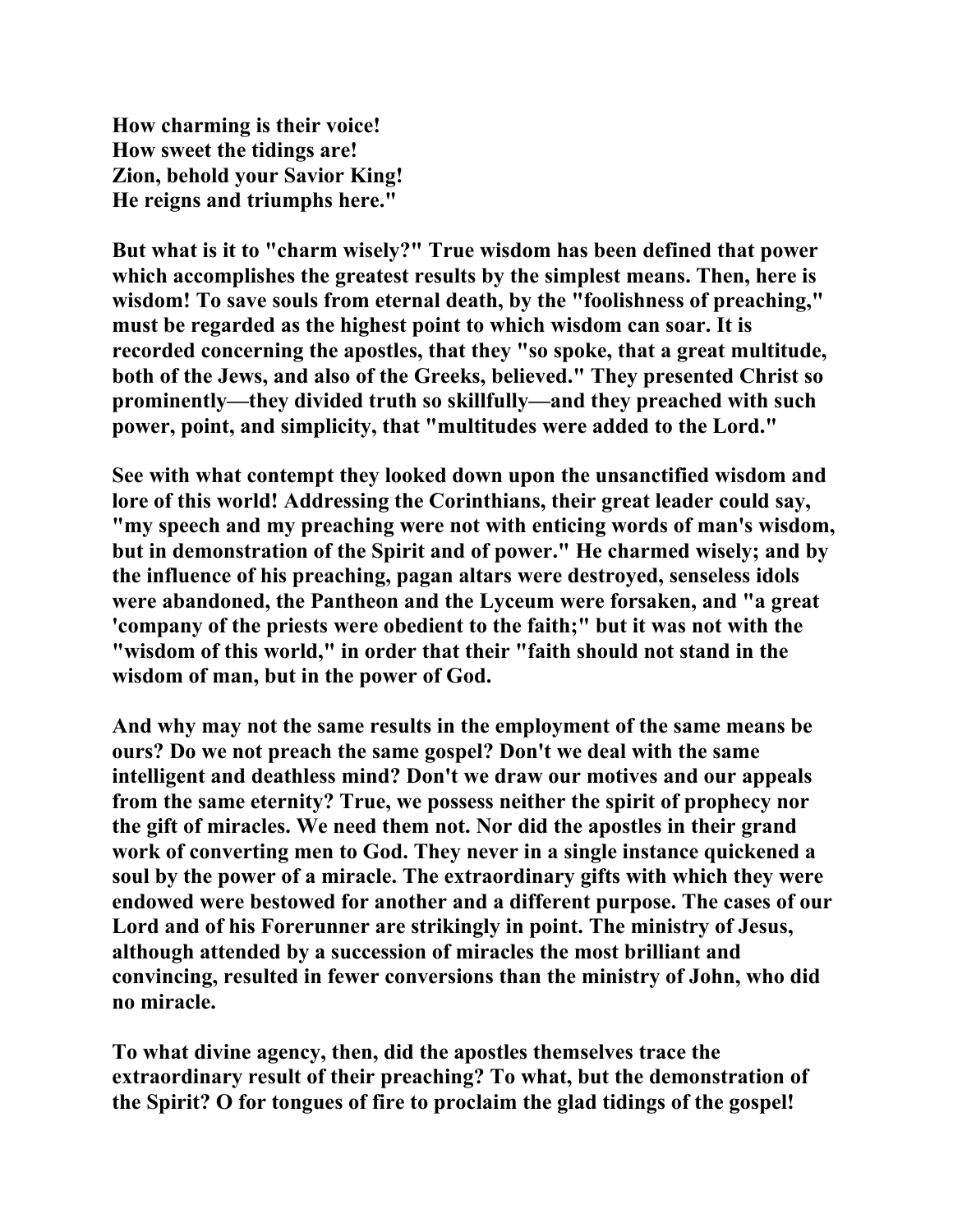**With such a Savior to make known—with such revelations to disclose—with such souls to save—with such results to expect—is it of a wonder that we should speak with any other? To charm wisely, then, is so rightly to divide God's word, as not to confound truth with error—so discriminatingly to preach it, as to separate the precious from the vile—and so distinctly and prominently to hold up the cross of Christ, as to save immortal souls. The cross, the cross must be the central object exhibited in our ministry, to which every eye must be directed, and before which all the glory of man must fade.** 

**The Holy Spirit, too, must be more honored—his anointing more especially sought—and his influence more earnestly insisted upon. Apart from this, no ministry, be its character in other respects what it may, has any real power. How poor a thing it is, distinguished only by its learning, its genius, and its eloquence, and destitute of the vital warmth, and impassioned earnestness, and soul-subduing, and heart-awakening energy of the Holy Spirit! Weighed in the balance of the sanctuary, it is as light as air; estimated in view of the judgment, it is an awful mockery.** 

**But a most solemn part of this subject remains to be considered. We allude to the reception which this heaven-sent message of reconciliation meets from multitudes on whose external ear only its accents of melody fall. The charge which God brings against such resolves itself into the indictment of a wilful neglect and rejection of this immense privilege. "Who will not heed the voice of the charmer, however skillful the enchanter may be." The character here alluded to has its classifications, to which, lest any should be self-deceived in so momentous a matter, we will briefly advert.** 

**There are, in the first place, those who may be said to receive, and yet who do actually reject the gospel of Jesus. Supposing ourselves addressing such, we would present a line of argument somewhat like this: You are not, in the skeptical sense of the term, an unbeliever. In other words, you shudder at the idea, and would resent the suspicion of being an infidel. You believe the Holy Scriptures to be a divine record, Christ "a teacher come from God," and the Christianity which he taught a heaven-authenticated record of the doctrines to be believed and the precepts to be followed, essential to that "holiness without which no one can see the Lord." And yet, strange to say, notwithstanding all this, you are an unbeliever! Your unbelief is of a most alarming and fatal character; more ensnaring than that which saps the foundation of Christianity; because, while it professes to credit its truth, it practically makes it a lie, and thus fosters one of the most fatal delusions that**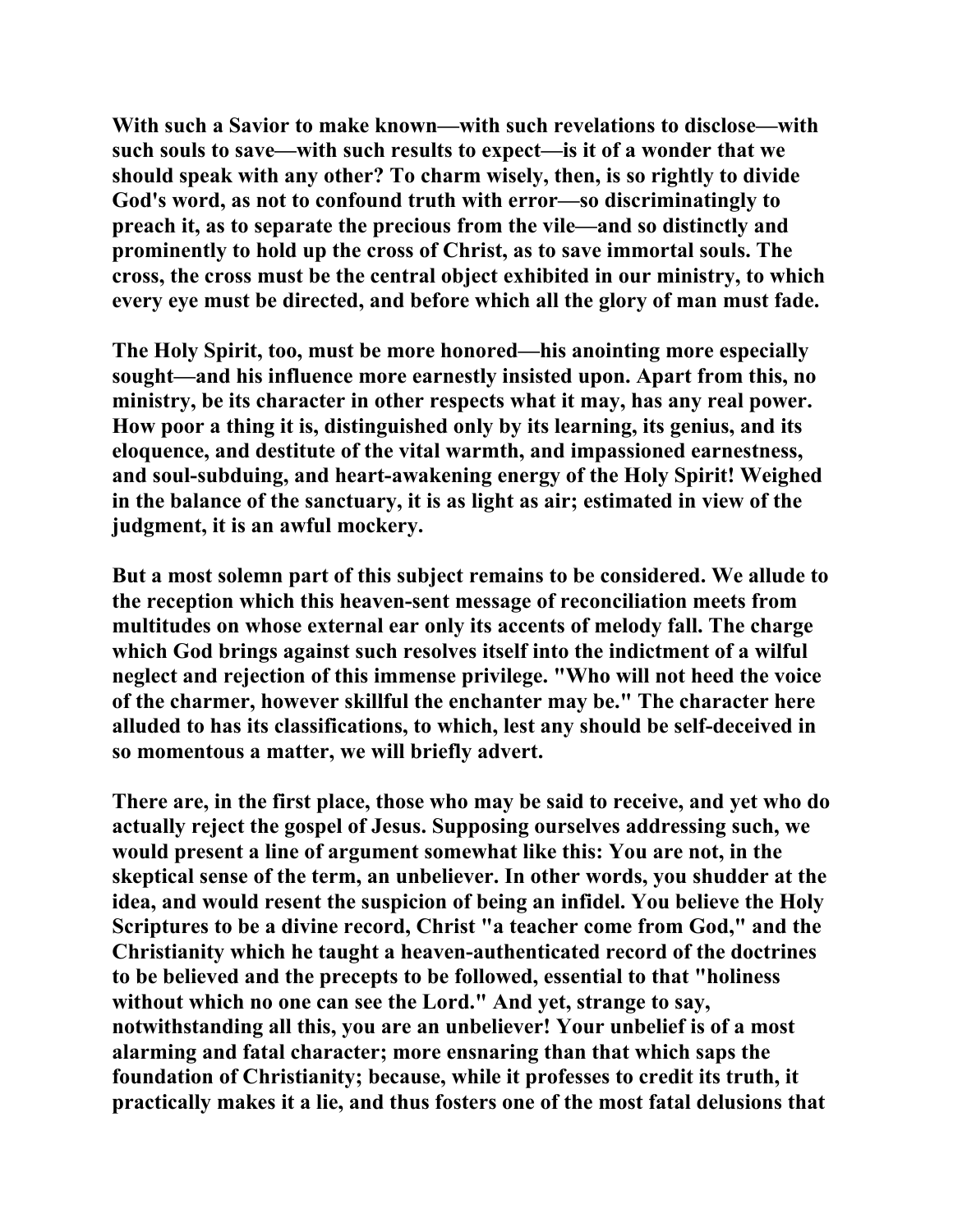**ever imperiled the immortal soul!** 

**Do you live as if you believed the gospel to be true? What moral influence does your professed belief exert over you? What shape and coloring does it impart to your habits of reflection and of feeling? You affirm that you believe in the gospel; but upon what part of your conduct is the influence of that belief felt and seen? You declare that you have faith; but where are its fruits? Alas! the moonbeams fall not more coldly and powerlessly upon the sterile earth, than does the light which your intellectual faith sheds upon your whole path to eternity. You live as if there were no God—no Savior—no heaven—no hell no death—no judgment—no eternity. Immersed in business or intent upon wealth, panting for fame or eager in chase of pleasure, the dread future, whose bleak, rock-bound coast you are each moment nearing, is all, all forgotten.** 

**You consider yourself as a rational, reasonable, and sane being. But is it rational, reasonable, or sane, to merge the momentous interests of an everenduring future in the fleeting shadows of a present moment? What a mere fragment of your being is your present earthly life! Compared with the eternal future, it is as the particle of sand which the wind lifts and wafts from the shore, or like a drop of the spray which it scatters from the ocean's wave. And yet see how you live! And oh, how imperfectly you measure the great work to be done with the brief moment allotted to its accomplishment! You vainly imagine that it can all be crowded into, and accomplished within the space of a dying hour—that a business the most momentous that ever engaged the thought or enlisted the feelings of man, may be safely deferred until the period when the wasting away of sickness, and the fever of delirium, the madness of convulsions, the writhings of pain, and the throbs and throes of dissolving nature, shall task to the utmost all the powers of the mind—oh, what sheer madness is this!** 

**See, then, to what your professed faith in the gospel of Christ brings you! The devils believe, and tremble at what they believe. You believe, and yet tremble not! O what a lie does your whole life give to your faith! The decided irreligion, worldliness, and thoughtlessness, which make up its history, prove your faith in the gospel to be a most woeful deception. It may be a sound faith, as far as reason and philosophy go; but a mere assent of the understanding to the truth is not the faith which the truth itself requires.** 

**There are others, who profess no belief whatever in the gospel of Christ.**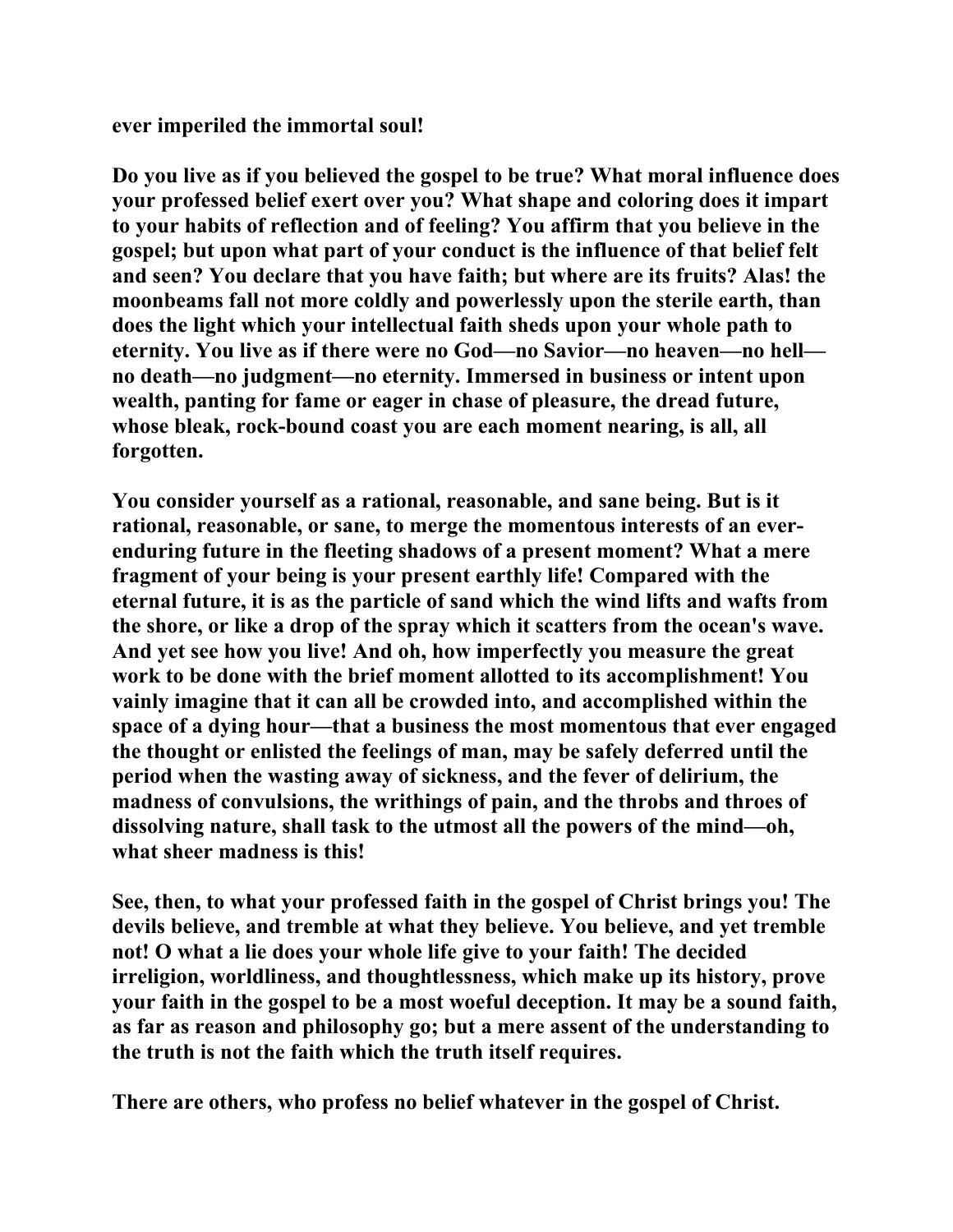**Theirs is an entire, open, undisguised rejection of this divine system of truth. The atheist rejects it, in his avowed disbelief of God's being—the infidel, when he pronounces the Bible a fiction, and Christianity a lie—the Jew, when he exclaims, "not Jesus, but Barabbas"—the Socinian, in his denial of the Deity of the Son of God—the neologist and the transcendentalist, when they betray the Savior with a kiss. This class is a large one. It embraces in its melancholy catalogue the careless, the indifferent, the scorner, the scoffer, the worldling, the impenitent, the moralist, the pharisee—in a word, all—be they the learned, the philosophical, the intellectual, the refined, or the religious, according to the world's notion—all who are not born again of the Spirit, and who are not exemplifying the power of the truth which is according to godliness.** 

**But there is a feature in this sin which imparts to it a still darker and more fearful complexion. We allude to its willfulness. There is in it the exhibition of a will not only totally unrenewed and unholy, but assuming an attitude of positive and determined hostility to this wondrous message of God's grace. Ponder the terms of this indictment: "Their poison is like the poison of a serpent: they are like the deaf adder that has stopped its ears, that will not heed the voice of the charmer, however skillful the enchanter may be."** 

**With this corresponds our Lord's description of the same character—"For the hearts of these people are hardened, and their ears cannot hear and they have closed their eyes— so their eyes cannot see, and their ears cannot hear, and their hearts cannot understand, and they cannot turn to me, and I should heal them." O it is this wilful rejection of the gospel of Jesus which more than all demonstrates your deep degeneracy, and constitutes the most alarming feature of your sin.** 

**We can but briefly, in conclusion, advert to the appalling consequences of this wilful shutting of the ear against the sound of the gospel. They are most effectively told in the words of God himself. Thus he describes the sin and its punishment: "But they refused to listen to this message. They turned stubbornly away and put their fingers in their ears to keep from hearing. They made their hearts as hard as stone, so they could not hear the law or the messages that the Lord Almighty had sent them by his Spirit through the earlier prophets. That is why the Lord Almighty was so angry with them. Since they refused to listen when I called to them, I would not listen when they called to me, says the Lord Almighty." Zech. 7:11-13. O ponder, I beseech you, reader, these awful words, and no longer "pull away your shoulder"**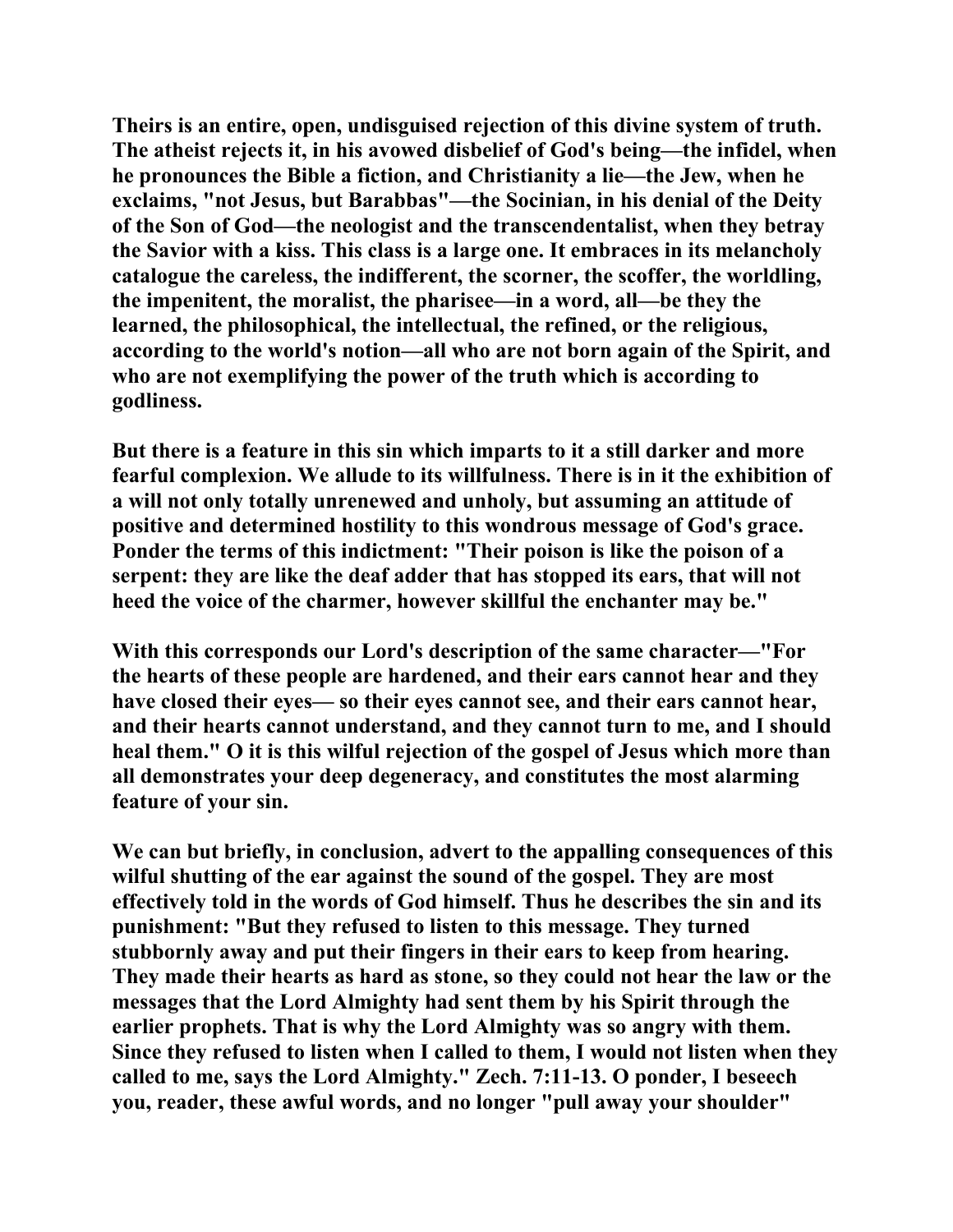**from Christ's yoke, nor "stop your ears" against his voice.** 

**In the New Testament, the record of mercy and of love, it is fearfully written, "the Lord Jesus will be revealed from heaven in blazing fire with his powerful angels. He will punish those who do not know God and do not obey the gospel of our Lord Jesus. They will be punished with everlasting destruction and shut out from the presence of the Lord and from the majesty of his power 2 Thes. 1:7-9 Are you prepared for this?** 

**But not with a note of terror would we close this chapter. The last vibration that lingers on your ear shall be the "voice of the charmer." How rich the melody!** 

**"In strains as sweet as angels use, The gospel whispers peace."** 

**And sweeter too, "Ho! every one that thirsts, come to the waters, and he that has no money, come, buy and eat; yes, come, buy wine and milk without money and without price." O let your ear drink in this heavenly sound! It is God himself who speaks. Every word is from his heart. "Look unto Me, all you ends of the earth, and be saved, for I am God, and there is none else." Look unto Jesus, and not to yourselves. You stagger at your great unworthiness. What were this but to suppose that you would never be otherwise? No! Your worthiness is in Christ—your merit is in Christ—your righteousness is in Christ—your beauty is in Christ—your salvation is in Christ—all, all is in Jesus Christ. Out of him you are lost, and lost forever. Through him, though you were the vilest sinner whom the Spirit of God ever drew to the feet of Jesus, you may be saved, and saved forever!** 

## **"Alone with Jesus"**

**And Jesus was left alone, with the woman still standing there. Jesus straightened up and asked her, "Woman, where are they? Has no one condemned you?" "No one, sir," she said. "Then neither do I condemn you," Jesus declared. "Go now and leave your life of sin." John 8:9-11** 

**Well did the trembling king of Israel exclaim, when with an air of tender faithfulness the prophet placed before him the choice of those evils which should mark his sin—"Let me fall into the hand of the Lord, for very great**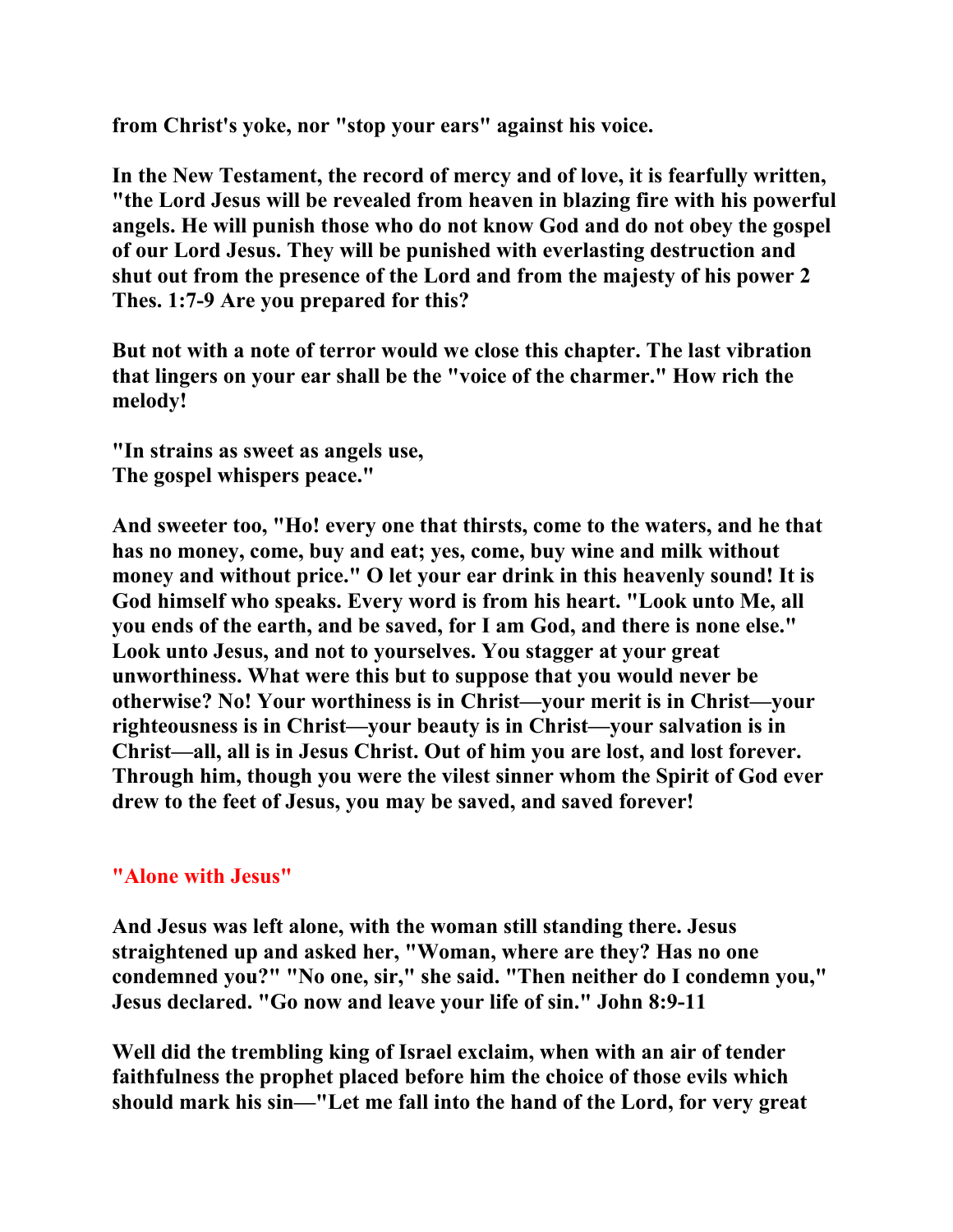**are his mercies, but let me not fall into the hand of man." Every point of light in which his decision can be viewed, justifies both its wisdom and its holiness. It was wise: he knew that the Lord was his God: as such, he had long been wont to deal with him in transactions the most solemn and confiding, and thus, from knowledge and experience, he felt he could now safely trust in him. It was holy: he saw that God was most righteous in punishing his sin, and that in meekly submitting to that punishment which came more immediately from the Lord, he was sympathizing with the equity of the Divine Government, and was upholding the character of the "Judge of all the earth" as "most upright." Guided by these considerations, he would rather fall into the hands of the Lord, uplifted though they were to scourge.** 

**Who has not made this prayer his own, and breathed it at the footstool of mercy? The "tender mercies of the wicked are cruelty," but the severest corrections of our Father are love. To be smitten by God is infinitely better to the believer than to be blest by man. The creature's affection often brings with it a snare; and the honor which comes from man tends to nourish the corrupt principle of depraved self. But whatever, in the experience of a child of God, that may be which comes more directly from the Lord, it brings with it its concealed but its certain and often unutterable blessing. O how safe are we in the Lord's hands! Though he frown, we yet may love. Though he scourge, we yet may cling. Though he slay, we yet may trust. "I will cause you to pass under the rod, and I will bring you into the bond of the covenant." With such an issue, welcome the discipline that leads to it. "Let me fall into the hand of the Lord, for very great are his mercies."** 

**The touching narrative which has suggested these reflections and the subject of this chapter, affords another example of the blessedness of being exclusively in the Lord's hands. Here was a poor accused sinner rescued from the violent grasp of men, and thrown in all her helplessness upon the mercy of Jesus. And while the Spirit unfolds the great gospel truths which it so impressively illustrates, may we experience something of the blessedness and sweetness of spending an hour alone with Jesus!** 

**The character of the scene which it portrays is judicial—the grouping natural, the objects interesting, the whole instructive. With regard to the first object which arrests our attention—THE PRISONER AT THE BAR—we can scarcely imagine a case more calculated than this to awaken the tenderest sympathies of Jesus. The accused, now pale and agitated, weak and trembling, was a woman. A wreck of her former self though she was, there still was an**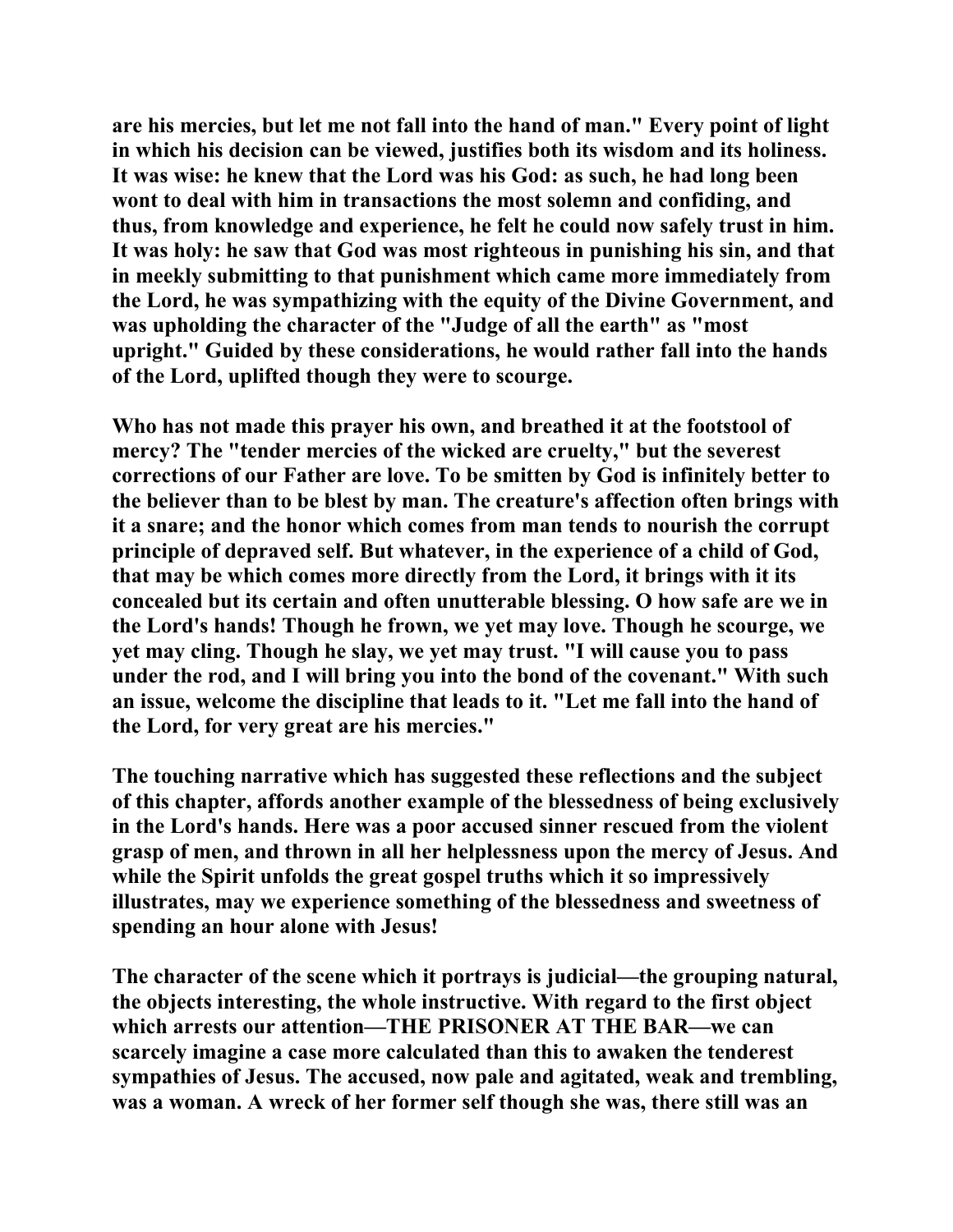**air of touching tenderness, if not of faded beauty and grandeur, still lingering amid the ruin. This would not escape the searching and discriminating glance of the Savior. She was a woman, and the acute sensibilities of her sex were hers. These had indeed received a fearful shock. It may be in the power of sin and crime deeply to obscure and greatly to blunt the fine and delicate instincts of our nature, but never totally to extinguish them. They will outlive the storm that may have scattered the verdure and dissipated the blossom of many an opening character. The external loveliness of that character may for a while be shaded, but there is a deathless beauty within—feelings, thoughts, purposes, and resolves, which die only with the dying breath. There is a class of feelings—certain sympathies and affinities—which would seem to be from their very nature imperishable. God has so ordered it.** 

**A mother, for example, can never forget that she is a mother. The hidden fountain of feeling, unsealed in her heart, is ever springing up, pure and sparkling. She may wander from her home as a bird from its resting-place, but she will return and hover around her little ones; or she will clasp to her bosom with a firmness which the wrench of death only can relax, the infant that shares her wanderings and her guilt. And a woman is a woman still. Sin and sorrow may have beclouded the sun-light, and marred the joyousness of her spirit; but there are undercurrents of affection and feeling which the tempest that swept the surface has left untouched. That keen sensibility—that gentleness—that tenderness—that instinctive delicacy and that keen sense of honor—the peculiar traits of her sex—are still there. The delicate stem from which has fallen the beautiful flower, may bend before the blast; but tenderly raise, and kindly nourish it, it will live again, and bud and blossom as before. It may be a truant plant, still a plant of Eden, whose tint and fragrance may yet brighten and make glad the garden of the heart.** 

**We should remember this in our walks and labors of benevolence. Brought, as we sometimes are, into contact with extreme cases of guilt and crime, we should not overlook the material we yet possess with which to repair the fallen structure. No heart should be considered too polluted—no mind too dark—no character too debased—for the power of God, working by human instrumentality, to restore. The surface may present to the eye the iron features of a hardened and a reckless character; nevertheless, there are springs of thought and feeling and memory beneath that repulsive surface, which, if touched by a skillful and a delicate hand, will unlock the door of the heart, and admit you within its most sacred recesses. Thus with gentleness and kindness you may soften the most hardened, disarm the most ferocious, calm**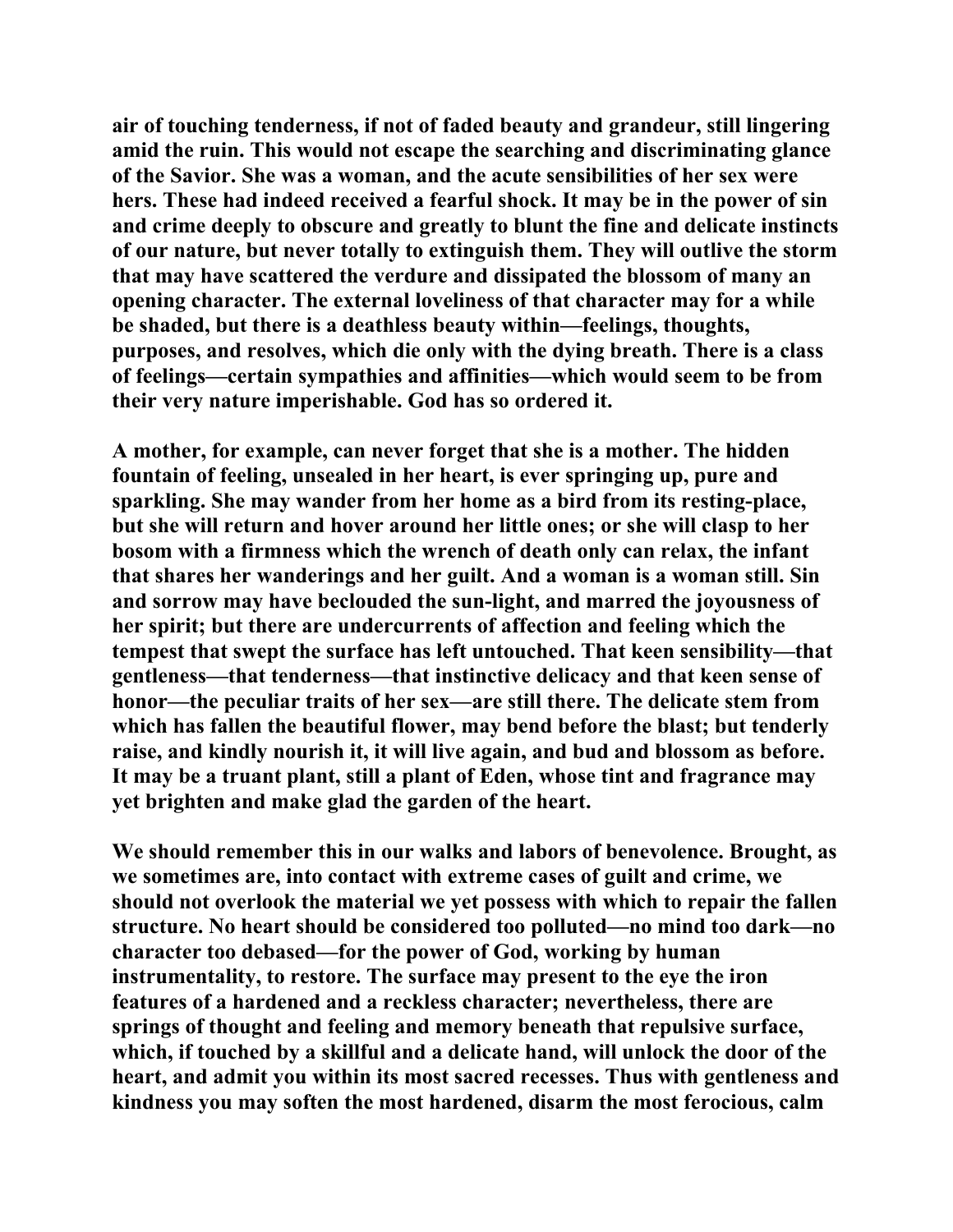**the most violent, and attain complete possession of a mind that has long resisted and repelled every other subduing influence.** 

**The law of love is the law of God's moral government of his people. By this, and by this alone, he rules them. All that is disciplinary in his conduct is resolvable into love. It is by kindness, "loving-kindness," yes, "marvellous loving-kindness!" that he wins back their truant hearts, and binds them closer to himself. "I am the Lord who exercise loving-kindness." "With lovingkindness have I drawn you." O to imitate him in this particular!—to be like God in his kindness to the children of men. Then would there be less sitting in the judgment seat—less readiness to cast the first stone—less harshness and censoriousness in our conduct and spirit towards others; and more of that self-judging, self-condemning, and self-abasement, before the holy, heartsearching, all-seeing Lord God, without which we may be awfully selfdeceived.** 

**But what an object was here, befitting the Savior's sympathy and power! Do you think, reader, that from it his pure and gentle spirit shrunk? Would he feel terrified or polluted by so close a proximity to an object of guilt and wretchedness? Ah, no! Come, you vaunting philanthropists of poetry and romance, who dissolve into tears over a fiction, and petrify at a reality—come, you who have your tears for imaginary woe, and recoil from contact with true misery—who deem it pollution to take kindly the hand of a poor wanderer, exclaiming, "Get away, for I am holier than you!" Come and learn what true philanthropy and sensitiveness mean.** 

**Our Lord's was no gushy, sentimental humanity, standing aloof from the fallen and the despised, and attracting to itself only the virtuous and the worthy. It was a humanity that identified itself with our fall, and with all its consequent miseries. Itself pure, it yet took our sins; itself happy, it yet took our sicknesses and our sorrows. He came as the Savior, and sinners were the objects of his love and compassion. He was a man, and to nothing that was human, but its essential taint of sin, was he a stranger. He even carried our sins, as a crushing weight, upon that sinless frame; and that heart, to which sorrow was unknown, became "acquainted with grief."** 

**O it is wondrous to see how closely the Son of God linked himself with fallen, suffering man! Touch what chord you may of the human heart, and there comes up from the depths of his an instantaneous and harmonious response. With what effect would some of these hidden springs of feeling in the human**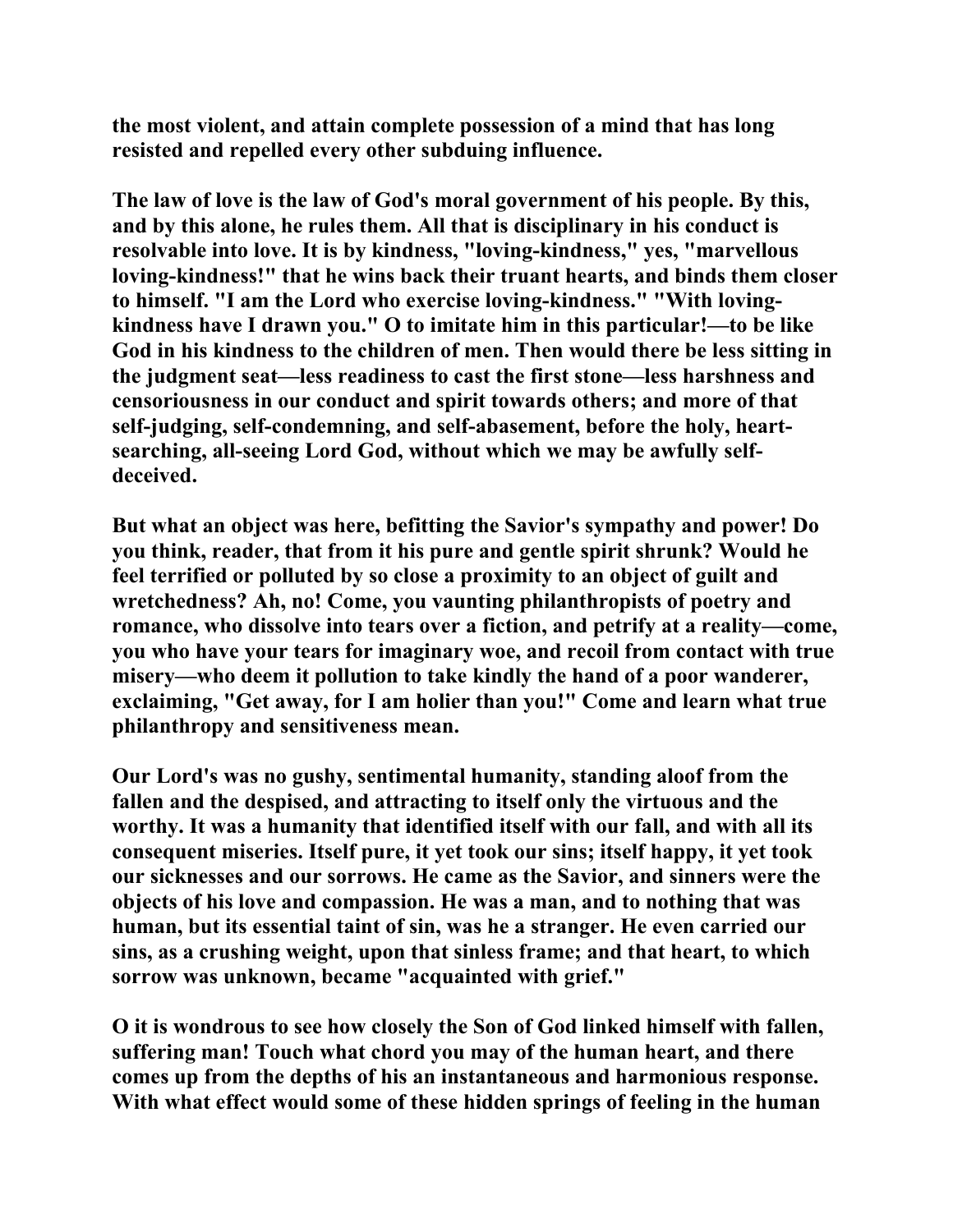**soul of Jesus now be touched! He would remember, as his eye fell upon this trembling object of his sympathy, that he himself was born of a woman, amid her perils and her pangs. He would remember, too, that there still was one who bore to him the endearing appellation of mother, and that yet others stood to him in the fond relation of sisters, and all that was tender in his heart would be moved. Looking at her humiliation, and thinking of his own, pity would melt his heart; and while listening to the voice of her clamorous accusers, with the garden of Gethsemane and Calvary full in view, her sin would stir to its center the deep fountain of his mercy. Then, O then, if ever, did he appear the "brother born for adversity." Then was fulfilled the Messianic prediction in the Psalms, "He shall deliver the needy when he cries; the poor also, and him that has no helper; for he shall stand at the right hand of the poor, to save him from those who condemn his soul."** 

**But dismissing for a moment the narrative itself, let us turn our attention to the gospel instruction which it unfolds. The truths which it illustrates are of the deepest moment. It brings vividly before the mind the case of a soul under the conviction and condemnation of the law, standing in the presence of Jesus, awaiting his solemn decision. We are now approaching that period of a man's life, upon which depend the complexion of his future history here, and the character of his destiny hereafter. Conversion, without which the present life is a perfect blank, and the future is "written in mourning, lamentation, and woe," is that event in individual history which creates all things new. The step which we are now describing, is the first in the great matter of conversion.** 

**The Holy Spirit asserts this when, by the apostle, he describes the law as our schoolmaster, to bring us unto Christ. And in the school of the law, the first and the grand lesson which the sinner learns is his sin, his curse, and his condemnation. There he is convinced of his vileness, convicted of his guilt, and learns his poverty, helplessness, and hell-deserving. All the fond conceit of his own worthiness, strength, and fitness, vanishes as a vapor, and he sees himself in the power, under the curse, and exposed to the tremendous condemnation of God's righteous, broken, avenging law. Thus convicted in the very act of his rebellion against God, he is brought, like a felon, into the presence of Jesus. There he stands, pale and trembling, his witnesses many and loud, while his own awakened conscience pleads guilty to the charge.** 

**Are you that soul, dear reader? Has the law arrested and brought you within Christ's court? O you never were in such a position before—so new, so strange, so blessed! It may be, you never felt yourself so near hell as now,**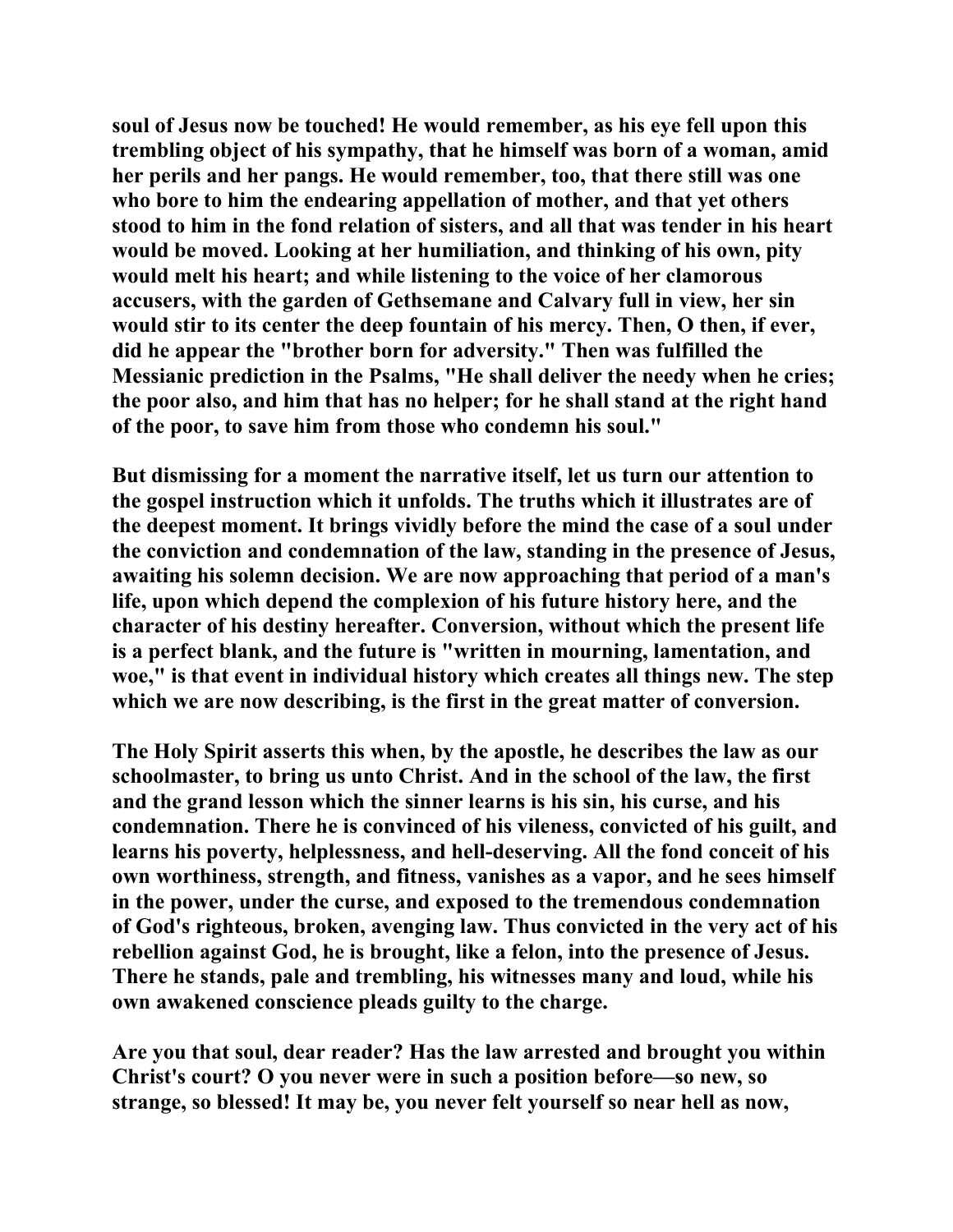**under the sentence of God's law; but you never were so near heaven as now, in the presence of Jesus. You are now in that court where justice to the fullest is honored, and where mercy to its utmost is extended. You are in Christ's court, at Christ's bar—awaiting the sentence of him who was made under that law, fulfilled its precepts, and endured its penalty to the uttermost. You are in the presence of him who came to deliver sinners from its curse and woe, and to raise them far above the reach of all condemnation. Never were you so sensible of your guilt and ruin as now, yet never were you so near the fountain that cleanses from all sin, nor so close to him who was pierced to shelter the vilest of the vile. Your Judge is your Savior. He who sits upon that throne is he who hung upon the cross. You are arraigned in the presence, and are thrown upon the mercy of him, the delight of whose heart, and the glory of whose character, it is to save sinners; whose love for them induced him to screen his glory, and to appear in humiliation—to suffer, bleed, and die. You are in the presence of him who, though he has ascended on high, and is now glorified with the glory "he had with the Father before the world was," is yet engaged in securing the precious fruits of his soul's travail.** 

**"His glory now, no tongue of man, Nor seraph bright can tell Yet still the chief of all his joys, That souls are saved from hell."** 

**"For this he came and dwelt on earth; For this his life was given; For this he fought and vanquished death; For this he pleads in heaven."** 

**Look up, poor soul! for "your redemption draws near." Never yet did he allow a sin-accused, self-condemned sinner to go out of this court unblessed, unsaved.** 

**We return again to the narrative; and the second thing which arrests our attention, is THE CONDUCT OF JESUS TOWARDS THIS POOR WOMAN. Thus does the narrator describe their relative position, as each silenced and conscience-stricken accuser retires from the scene. "And Jesus was left alone, and the woman, standing in the midst." Enviable position! The prisoner and the Judge alone! The sinner and the Savior alone! Her accusers were silenced; her, enemies had retired; and, surrounded by the stillness and the solemnity of the place, stood the woman alone with Jesus. Upon this interesting and**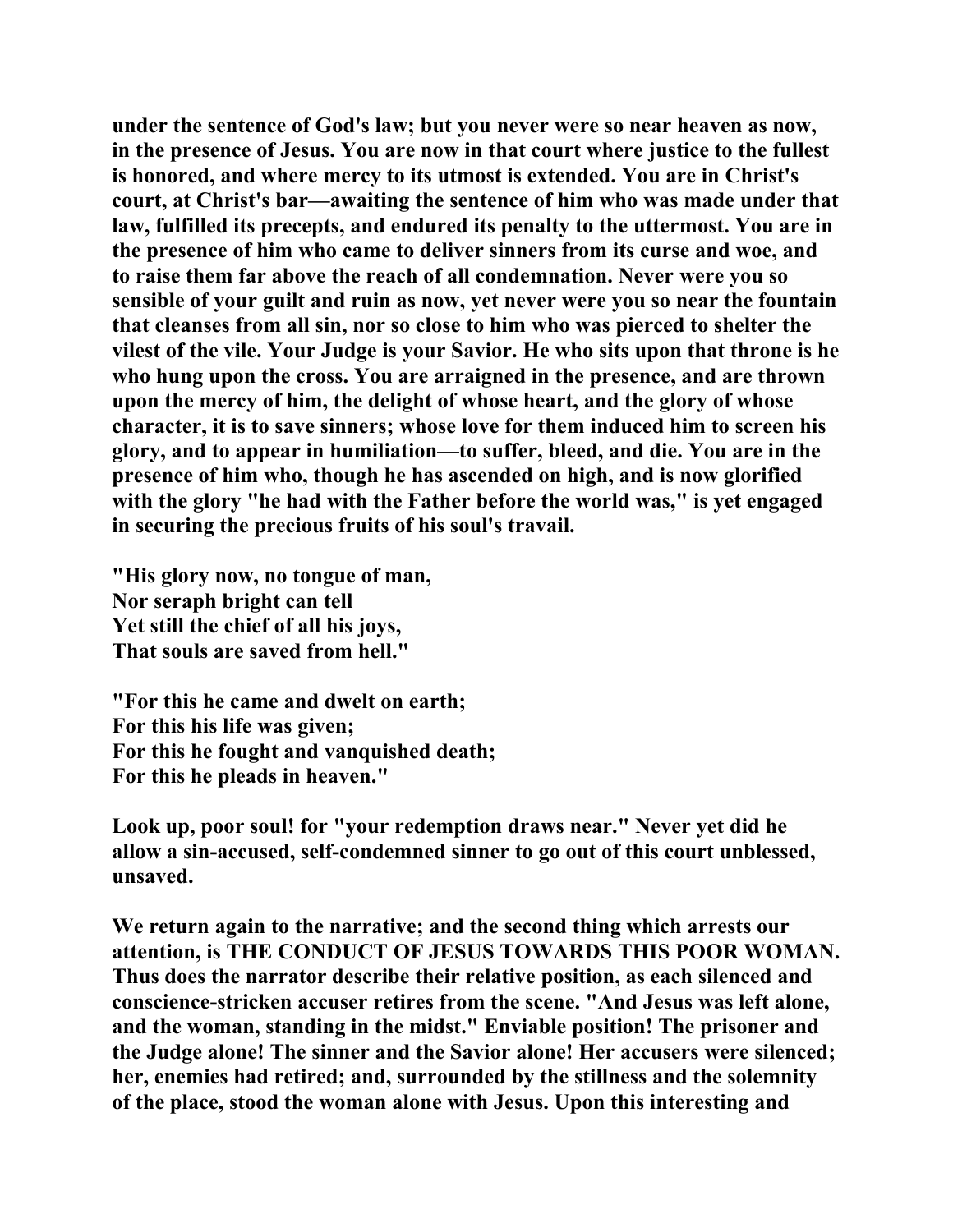**instructive topic, let us pour out the fulness of our soul.** 

**Can we imagine a position on this side heaven more replete with the bliss of heaven than this? What a privilege is nearness to Christ! Yet dear and precious as it is, how sadly is it overlooked! We may trace this in some degree to the believer's oversight of his oneness with Christ. Yet to forget this truth, is to forget that he lives. As the branch has one life with the vine, the graft one life with the tree, so he that is united to Christ, and grafted into Christ, has one life with Christ. Go where he may, he is one with Christ. Be his circumstances what they may, he is one with Christ. And as he is in Christ, so Christ is in him. And if Christ is in him, dwelling in him, living in him, walking in him, so also is Christ in every event, and incident, and circumstance of his history. He cannot look upon the darkest cloud that overhangs his path, but he may exclaim, "Christ is in my cloud; Christ is in my sorrow; Christ is in my conflict; Christ is in my need; Christ is all to me, and Christ is in all with me." We will specify a few occasions in which this blessed state is more especially realized by the believer.** 

**In seasons of accusation, how precious the privilege and the feeling of being alone with Jesus! Satan, we know, is the great accuser of the saints. And yet how insensible are we of the great power which he still exerts over the people rescued forever from his grasp! It was Satan who stood up to persuade David to number Israel. It was Satan who would have prompted God to slay Job; and it was Satan who stood at the right hand of Joshua, to condemn his soul. Thus is he ever ready to assert his charge against the people of God.** 

**Not less malignant is the world. Infidel in its principles, God-hating in its spirit, and Christ-rejecting in its whole conduct, it is no marvel that it should be the antagonist and the accuser of the saints. Sitting in judgment upon actions, the nature of which it cannot understand—interpreting motives, the character of which it cannot decide—ingeniously contriving, and zealously propagating, reports of evil—and ever ready to defame and to detract all who live godly in Christ Jesus must expect no mercy at its hand. Yes, the world is the accuser of the saints. Nor Satan and the world only.** 

**How often, as the history of holy Job testifies, have the saints been found the accusers of the saints, (and with the deepest humiliation be it written,) with an uncharitableness and censoriousness, which might have kindled the world's cheek with the blush of shame. Thus does the church herself testify, "My mothers children were angry with me." "The watchmen that went about the**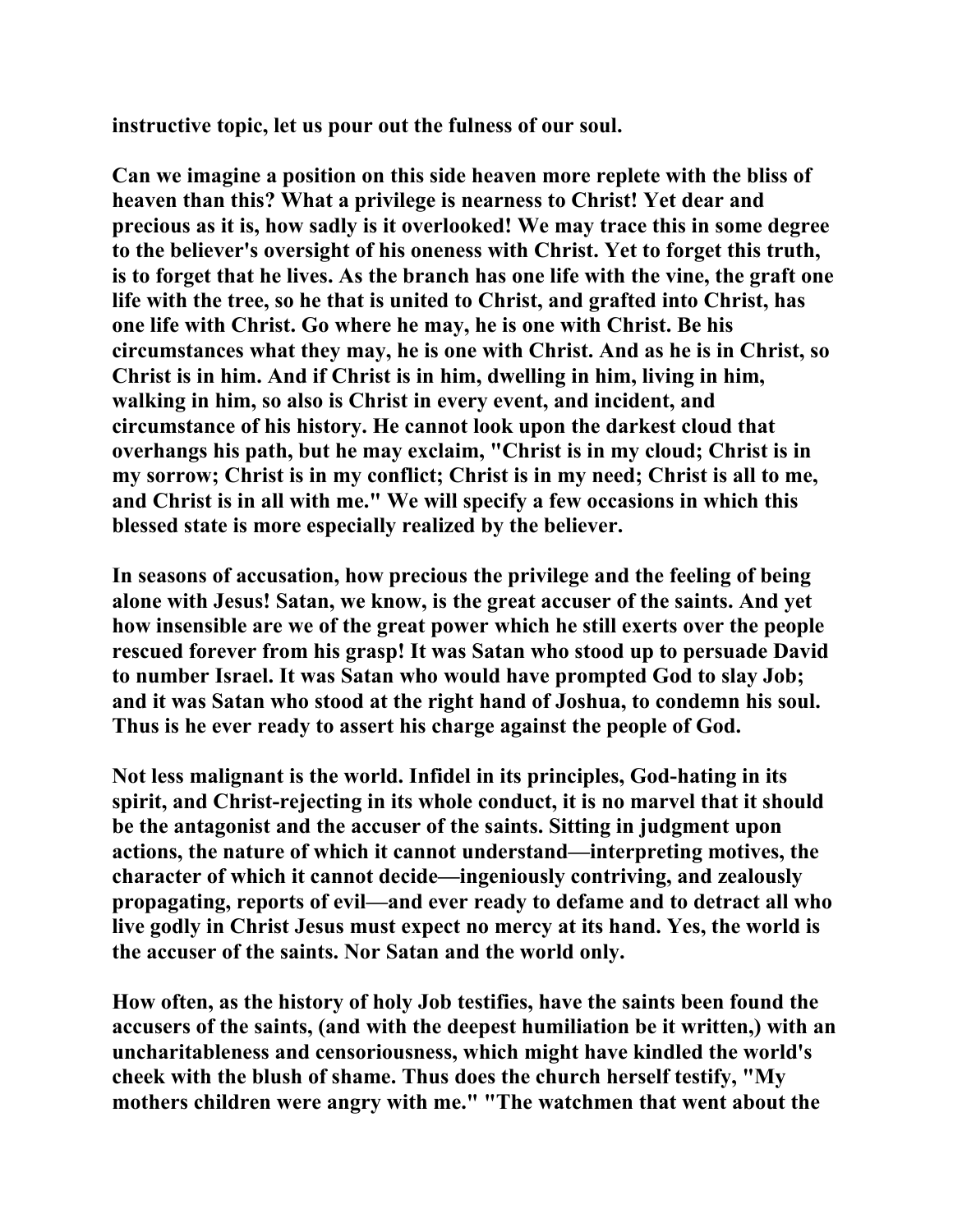**city found me; they smote me, they wounded me: the keepers of the wall took away my veil from me." And from whom did our blessed Lord receive his deepest wounds? Were they not from those who ranked among his friends and followers?** 

**But what so keen and so bitter as self-reproach? Accusations proceeding from others are often most unfounded and unjust. We have felt at the time the secret and pleasing consciousness that we "suffer wrongfully." The shaft flies, but the Parthian arrow falls not more pointless and powerless than it. But far different is the accusation which the true believer brings against himself. Seeing sin where others see it not—conscious of its existence and its perpetual working, where the saints applaud, and even the world admires, he lays his hand upon his heart, his mouth in the dust, and exclaims, "I am vile! I abhor myself!" Ah! no reproaches like those which an honest, sincere child of God charges upon himself. No accusation so true, no reproof so keen, no reproach so bitter. Happy are they who deal much in self-condemnation! If we judged ourselves more, we should judge others less. And if we condemned ourselves more, we should be less condemned.** 

**But what a privilege in all times of accusation, come from what quarter it may, to be alone with Jesus! With him, when we know the charge to be untrue, to appeal to him as an all-seeing, heart-searching, and righteous Judge, and say, "Lord, you know my principles, my spirit, my motives, my aim, and that with honesty, purity, and singleness, I have sought to walk before you." Oh, it is a solace, the preciousness of which the throbbing heart may feel, but the most eloquent pen cannot describe! And when the accusation is just, and the believer feels, "Vile as I am in the eyes of others, yet more vile am I in my own eyes;" yet even then to be left alone with Jesus, self-reproved, self-condemned, is to be thrown upon the compassion of him, "very great are whose mercies."** 

**Alone with him, not a reproving glance darts from his eye, nor an upbraiding word falls from his lips. All is mercy, all is tenderness, all is love. There before him the self-condemned may stand and confess; at his feet the penitent may fall and weep, and find, alone with Jesus, his arm a shield, and his bosom an asylum, within which his bleeding, panting heart may find safety and repose.** 

**In seasons of mental depression and sorrow of heart, how welcome and precious is this privilege! The shadow and the spring, amid the burning desert, are not more welcome and refreshing to the way-worn pilgrim. Sorrow**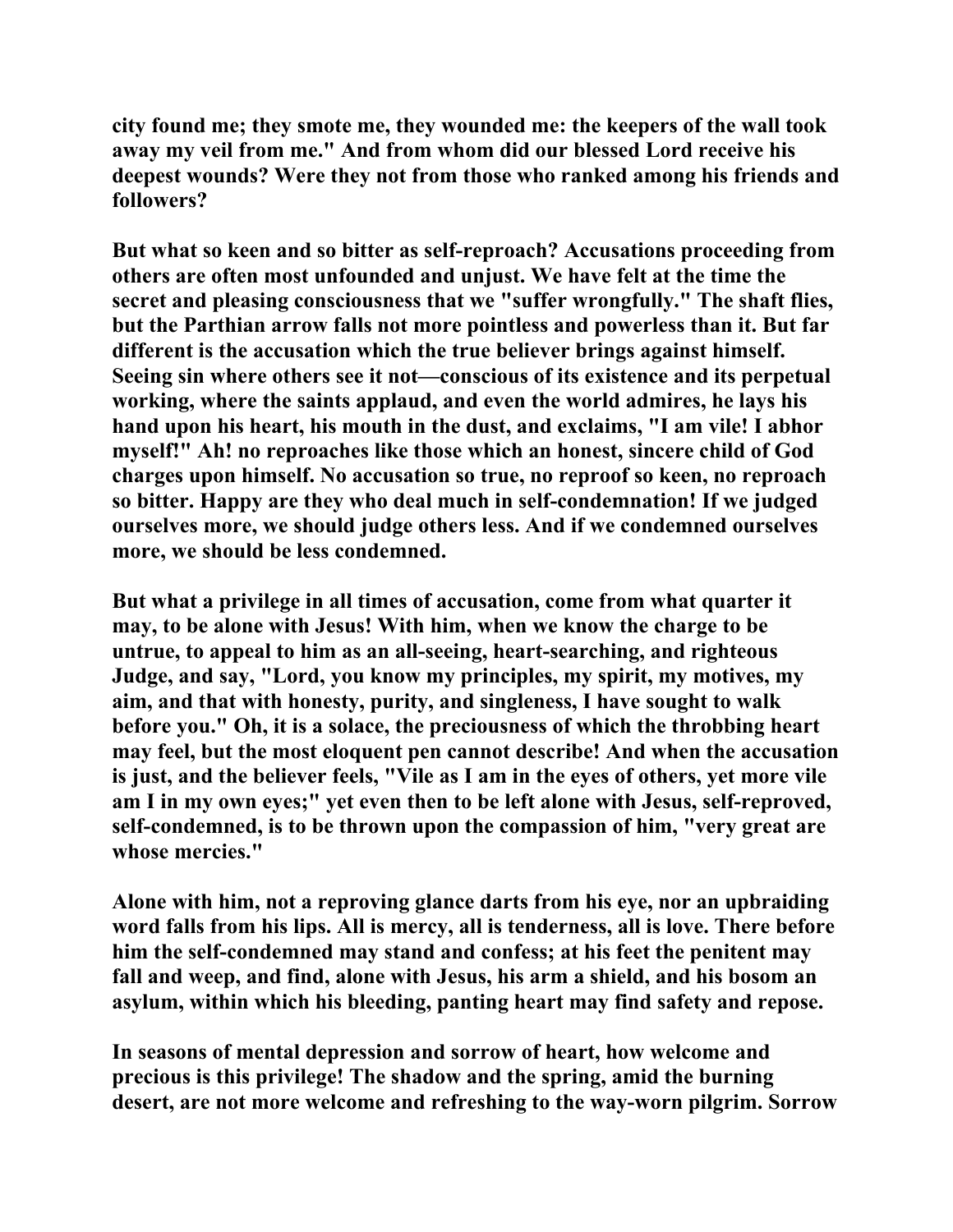**is more or less the cup of all. But few there are whose lips have not pressed its bitter brim! Ah! judge not of the heart's hidden emotions, by the calm sunlight that plays upon the surface. Beneath that expression of joyousness, the canker-worm may be feeding. At the very core of that lovely flower, the insect may be rioting. The countenance all radiant with smiles, and the spirit all dark with sadness; the tongue discoursing sweet music, and the heartstrings breaking with grief. But O the consolation—who can describe it?—of unveiling the bosom when alone with Jesus! There the artificial vanishes, and the reality appears. There sorrow may indulge, and tears may flow, and sighs may heave, and complaints may breathe, and the heart may whisper its most sacred feelings, because the sorrowing believer is alone with Jesus.** 

**To whom did the desolate disciples of the martyred John repair for sympathy and comfort, in the hour of their sudden and overwhelming bereavement? We are told, that "they took up the body of John, and buried it, and went and told Jesus." They poured their grief into his ear, and they laid their sorrow on his heart. And when the bereaved believer, whose fond earthly treasure the grave entombs, withdraws from the crowd of human comforters, and seeks to indulge his lonely grief, where does he love to retire? Not to the grave; this were to worship the dead; but to weep out his sorrow alone upon the bosom of Jesus. Ah! you whom death has bereaved! tell me, is there anything like this so soothing?** 

**But perhaps it is in the light of prayer that this privilege most beautifully and sweetly appears. Thus far we may not have been accompanied by the sympathies of every reader; but touching the subject of unfettered, unreserved communion with God in prayer, all true believers are one. Disengaged from the world, and withdrawn from the saints—the one as needful for the cultivation of a close walk as the other; for there is much danger of substituting the communion of saints for communion with the King of saints—the believer retires to be alone with Jesus. The occasion is the most solemn and holy of the Christian life. The closet is entered—the door is shut— Christ and the believer are alone! Tread softly as you pass that spot, and put off your shoes from your feet as you pause, for the Triune God is there! Who can tell the solemn, sacred transaction, now transpiring! What confession of sin! what breathing forth of sorrow! what moaning out of grief! what opening of heart to heart, and what blending of spirit with spirit! what expressions of mutual confidence, affection, and delight—the believer making known the secret of his sorrow, and Christ unfolding the secret of his love!**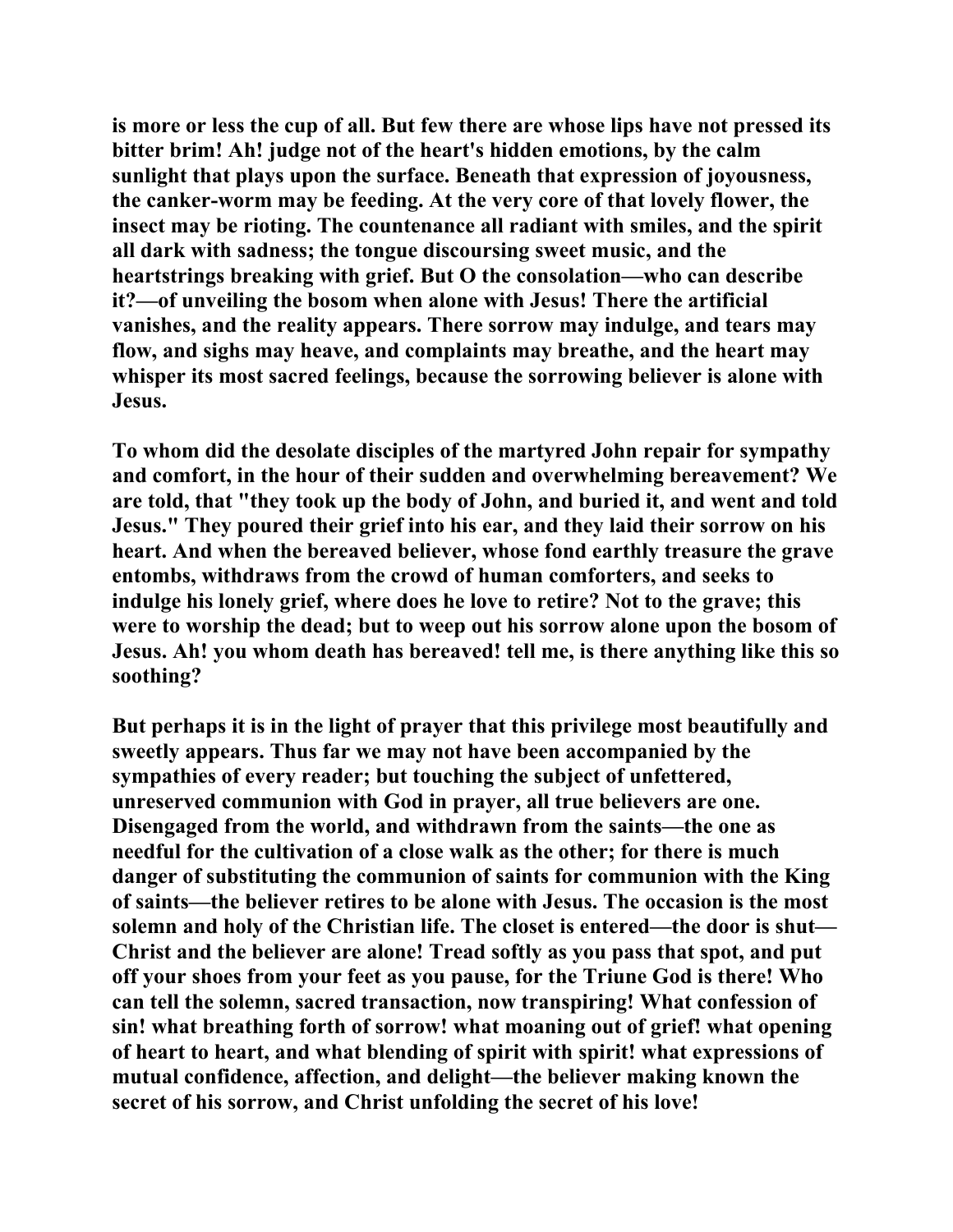**From this, too, its true source, the saint of God derives his great power in prayer. His amazing and prevailing strength appears at a time of the most apparent weakness, even when single-handed, and alone with Jesus. It was thus the patriarch wrestled and overcame. "And Jacob was left alone; and there wrestled a man with him until the breaking of the day. And when he saw that he prevailed not against him, he touched the hollow of his thigh; and the hollow of Jacob's thigh was out of joint, as he wrestled with him. And he said, Let me go, for the day breaks. And he said, I will not let you go, except you bless me." Never was there a conflict of so illustrious a nature, and of so strange a result, between powers so dissimilar and extreme. The incarnate God, as if to demonstrate his own divine power, and at the same time to make the victory of human weakness over Infinite Might more illustrious and palpable, touches the wrestling patriarch, and he is a cripple! And then at the moment of his greatest weakness, when taught the lesson of his own insufficiency, that flesh might not glory in the Divine presence, Omnipotence retires vanquished from the field, and yields the palm of victory to the disabled but prevailing prince. And why all this? To teach us the amazing power of prayer which the feeblest believer may have when alone with Jesus.** 

**No point of Christian duty and privilege set before you in this work, will plead more earnestly and tenderly for your solemn consideration, dear reader, than this. It enters into the very essence of your spiritual being. This is the channel through which flows the oil that feeds the lamp of your Christian profession. Dimly will burn that lamp, and drooping will be your spiritual light, if you are not wont to be much alone with Jesus. Every feeling of the soul, and each department of Christian labor, will be sensibly affected by this woeful neglect. He who is but seldom with Jesus in the closet, will exhibit, in all that he does for Jesus in the world, but the fitful and convulsive movements of a mind urged on by a feverish and unnatural excitement. It is only in much prayer that prayer secret and confiding—that the heart is kept in its right position, its affections properly governed, and its movements correctly regulated.** 

**And are there not periods when you find it needful to leave the society of the most spiritual, sweet as is the communion of saints, to be alone with Jesus? He himself has set you the example. Accustomed at times to withdraw from his disciples, he has been known to spend whole nights amid the mountain's solitude, alone with his Father. O the sacredness, the solemnity of such a season! Alone with God! alone with Jesus! No eye seeing, no ear hearing, but his; the dearest of earthly beings excluded, and no one present but Jesus only,**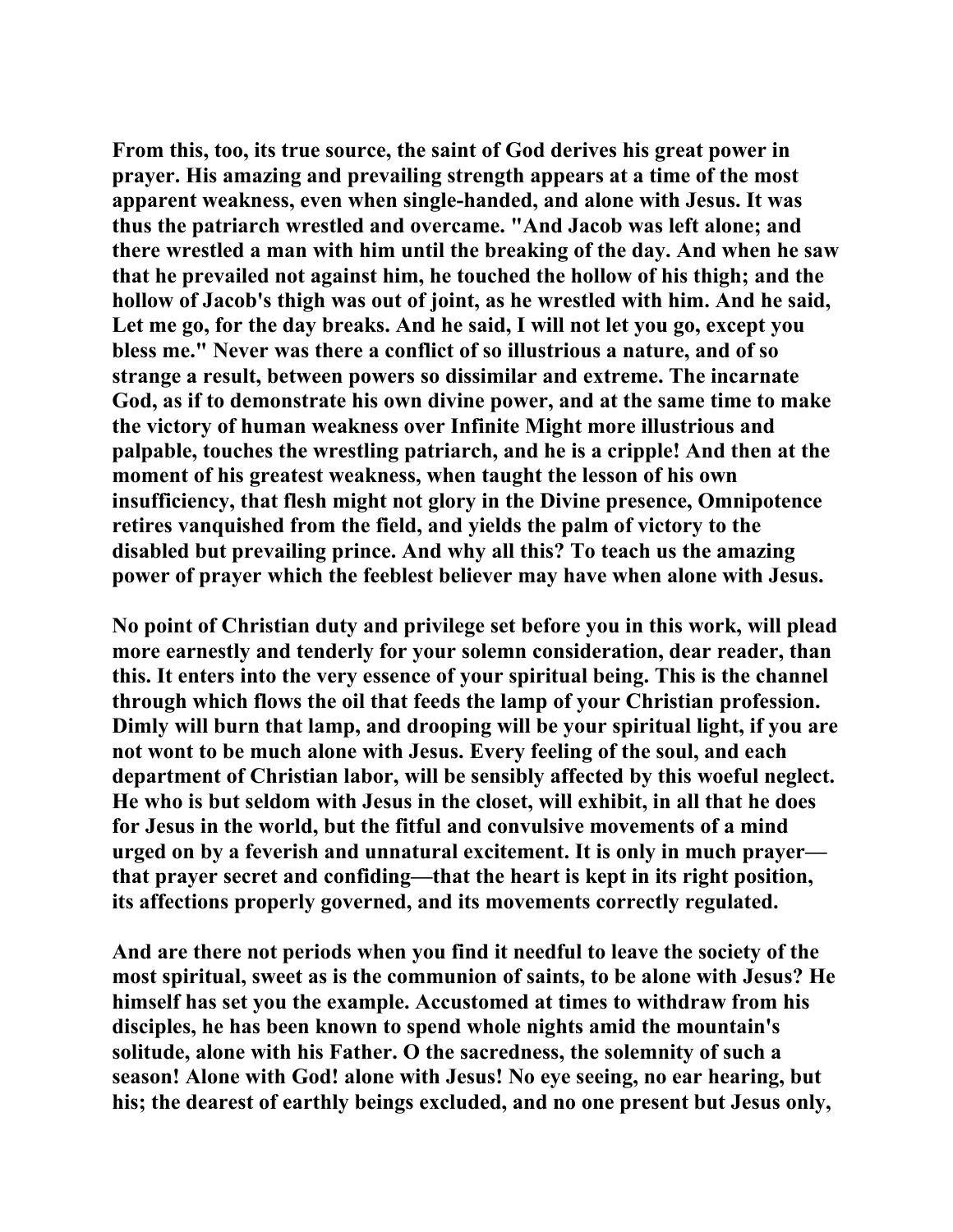**the best, the dearest of all! Then, in the sweetest and most unreserved confidence the believer unveils his soul, and reveals all to the Lord. Conscience is read—motives are dissected—principles are sifted—actions are examined—the heart is searched—sin is confessed—and iniquity is acknowledged, as could only effectually be done in the presence of Jesus alone. Is there, among all the privileges of a child of God, one in its costliness and its preciousness surpassing this?** 

**Yet another view of our Lord's conduct towards this solitary object of his mercy. Who was now HER JUDGE? He who came into the world "not to condemn the world, but to save it." She was in the presence of him who left the realms of glory and his Father's bosom, to save the chief of sinners. Here was one; and his heart yearned, and his spirit was moved with pity and compassion. Not a reproving glance darted from his eye, nor an upbraiding word breathed from his lips. Listen to the music of his voice—"Woman, where are those your accusers? has no one condemned you? She said, No one, Lord. And Jesus said unto her, Neither do I condemn you: go, and sin no more." How like himself did he now appear! Here was a flower blighted—did He despise it? Here was a stem bruised—did he break it? Here was a plant crushed—did he trample it beneath his feet No! he took that blighted flower, and placed it in his bosom. With skillful and tender hands he bound up that bruised stem. He stooped and raised that prostrate plant, lifted it into sunshine, and bade it droop and fall no more.** 

**O blessed type of Christ's conduct towards a penitent sinner! Behold the soul prostrated at the foot of the cross. He admits the truth of all the accusations alleged against him. He disproves not, nor palliates a single one. "Lord, I have destroyed myself," is his mournful humiliating acknowledgment. But alone the sinner and the Savior stand. The one all sin—the other all mercy. The one all fear—the other all love. The bosom of the one agitated and convulsed with guilt and shame—the bosom of the other thrilling, and yearning with mercy and forgiveness. "Are you," says Jesus, "convicted of this sin? Have you fled to my cross for salvation—to my bosom for shelter? Have you repaired to my blood for pardon, and taken hold of my righteousness for acceptance? Have you appealed to my compassion, and thrown yourself upon my mercy? Then I do not condemn you. You have touched every spring of tenderness in my heart; you have stirred my mercy to its very depth; you have crowned and glorified me, in that which is most dear to my heart—my power and my willingness to save to the uttermost; your sins are forgiven you; I condemn you not."**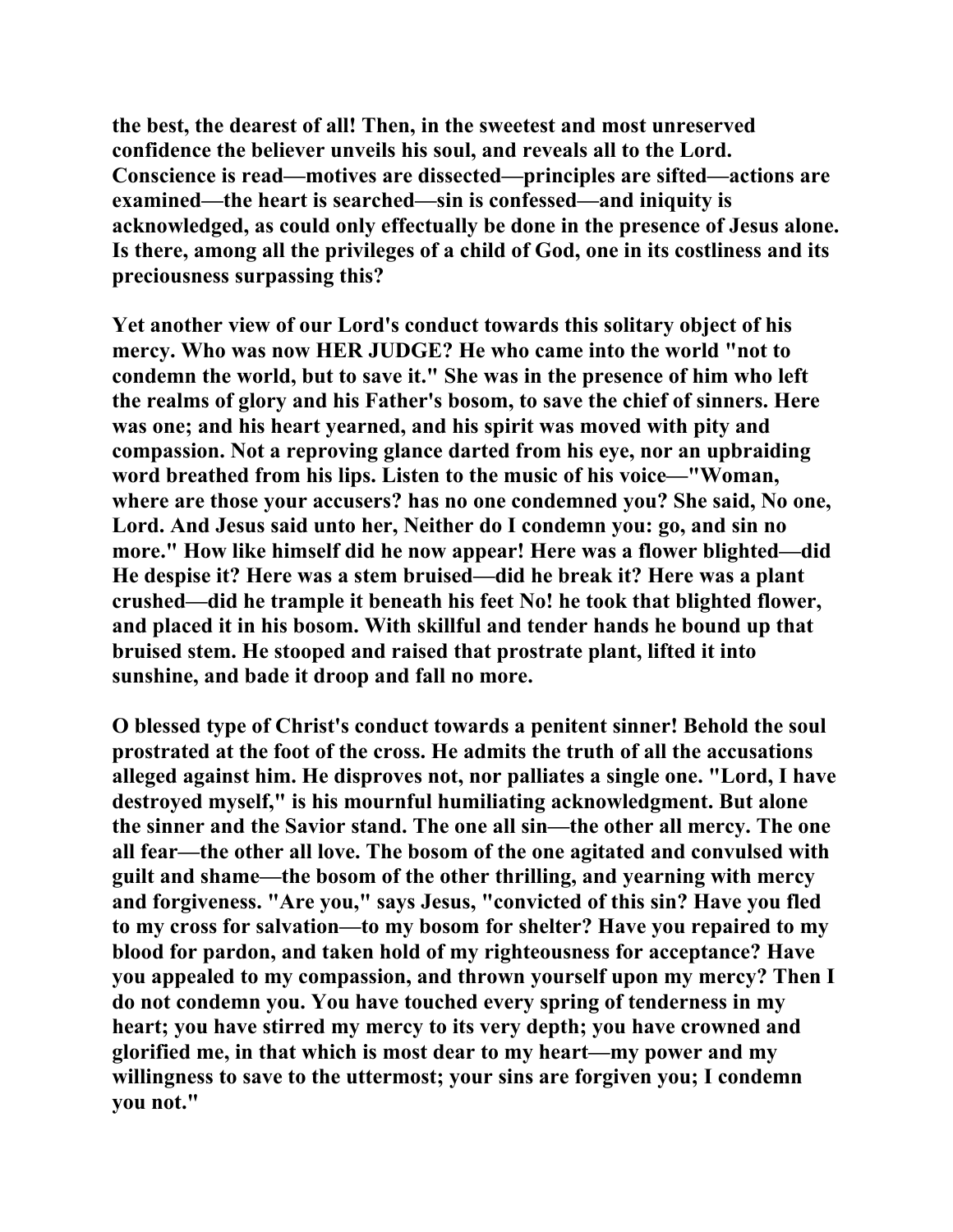**It will perhaps be replied—but he declined to condemn this woman as a civil judge. Grant it. Shall we then suppose that our Lord is less compassionate and merciful as a moral judge? If He refuses the office of a temporal magistrate, does it follow that he vacates that of a spiritual minister? If he does not sit in the seat of Moses, will he abandon his own mercy-seat? No. He came to seek and to save that which was lost. He came to call, not the righteous, but sinners to repentance. And to every repentant sinner brought into his presence, in the face of all his accusers, he says, "I condemn you not."** 

**We turn to the closing scene of this instructive narrative—CHRIST'S DISMISSAL OF THE WOMAN. "Go, and sin no more." See how he manifests his abhorrence of the sin, while he throws his shield of mercy around the sinner. The Lord does not justify the sinner's transgression, though he justifies the sinner's person. In the great matter of salvation, justification and sanctification, pardon and holiness, are essentially and inseparably united. When the Lord Jesus dismisses a sinner with a sense of acquittal in his conscience, it is ever accompanied with that most affecting of all exhortations, "Sin no more." And as he passes out from the presence of Jesus, pardoned, justified, saved, the Savior's tender, soul-subduing words, from that moment seem to vibrate upon his ear, every step of his onward way. "Go, admire, and publish abroad the glory of that grace that has done such great things for you. Go, and spread his fame, and with your latest breath dwell upon his name, who, when sin, and Satan, and conscience accused you, and would have consigned you to eternal woe, appeared your Friend, your Advocate, and your Savior. Go, and when tempted to wound afresh the bosom that sheltered you, remember me from Gethsemane, from Calvary, and from the hallowed spot where I spoke to you, I condemn you not—go, and sin no more."** 

**In closing this chapter, allow me, dear reader, to urge upon you the daily and diligent cultivation of that Christianity which derives its freshness, its vigor, and its gloss, from much hidden communion with Jesus. We plead not for the religion of the recluse. A monkish Christianity is not the Christianity of the Bible. When God, in the exercise of his sovereign grace, converts a man, he converts him, not for himself only, but also for others. He converts him, not for the church alone, but also for the world. He is to be a monument, whose inscription all may read—a city, whose beauty all may admire—a burning and a shining light, in whose radiance all may rejoice. He is to live and labor, and, if needs be, die for others. But we plead for more of that Christianity**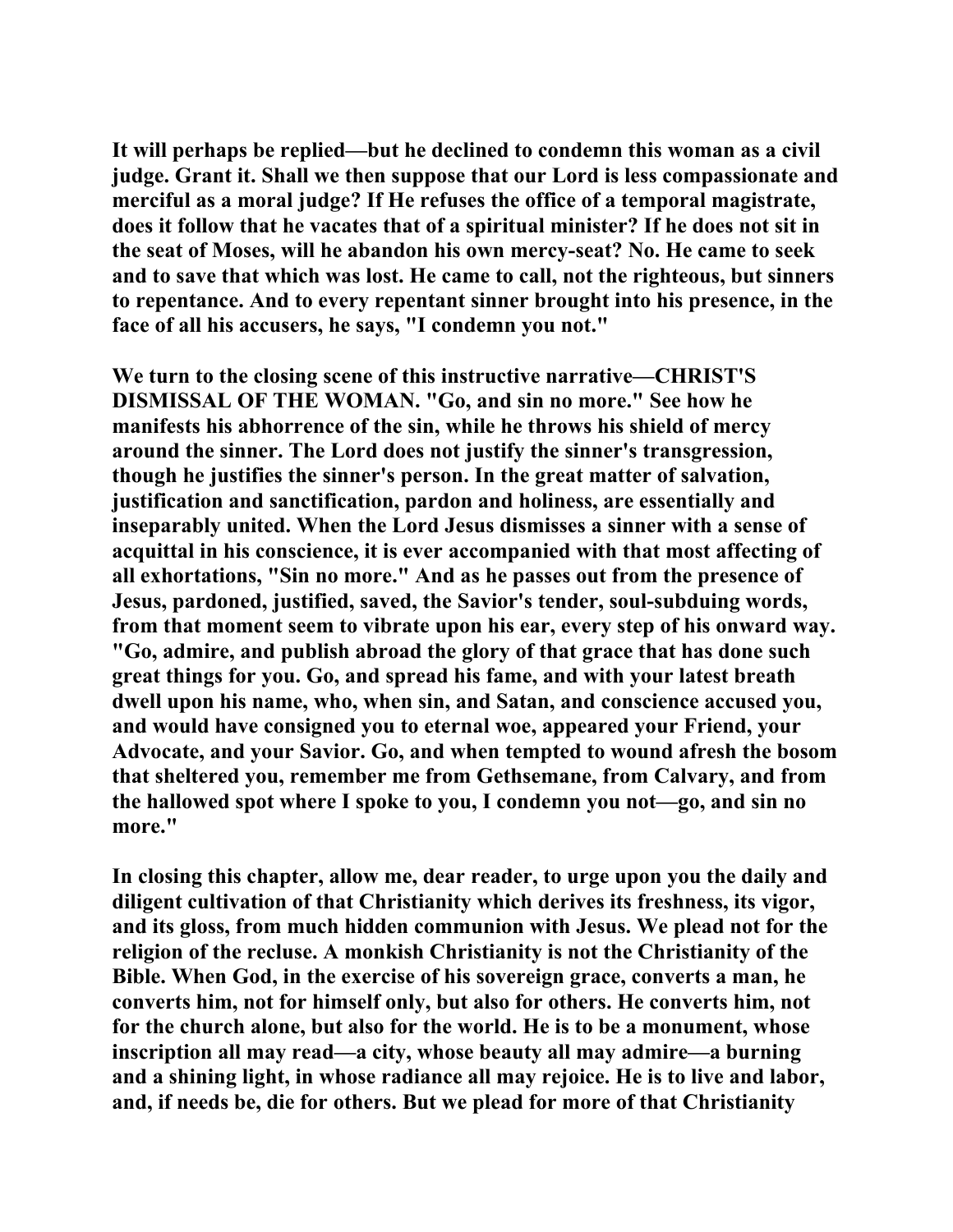**which is often alone with God; which withdraws at periods from the fatigue of labor and the din of strife—to renew its strength, and to replenish its resources, in a secret waiting upon the Lord. Christians must be more alone with Jesus. In the midst of what a whirlpool of excitement and of turmoil do numbers live! How few withdraw from domestic and public enjoyments, the calls of business, the duties of committees, of secretaryships, and of agencies to hold communion alone with God! This must not be. The institutions which they serve, the calling at which they toil, the families for whom they labor, would be the gainers, rather than the losers, by their occasional sequesterment from the world, to be alone with God. And were our Lord still upon the earth, and contemplating their incessant action and little devotional retirement, and consequent leanness of spirit, would he not be constrained to address them as he once tenderly did his jaded and exhausted disciples, "Come aside into a desert place, and rest awhile?" He would allure them from others to himself. It is possible, my dear reader, that this page may be read by you at a period of painful and entire separation from all public engagements, ordinances, and privileges. The way which it has pleased the Lord to take thus to set you aside, may be painful and humbling. The inmate of a sick chamber, or curtained within the house of mourning, or removed far remote from the sanctuary of God and the fellowship of the saints, you are perhaps led to inquire, "Lord, why this?" He replies, "Come aside and rest awhile." O the thoughtfulness, the discrimination, the tenderness of Jesus towards his people! He has set you apart from public for private duties, from communion with others for communion with himself. Ministers, friends, privileges, are withdrawn, and you are—O enviable state! alone with Jesus. And now expect the richest and holiest blessing of your life! Is it sickness? Jesus will make all your bed in your sickness, and your experience shall be, "his left hand is under my head, and his right hand does embrace me." Is it bereavement? Jesus will soothe your sorrow, and sweeten your loneliness, for he loves to visit the house of mourning, and to accompany us to the grave to weep with us there. Is it exile from the house of God, from the ordinances of the church, from a pastor's care, from Christian fellowship? Still it is Jesus who speaks, "There will I be unto you as a little sanctuary."** 

**The very circumstances, new and peculiar as they are, in which you are placed, God can convert into new and peculiar mercies, yes, into the richest means of grace with which your soul was ever fed. The very void you feel, the very need you deplore, may be God's way of satiating you with his goodness. Ah! does not God see your grace in your very desire for grace? Does he not mark your sanctification in your very thirsting for holiness? And can he not**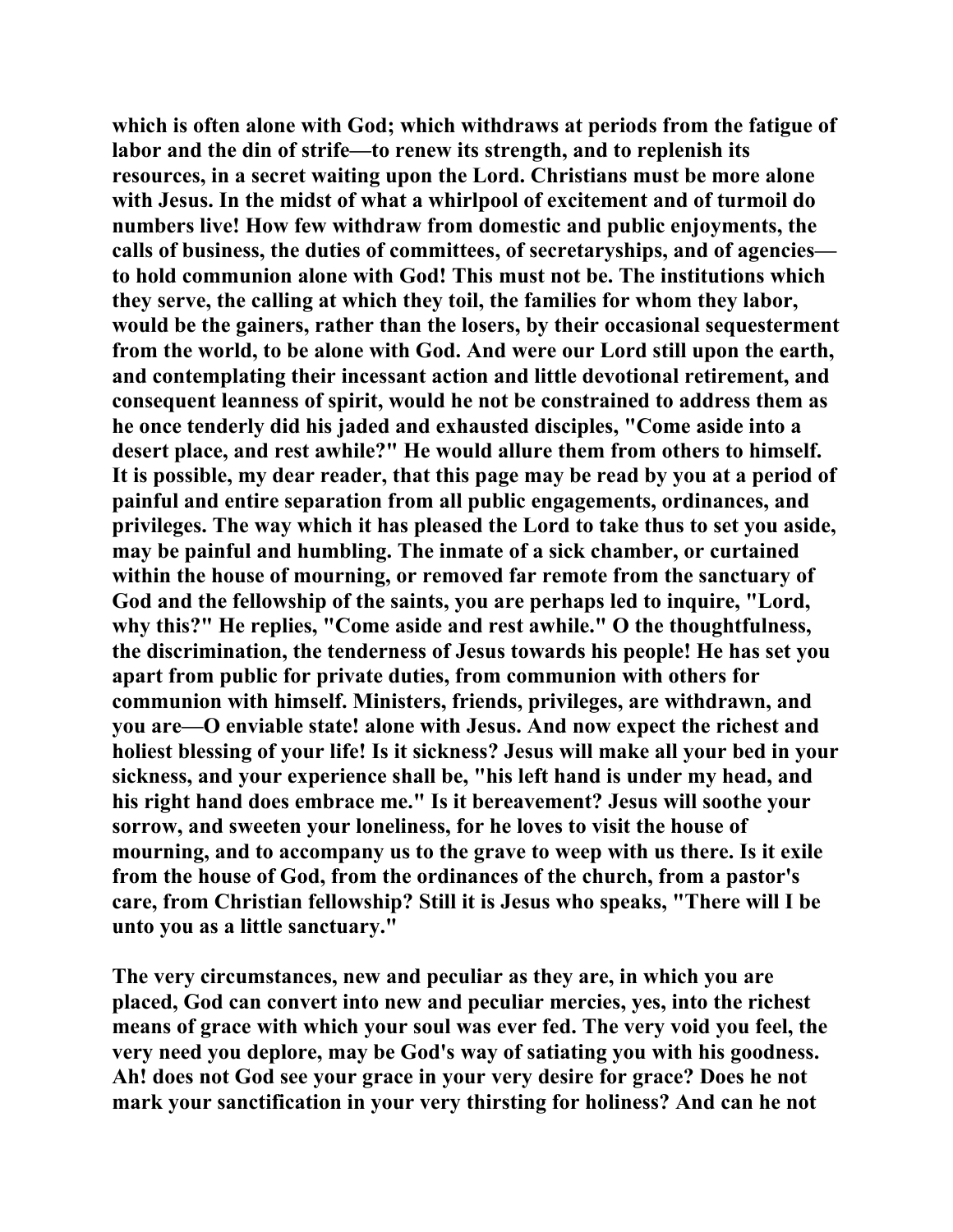**turn that desire and convert that thirst into the very blessing itself? Truly he can, and often does. As one has remarked, God knows how to give the comfort of an ordinance in the lack of an ordinance. And he can now more than supply the absence of others by the presence of himself. Oh, who can compute the blessings which now may flow into your soul from this season of exile and of solitude? Solitude! no, it is not solitude. Never were you less alone than now. You are alone with God, and he is infinitely better than health, wealth, friends, ministers, or sanctuary, for he is the substance and the sweetness of all.** 

**You have perhaps been laboring and watching for the souls of others; the Lord is now showing his tender care for your. And oh, if while thus alone with Jesus you are led more deeply to search out the plague of your own heart, and the love of his—to gather up the trailing garment—to burnish the rusted armor—to trim the glimmering lamp—and to cultivate a closer fellowship with your Father, how much soever you may mourn the necessity and the cause, you yet will not regret that the Lord has set you apart from others that you might rest awhile in his blest embrace—ALONE WITH JESUS.** 

**"Alone with God! the universe shut out, Earth, sense, and time, excluded and forgot; All memories vanished of the parted past, All prospects of the future overborne And swallowed up in that one mighty sense, That all-engrossing consciousness of God!" "Alone with God! all earth-born love absorbed, All earthly ties dissolved—all thoughts of those Long held most dear, Elisha-like, who clung Around the parting soul to Tabor's brink, For a brief space (brief to eternity) Lost in that all-pervading thought of God!" "Alone with God! angelic hosts around 'In burning row,' attending, but unseen, Angelic harps unheard, though far and high, The sounding cadence of their anthem rolls; The sea of crystal, and the streets of gold The walls of jasper, and the gates of pearl, Unnoticed all, resplendent though they be, The throne, and Him who sits thereon, beheld, Nothing else besides, in solitude sublime!**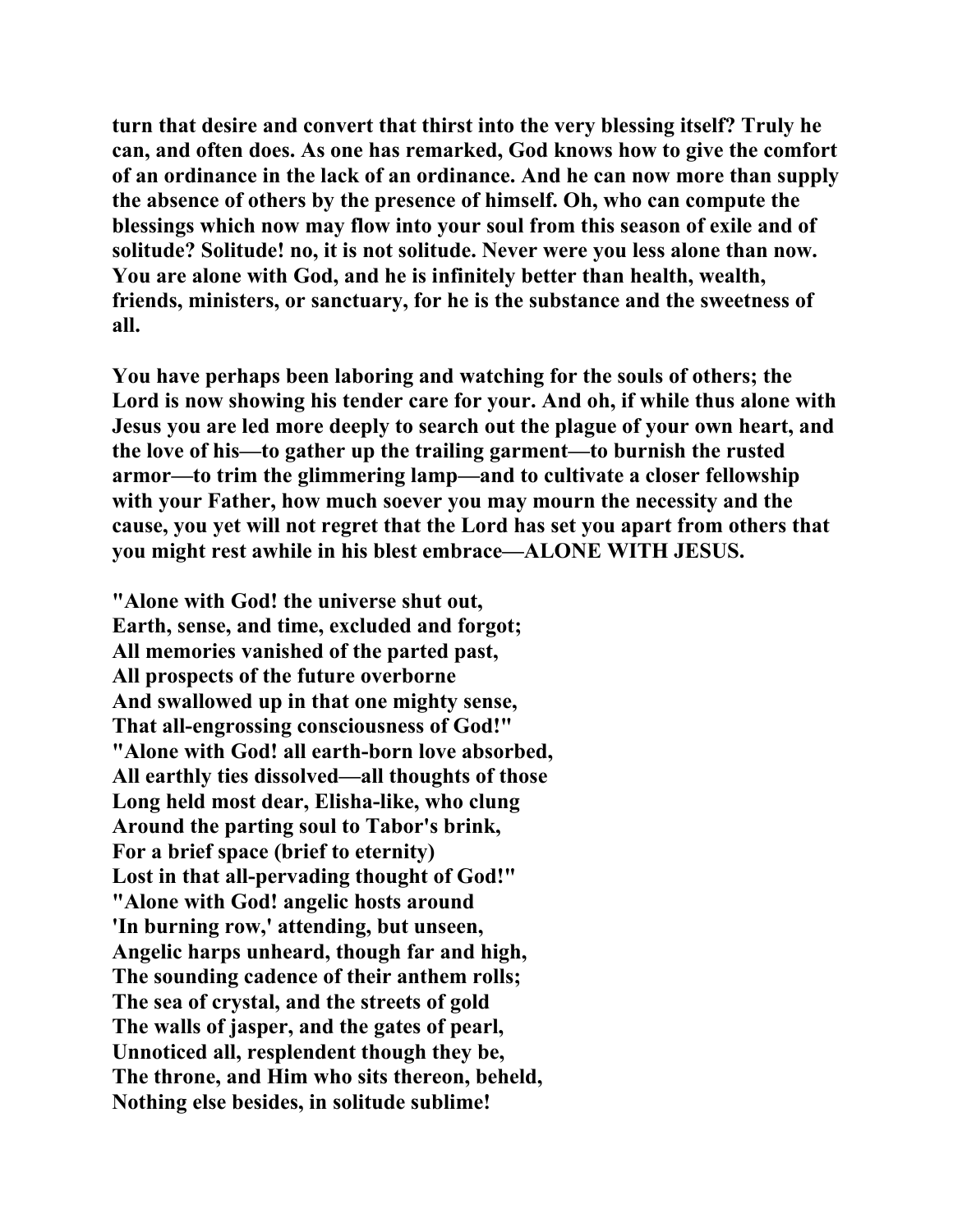**And do you shrink, my spirit, from the sight Of untreated majesty, and quail To meet the Eternal, naked and alone?" "Alone with God!—I shrink not—He is great His awful glory, when unveiled, might well Consume the spirits He has made; but still I shrink not—He is holy, too, and just, And very terrible: He dwells in light That no man can approach—no mortal eye Can look upon and live; but there is One Beside Him whom I dare to meet alone Whom I have met alone at midnight hour, In dark Gethsemane's sequestered shades, Alone, though trembling friends and armed foes Peopling the solitude, were round us there; Whom I have met alone on Calvary's hill, Though taunting crowds and dying men were there; Whom I have met alone on Tabor's mount, Unmindful of the little band that there Held heavenly converse, sacredly amazed." "Alone with Jesus! no, I cannot shrink From that blest fellowship, unbroken, deep, And soul-absorbing in the spirit land, So often intruded on in this dark world, By mortal joys and sorrows that would rob My soul of that communion, pure and high." "Alone with Jesus! on the Savior's breast Fondly to lean, and think on none but him How often my spirit feels lost in the crowd Of fellow-worshipers below, above, And longs, like his small band on earth, to be 'Led out into a desert place alone,' To hear his voice, and share his love, as though That voice and heart of love were only mine." "Alone with God! in that blest solitude, Could earth be lacking with its fleeting joys, Or even its most abiding; and most pure To fill the measure of a finite soul! In that august communion could the loss Of mortal converse shade the holy light,**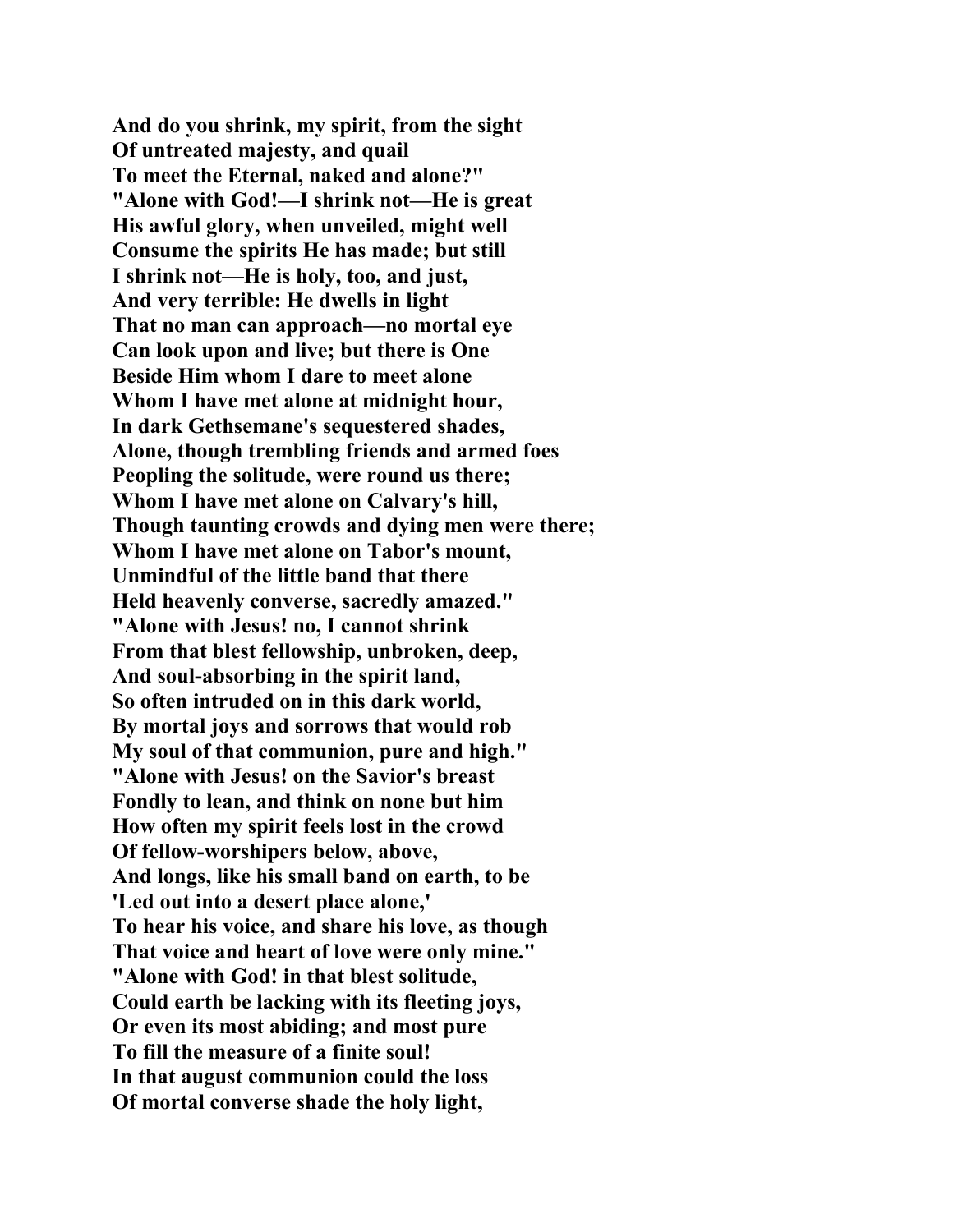**Or mar the sacred joy which, as a tide, A swelling tide of ecstasy, rolls in Upon the spirit conscious but of God?"** 

#### **The Pastor's Request for the Prayers of His Flock**

**"And pray in the Spirit on all occasions with all kinds of prayers and requests. With this in mind, be alert and always keep on praying for all the saints. Pray also for me, that whenever I open my mouth, words may be given me so that I will fearlessly make known the mystery of the gospel" Ephes. 6:18-19** 

**The Church of God, as if reflecting from its bosom, like a sea of glass, the order and the perfection of the heaven of glory, from which it descended, presents a beautiful harmony of relation and dependence in all its parts; while, as a whole, it forms a temple of magnificent construction and consummate symmetry—the Zion of God, the "perfection of beauty." In nothing does the evidence of this more strikingly appear than in the relation of the Church of God and the Christian ministry. The obligations involved in this relation, and the reciprocal influence which it is perpetually exerting, illustrate the harmony of this masterpiece of divine workmanship in a manner the most surprising. The Christian church and the Christian ministry are synchronous institutions. Separate and distinct from each other though they are, they yet never existed apart. There never was a church without a ministry; and the appointment of the Christian ministry always implied the existence of the Christian church—the one necessarily involving the other. Of this beautiful relation in one of its most interesting features we are now to speak—namely, the RELIANCE OF THE CHRISTIAN MINISTRY UPON THE INTERCESSIONS OF THE CHURCH.** 

**It might be supposed, from a cursory view of this subject, that a Christian pastor, from the exalted nature of his office, and from the superior attainments in grace and knowledge to which he is** *supposed* **to have arrived, would occupy a place so far in the ascendant of the feeblest member of his flock, as to place him in a position independent of the influence which that individual might be capable of exerting. But not so. And here we trace the wisdom and the goodness of God in the nice adjustment of every part of the body of Christ to the whole. As in the physical structure of the human frame, the smallest and most insignificant muscles are observed to perform the most important and delicate actions—the minutest fiber transmitting a vital**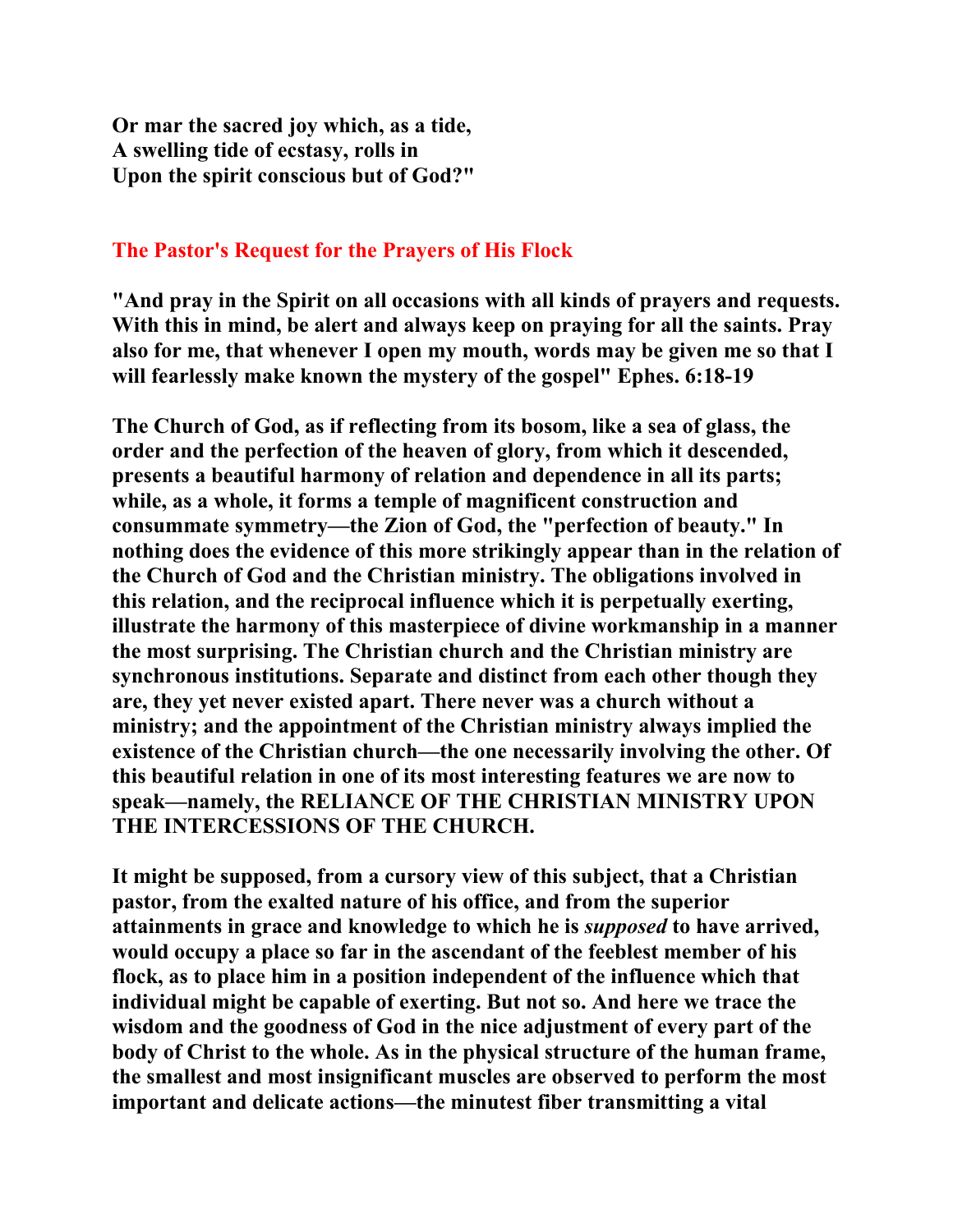**influence to the brain—so in the more beautiful and perfect body, the church of God, "much more those members which seem to be more feeble are necessary." Thus no pastor can be unaffected by the individual influence of the lowliest member of a Christian body.** 

**The portion of God's word which suggests the topic of this chapter, presents to our view the sublime moral spectacle of the great Apostle of the Gentiles—a man full of wisdom and of the Holy Spirit, mighty in grace, and enriched in gifts—so deeply conscious of personal weakness, and so crushed by the weight of his official responsibilities, and so desirous, too, of delivering his divine message with a moral courage worthy of its high character, stooping to ask at the hands of the Ephesian church, and even of the obscurest member of that church, an interest in his intercessory prayers. "Praying always with all prayer and supplication in the Spirit—and for me, that utterance may be given unto me, that I may open my mouth boldly, to make known the mystery of the gospel." The subject is an interesting and an important one. Its bearings upon the mutual usefulness, holiness, and happiness of a pastor and his flock are solemn and far-reaching. It affords a solution of a difficult problem why there is often, comparatively, so little happiness and perpetuity in the pastoral relation; and why there is so much complaint on the one part of unprofitable preaching, and on the other part of careless and fruitless hearing. Prayer for the pastor is restrained before God! Let us endeavor to understand the meaning of the apostle's words, that we may feel the full force of his earnest and solemn request.** 

**The first point to which it is proper to turn our attention is, THE SUBLIME TOPIC OF THE CHRISTIAN MINISTRY. The apostle designates it the "mystery of the gospel." He doubtless borrows the word from the secret rites of the heathen temples, to which none were admitted, and which none understood but the initiated. To all others they were mysteries. Freed from its original and profane use, it is here appropriately applied to designate the nature and the doctrines of the gospel of Christ, and thus becomes, by its association, a hallowed and expressive term. Nor is this the only place in which it occurs in the same use. Thus in I Cor. 2:7, "We speak the wisdom of God in a mystery, even the hidden wisdom, which God ordained before the world for our glory." Equally clear is it, that none are initiated into this mystery of the gospel but those who are partakers of the second birth. For "unless a man be born again, he cannot see the kingdom of God." It is to him a mystery. He is blind and cannot see the glorious mysteries of this kingdom of grace. Addressing his twelve disciples, our Lord further elucidates this idea**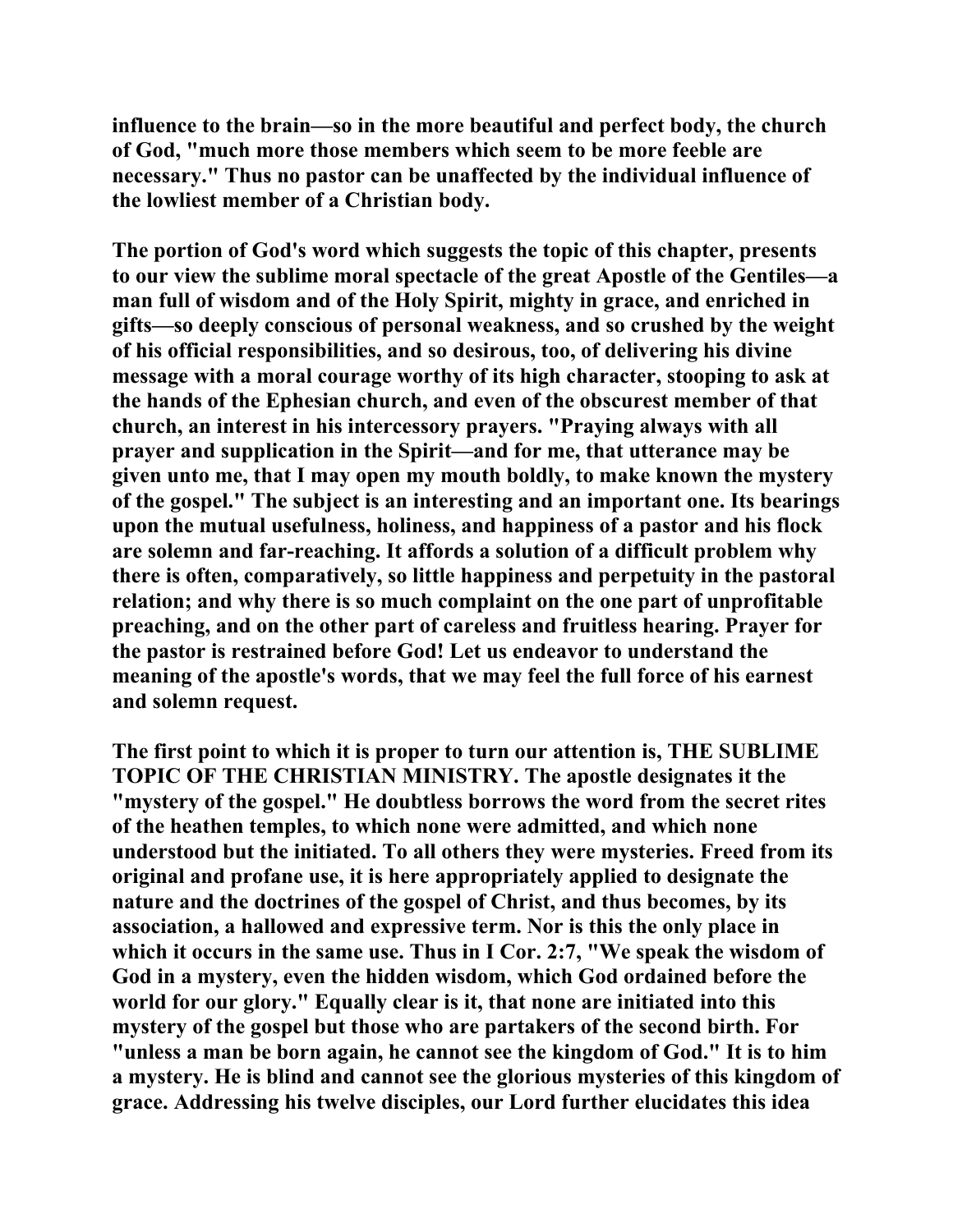**when he reminds them of their great and gracious privilege "Unto you it is given to know the mystery of the kingdom of God: but unto those who are outside, all these things are done in parables." Mark 4:11. Still more clearly is this truth developed in his remarkable prayer thus recorded: "In that hour Jesus rejoiced in his spirit and said, I thank you, O Father, Lord of heaven and earth, that you have hidden these things from the wise and the prudent, and have revealed them unto babes: even so, Father; for so it seemed good in your sight."** 

**Permit one remark in passing. If, dear reader, you have been led in any degree into the knowledge of this glorious mystery of truth, hesitate not to ascribe it to the grace of God. Unto you it has been given to know the mystery of the kingdom. The sovereignty of God has so ordered it. The learning, the intellect, and the philosophy of the worldly wise and prudent, have afforded you no help in the solution and unraveling of these divine and glorious enigmas. "But God has revealed them unto us by his Spirit: for the Spirit searches all things, yes, the deep things of God." To babes in Christ—to the lowly minded disciple—to the learner, willing to receive the kingdom of God, as a little child—God unfolds this mystery, that no flesh should glory in his presence. O favored, happy soul, if you, through the illuminating grace of the Holy Spirit, have been led into the mystery of the Father's love in Christ to poor perishing sinners! "Even so, Father; for so it seemed good in your sight!"** 

**Now, here at the very threshold of the kingdom of grace, many hesitate and stumble. The glory of the Gospel—its divine mystery—is their great hindrance. The dim light of nature has conducted them thus far, and here they are brought to a stand-still. Looking into the sacred volume, and finding doctrines there propounded for their faith, which tower above their reason, they scornfully cast it aside, proudly and triumphantly asking, "If this were a revelation from God, why has He not excluded all mystery, clothing every truth with light, and freeing every doctrine from difficulty? Why can we not understand what he has revealed? Are we such babes in understanding, or such dolts in intellect, that these revelations should be veiled in mystery? And are we such fools as to believe that to be true which our reason pronounces to be false?" Thus, "vain man would be wise, though man be born like a wild donkey's colt."** 

**But, if it may avail to argue with such an objector, we would inquire—Is not the world without you and the world within you crowded with problems,**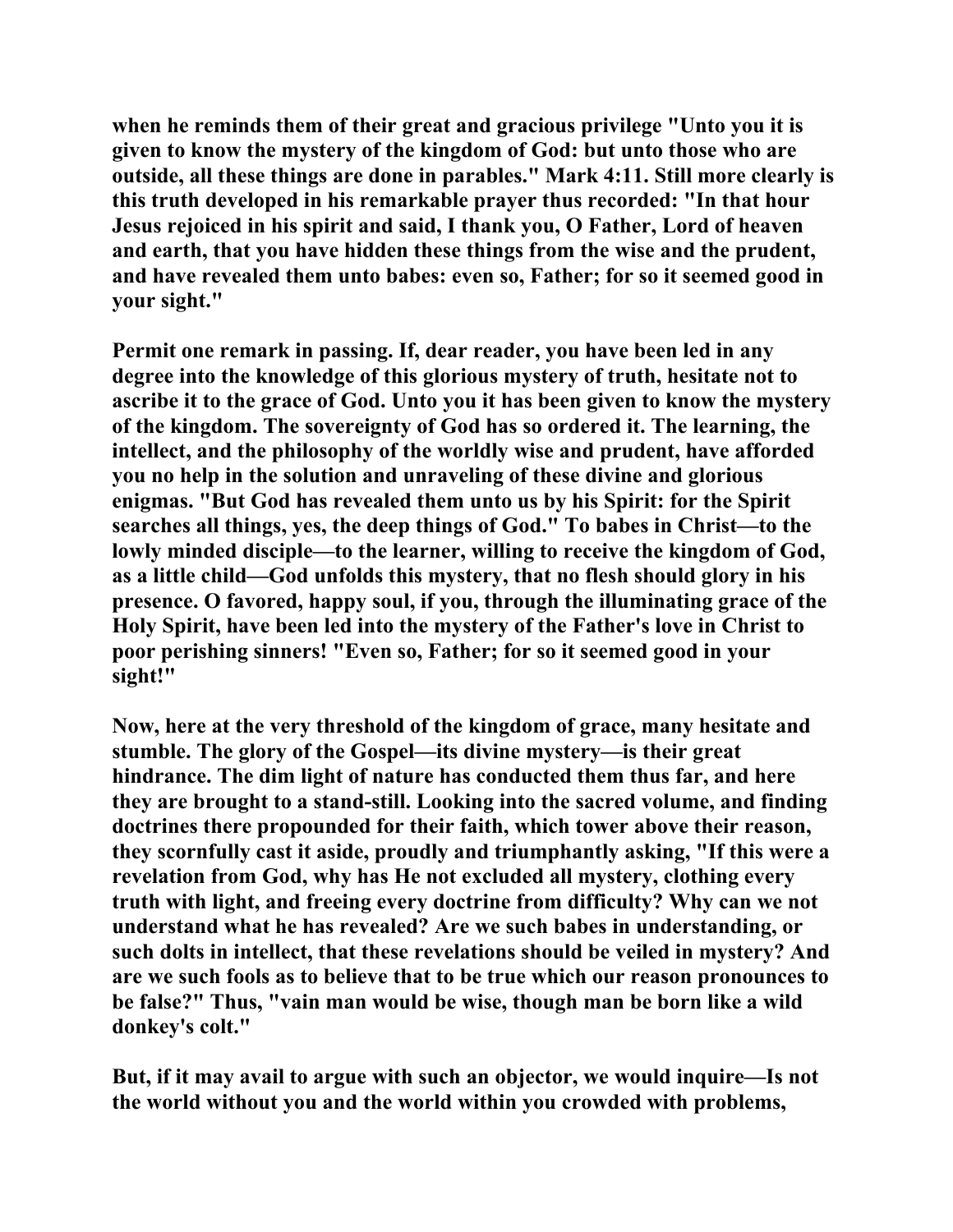**which laugh to scorn your oft-made attempts to solve them! Is not the universe of mind and of matter, of which you form a most mysterious speck, replete with mysteries which you cannot explore? Either search out those difficulties, and unravel those mysteries, and thus plant a new sun in the intellectual firmament, that shall dispel the lingering night of ages, or admit the truth of the mystery of the gospel. Where will you place your foot on this little planet of ours, that brings you not in contact with some law or with some product of nature which you cannot explain? The leaf that falls on the pathless desert, the dust brushed from the emmet's wing, baffle and confound you. The pulsations at your heart, the movement of your arm, awe and perplex you. Your very being is a fathomless mystery! Why, then, assume an air of such astonishment, and an attitude of such contempt—why look, why speak so doubtingly, when we present for your belief the mystery of revelation; the inexplicable wonders of God's salvation of man?** 

**"Observe, I ask you," argues, with much force and beauty, an eminent continental divine, "in what manner the mysteries of which you complain have taken their part in religion. You readily perceive they are not by themselves, but associated with truths which have a direct bearing on your salvation. They contain them, they serve to envelope them; but they are not themselves the truths that save. It is with these mysteries as it is with the vessel which contains a medicinal draught; it is not the vessel that cures, but the draught; yet the draught could not be presented without the vessel. Thus each truth that saves is contained in a mystery, which, in itself, has no power to save. So the great work of expiation is necessarily attached to the incarnation of the Son of God, which is a mystery; so the sanctifying graces of the new covenant are necessarily connected with the outpouring of the Holy Spirit, which is a mystery; so, too, the divinity of religion finds a seal and an attestation in the miracles, which are mysteries. Everywhere the light is born from darkness, and darkness accompanies the light. These two orders of truth are so united, so interlinked, that you cannot remove the one without the other; and each of the mysteries you attempt to tear from religion, would carry with it one of the truths which bear directly on your regeneration and salvation. Accept the mysteries, then, not as truths that can save you, but as the necessary conditions of the merciful work of the Lord in your behalf."** 

**"The true point at issue in reference to religion is this—Does the religion which is proposed to us, change the heart, unite to God, prepare for heaven? If Christianity produces these effects, we will leave the enemies of the cross free to revolt against its mysteries, and tax them with absurdity. The gospel,**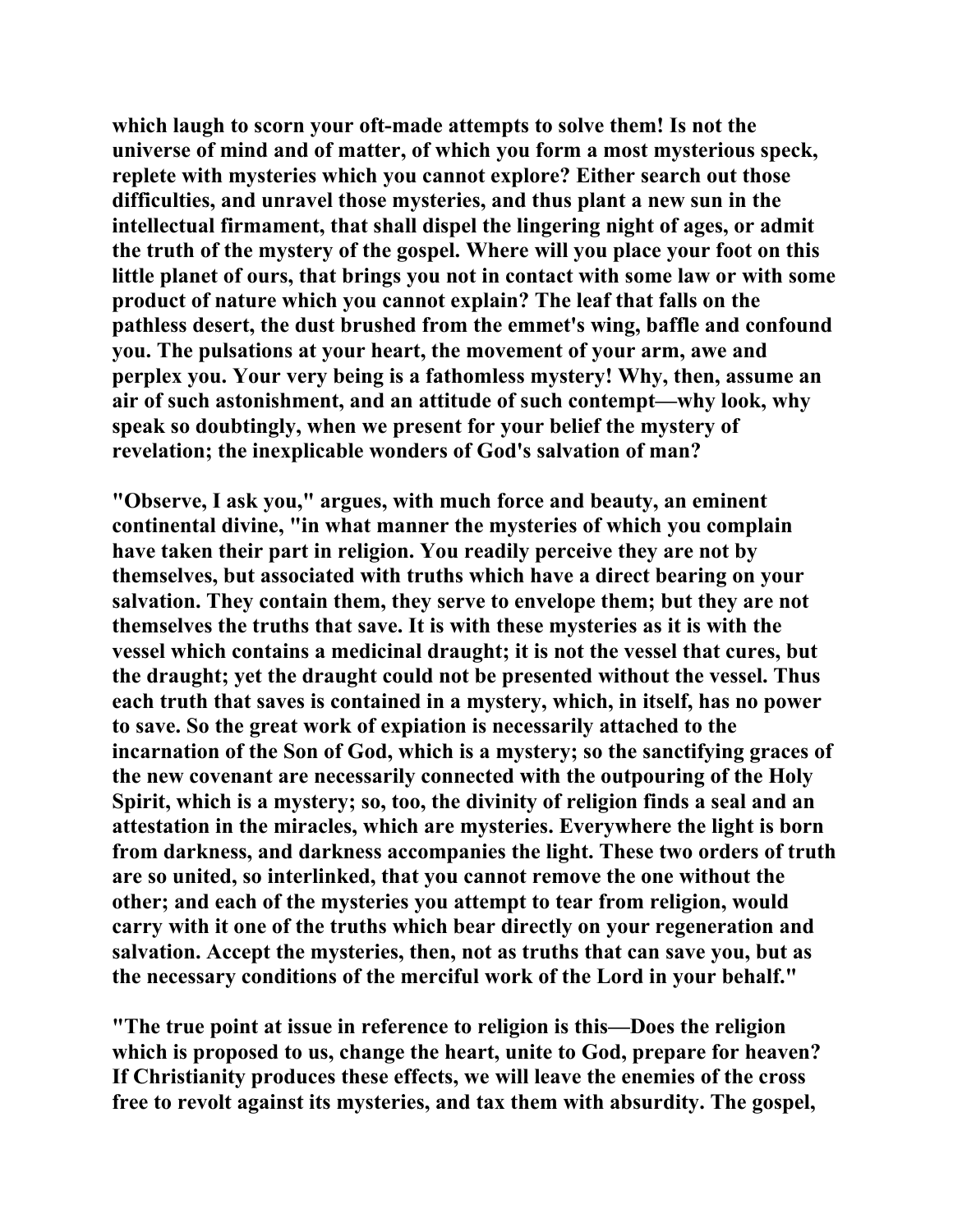**we will say to them, is then an absurdity; you have discovered it. But behold what a new species of absurdity that certainly is, which attaches man to all his duties, regulates human life better than all the doctrines of sages, plants in his bosom harmony, order, and peace, causes him joyfully to fulfil all the offices of civil life, renders him better fitted to live, better fitted to die, and which, were it generally received, would be the support and safeguard of society! Cite to us, among all human absurdities, a single one which produces such effects. If that 'foolishness' we preach produces effects like these, is it not natural to conclude that it is truth itself? And if these things have not entered the heart of man, it is not because they are absurd, but because they are divine."— Alexander Vinet** 

**And yet how credulous is man when folly clothes itself in affected mystery, and demands his faith! The atheist, for example, seizing upon every childish cause that promises to solve his difficulties, and dispel his fears; the skeptic, launched upon the stormy sea of uncertainty and doubt, becomes the plaything of chance and fate, whose dreamings he implicitly believes. What folly so egregious has not man credited? By what imposture so gross has he not been entrapped? And to what superstition so abject has he not been a slave? And yet the sublime, glorious, precious mystery of the gospel, he, in the pride of his intellect, and in the depravity of his heart, scornfully and utterly rejects!** 

**But let us specify some of the mysteries of the gospel, which, while it declares**  *transcending our reason***, yet propounds for our faith. We commence with the doctrine of the TRINITY. That this is a truth of express revelation, we think it will not be difficult to show. We may not find the term employed to designate the doctrine in the Bible, but if we find the doctrine itself there, it is all that we ask. On opening the Bible, with a view to the examination of this subject, the first truth that arrests our attention, is a solemn declaration of the Divine Unity—"Hear, O Israel: The Lord our God is one Lord." Deut. 6:4. Prosecuting our research, we find two distinct people spoken of in relation to the Godhead, under the titles of the "Son of God," and the "Holy Spirit of God," to whom are ascribed the attributes of Deity and the qualities of a person, implying Divine personality. A step further brings us to a passage in which we find these three distinct, divine people, associated in an act of solemn worship—"Go, teach all nations, baptizing them in the name of the Father, the Son, and the Holy Spirit." What conclusion must we draw from these premises? First, that there is a unity in the Godhead; and secondly, that in this unity, or in this one Godhead, there is a trinity of people, or three**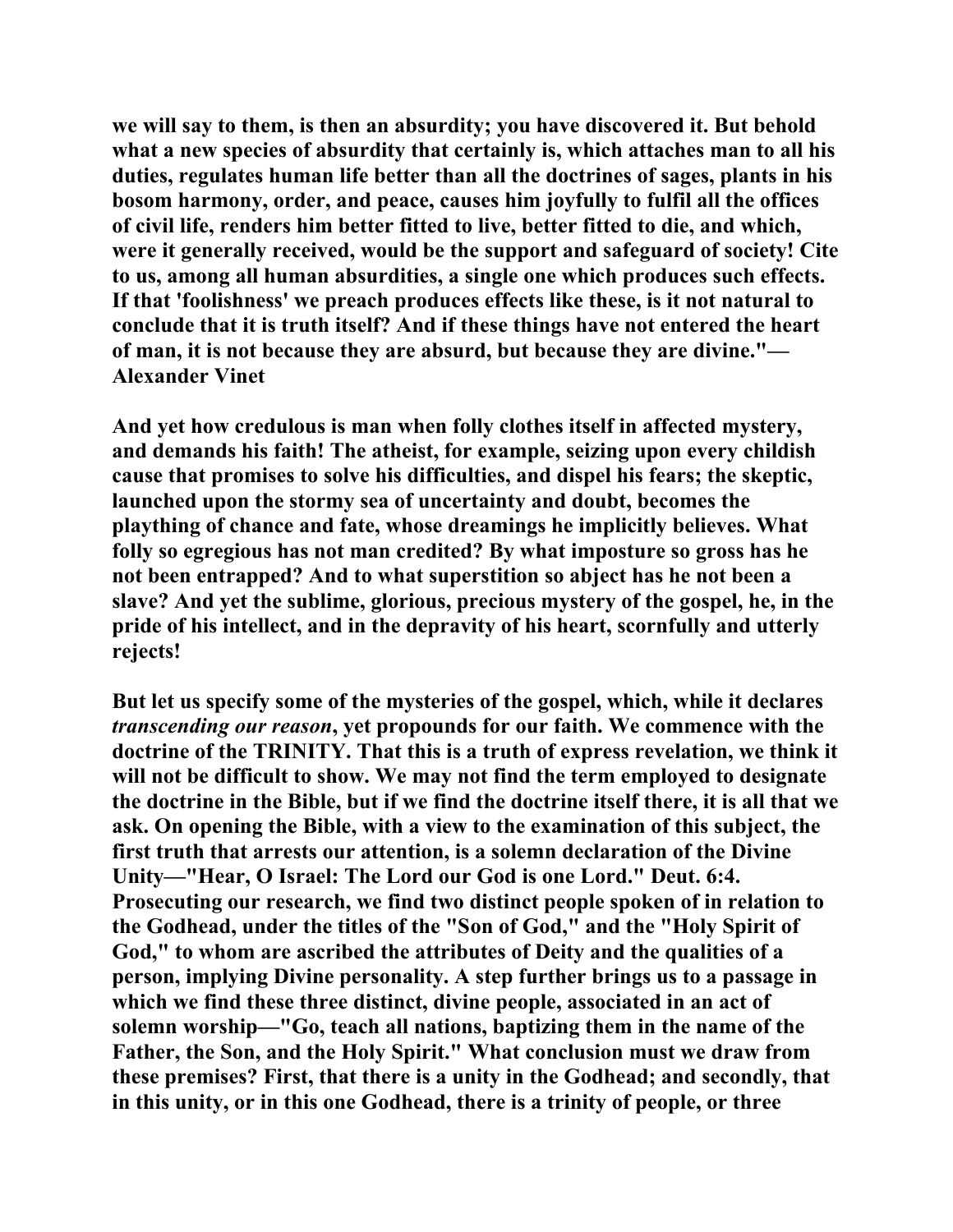**distinct subsistences, styled the Father, the Son, and the Holy Spirit. Here, then, we have the doctrine for which we plead. The following passage clearly teaches the same glorious truth, Matt. 3:I6 "And Jesus, when he was baptized, went up straightway out of the water: and, lo, the heavens were opened unto him, and he saw the Spirit of God descending like a dove, and lighting upon him." What a conclusive evidence is this passage of the blessed Trinity! The FATHER speaks from the excellent glory; the SON ascends from the water, and receives the attestation of his Father; and the Holy SPIRIT descends from the heavens, and overshadows him. Here are three distinct people, to each of whom the marks of Deity are ascribed, and between whom it is impossible not to observe a bond of the closest and tenderest unity. Again, I Cor. 12:4-6 "Now there are diversities of gifts, but the same SPIRIT. And there are differences of administrations, but the same LORD. And there are diversities of operations; but it is the same GOD who works all in all." With what a sunbeam is this glorious truth here written! How richly it glows with light peculiarly its own! That here are three distinct subsistences, who can deny? And that they are equal, who can doubt? Gal. 4:6 "And because you are sons, GOD has sent forth the SPIRIT Of His SON into your hearts, crying, Abba, Father." Again, here are three people announced in connection with the blessed act of the Father's adoption of his people. Jude 2O:21 "But you, beloved, building up yourselves on your most holy faith, praying in the HOLY SPIRIT, keep yourselves in the love of GOD, looking for the mercy of our LORD Jesus Christ, unto eternal life."** 

**Wilfully, or judicially blind must he be, who sees not in these words the great truth for which we plead. And it is the glory of our land, and the joy of our hearts, to know, that from every Christian pulpit, the doctrine of the blessed Trinity is proclaimed whenever the apostolic benediction is pronounced, "The grace of our Lord Jesus Christ, and the love of God, and the communion of the Holy Spirit, be with you all. Amen." That the mode of its existence is an awful mystery, we unhesitatingly admit; but it is not the mode of the fact, but the fact itself which the word presents as the object of our faith. I am not required to believe how the three people subsist as the One Godhead; but I am to believe upon the express testimony of revelation that they do so exist.** 

**I find 'a trinity' within me—matter, mind, and spirit. I am baffled in my attempts to unravel the mystery. In vain I search for a clue; every attempt leaves me puzzled, lost, and more confounded. Do I therefore deny my own being? Or, do I not rather subordinate my reason to my faith, believing a fact, the truth of which I have the evidence, but the mode of which I cannot**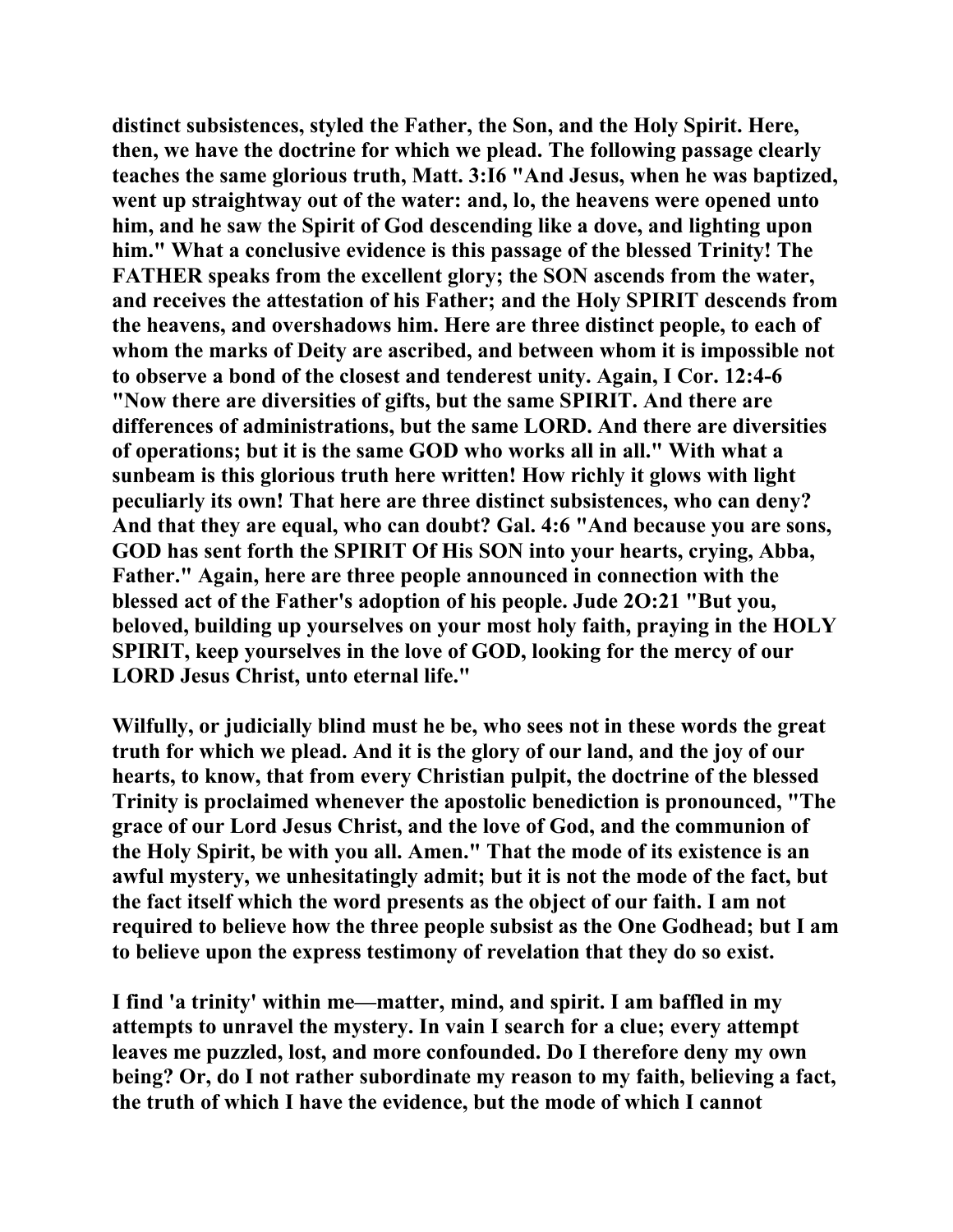**understand? Surely, then, if I cannot fathom the shallows of a finite existence, how can I fathom the depths of an infinite?** *Foolish man! expecting all else to be wrapped in profound mystery, and God alone to be understood!* **"Can you by searching find out God? can you find out the Almighty unto perfection. It is higher than heaven, what can you do? deeper than hell, what can you know? The measure thereof is longer than the earth, and broader than the sea."** 

**There is so much excellence of thought, and so clearly expressed, in the following observations, pertinent to our subject, by one of the ablest divines, that we are constrained to quote them. Alluding to the doctrine of the Trinity, he remarks—"The doctrine of which I now speak is freely admitted to be above reason. But it is of consequence to observe, that on this very account, it seems impossible to prove it contrary to reason. It is a common and just remark, that there is an essential difference between anything being above reason, and being contrary to it; and that it may be the former, without being the latter. I think we may go a step farther, and affirm, as I have just hinted, that this very circumstance of its being the former, precludes the possibility of proving it to be the latter. I question whether anything that is above reason can ever be shown to be contrary to it. For unless we have some notion of the thing itself, on what principle can we make out the contrariety? Were we to say that the people of the Godhead are one and three in the same sense, we should evidently affirm what is contrary to reason; because such a proposition would involve, in the very terms of it, an irreconcilable contradiction; but so long as we do not pretend to know, nor to say, how they are one, and how they are three, to prove that we assert what is contrary to reason, when we affirm that they are both, is, from the very nature of the thing, impossible. For what is it which is to be proved contrary to reason? Upon the supposition made, we cannot tell—it is something which we do not know, of the nature and circumstances of which we are left in total ignorance. For our own part,** *so far from being staggered by finding mysteries in revelation, I am satisfied that the entire absence of them would have formed a much stronger ground for suspicion.* **All analogy excites and justifies the expectation of them. Nature, in its various departments, is full of them; and shall we, then, account it strange, that there should be any in the department of grace? They abound in the works of God; why, then, should we not wish for them in his word? They present themselves in the nature and constitution of every one of his creatures; and is it to be conceived, that in his own nature and essence nothing of the kind should be found? Is it reasonable to think that all should be plain and easily comprehensible, which relates to God himself, and that inexplicable difficulties should embarrass and stop our researches, only in what regards**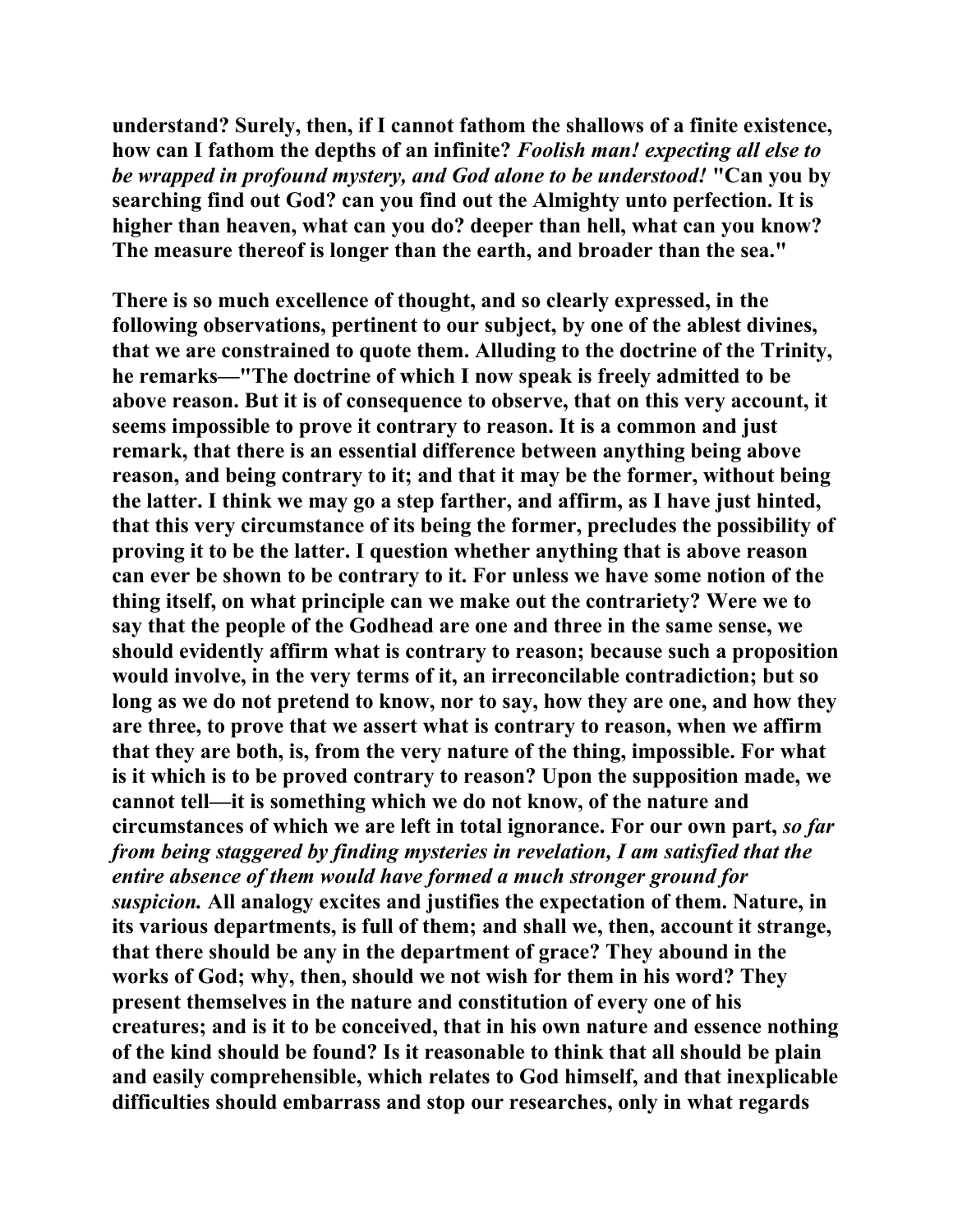**his creatures? Ought we not rather, on such a subject, to anticipate difficulties?—to expect to feel the inadequacy and the failure of our faculties?—and to expect this, with a certainty proportioned to the superior magnitude of the subject above all others that can engage our attention, and its complete and absolute remoteness from the sphere of all our senses, and of all our experience?** *If finite things every moment confound us, ought we to be surprised at finding that we cannot comprehend what is infinite?* **Let us remember the apostolic lesson, and let it be our desire, that we may think, and feel, and act, on all subjects, and on all occasions, consistently with the principle and spirit of it. 'I say, through the grace given to me, to every man that is among you, not to think of himself more highly than he ought to think, but to think soberly."'—Dr. Wardlaw** 

**Before we dismiss all allusion to this doctrine, we must venture to observe that, in an experimental and practical point of view, it is a truth fraught with the richest blessing to a believing mind. The relation which it sustains to our spiritual knowledge, happiness, and future glory, is but little considered. It is to the Christian, the key of the Bible. The Spirit imparting skill to use it, and the power, when used, it unlocks this divine arcade of mysteries, and throws open every door in the blest sanctuary of truth. But it is in the light of salvation that its fitness and beauty most distinctly appear—salvation in which JEHOVAH appears so inimitably glorious—so like Himself. The**  *Father's* **love appears in sending his Son—the** *Son's* **love in undertaking the work—the** *Holy Spirit's* **love in applying the work. Oh, it is delightful to see how, in working out the mighty problem of man's redemption, the Divine Three were thus deeply engaged! With which of these could we have dispensed? All were needed—and had one been lacking, our salvation had been incomplete, and we had been eternally lost. In bringing to glory the Church they thus have saved, the sacred Three are solemnly pledged. And in the matter of** *prayer***, how sustaining to faith, and how soothing to the mind, when we can embrace, in our ascending petitions, the blessed Three in One! "For through him (the Son) we both have access by one Spirit unto the Father."** 

**The doctrine of the INCARNATION presents another gospel mystery, if possible, more astonishing than the one which we have just considered. We can more easily understand that there should be three people in a unity of subsistence, than that God should be manifested in the flesh. The analogy of the one meets us everywhere; we turn the eye within ourselves, or we turn it outside upon the broad expanse of God's creation—from every point of**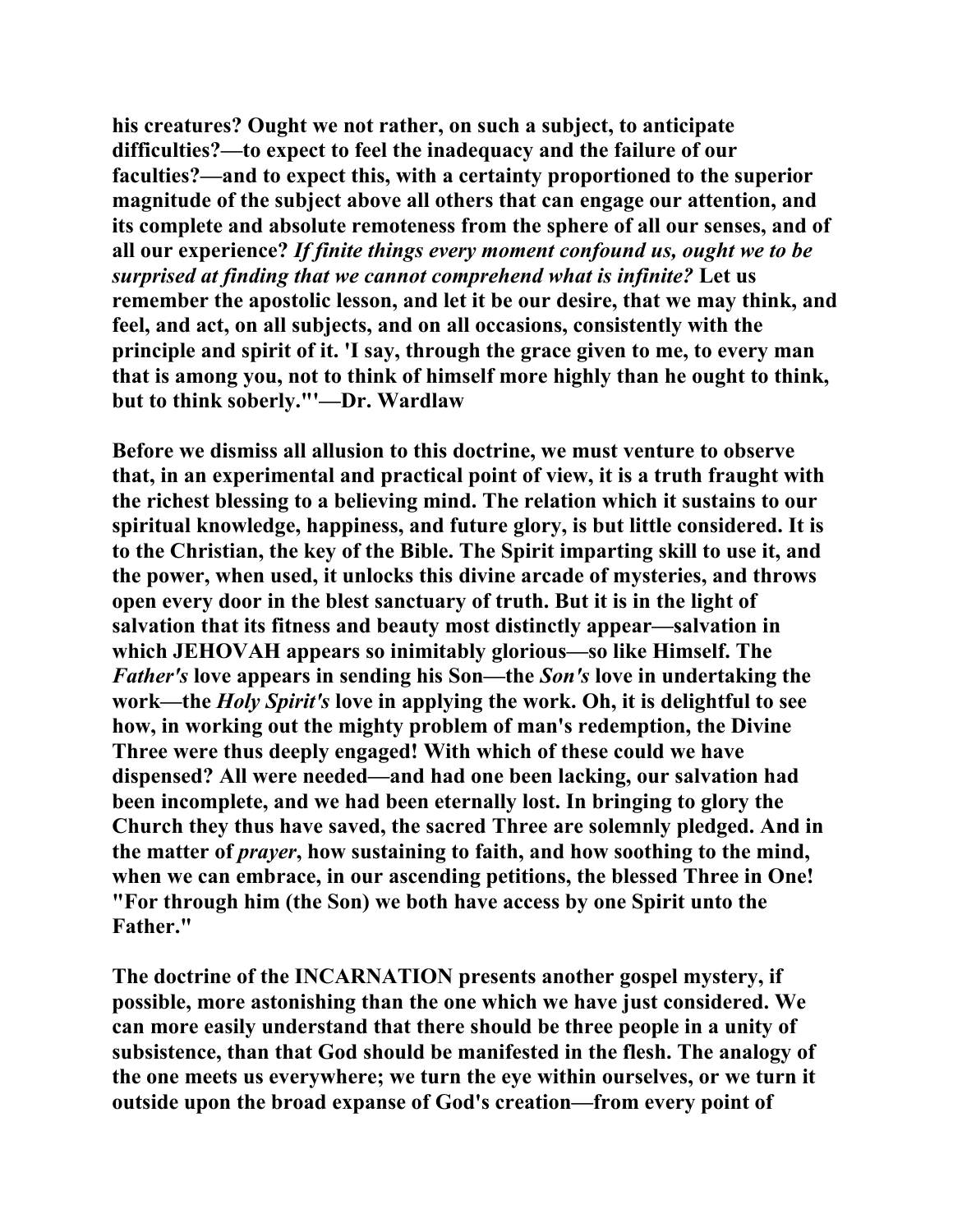**observation, a trinity of existence bursts upon our view. But, of the other, in vain we search for anything approaching to resemblance. It was a thing so unheard of and so strange, so marvellous and so unique, that there was nothing in the sublime or the rude, in the bold or the tender of nature's varied works, to prepare the mind for, or awaken the expectation of, a phenomenon so strange, so stupendous, and so mysterious. We do not overlook the fact that there have been found to exist in the history of nations, ideas that would seem analogous to the revealed doctrine of the incarnation. For instance, the Pythagorean doctrine of the transmigration of souls—the Hindoo idea of the incarnation of Vishnu, and other examples which might be adduced. But how far these dim and vague notions were extracted from biblical tradition would be a nice and interesting question. But that the doctrine of the incarnation of the Son of God is any other than a pure and express revelation, no true believer will for a moment question. It was a secret originating and enclosed within the mind of JEHOVAH. He only could reveal it. Not that the possibility of such an event astonishes us. With Jehovah all things are possible. "Is anything too hard for me?" is a question that would seem to rebuke the first rising of such an emotion, "A God allowed, all other wonders cease."** 

**But we marvel at the fact itself. Its stupendousness amazes us—its condescension humbles us—its glory dazzles us—its tenderness subdues us its love overpowers us. That the uncreated Son of God should become the created Son of man—that the Eternal Word should be made flesh and dwell with men—that he should assume a new title, entwining in the awful letters that compose his divine name, others denoting his inferior nature as man, so revealing himself as Jehovah-Jesus! O wonder, surpassing thought! Before this, how are all others infinitely outshone; their luster fading away and disappearing as stars before the advancing light!** 

**But viewed as a medium of the most costly blessings to the church of God, how precious a mystery does the incarnation of our Lord appear! The union of the divine and the human in Immanuel, is the re-union of God through the second Adam with fallen man. The first Adam severed us from the Divine nature—the second Adam re-unites us. The incarnation is the grand link between these two extremes of being.** *It forms the verdant spot, the oasis in the desert, of a ruined universe, on which God and the sinner can meet together.*  **Here are blended, in marvellous union, the gloomy clouds of human woe, and the bright beams of divine glory—God and man united! And will you, O theist, rob me of this truth, because of its mystery? Will you yourself reject it, because reason cannot grasp it? Then might I rob you of your God, (whom**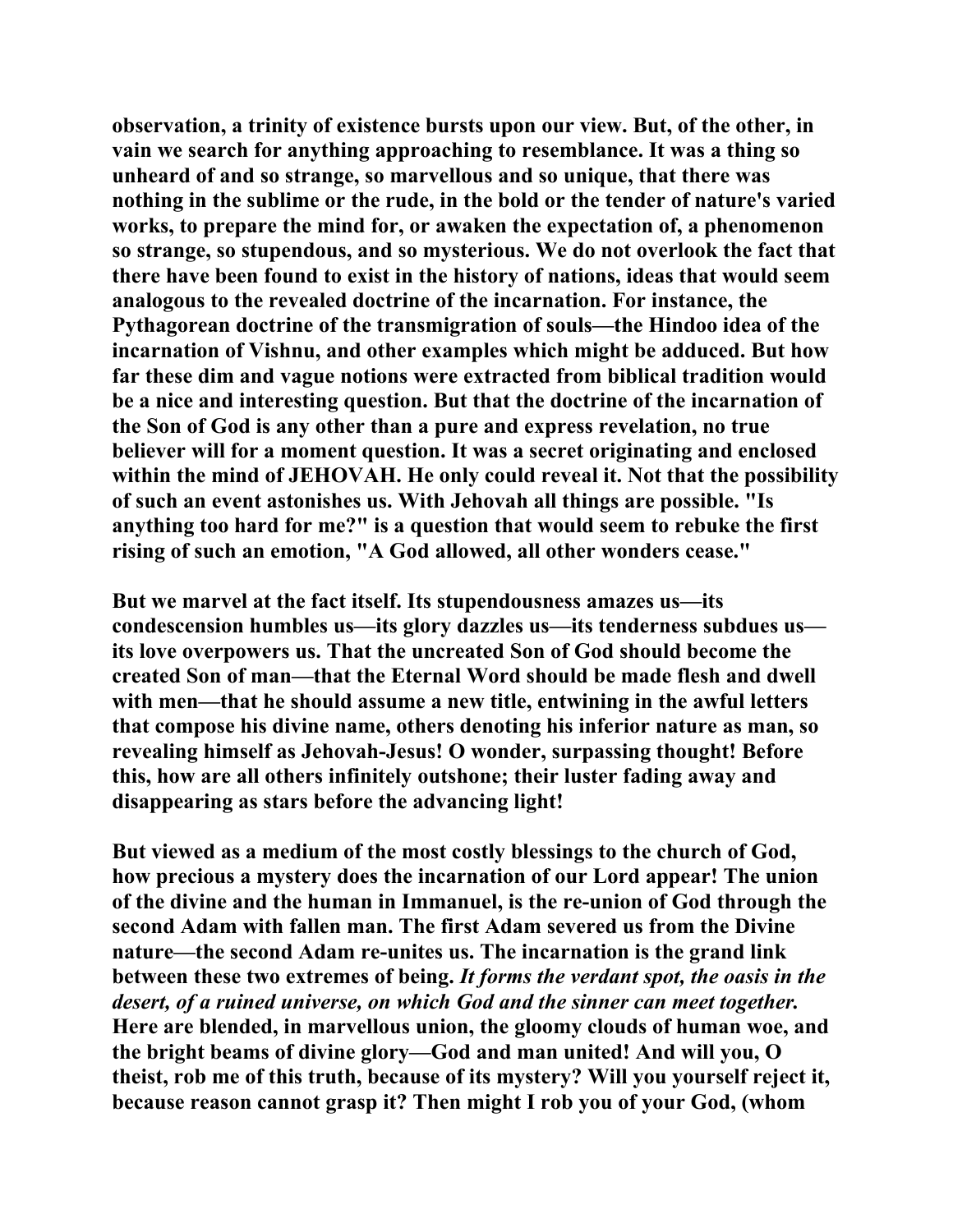**you ignorantly worship,) because of his incomprehensibleness, not one attribute of whom can you understand or explain. No! It is a truth too precious to part with so easily. God in my nature—my Brother—my Friend my Counselor—my Guide—my Redeemer—my Pattern—my all! God in my nature—my wisdom, my righteousness, my sanctification, my redemption! But for this heaven-descending communication, of which the Patriarch's ladder was the symbol and the type, how could the holy God advance towards me, or I draw near to him? But** *he takes my nature that he may descend to me, and he gives me his nature that I may ascend to him.* **He stoops because I could not rise! O mystery of grace, wisdom, and love! Shall I doubt it?** 

**I go to the manger of Bethlehem, and gaze upon the infant Savior. My faith is staggered, and I exclaim, "Is this the Son of God?" Retiring, I track that infant's steps along its future path. I mark the wisdom that he displayed, and I behold the wonders that he wrought. I mark the revelations that he disclosed, the doctrines that he propounded, the precepts that he taught, the magnanimity that he displayed. I follow him to Gethsemane, to the judgment hall, and then to Calvary, and I witness the closing scene of wonder. I return to Bethlehem, and with the evidences which my hesitating faith has thus collected, I exclaim, with the awe-struck and believing centurion, "Truly this is the Son of God!" All the mystery of his lowly incarnation vanishes, and my adoring soul embraces the incarnate God within its arms.** 

**We marvel not that, hovering over the spot where this great mystery of godliness transpired, the celestial choir, in the stillness of the night, awoke such strains of music along the plains of Bethlehem, as were never heard before. They left the realms of glory to escort the Lord of glory in his advent to our earth. How gladly they trooped around him, thronging his wondrous way, their benevolent bosoms dilating in sympathy with the grand object of his mission. And this was the angel's message to the astonished shepherds: "Fear not: for behold I bring you good tidings of great joy, which shall be to all people. For unto you is born this day in the city of David, a Savior, who is Christ the Lord. And suddenly there was with the angel a multitude of the heavenly host, praising God, and saying, Glory be to God in the highest, and on earth peace, and good will to men." Shall angels rejoice in the incarnation of the Son of God, and our hearts be cold and unmoved? Forbid it, love, forbid it, gratitude, forbid it, O my soul!** 

**THE MYSTICAL UNION OF CHRIST AND HIS CHURCH is also declared to be one of the mysteries of the gospel. "This is a great mystery," says the**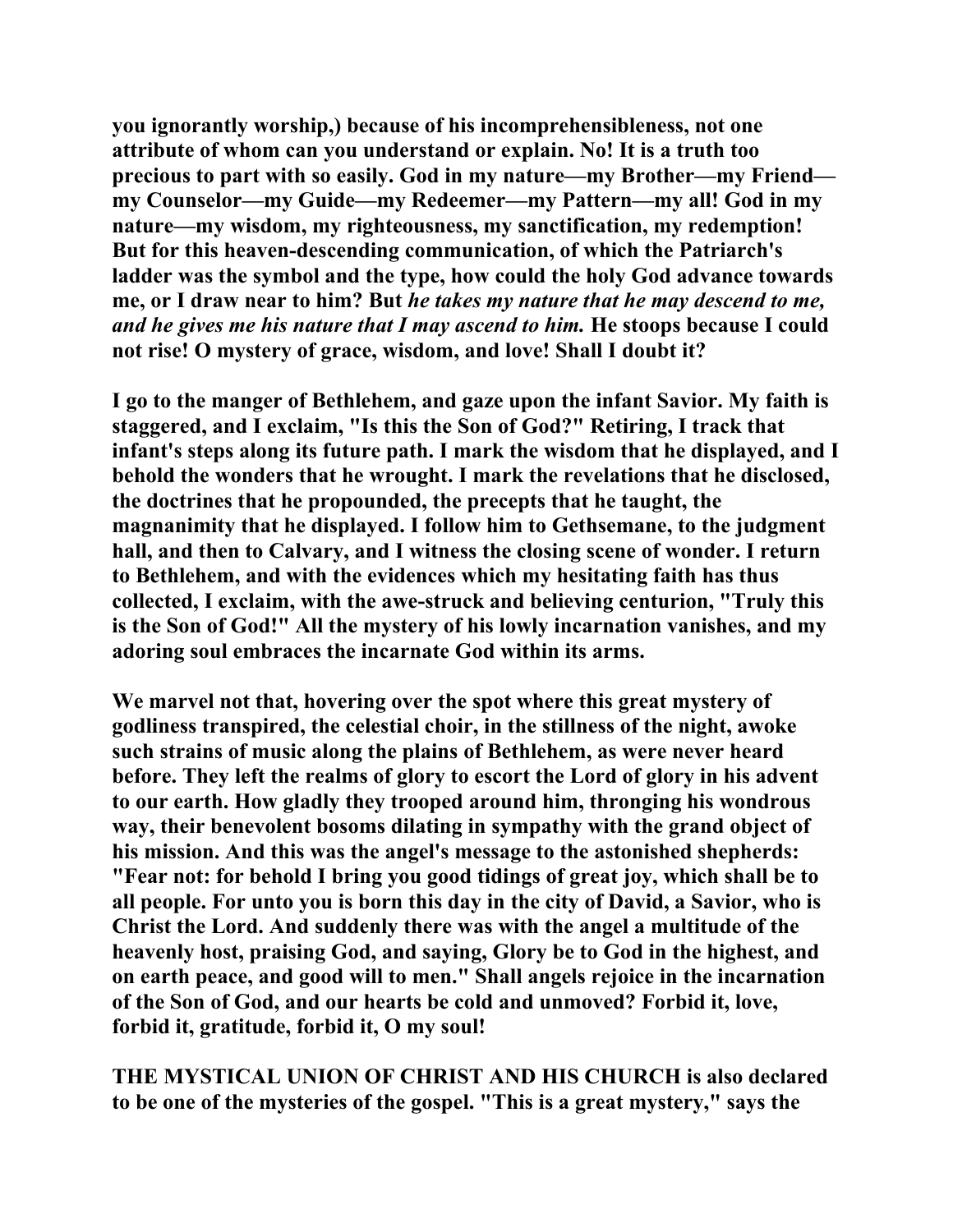**apostle, "but I speak concerning Christ and his Church." That Christ and his people should be one—one as the head and the body—the vine and the branch—the foundation and the house—is indeed a wondrous truth. We cannot understand how it is; and yet so many, palpable, and gracious are the blessings flowing from it, we dare not reject it. All that a believer is, as a living soul, he is from a vital union with Christ. As the body without the soul is dead, so is a sinner spiritually dead without union to Jesus. Not only his life, but his fruitfulness is derived from this source. All the "beauties of holiness" that adorn his character, spring from the vital principle which his engrafting into Christ produces. He is skillful to fight, and strong to overcome, and patient to endure, and meek to suffer, and wise to walk, as he lives on Christ for the grace of sanctification. "Without me you can do nothing."** 

**Is it not indeed a mystery that I should so be one with Christ, that all that he is becomes mine, and all that I am becomes his? His glory mine, my humiliation his. His righteousness mine, my guilt his. His joy mine, my sorrow his. Mine his riches, his my poverty. Mine his life, his my death. Mine his heaven, his my hell. The daily walk of faith is a continuous development of the wonders of this wondrous truth: That in traveling to him empty, I should return from him full. That in going to him weak, I should come away from him strong. That in bending my steps to him in all darkness, perplexity, and grief, I should retrace them all light, and joy, and gladness. Why marvel at this mystery of the life of faith? My oneness with Jesus explains it.** 

**And what a mystery is THE OPERATION OF THE HOLY SPIRIT IN THE SOUL! That a work so renewing, so gracious, and so holy, should ever transpire in the heart of a poor sinner, is itself a wonder. What a marvellous view of the power, nor less of the grace of God, does it present! Every step in the mighty process awakens new amazement. The first conviction of sin that saddens the heart—the first beam of light that illuminates the mind—the first touch of faith that heals the soul, possesses more that is truly wonderful than the most sublime mystery, or the profoundest secret, in nature. There is more of God in it; and the more of God, the more of wonder; and the more of wonder we see in his work and operations, the more readily should reason assent, and the more profoundly should faith adore.** 

**The** *mystery of grace* **is illustrated by the mystery of nature. "The wind blows where it wills, and you hear the sound thereof, but can not tell where it comes, and where it goes: so is every one that is born of the Spirit." I saw one man just yesterday living without God, and in total neglect of his soul's salvation.**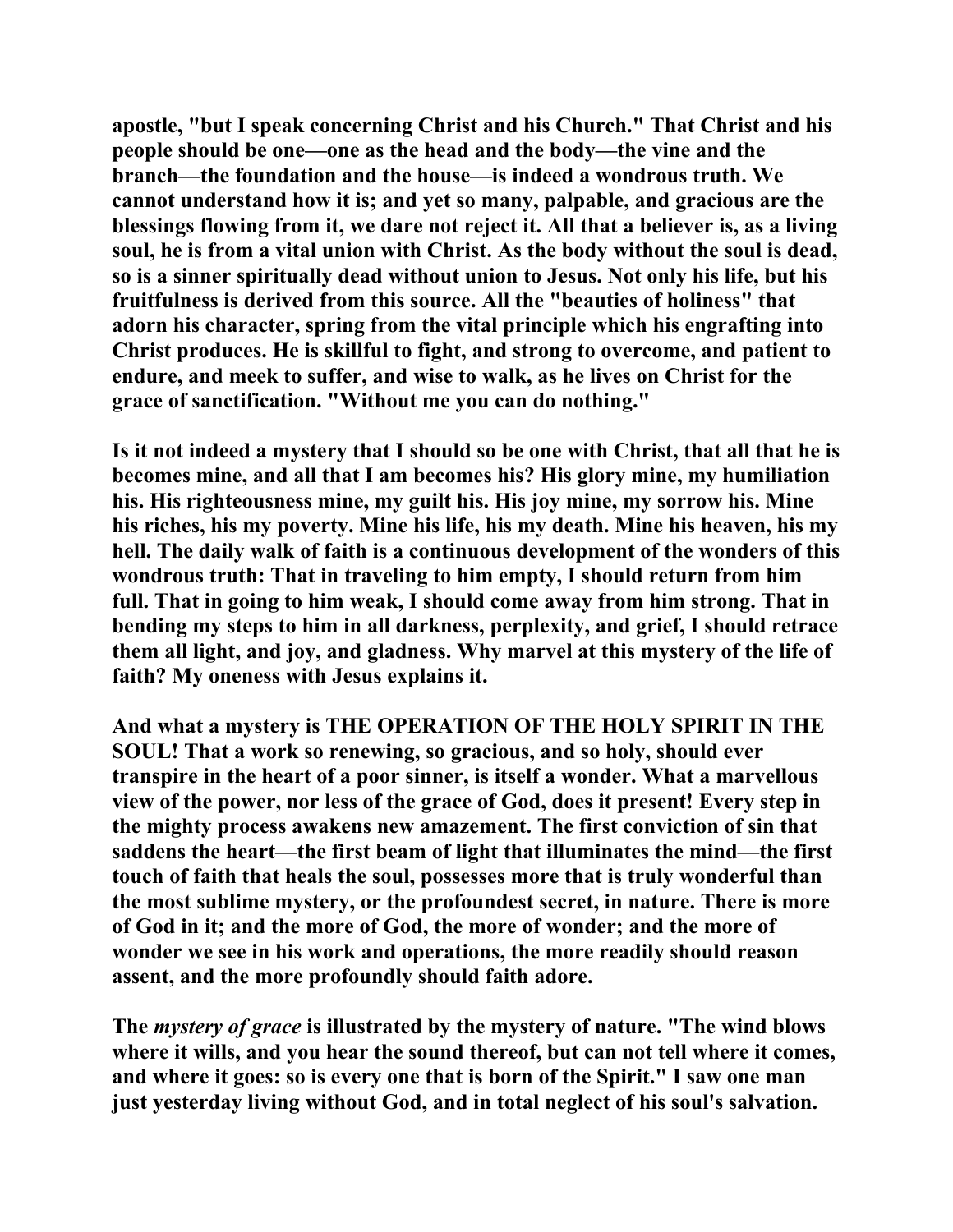**The solemn eternity to which he was hastening, gave him not a moment's serious concern. His heart was filled with pharisaical pride, worldly ambition, and covetous desires. Self was his God—the only deity he worshiped; this world was his paradise—the only heaven he desired. Today I see him the subject of deep and powerful emotion; a humble suppliant, in the spirit of selfabasement, pleading for mercy as the chief of sinners. What a change has come over him! How in a moment have old things passed away, and all things become new! And he who but as yesterday was dwelling among the tombs, himself dead in trespasses and sins, today is sitting as a lowly disciple and an adoring worshiper at the feet of Jesus. Where did this wondrous transformation, this new creation, come from? Oh, it was the Spirit of God who wrought it, and the work is marvellous in our eyes!** 

**Nor do the SUSTAINING AND THE CARRYING FORWARD OF THIS WORK OF GRACE IN THE SOUL unfold less of the wonderful power of God the Holy Spirit. When we take into consideration the sinful mass which the little leaven of grace has to transform—the extent of that revolted territory which the new kingdom has to subjugate to itself—then the sustaining and the perfecting of this work is one continued miracle of wonder. To see one strong in conscious weakness maintaining his position in the face of much opposition—buoyed up amid billows of sorrow—growing in grace in the midst of circumstances the most unfavorable—witnessing for God and his truth at the loss of family affection and long-endeared friendship—is a spectacle that must fill the mind with adoring thoughts of the love and faithfulness and power of that divine Spirit whose work it is.** 

**There are other doctrines comprehended in the gospel which equally come under the denomination of mysterious. Such is the doctrine of THE RESURRECTION OF THE BODY. "Behold," says the apostle in his splendid argument on this subject, "I show you a mystery: we shall not all sleep, but we shall all be changed, in a moment, in the twinkling of an eye, at the last trumpet; for the trumpet shall sound, and the dead shall be raised incorruptible, and we shall be changed." And yet shall it be thought a thing incredible that God should raise the dead? He who could call into existence that which was not, shall he be baffled in recalling into existence that which was? Why, then, should we reject the doctrine of the resurrection, because the process of resuscitating the identical dead, God has concealed in profound mystery?** 

**These are some of the** *gospel mysteries* **which the apostle desired to make**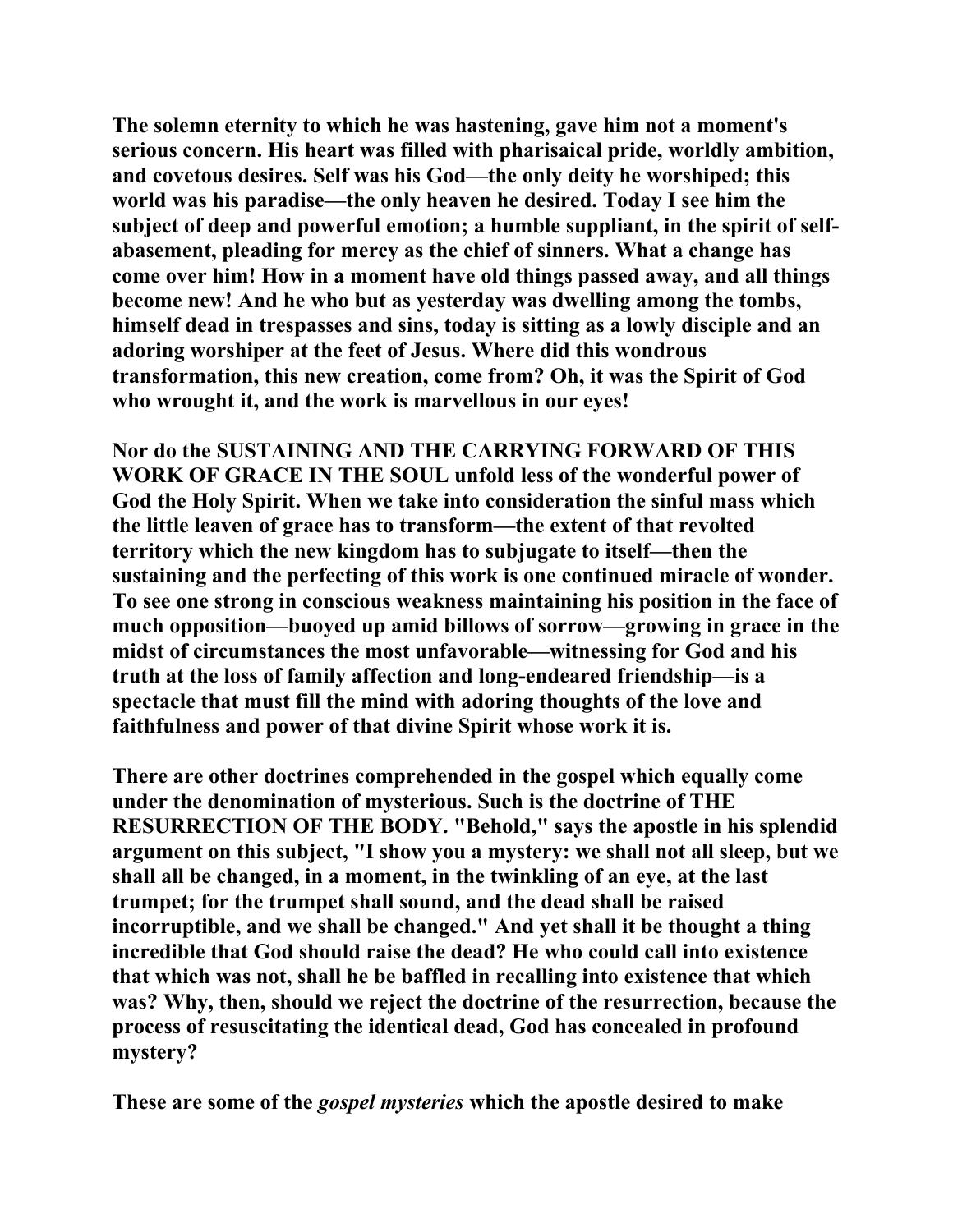**known. He admitted that they were mysteries—mysteries which he could not fully unravel. It was enough for him that they were so revealed. He bowed his great intellect to the truth; and** *what his mighty reason could not comprehend, his humble faith implicitly and gratefully received.* **We may learn much from this. Let no minister of the gospel withhold any part, or doctrine, or truth of God's word, because it is "hard to be understood." Our functions are limited. We are but the expositors of what God has seen most consistent with his glory to make known. We are not to unloose seals which he has not broken, nor attempt to ascribe reasons for what he has seen fit to conceal. "He gives no account of any of his matters." All revealed truth is unqualifiedly to be declared. The doctrines of grace, towering though they do above the comprehension of carnal reason, and humbling though they are to human pride, are yet fully and broadly to be stated. "Even so, Father; for so it seems good in your sight," is the only answer we should give to him who dares to "reply against God." O for grace to preach as God has commanded; neither taking from, nor adding to, his revealed word!** 

**It may be profitable for a moment to contemplate THE SPIRIT in which the apostle desired to make known this mystery of the gospel. The two blessings which he craved through the prayers of his flock were, utterance and boldness. "That** *utterance* **may be given unto me, that I may open my mouth**  *boldly* **to make known the mystery of the gospel." The first which Paul desired was UNFETTERED UTTERANCE. He knew that He who made man's mouth could only open his lips to proclaim the unsearchable riches of Christ. Great as were his natural endowments, and rich and varied as were his intellectual acquirements, he felt their inadequacy when working alone. We should never fail to** *distinguish between the natural eloquence of man, and the holy utterance which the Spirit gives.* **Paul had splendid gifts, and commanding powers of elocution. But what were they? He needed more—he asked for more. Dear reader, if the ministry of reconciliation comes to your soul with any power or sweetness, remember whose it is. Give not to man, but to God, the glory. Be very jealous for the honor of the Spirit in the ministry of the word. It is "spirit and life" to you only as God gives utterance to him that speaks.** *It is mournful to observe to what extent the idolatry of human talent and eloquence is carried, and how little glory is given to the Holy Spirit in the gospel ministry.* 

**But there was yet another ministerial qualification which Paul sought. He desired to be** *unshackled from the fear of man***: "That I may open my mouth BOLDLY." Had we heard him utter this request, we might have been constrained to reply, "Do you desire boldness? You are the most courageous**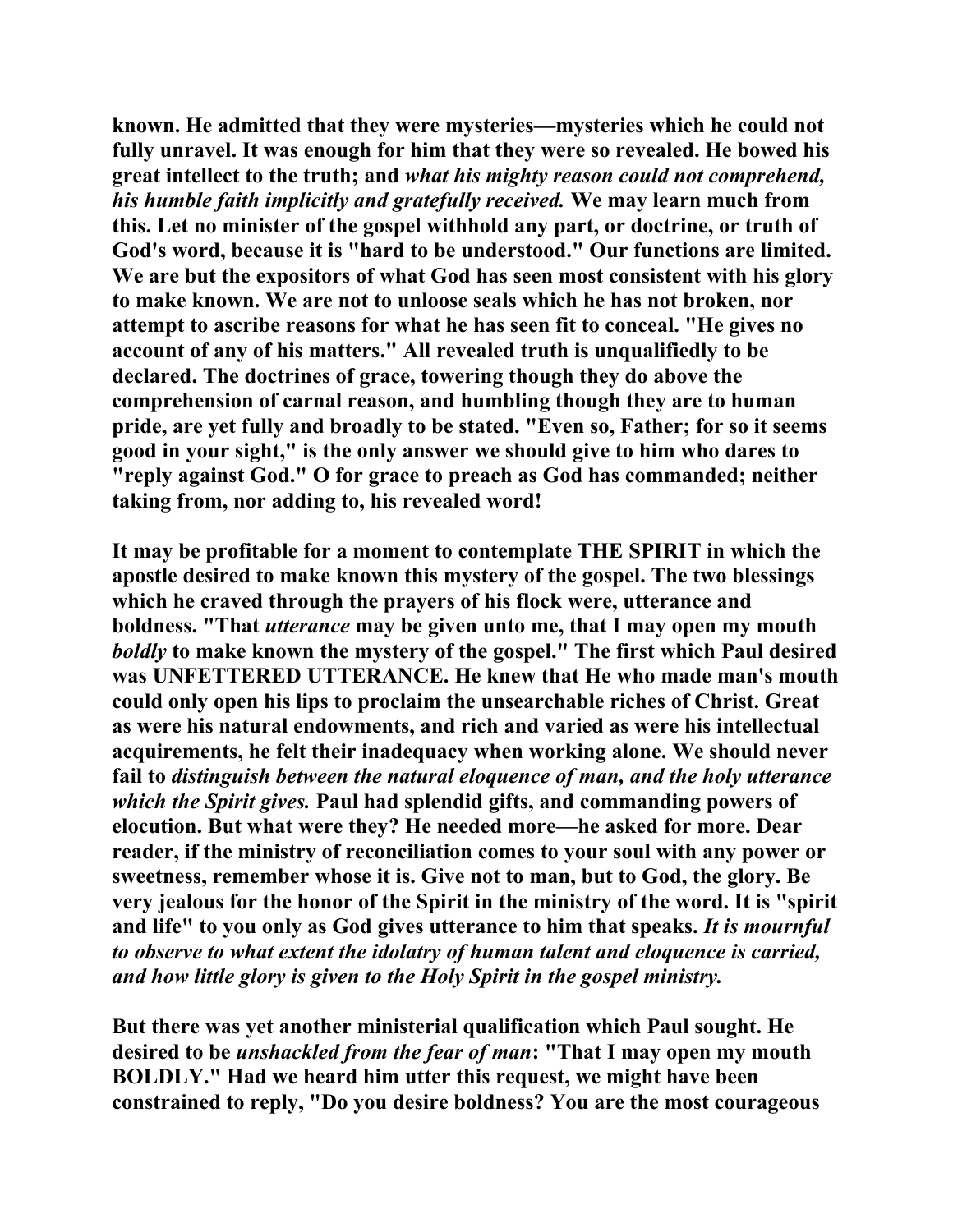**and heroic of the apostles. You fear no man." Ah! we forget that when God stirs up the heart of a believer deeply to feel his need, and earnestly to desire any particular grace of the Spirit, that grace will be the distinguishing trait of his Christian character.** *The very possession and exercise of a grace strengthen the desire for its increase.*

**The more we have of Christ, the more we desire of Christ. The heart is never satiated. Do we see a man earnest and importunate in prayer for faith? faith will be his distinguishing grace. See we another wrestling with God for deep views of the evil of sin? that man will be marked for his humble walk with God. Is it love that he desires? his will be a loving spirit. Be sure of this the more you know of the value and the sweetness of any single grace of the Spirit,**  *the more ardently will your heart be led out after an increase of that grace. The reason why our desires for grace are so faint, may be traced to the small measure of grace that we already possess.* **The very feebleness of the desire proves the littleness of the supply. As all holy desire springs from grace, so the deeper the grace the more fervent will be the desire. The Lord rouse us from our slothful seeking of him upon our beds!** 

**Here, then, is the apostle desiring boldness yet who so bold in preaching Jesus as he? It was the master-spirit—the distinguishing trait of his ministry. At the very commencement of his Christian career, when even the disciples stood in doubt of him, we find him "speaking boldly in the name of the Lord Jesus." Acts 9:29. The feathers were scarcely upon his wing, yet see how the eaglet soars! What promise of bolder flight and of fiercer bravery! One can almost see the white-haired martyr, in the Christian stripling. But just freed from the chain of Satan, we yet see at once the future character of the man—the fearless apostle of the Gentiles. His boldness never forsook him. His moral courage never failed him. He was never awed into silence by superior rank, nor brow-beaten into cowardice by vulgar threatening. Flattery never seduced, danger never alarmed him. Whether a friend or a criminal, fidelity and fearlessness were his strong characteristics. Whether among the polished or the rude, the lettered skeptics of Athens or the ignorant barbarians of Malta, he was the same; a dignified and graceful, but bold and uncompromising preacher of Jesus Christ. And yet this was the man who now was entreating the prayers of God's people, that he might with freedom of utterance and undaunted boldness make known the mystery of the gospel!** 

**And who should be bold if not the ministers of the gospel? How can they be faithful and efficient preachers of the truth, if awed by a corrupt public**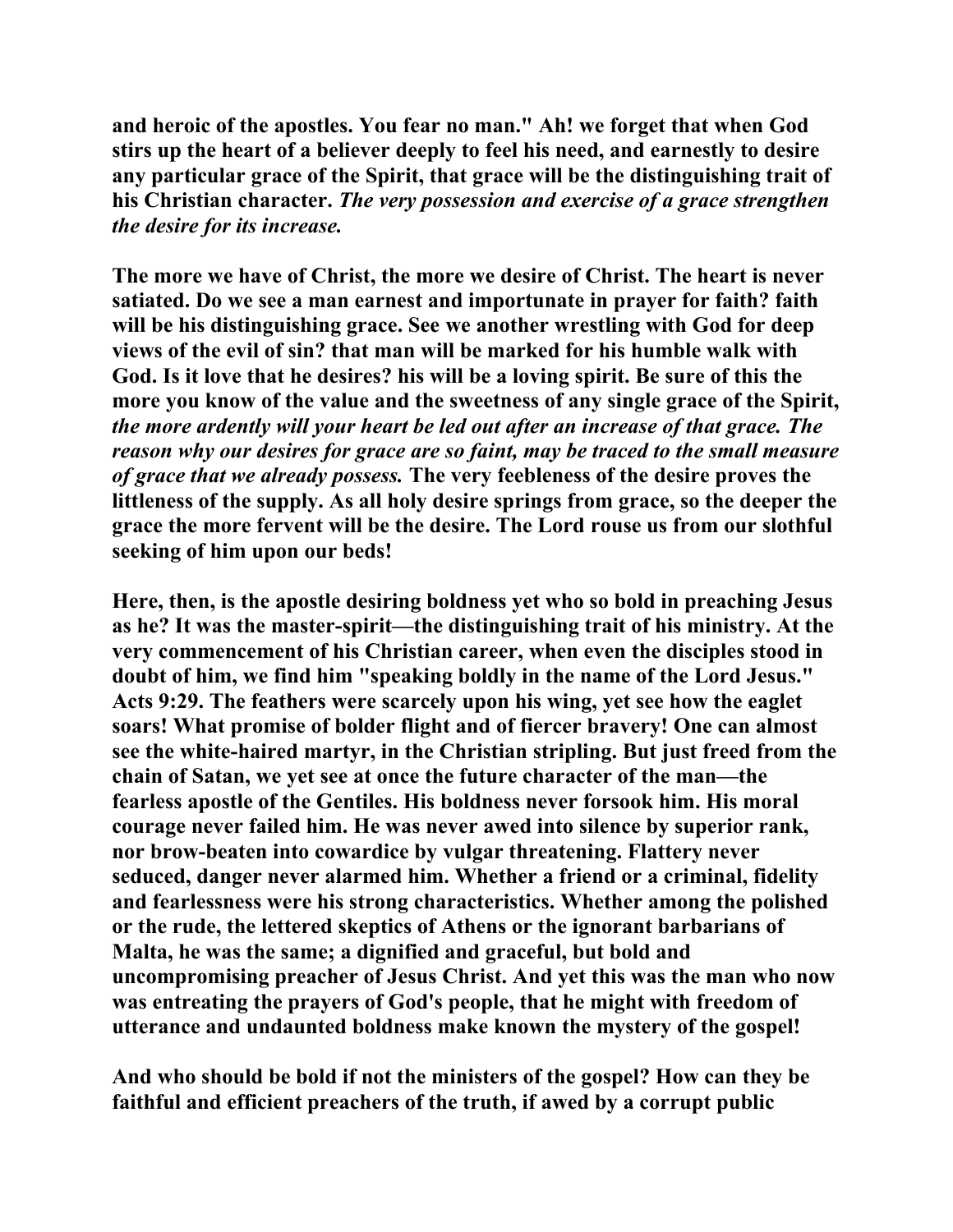**sentiment, or fettered by a pusillanimous fear of man? How much is the glory of the truth shaded, and its power impaired, and the dignity of their office compromised, by the man-pleasing, man-fearing spirit which, alas, so much prevails! We meet with boldness everywhere:** *Satan* **is bold in his onset upon the church of Christ.** *Sin* **is bold in developing its dark designs.** *Error* **is bold in its attacks upon truth. Men are bold in disseminating soul-destroying doctrines, and in following corrupt and superstitious practices. The whole kingdom of darkness and of sin is moving on to the coming battle with the kingdom of Christ, with a boldness of enterprise and of attack, which fills the mind with awe and wonder. And is the ministry of reconciliation, of truth, and of holiness to be the only exception? Is it at all congruous that men should have boldness enough to declare their sins, to speak them, to proclaim them, to wear them, to glory in them; and that those officers who are sent for no other business but, in the name and authority of Almighty God, to fight against the corruptions of the world, should, in the mean time, hang down the head and be tongue-tied? that men should have more boldness to destroy themselves, and to do Satan's work, than we to save them, or to serve God? No! it is not congruous that men should be bold and fearless in sinning against God, and in plunging into hell; and that those who are sent to warn, and to expostulate, and to save, shall be time-serving, man-pleasing, and cowardly in the discharge of their high and solemn trust.** 

**And was ever boldness a more needed qualification of the Christian ministry than now? Error is rampant—the truth is assailed on every side—the enemy is coming in like a flood —the ancient land-marks are removed—false teachers are beguiling souls—men who "seemed to be pillars" are as reeds shaken by the wind—and but few preach a whole gospel and a full Christ. Verily, never were holy courage and uncompromising fearlessness, in contending earnestly for the faith, more urgently demanded than at the present moment!** 

**We have now reached, perhaps by a too lengthy discussion, the specific subject of this chapter; one, it must be admitted, of universal interest and of high importance, yet not often brought before the Christian church. We allude to THE NECESSITY OF PRAYER IN BEHALF OF THE CHRISTIAN PASTOR. It was through this channel the Apostle sought the ministerial fitness which he craved: "***Pray also for me***, that whenever I open my mouth, words may be given me so that I will fearlessly make known the mystery of the gospel." Not in this instance only does he cast himself upon the intercessions of the saints. Thus he writes to the church at Rome: "Now I**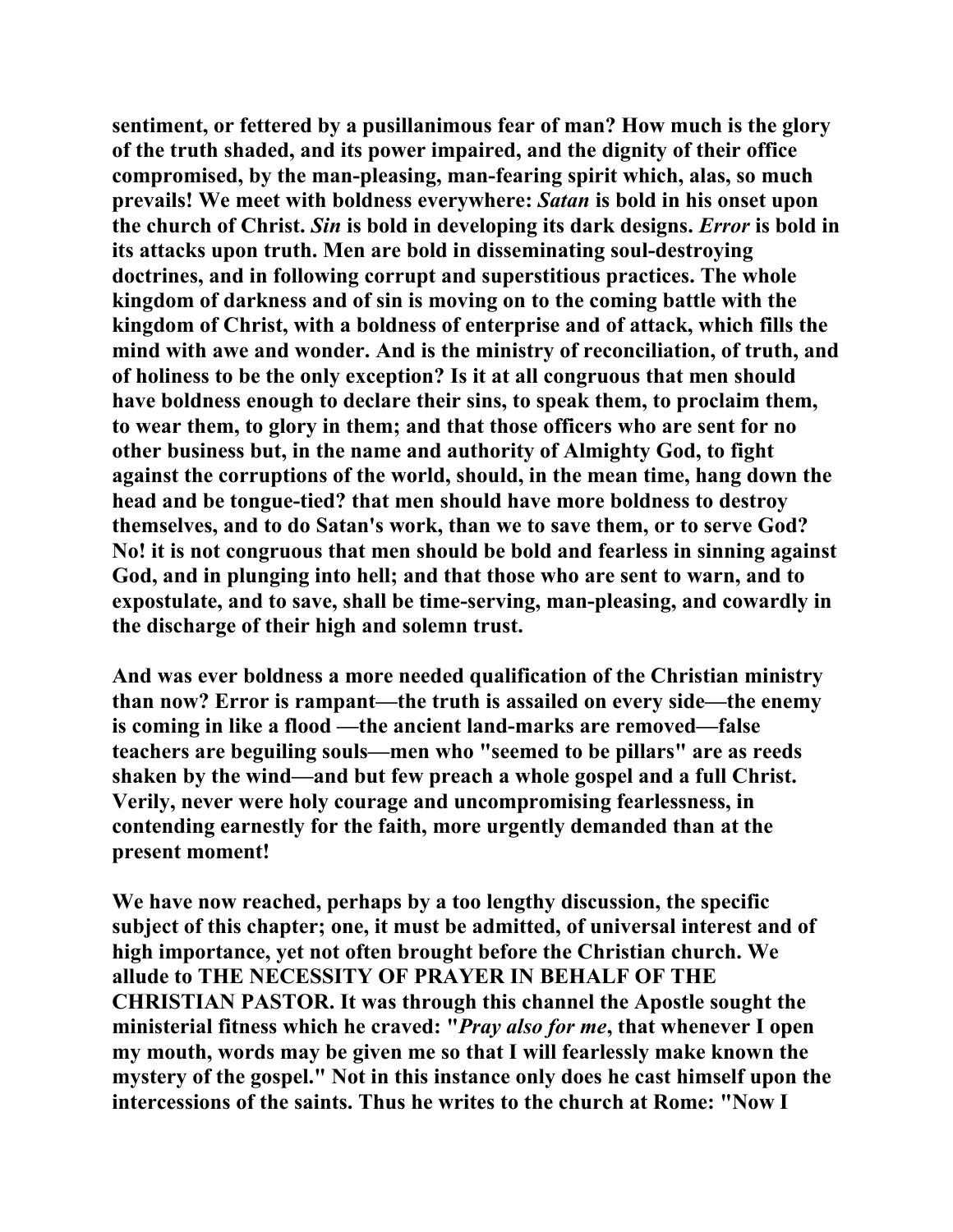**beseech you, brethren, for the Lord Jesus Christ's sake, and for the love of the Spirit, that you** *strive together with me in your prayers to God for me."* **And then he proceeds to specify the petitions he would have them make on his behalf. He again pleads, "You also helping together by prayer for us." "For I know that this shall turn to my salvation** *through your prayers***, and the supply of the Spirit of Jesus Christ." "Withal** *praying also for us***, that God would open unto us a door of utterance to speak the mystery of Christ." How significant is this language, and how touching are these appeals! The solemn earnestness which is here betrayed, is no expression of feeling exaggerated beyond the importance of the object eliciting it.** 

**There are many weighty and solemn considerations, to a few of which we may allude, which powerfully plead for the prayers of the church of God in behalf of her ministers and pastors. The first which may be adduced is the magnitude of their work. A greater work than theirs was never entrusted to mortal hands. No angel employed in the celestial embassy bears a commission of higher authority, or wings his way to discharge a duty of such extraordinary greatness and responsibility. He is a minister of the Lord Jesus Christ—an ambassador from the court of heaven—a preacher of the glorious gospel of the blessed God—a steward of the mysteries of the kingdom. Properly to fill this high office—giving to the household their portion of food in due season—going down into the mine of God's word, and bringing forth to the view of every understanding its hidden treasures—to set forth the glory of Immanuel, the fitness of his work, and the fulness of his grace—to be a scribe well instructed, "rightly dividing the word of truth,"—to be wise and skillful to win souls, the grand end of the Christian ministry—oh, who so much needs the sustaining prayers of the church as the Ministers of the Christian church?** 

**Secondly. The painful sense of their insufficiency supplies another affecting plea. For an office so high, how unworthy do they at times feel, and how imperfectly furnished with grace and gift for a work which "Might fill an angel's hands, Which filled the Savior's heart," do they appear to themselves to be! Who are ministers of Christ? Are they angels? Are they superhuman beings? Are they inspired? No, they are men in all respects like others. They partake of like infirmities, are the subjects of like assaults, and are estranged from nothing that is human. As the heart knows its own bitterness, so they only are truly aware of the existence and incessant operation of those many and clinging weaknesses of which they partake in sympathy with others. And yet, God has devolved upon them a work which would crush an angel's power if left to his self-sustaining energy. Oppressed often to the very earth with the**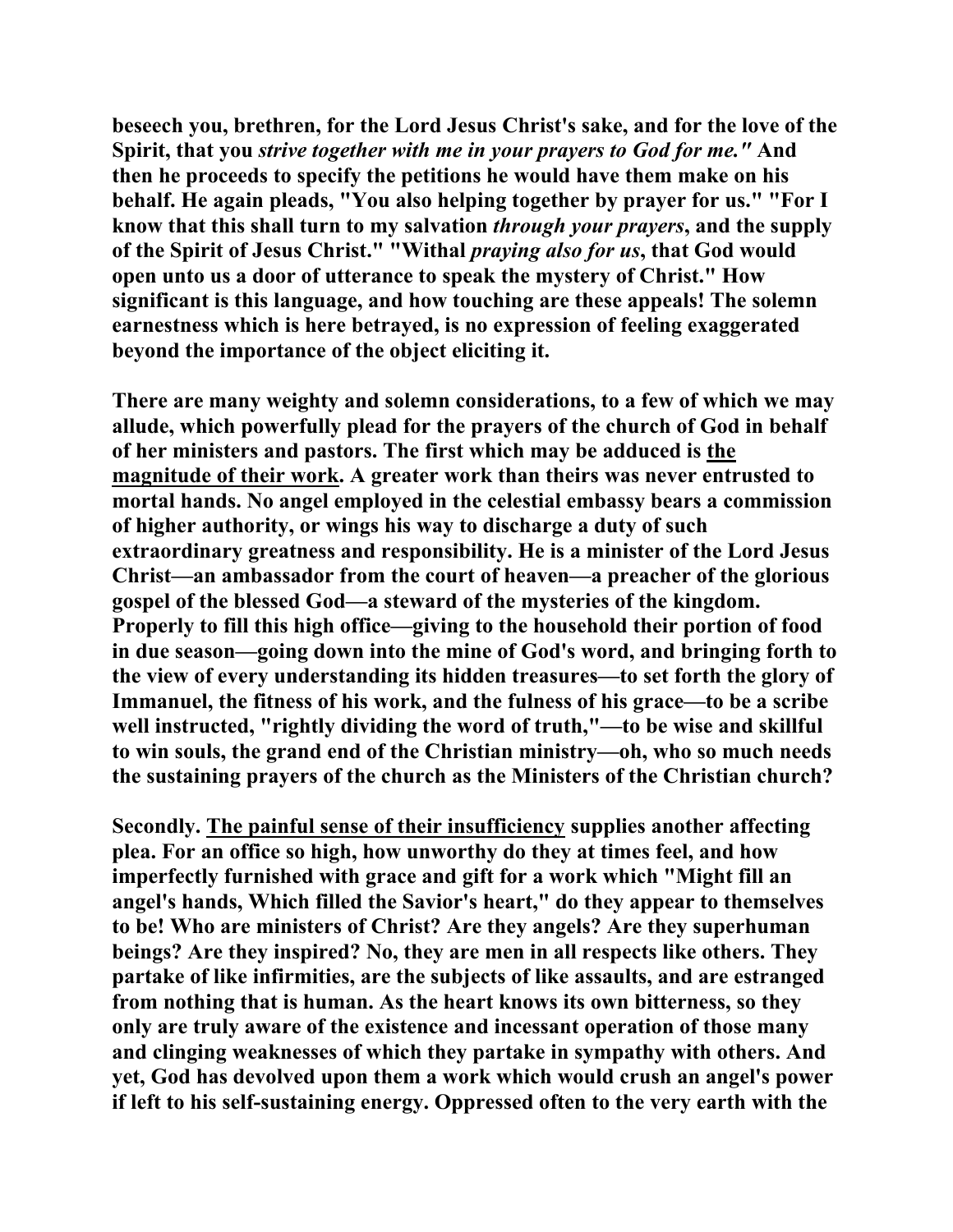**consciousness of this, is it incongruous with a pastor's dignity and character that he should still acknowledge his dependence upon the prayers of the feeblest member of his flock?** 

**Thirdly. The many and peculiar trials of the ministry and the pastorate ask this favor at our hands. These are peculiar to, and inseparable from, the office that he fills. In addition to those of which he partakes alike with other Christians—personal, domestic, and relative—there are trials to which they must necessarily be utter strangers. And as are they unknown to, so are they unrelievable by, the people of their charge. With all the sweetness of affection, and the tenderness of sympathy, and the delicacy of attention, which you extend to your pastor, there is yet a lack which Jesus only can supply, and which, through the channel of your prayers, he will supply. In addition to his own, he bears the burdens of others. How impossible for an affectionate, sympathizing pastor to separate himself from the circumstances of his flock, be those circumstances what they may! So close and so sympathetic is the bond of union, if they suffer, he mourns; if they are afflicted, he weeps; if they are dishonored, he is reproached; if they rejoice, he is glad. He is one with his church. How feelingly the apostle expresses this! "Besides those things that are external, that which comes upon me daily, the care of all the churches. Who is weak, and I am not weak? who is offended, and I burn not?" To see a Christian pastor, in addition to his own personal grief, borne often in uncomplaining loneliness and silence, yet bowed down under accumulated sorrows not his own—others looking to him for sympathy, for comfort, and for counsel; is a spectacle which might well arouse in behalf of every Christian pastor, the slumbering spirit of prayer. We marvel not to hear the chief of the apostles thus pleading, "Brethren, pray for us."** 

**Fourthly. Your own personal profit through his ministry lays you under the deepest and most solemn obligation to give your pastor, in return, an especial and constant interest in your intercessions at the mercy-seat. Paul could say to the Philippians, "You are partakers of my grace." Most true is it, that** *in the grace bestowed by God upon a Christian pastor, all the members of the flock share.* **They partake of that which belongs to him. All the grace with which he is enriched—all the gifts with which he is endowed—all the acquirements with which he is furnished—all the afflictions with which he is visited—all the comforts with which he is soothed—all the strength with which he is upheld all the distinction and renown with which he is adorned—belong alike to the church over which God has made him an overseer. There is in the pastoral relation a community of interest. He holds that grace, and he exercises those**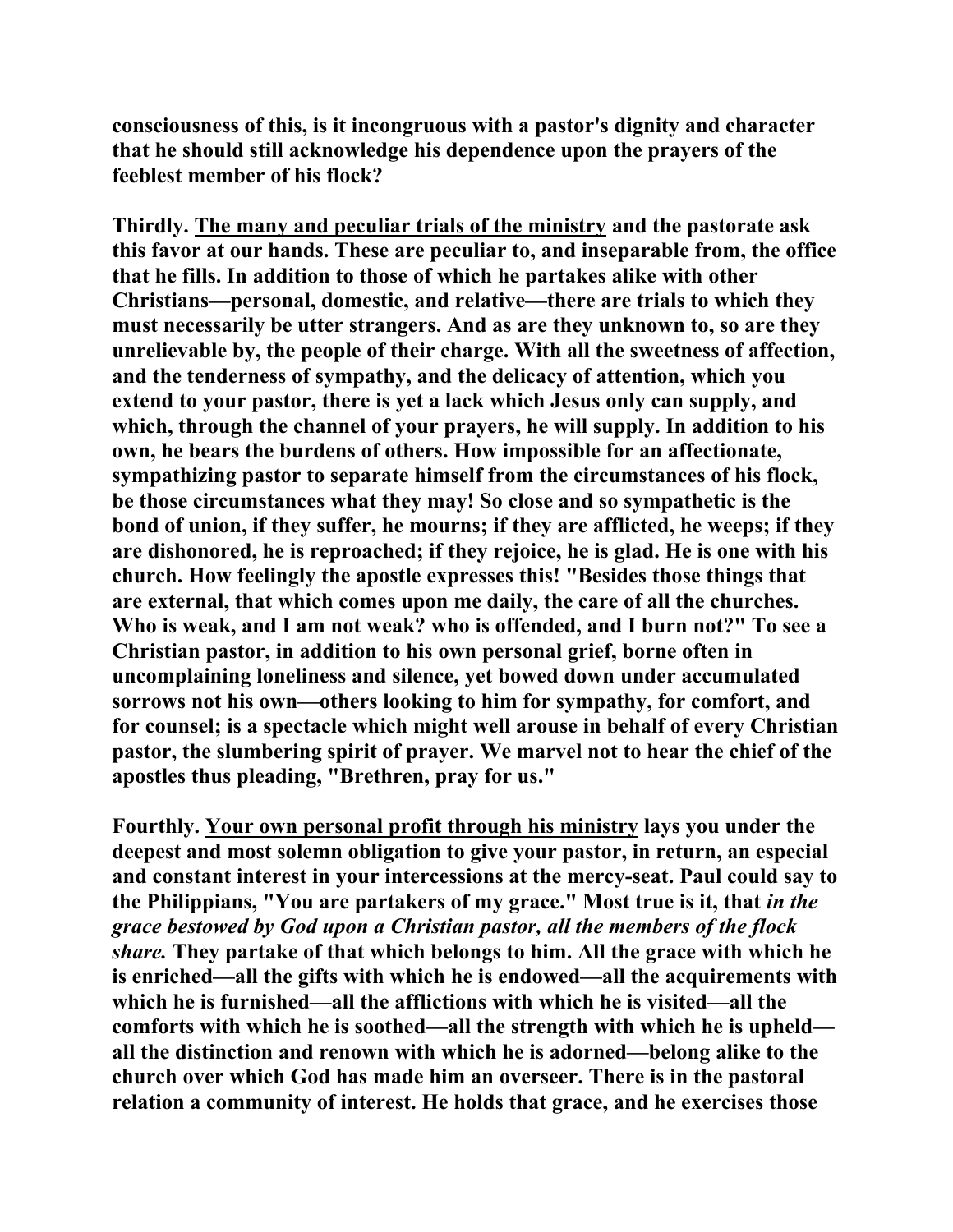**gifts, not on account of his own personal holiness and happiness merely, but with a view to your holiness and happiness. You are partakers with him. You are enriched by his 'fatness,' or are impoverished by his 'leanness.'** *The degree of his grace will be the measure of your own.* **The amount of his intelligence, the extent of yours. As he is taught and blessed by Christ, so will you be. The glory which he gathers in communion with God will irradiate you; the grace which he draws from Jesus will sanctify you; the wealth which he collects from the study of the Bible will enrich you. Thus, in all things, are you "partakers of his grace."** 

**How important, then, that on all occasions he should be a partaker of your prayers! Thus** *your own best interests are his strongest plea.* **Your profit by him will be proportioned to your prayer for him. To the neglect of this important duty, much of the barrenness complained of in hearing the word may be traced. You have, perhaps, been wont to retire from God's house, caviling at the doctrine, dissecting the sermon in a spirit of captious criticism, sitting in judgment upon the** *matter* **or the** *manner* **of the preacher, and bitterly complaining of the unprofitableness of the preaching. With all tender faithfulness would we lay the question upon your conscience—How much do you pray for your minister? We repeat the interrogation more emphatically— How much do you pray for your minister? Here, in all probability, lies the secret of the great evil which you deplore. You have complained of your minister to others—alas! how often, and how bitterly, to your deep humiliation be it spoken—have you complained of him to the Lord? And have you ever seriously pondered the fact, that your soul's barrenness under the preached word—of which you seem in some degree aware—may, in a great degree, be traceable to yourself? The surmise, perhaps, startles you. The thought may never have occurred to your mind before. New and strange though it may be, it is yet worthy of your profoundest consideration.** 

**Have you ever seriously reflected how closely allied may be the deficiency in the pulpit, of which you complain, to your own deficiency in the closet, of which you have not been aware? You have restrained prayer in behalf of your pastor. You have neglected to remember in especial, fervent intercession with the Lord, the instrument on whom your advancement in the divine life so much depends. You have looked up to him as a channel of grace, but you have failed to ask at the hands of Jesus that grace of which he is but the channel. You have waited upon his ministrations for instruction and comfort, but you have neglected to beseech for him that teaching and anointing by which alone he could possibly establish you in truth, or console you in sorrow. You have**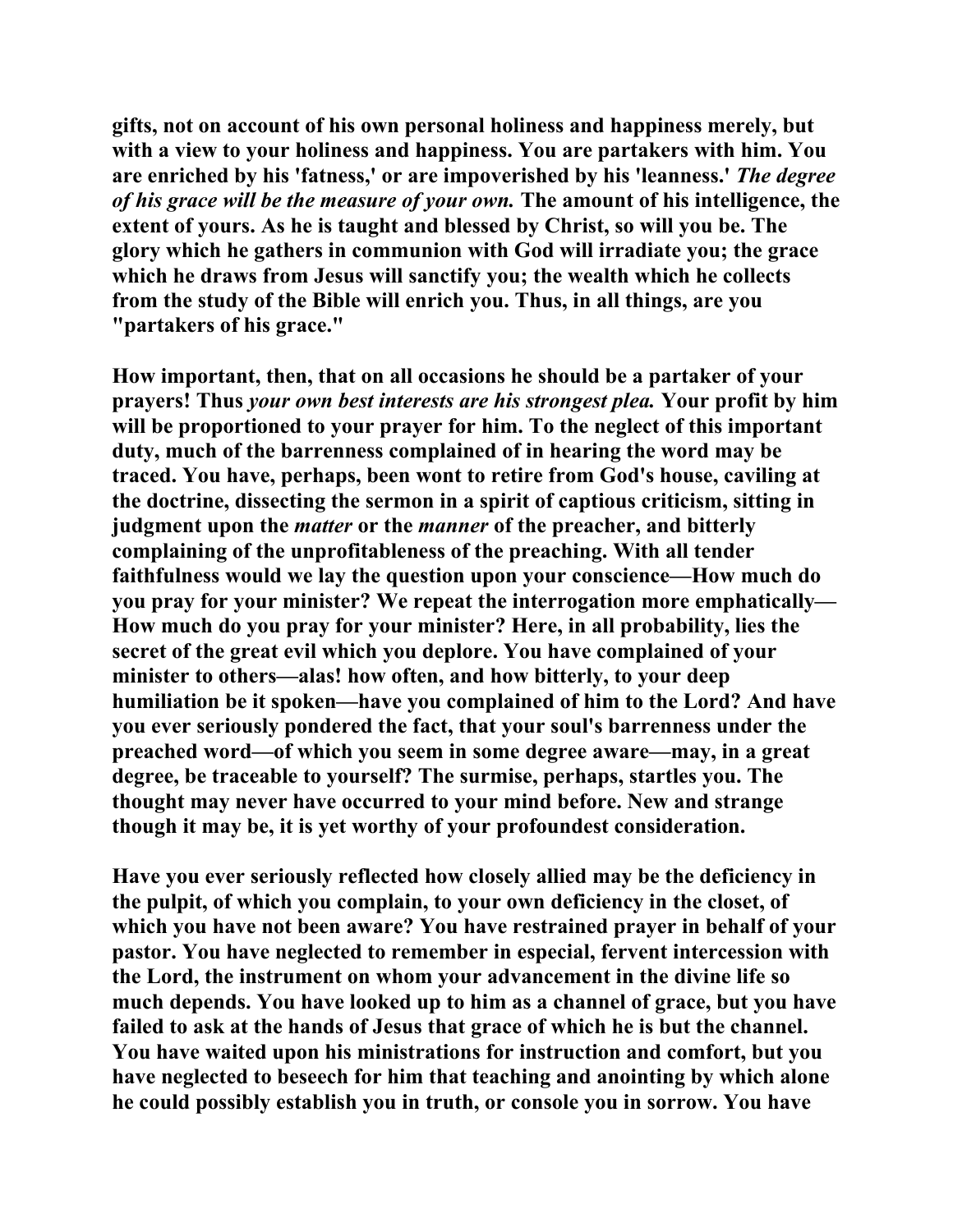**perhaps observed a poverty of thought, and have been sensible of a lack of power in his ministrations, but you have not traced it in part to your own poverty and lack in the spirit and habit of prayer in his behalf. You have marveled and lamented the absence of sympathy and feeling and tenderness, in the discharge of his pastoral duties, but you have forgotten to sympathize with the high responsibilities, and oppressive anxieties, and bewildering engagements, inseparable from the office which your pastor fills, and in which he may largely share, often "pressed out of measure, above strength, insomuch that he may despair even of life."** 

**Thus in a great degree the cause of an unprofitable hearing of the word may be found nearer at home than was suspected. There has been a suspension of sympathy on your part, and God has permitted a suspension of sympathy on his. "If a man could, when he enters God's house," to quote an apposite remark of the godly Bishop Reynolds, "but pour out his heart in these two things—a promise and a prayer, 'Lord, I am now entering into your presence, to hear you speak from heaven unto me, to receive your rain and spiritual dew, which never returns in vain, but ripens a harvest either of grain or weeds, of grace or judgment. My heart is prepared, O Lord, my heart is prepared, to learn and love any of your words. Your law is my counselor, I will be ruled by it; it is my physician, I will be patient under it; it is my schoolmaster, I will be obedient unto it. But who am I that I should promise any service unto you? and who is your minister, that he should do any good unto me, without your grace and heavenly call? Be therefore, pleased to reveal your own Spirit unto me, and to work in me that which you require of me.' I say, if a man could come with such sweet preparations, of heart unto the word, and could thus open his soul when this spiritual manna falls down from heaven, he should find the truth of that which the Apostle speaks. You are not straitened in us, (or in our ministry,) we come unto you with abundance of grace; but you are straitened only in your own affections, in the hardness, unbelief, incapacity, and negligence of your own hearts, which receives that in drops which falls down in showers.** 

**We exhort the people to pray for their ministers, since they have a service upon those who, without divine grace, none are sufficient for, that God would, by his special assistance, enable them to discharge so great a trust. God commands it; we beseech it; our weakness courts it; your souls require it.** *The more you pray for your minister, the more you will profit by him.* **You help to edify yourselves; you help him to study, and pray, and preach for you, while you pray for him."**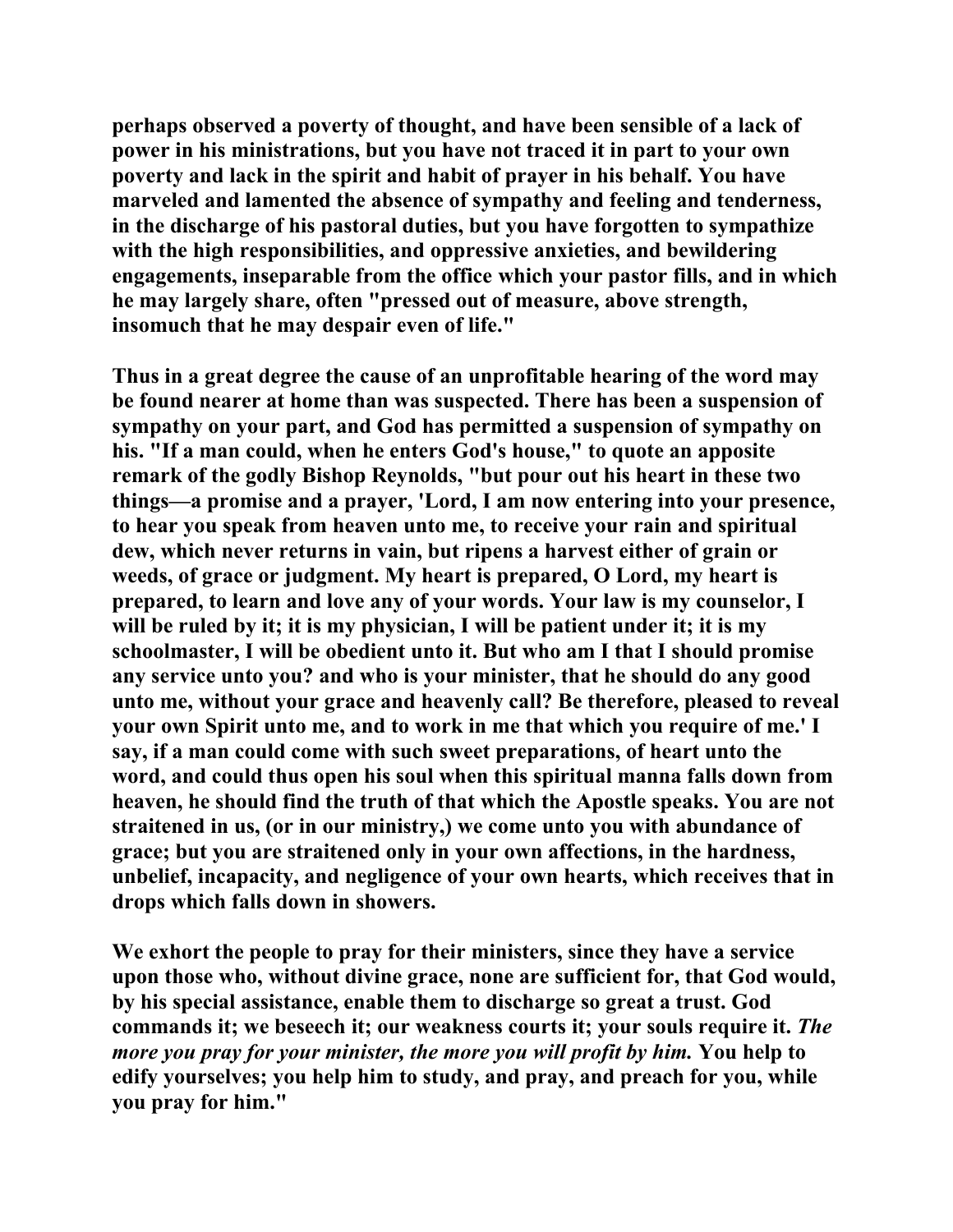**Oh you flocks of the Lord, you churches of Christ, you saints of the Most High, pray, PRAY for your ministers! No one more deeply needs, no one more affectingly asks your prayers than he. For you he toils in the study, wrestles in the closet, and labors in the pulpit. For your best welfare he consecrates his youthful vigor, his mature experience, his declining years. To you he has been the channel of untold blessing. Often has the Lord spoken through him to your oppressed heart, thoughts of peace and words of love. He has often been instrumental in removing doubt from your mind, in clearing up points of truth that were hard to be understood, and in building you up on your most holy faith. Often, too, has he been the means of endearing Christ to you, leading you to him as a Counselor, as a Brother, as a Friend, and as a Redeemer, thus unveiling his glory to your eye, and his preciousness to your heart.** 

**Perhaps he first told you of Jesus! From his lips you heard the life-giving sound of the gospel; by him you were wounded, by him you were healed, and by his hands you were received within the pale of the visible church. Oh, then, is it an unreasonable request that he should ask especial remembrance in the petitions which you breathe to God for "all the saints?" Think how often you have filled his mind with thoughtfulness, his heart with anxiety, his eyes with tears, his mouth with holy and fervent pleadings at the throne of grace. Then, will you not continue to pray for your pastor? Gratitude demands it. Remember him not in your petitions on ordinary occasions merely, but let there be especial seasons of prayer set apart for him alone.** 

**Particularly if you know him to be passing through a season of trial, or sorrow, or mental anxiety, take him constantly and especially to the Lord. You need not know the cause of that sorrow. Proper feelings dictating, you will not wish to know. It will be enough for you that with delicacy of perception you have seen the shade of sadness on his brow; the look of anxiety in his eye; the expression of deep thoughtfulness upon his countenance; you will instantly take him in your heart to the Lord. And oh! who can unfold the extent of the blessing which your prayers may thus be the channel of conveying to his soul?** 

**You may deem yourself, my reader, but an insignificant member of the flock. The grace which the Lord has given you may constrain you to think lowly of yourself, and to retire into the shade; but low and feeble though you may be in your own eyes, yet you have power with God in prayer. See yon little cloud**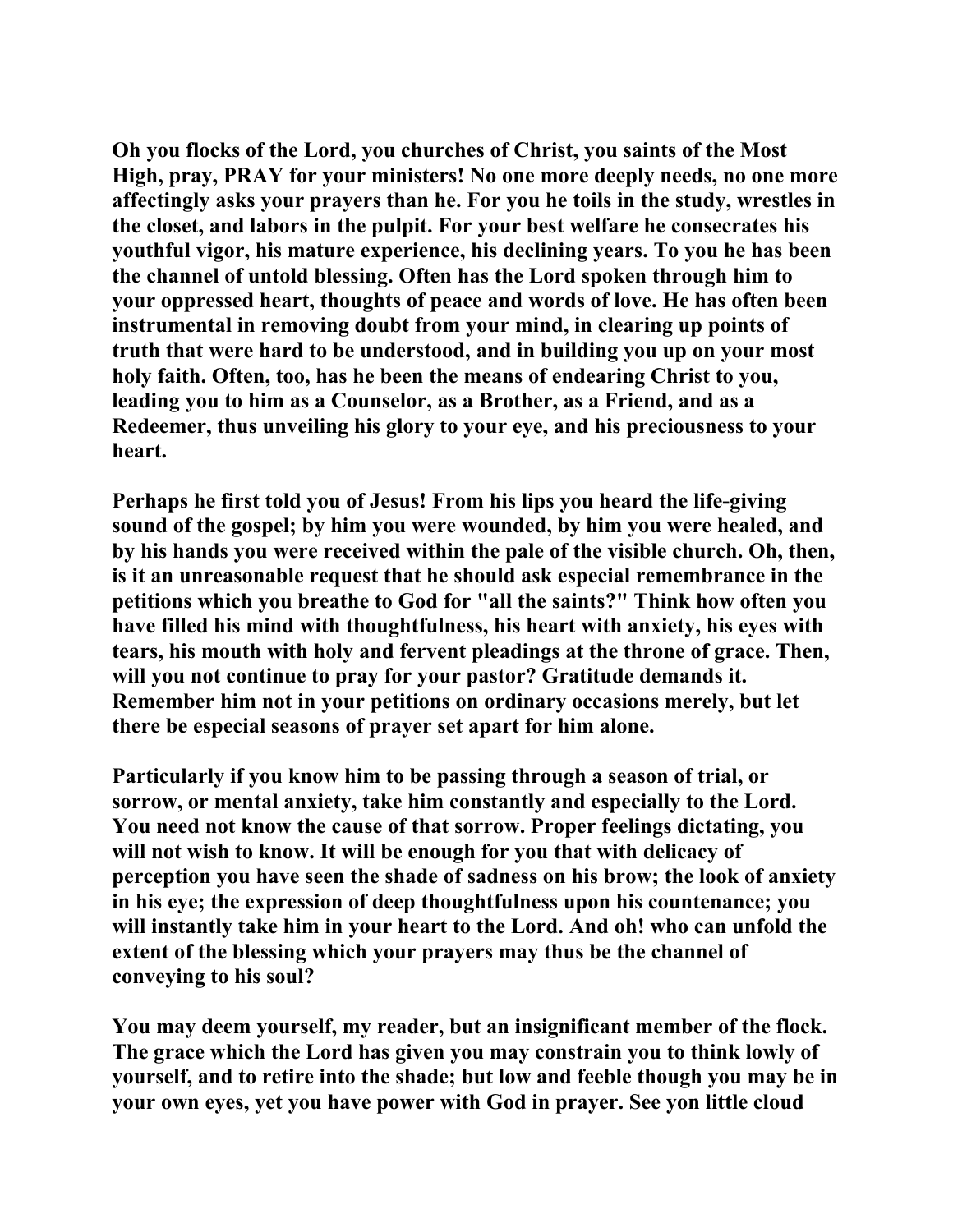**sailing athwart that blue sky? It has absorbed its precious treasures from some hidden spring, and, guided by God's invisible hand, is going to unbosom itself upon some parched and thirsty spot, refreshing, gladdening, and fructifying it. The little rivulet, that flows noiseless and unseen from that shaded spot, has thus transmitted from its sequestered glen an influence felt far beyond it, and to an extent it never conceived and never can know. Such, dear reader, may be the character and such the results of your intercessions in behalf of your pastor. Silver and gold you have none to offer him. He asks not this at your hands. But** *your prayers you may give, and your prayers he does ask.* **He beseeches you, earnestly and affectingly, for the Lord Jesus Christ's sake, and for the love of the Spirit, that you strive in your prayers to God for him. And oh! the hallowing, gladdening influence which those prayers may shed upon his mind—eternity alone can reveal!** 

**The return of blessing to yourself will be incalculable and immense. The moisture absorbed from the earth returns again to the earth in grateful and refreshing showers. And thus every prayer which you in fervency and in faith breathe to heaven for your pastor, will, through him, return again in "showers of blessing" upon your own soul.** 

## **"A Word in Season from Christ to the Weary"**

**"The Sovereign Lord has given me an instructed tongue, that I should know how to speak a word in season to him who is weary." Isaiah 50:4** 

**A greater than the prophet Isaiah is here. It is even He who, alluding to his office as the servant of the Father, and the consequent humiliation of that servitude, thus speaks—"The Lord God has opened my ear, and I was not rebellious, neither turned away back. I gave my back to the smiters, and my cheeks to those who plucked off the hair. I hid not my face from shame and spitting." Who, then, is the speaker but Jesus? To no other will this remarkable description apply, and from no other could such precious words proceed. How full of significance and sweetness are they! With what melody will they fall on many an ear, and with what gladness will they thrill through many a heart!** 

**They are addressed to the WEARY. Let us contemplate the character. It comprises a large class. Many there are who come within its description. All may not ascribe their weariness to the same cause, nor may all to the same**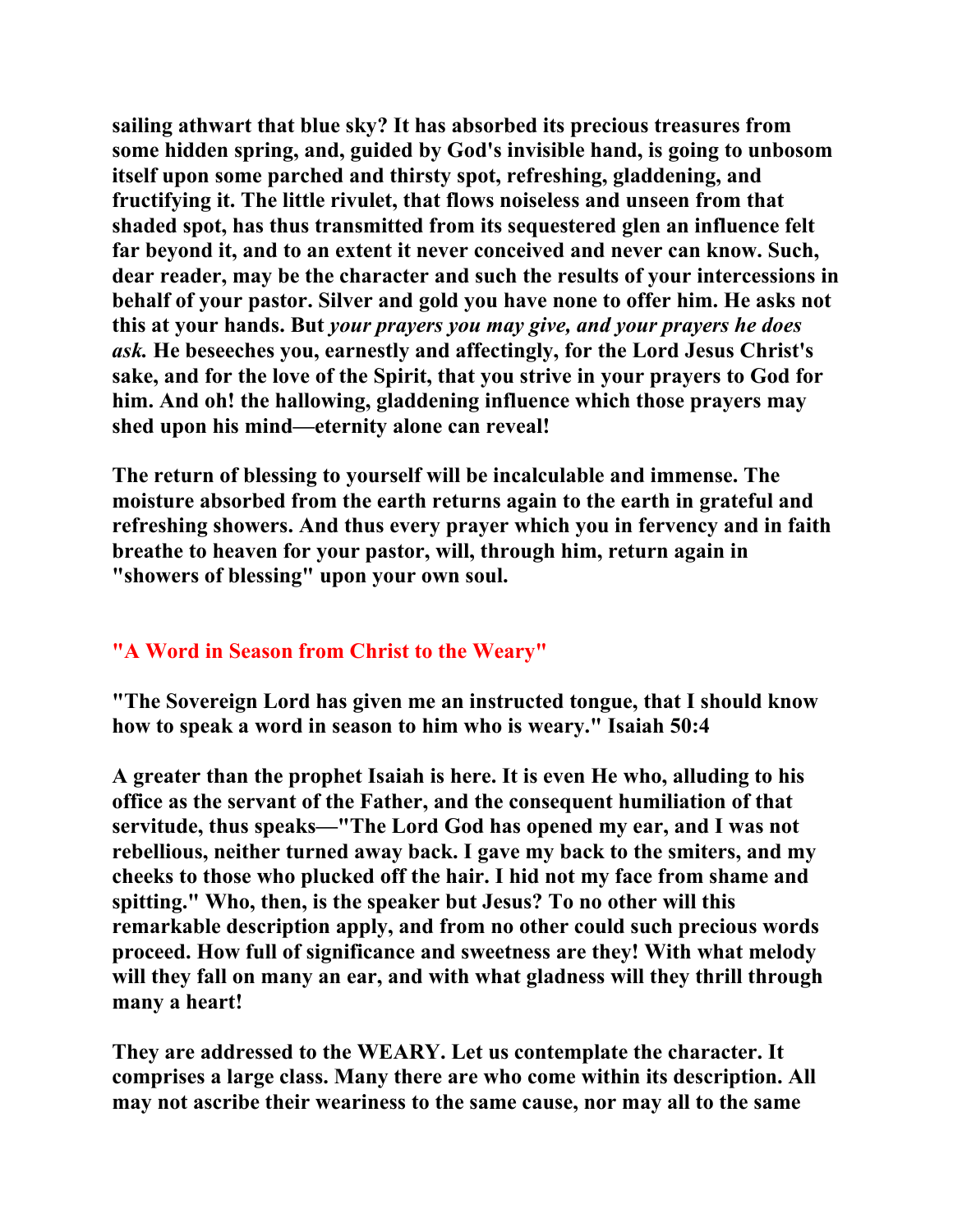**degree be sensible of their state. Yet all are weary. Man is not naturally in his original and right position. The needle of his soul has been diverted from its center, and, until it regains it, will continue in incessant and tremulous motion—never at rest. To illustrate the thought by another figure. He who leaves his mother earth and launches upon the sea, must submit to all the caprices of the new element on which he has embarked. He becomes the sport of every current, and the plaything of every wave. Life is this sea, ever moving, ever restless, ever flowing on. Upon its bosom, and exposed to its currents and its storms, man is voyaging to eternity. And that, thus exposed to its ever fluctuating, shifting scenes, habits, and passions, he should be weary, can create no surprise in a reflecting mind.** 

**The world is a wearying and a weary world. We will suppose ourselves appealing for the truth of this statement to the world's most admiring and devoted votary. It has lavished upon you the utmost that it can give. You have ransacked its treasures, and have reveled among his sweets. What have you found it to be? You have no scriptural hope of another and a better world what is the result of your experience of this? Did that green and sunny spot on which you lay afford you repose? Did that pleasant draught which you quaffed, slake your thirst? Have rank and wealth, honor and distinction, pride and beauty, love and friendship, realized the heart's fond hope, and placed you beyond the reach of weariness! Have they left you nothing to wish, nothing to desire, nothing to lament? Is there no heaving of life's sea—no ripple upon its surface—no trembling of its bosom? Is all satisfaction, and quietude, and repose? We will anticipate your honest reply—"Far from it." There are yet a craving and a restlessness which nothing has met. So true is God's word, "The wicked are like the troubled sea, when it cannot rest." And so will it be until the creature man returns to his Creator God.** 

**But not in the world of sense only do you complain of weariness. What rest, we would ask, have you found in the world of faith? Again the reluctant and mournful reply will be—"None." Least of all have you found it here. If the carnal mind and sensual heart found not satiety and repose in their own native world, they cannot be expected to find it in a world with which they have not the slightest sympathy. The world of faith is a foreign climate to the natural man; it is the antithesis of the world of sense. He that would pass from the one to the other must become a "new creature in Christ Jesus." There must be an entire revolution of mind and of feeling. Old things must pass away, and all things must become new. The moral constitution must be acclimated (so to speak) to the new world into which it is introduced. It cannot**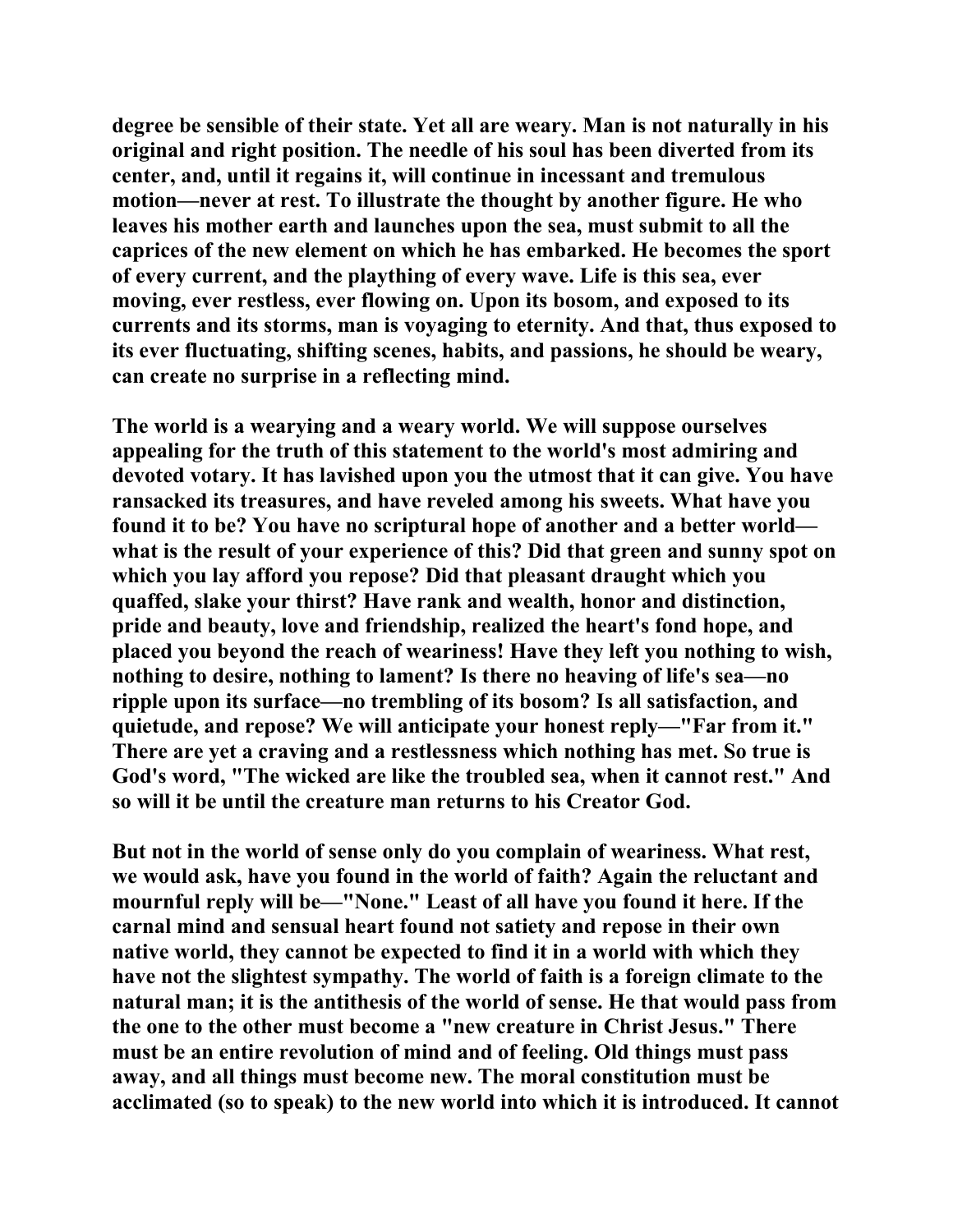**breathe its atmosphere, nor admire its scenery, nor enjoy its delights, nor participate in its employments, without a corresponding nature. It is impossible that rest can be found in things that are spiritual, by a heart all whose desires and appetites are carnal and only carnal.** 

**Heaven itself would to such a one cease to be heaven. How truly and graphically the prophet describes this state: "And you say, 'What a weariness!' and you sniff at it contemptuously" (Mal. 1:13.) Is there not something peculiarly awful in this description of your state? What a weariness do you find in the religion of Christ! Of prayer you exclaim, "What a weariness!" Of public worship, "What a weariness!" Of hearing sermons, "What a weariness!" Of religious conversation, "What a weariness!" Of the service and work of the Lord, "What a weariness!" "and you sniff at it contemptuously, says the Lord Almighty." O awful condition! O melancholy state! The world heaving like an angry sea beneath your feet—the heavens lowering and threatening above your head! Things temporal and things spiritual alike affording no repose to your agitated and restless mind! How true is God's word: "The wicked are like the troubled sea when it cannot rest, whose waters cast up mire and dirt. There is no peace, says my God, to the wicked." Unconverted reader! this is your present character, and this your present state!** 

**But these are not the "weary" to whom this passage especially addresses itself. They are the Lord's weary ones—souls quickened, aroused, made sensible of their condition, and led to seek and to find their rest in Jesus. "Him who is weary." The character may be regarded as descriptive of GRACE IN ITS EARLIEST AND WEAKEST UNFOLDINGS. When the Holy Spirit first enlightens and convinces, he produces a restlessness in the soul, which all created good refuses to meet. Previously to this, sin was not felt to be a burden, guilt produced no anxiety, eternity no fearfulness, and evil habits were not felt to be a galling and oppressive chain bound around the soul. The world's insufficiency was indeed acknowledged, and the soul's restlessness was felt; but still sin was loved, and the world was followed, and there was no brokenness of heart, nor contrition of spirit, nor going to Jesus for rest.** 

**With others it was, perhaps, somewhat different. There was just awakening enough to produce alarm and anxiety of soul; sufficient light to reveal the pollution and the darkness; and knowledge enough to teach the necessity of a righteousness in which to stand before God. To work out that righteousness, and so find rest, was the object upon which the whole soul was bent.**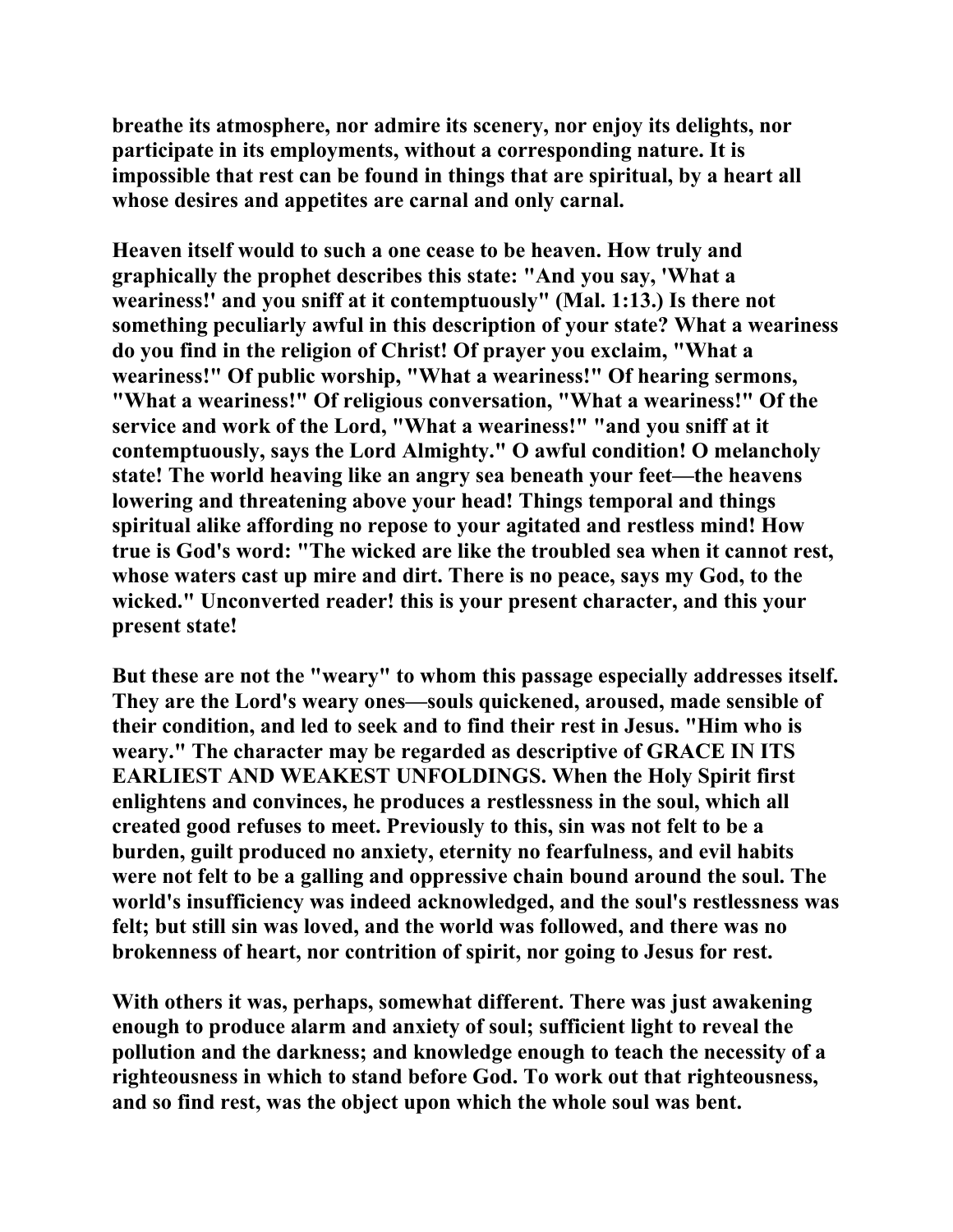**Circuitous was its march, toilsome its work, and wearisome its way. "Do this and live," was all the sound it heard, the only gospel it knew. "What shall I do?" was its mournful and despairing reply. But the Spirit of God takes the work into his own hands. And what a revolution of thought and of feeling transpires! Sin is now felt to be a heavy burden, hateful and hated. Past iniquities rise before the eye like Alp piled upon Alp, or roll over the soul, like wave succeeding wave. The spirituality of the law is seen, its curse is felt, its condemnation is dreaded. In a word, the whole soul is laid prostrate at the feet of Jesus, weary and heavily laden. But oh! we may pronounce it, blessed weariness! sweet brokenness and contrition!** 

**Show me the spot on which JEHOVAH's eyes rest with delight, and over which angels hover and rejoice, and you take me to one whose heart God has made soft, whose spirit is contrite, who mourns for sin, repenting in dust and in ashes. This is weariness indeed! Reader, have you felt your sins, and not your sins only, but your own righteousness to be a burdensome and a wearisome thing, too heavy for you to bear? Then, you are included in the number of the Lord's weary ones, and may come and take your place with them at his feet, and hear the words he would speak to you.** 

**The Lord's weary ones, too, include all those WHO FEEL THE BURDEN OF THE BODY OF SIN, AND ARE CAST DOWN AND WEARY, BY REASON OF THE DIFFICULTIES AND THE HARDNESS OF THE WAY. The Lord's people are emphatically a weary people. It is a "weary land" through which they are passing—it is no marvel that they should be faint, even though pursuing. Here is the cause of the greatest weariness. Not more truly does the "whole creation groan and travail in pain," than does he who "bears about with him the body of sin and of death, day by day." It is indeed to him a continual and unrelievable pressure. "Who will deliver me from the body of sin and of death?" is his constant and mournful cry. It is the union of the opposites in him that creates his burden. Life and death—holiness and sin grace and nature—are in perpetual, and often fierce combat. In this lies the inward conflict. This is the fight of faith. Until life was breathed, and holiness was created, and grace was given, there were no oppressions, and no warfare, and no weariness. Think of this, you burdened and oppressed saints of God! Let this thought fall like a sunbeam upon your gloomy and saddened spirit. Let it cheer you in your cloudy and dark day. Were you dead, or were you still in unrenewed nature, you would be an utter stranger to this weariness; and could never understand the meaning of the apostle, "I see another law in my members, warring against the law of my mind, and bringing me into captivity**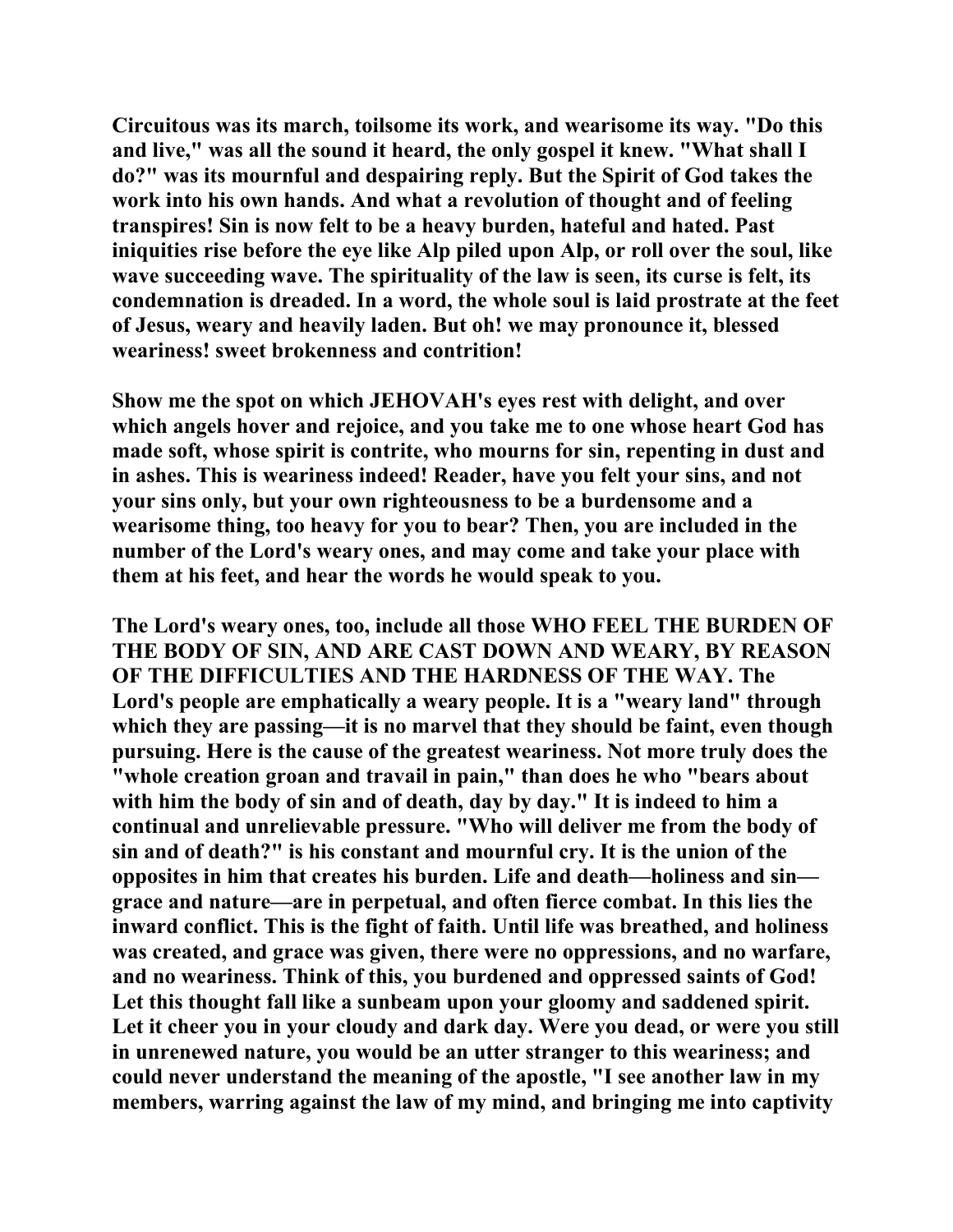**to the law of sin which is in my members."** 

**THE ASSAULTS OF THE ADVERSARY contribute not a little to the sense of weariness which often prostrates a child of God. To be set up as a mark for Satan: the enemy smiting where sensibility is the keenest, assailing where weakness is the greatest, taking advantage of every new position and circumstance—especially of a season of trial, of a weak, nervous temperament, or of a time of sickness—distorting God's character, diverting the eye from Christ, and turning it in upon self—are among Satan's devices for casting down the soul of a dear believer.** 

**And then, there are THE NARROWNESS OF THE NARROW WAY, and the INTRICACIES of the intricate way, and the PERILS of the perilous way, tending to jade and dispirit the soul. To walk in a path so narrow and yet so dangerous, that the white garment must needs be closely wrapped around; to occupy a post of duty so conspicuous, responsible, and difficult, as to fix every eye, some gazing with undue admiration, and others with keen and cold suspicion, ready to detect and to censure any slight irregularity—these add not a little to the toilsomeness of the way.** 

## **Add to this, THE NUMEROUS AND VARIED TRIALS AND**

**AFFLICTIONS which pave his pathway to heaven; his tenderest mercies often his acutest trials, and his trials often weighing him to the earth—and you have the outline of a melancholy picture, of which he whose eye scans this page may be the original. Does it surprise us, then, that from the lips of such a one the exclamation often rises, "Oh that I had wings like a dove! for then would I fly away and be at rest. Lo, then would I wander far off, and remain in the wilderness. I would hasten my escape from the windy storm and tempest."** 

**It is to such the Lord Jesus now addresses himself in words most appropriate and animating, "The Sovereign Lord has given me an instructed tongue, that I should know how to speak a word in season to him who is weary." His preeminent fitness for this peculiar and difficult office, is the first point with which he would arrest the attention. "An instructed tongue." The Lord's qualifications will appear in two or three particulars. His identity with their very nature describes him as well calculated to address himself to their case. Of the nature thus oppressed and weary, he in part partook. But for this, so infinitely removed had he been from their condition, he had been incapable of meeting its peculiar necessity. Absolute Deity could not, through the medium of sympathy, have conveyed a word of comfort to the weary. There had been**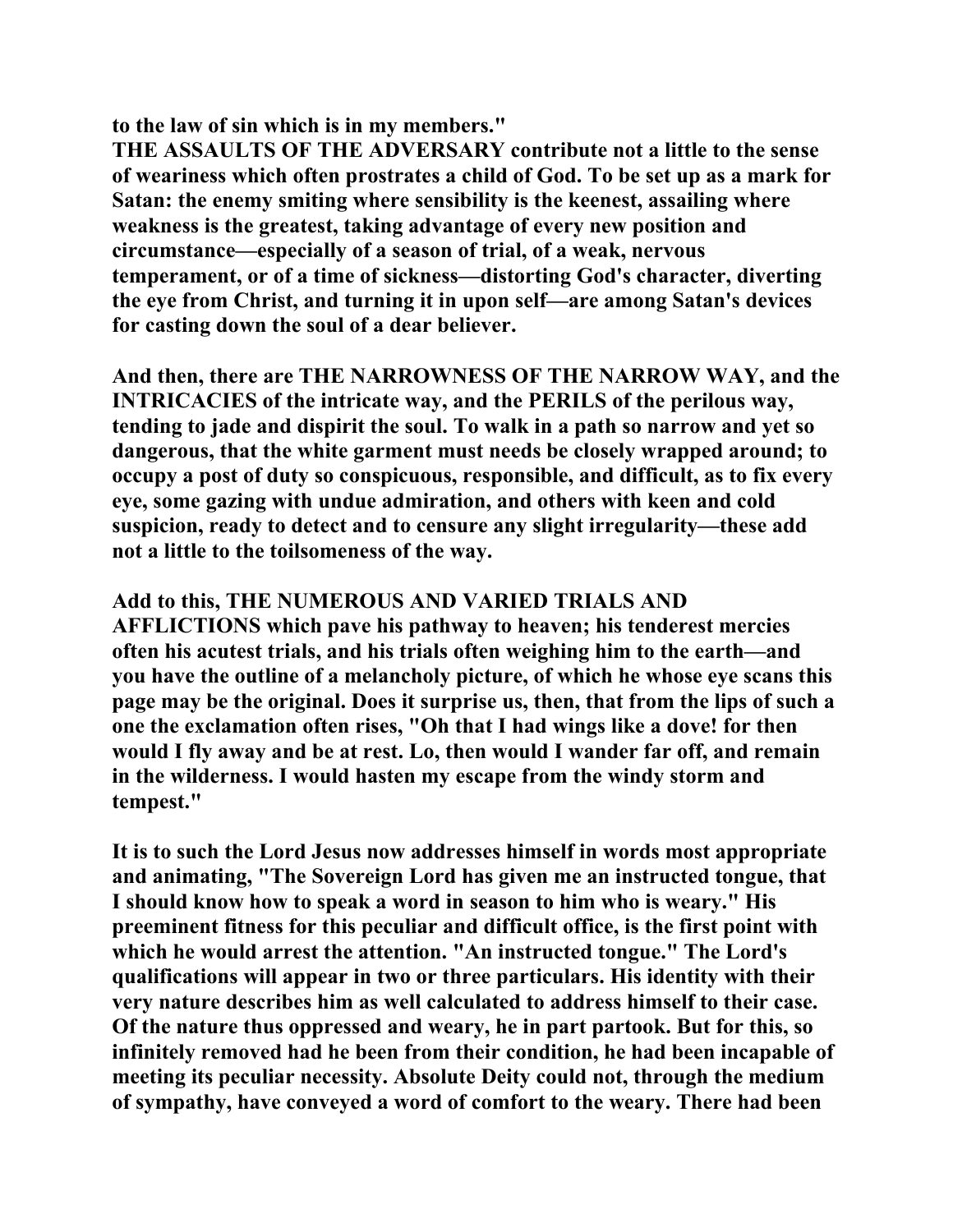**lacking, not the power to relieve, but the mode of relieving the oppressed and sorrowful heart. There had been needed the connecting and transmitting chain—the heavenly highway of thought, of feeling, and of sympathy between these extremes of being, the loving heart of God and the desolate heart of man. Unacquainted with grief, untouched by sorrow, unbeclouded by care, unaffected by weariness, an absolute God could not possibly offer the support and the condolence which sympathetic feeling alone could give, and which a jaded spirit and a sorrow-touched, care-oppressed, and sin-beclouded soul demanded.** 

**Nor could angels afford the help required. The only burden which they know is the burden of love; and the only weariness they feel is the weariness of everburning devotion and zeal. It is this which gives strength to their wings, and swiftness to their flight. They are represented as "hearkening to the voice of the Lord," ready to speed their way on some embassy of mercy and love. In fulfilling this their ministry, their eye never slumbers, their pinions never droop. But we needed a nature so constituted as to enter into, and, as it were, become a part of the very weariness it sought to relieve.** 

**Look at Jesus! "Behold the Man!" With weariness in every form he was intimate. He knew what bodily weakness was. Do you not love to linger in pensive thoughtfulness over that touching incident of his life which describes him as sitting fatigued upon Jacob's well? "And being weary, he sat thus upon the well." Picture him to your eye! See the dust upon his sandals—for he Jesus had walked forty miles that day—the sweat upon his brow, the air of languor upon his countenance, and the jaded expression in his eye! Do we deify his humanity? No! It was real humanity—humanity like our own. It is our joy, our boast, our glory, our salvation, that he was really man, as he was truly God.** 

**Consider, too, what he endured for man, from man. This was no small part of the weariness of our nature into which he entered. How soon did he come to the end of the creature! Alas! the creature has an end, and sooner or later God brings us to it, and in the exercise, too, of the tenderest love of his heart. When most he needed its sheltering protection, he found the creature a withered gourd, and he bore his sorrow alone. And when he repaired to it for the refreshing of sympathy, he found it a broken cistern—and he panted in vain. Where were his disciples now? He was in trouble, but there was no one to help; he was in the storm, but no one would know him; refuge failed him, no man cared for his soul! He was in sorrow, but no bosom offered its pillow;**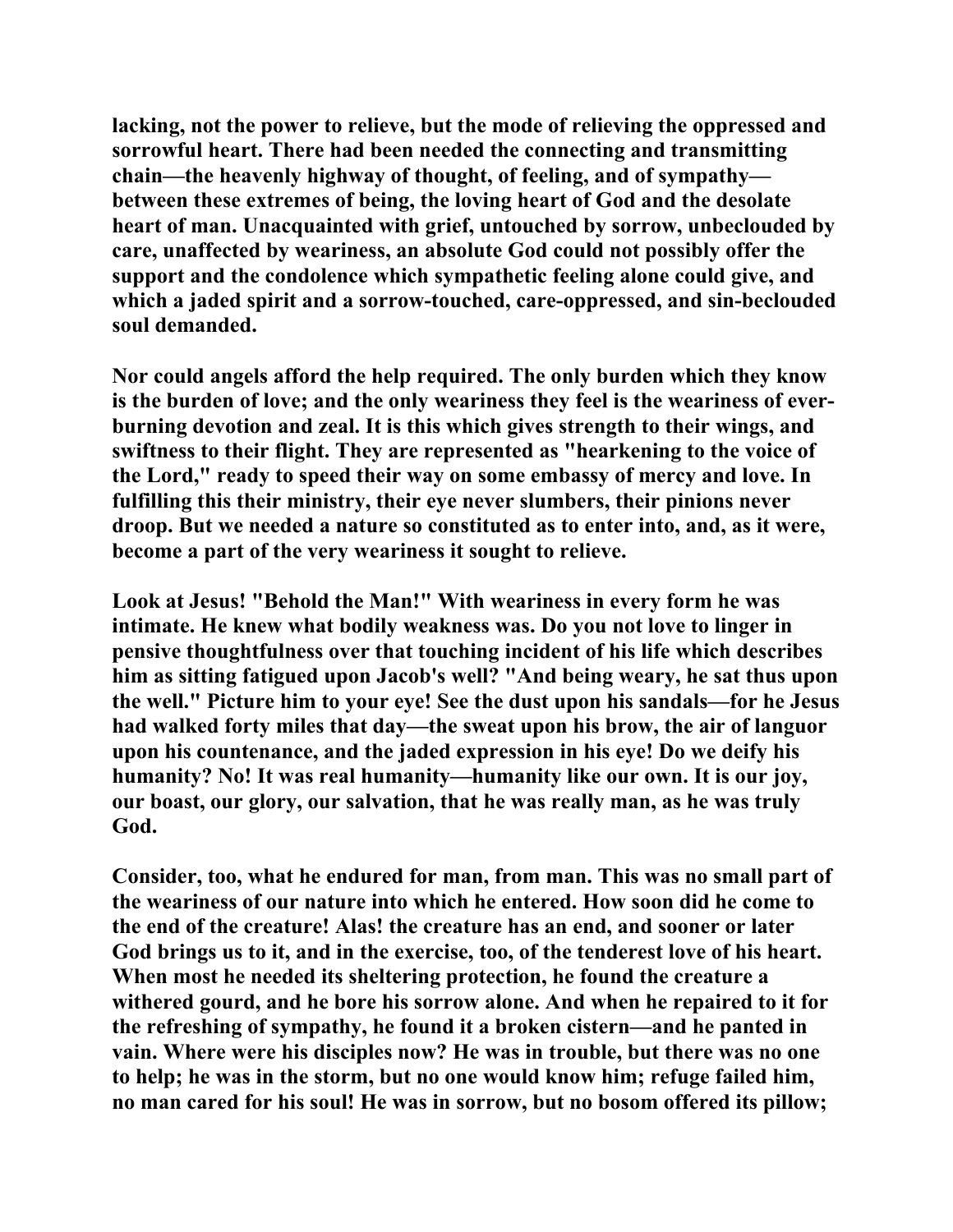**he was accused, but no tongue was heard in its defense; he was scourged, but no arm was lifted to repel; he was condemned, but no one vindicated his innocence, nor sought to arrest his progress to the cross! Oh, how fully did Jesus realize the creature's nothingness, and so enter into his people's condition of weariness.** 

**Contemplate, too, the pressure that was often, we might say always, upon his sensitive spirit. See him bearing our sicknesses and our sorrows; more than this, carrying our iniquities and our sins. Think not that your path is a lone one. The incarnate God has trodden it before you, and he can give you the clear eye of faith to envision his foot-print in every step. Jesus can say, and he does say to you, "I know your sorrow; I know what that cross is, for I have carried it. You have not a burden that I did not bear, nor a sorrow that I did not feel, nor a pain that I did not endure, nor a path that I did not tread, nor a tear that did not bedew my eye, nor a cloud that did not shade my spirit, before you, and for you. Is it bodily weakness? I once walked forty miles, to carry the living water to a poor sinner at Samaria. Is it the sorrow of bereavement? I wept at the grave of my friend, although I knew that I was about to recall the loved one back again to life. Is it the frailty and the fickleness of human friendship? I stood by and heard my person denied by lips that once spoke kindly to me; lips now renouncing me with an oath, that once vowed affection unto death. Is it straitness of circumstance, the galling sense of dependence? I was no stranger to poverty, and was often nourished and sustained by the charity of others. Is it that you are houseless and friendless? So was I. The foxes had their shelter, and the birds winged themselves to their nests, but I, though Lord of all, had nowhere to lay my head; and often day after day passed away, and no soothing accents of friendship fell upon my ear. Is it the burden of sin? Even that I bore in its accumulated and tremendous weight when I hung accursed upon the tree." Yes, Christian reader, you have not a High Priest who cannot be touched with the feeling of your infirmities, but was, in all points, tempted like as you are, though he was without sin. O how pre-eminently fitted is Christ to speak a word to the weary!** 

**But in addition to this, Jesus possessed a derived fitness—a fitness communicated to him by his Father. This his words clearly imply. "The Lord God has given me the tongue of the learned." All the grace and the gifts with which, as man, he was furnished, were the bestowment of the Spirit of God, and were given in order to qualify him to speak to the weary. In a distinguished sense, he possessed the tongue of the learned; or, as the passage**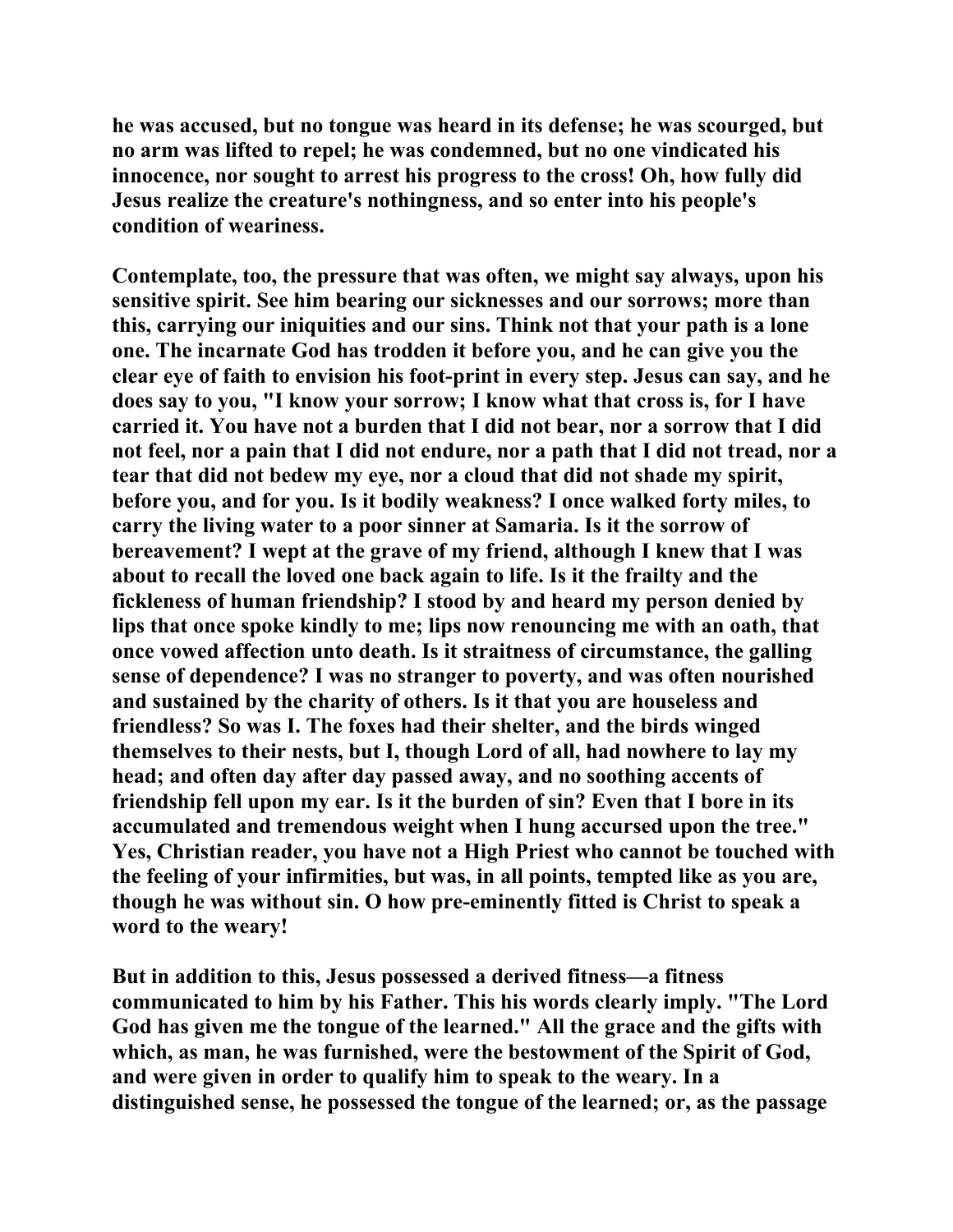**might be rendered, "The Lord Jehovah has given me an eloquent tongue, (literally, one skilled, practiced, instructed,) that I might know how to console the weary, or, that I may sustain the weary with a word."** 

**Never was there a tongue like Christ's—so learned, so eloquent, and so skilled. "Never a man spoke like this man." Greece and Rome, in their "High and palmy state," never exhibited such philosophy as he taught, nor such erudition as he displayed, nor such eloquence as he breathed. Had he so chosen it, he could have placed himself at the head of a school of his own, and, with a beck, might have allured to his feet all the poets and philosophers of his day, proud to own him as their Master. But no! The wisdom and the eloquence of this world possessed no charm for him. He drew the learning and the melting power with which he spoke from a higher, even a heavenly source. His was divine philosophy; his was the eloquence of God! "The Lord Jehovah has given me the tongue of the eloquent."** 

**And TO WHOM did he consecrate this learning, this wisdom, and this eloquence? To the very objects whom the proud philosophers and the doctors of his day despised and neglected—even the weary. What a field was here for the exercise of his skill and for the play of his benevolence! How fully would he demonstrate that he truly possessed the "tongue of the learned!" If, to interest the feelings of the exhausted; if, to enchain the attention of the weary; if, to concentrate upon one subject the powers of a mind, jaded and burdened; if, to awaken music from a heart whose chords were broken and unstrung, mark the loftiest reach of eloquence, then, his was eloquence unsurpassed for all this he did. The beings whom he sought out and drew around him, were the burdened, the bowed down, the disconsolate, the poor, the friendless, the helpless, the ignorant, the weary. He loved to lavish upon such the fulness of his benevolent heart, and to exert upon such the skill of his wonder-working power. Earth's weary sons repaired to his out-stretched arms for shelter, and the world's ignorant and despised clustered around his feet, to be taught and blessed. Sinners of every character, and the disconsolate of every grade, attracted by his renown, pressed upon him from every side. "This man receives sinners," was the name and the character by which he was known. It was new and strange. Uttered by the lip of the proud and disdainful Pharisee, it was an epithet of reproach and an expression of ridicule. But upon the ear of the poor and wretched outcast, the sons and daughters of sorrow, ignorance, and woe, it fell sweeter than the music of the spheres. It passed from lip to lip; it echoed from shore to shore—"this man receives sinners!" It found its way into the abodes of misery and need; it penetrated the dungeon of**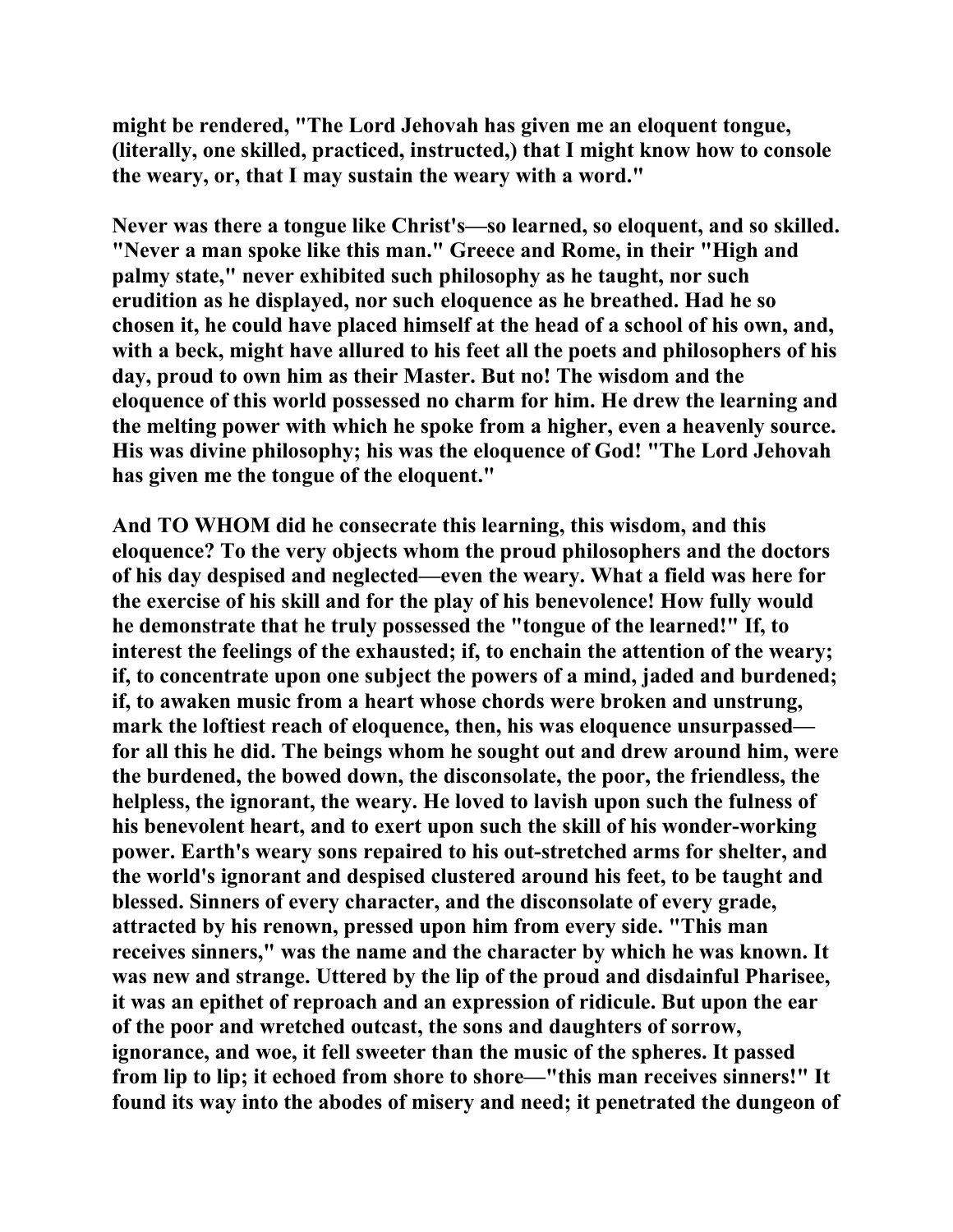**the prisoner, and the cell of the maniac; and it kindled an unearthly light in the solitary dwelling of the widow and the orphan, the unpitied and the friendless.** 

**Thus received its accomplishment the prophecy that predicted him as the "Plant of renown," whom Jehovah would raise up. Thousands came, faint, and weary, and sad, and sat down beneath his shadow; and thousands more since then have pressed to their wounded hearts the balsam that flowed from his bleeding body, and have been healed.** 

**Let us turn our attention for a moment, to the subject-matter of our Lord's address to the weary. WHAT DOES HE SPEAK TO THEM? Some would reply, the law. No; the law of God never spoke a word of comfort to the weary. It was not designed for such. Its very nature for bids it. It can anathematize, alarm, and wound; but not a solitary word of consolation and soothing can it address to a soul weary and heavily laden with sorrow and with guilt. But it is the glorious gospel of the blessed God that the Lord Jesus speaks to his weary ones. It was designed and framed especially for them. Its very nature fits it for such. Every word is an echo of the love of God's heart. Every sentence is permeated with grace, mercy, and truth. The word which Jesus speaks, is just the word the weary need. It unfolds a free pardon, complete acceptance, perfect reconciliation with God, and all-sufficient grace to perfect this work in holiness. It bids me, as a sinner, approach just as I am; my poverty, my vileness, my guilt, my utter destitution, forming no just hindrances to my salvation, because his atoning work has made it a righteous thing in God to justify the guilty, and a gracious act in Jesus to save the lost. Yes, he condescends to assure me in that word of a free grace gospel, which he speaks with a tongue so eloquent, that I honor him in accepting his offered boon, and that I glorify him by trusting my soul into his Almighty hands.** 

**There is yet an essential and most important truth here to which we would direct the reader's particular attention. We allude to the REST IN CHRIST to which his word to the weary especially invites. Our blessed Lord is not one that mocks the circumstances of the weary. When he speaks, it is with all the love of his heart, and when he invites, it is with all the sincerity of his soul. Listen, then, to his gracious words, "Come unto me, all you that labor and are heavy laden, and I will give you rest." With what brightness does the truth appear written with beams of heavenly light—JESUS, THE REST OF THE WEARY! "Come unto me." The Father has made his Son the resting place of his church. He Himself has vested His whole glory in Christ. He knew what**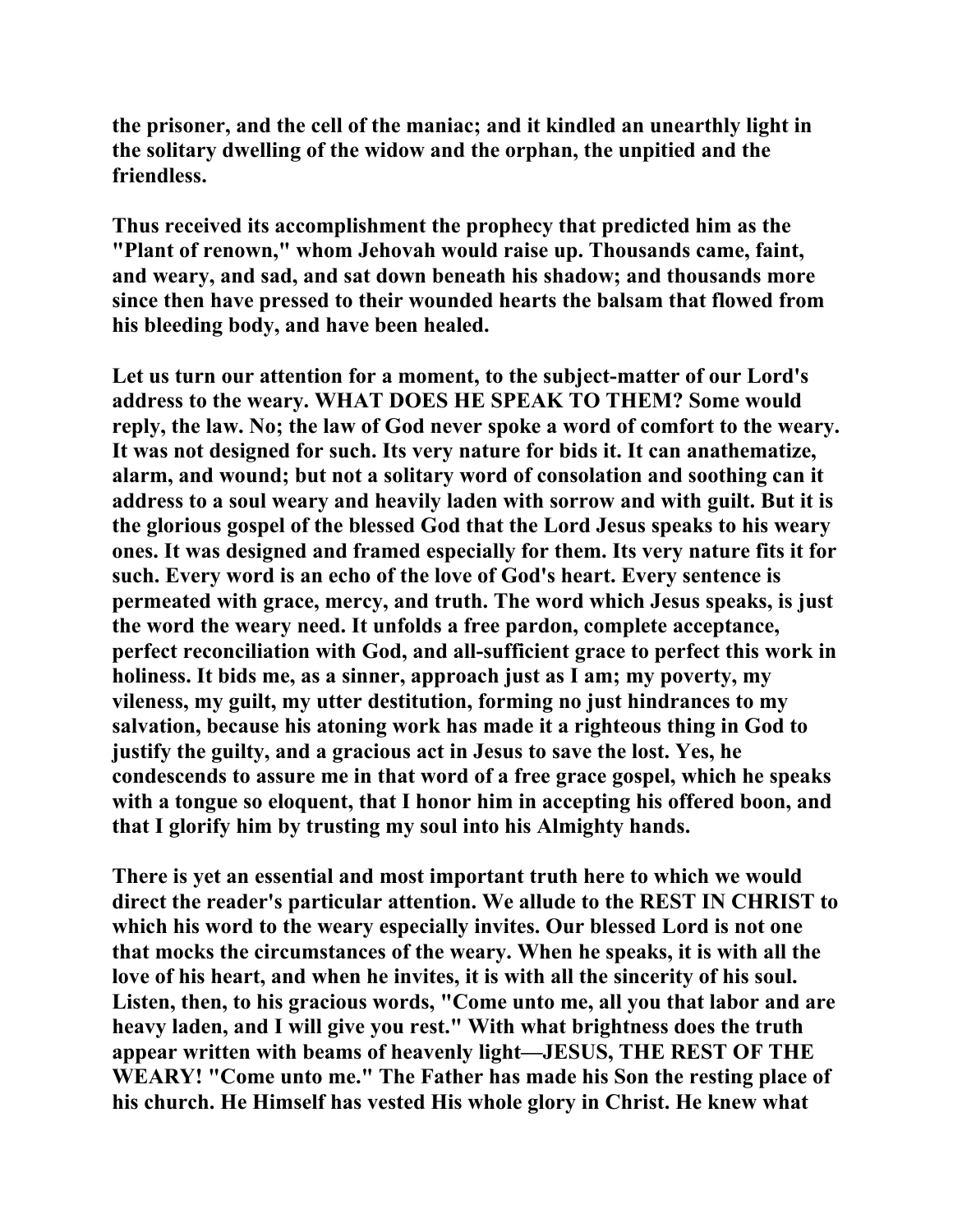**Christ was capable of sustaining. He knew that as His Fellow—one equal with Himself, He could with safety entrust the honor of His government in the hands of His Son. He confided therein Himself! His government, and His church—all in Christ. To this "tried stone," He would now bring His people. He found it strong enough for Himself, and He knows it to be strong enough for them, and with confidence He invites the weary to come and repose upon it. Jesus but echoes the heart of the Father when he says, "Come unto me, I will give you rest." Never did the tongue of Jesus utter words more learned more eloquent—more persuasive. Just the word we need.** 

**By nature we foolishly seek rest everywhere, and in everything, but in Jesus. We seek it in the sensual world, we seek it in the moral world, we seek it in the religious world—we find it not. We seek it in conviction, we seek it in ordinances, we seek it in doing the works of the law, and still it evades us. We go from place to place, from mean to mean, from minister to minister, and still the burden presses, and the guilt remains, and we find no rest. No; and never will we find it, until it is sought and found solely, wholly, exclusively, and entirely in Jesus. Rest for the sin-weary soul is only to be met with in him who bore the curse for man's transgression. Here God rests, and here the sinner must rest. Here the Father rests, and here the child may rest. Jesus is the great burden-bearer for God and for man. Listen again to the melody of his words: "Come unto me—I will give you rest." See, how he invites you, without one solitary condition. He makes no exception to your guilt and unworthiness. The word is, "Come unto me:" in other words, believe in me. To "come," is simply and only to believe.** 

**And oh! how can we fully set forth THE REST to be found in Jesus? Let those testify who took their guilt to his blood, their vileness to his righteousness, their sins to his grace, their burdens to his arm, their sorrows to his heart. Let them tell how, in a moment, their sense of weariness fled, and rest, sweet, soothing rest to their soul, succeeded. Are you, my reader, a sin-weary soul? Then, to you is this invitation addressed: "Come unto ME—to me, the Savior, whose willingness is equal to my ability. To me; who never rejected a single soul that sought salvation and heaven at my hands. Come unto me—I will give you rest."** 

**In the case of A TRIED BELIEVER, the rest that Jesus gives does not always imply the removal of the burden from where this sense of weariness proceeds. The burden is permitted to remain, and yet rest is experienced. Yes, it would appear from his procedure, that the very existence of the burden was essential**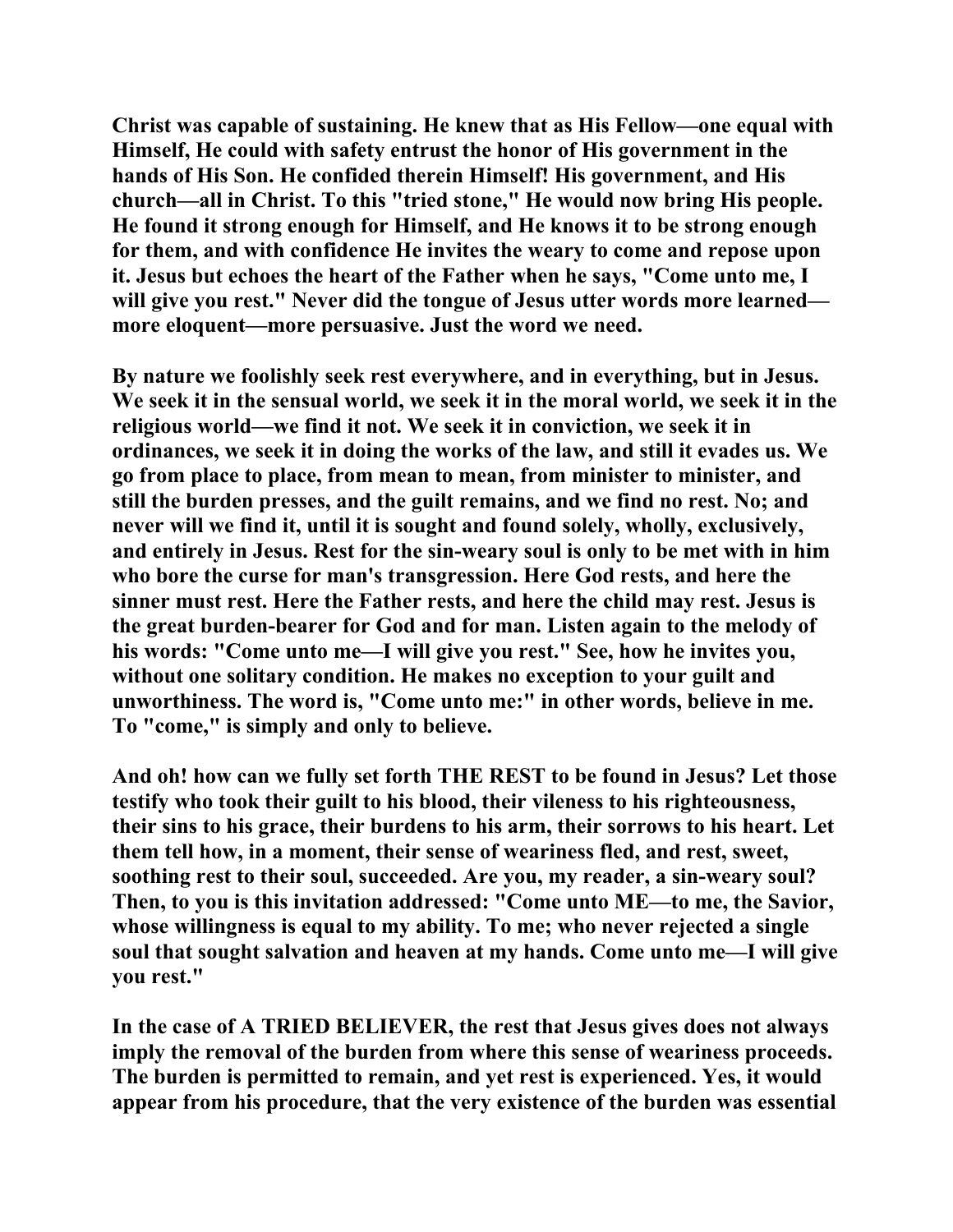**to the experience of the rest. He does not withdraw the trouble from us, nor us from the trouble; and still the repose we sighed for is given. Wonderful indeed! But how is it explained? That burden takes us to Jesus! It is but the cause of our simply going to him. But for that sorrow, or that calamity, or that sickness, or that bereavement, we would have stayed away. The pressure compelled us to go. And how does he meet us? Does he open a way of escape from our difficulty, or does he immediately unbind our burden and set us free? No; better than this, he pours strength into our souls, and life into our spirits, and love into our hearts, and so we find rest. Thus are fulfilled in our experience the precious promises, "As your days, so shall your strength be." "My grace is sufficient for you."** 

**But there is still a deeply interesting truth to be considered. It is THE TIMING OF THE LORD'S ADDRESS TO THE WEARY. It is always a "word in season." It is spoken just at the moment that it is needed. Herein is no small unfolding of the love of our Lord. Nor less an evidence of his complex person as God-man. How could he so time his word to the weary as to meet their emergency at its very crisis, did not his Deity make him cognizant of the critical junctures in which they were placed! And let it be mentioned, that this operation is going on in every place and at every moment! And how could he meet that crisis, and speak a word in season to the weary, but as his humanity was touched with the feeling of the infirmity? It is by this process of experience that we are brought into close views of the glory of our incarnate God.** 

**Yes, it is a "word in season." When Jesus speaks to the penitent weeping at his feet, "Your sins are forgiven," who can describe the joy which now fills the heart, and the radiance of hope which now lights up the soul? It was, perhaps, at the moment of dark despair; all other refuge failed; all was given up for lost; and just as the last billow came rolling on, threatening to engulf the soul in woe, Jesus spoke a "word in season," and all was peace.** 

**And when he speaks through the ministry of the word, or by the word itself, to the believer, wearied with conflict and with trial, it has been just at the moment that its sustaining and consoling power was needed. The eye that slumbers not, nor sleeps was upon you. He knew in what furnace you were placed, and was there to temper the flame when it seemed the severest. He saw your frail vessel struggling through the tempest, and he came to your rescue at the height of the storm. How has he proved this in seasons of difficulty and doubt! How often, at a crisis the most critical of your history, the Lord has**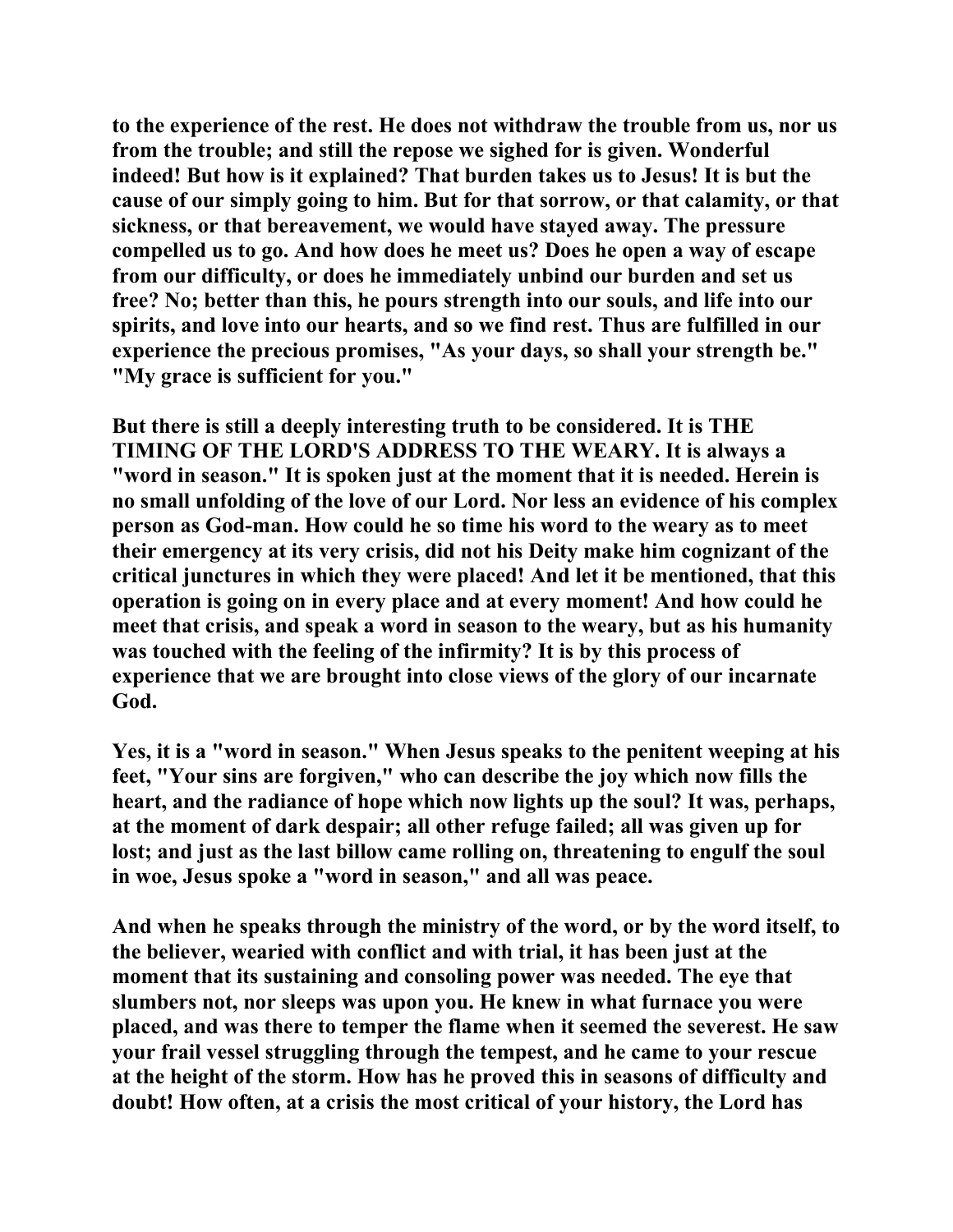**appeared for you! Your lack has been supplied, your doubt has been solved, and your perplexity has been guided; he has delivered your soul from death, your eyes from tears, and your feet from falling.** 

**A word by Jesus, spoken in due season, how good is it! In what an exalted and endearing light does this truth place Christ's sleepless vigilance of his people! Imagine yourself threading your way along a most difficult and perilous path, every step of which is attended with pain and jeopardy, and is taken with hesitancy and doubt. Unknown to you and unseen, there is One hovering each moment around you, checking each false step, and guiding each doubtful one; soothing each sorrow, and supplying each need. All is calm and silent. Not a sound is heard, not a movement is seen; and yet, to your amazement, just at the critical moment, the needed support comes—you know not from where, you know not from whom. This is no picture of imagination. Are you a child of God retracing your steps back to paradise by an intricate and a perilous way? Jesus is near to you at each moment, unseen and often unknown. You have at times stood speechless with awe at the strange interposition on your behalf, of providence and of grace. No visible sign betokened the source of your help. There was no echo of footfall at your side, no flitting of shadow athwart your path. No law of nature was altered nor suspended, the sun stood not still, nor did the heavens open; and yet deliverance, strange and effectual deliverance, came at a moment most unexpected, yet most needed. It was Jesus your Redeemer, your Brother, your Shepherd, and your Guide. He it was who, hovering around you, unknown and unobserved, kept you as the apple of his eye, and sheltered you in the hollow of his hand. It was he who armed you with bravery for the fight, who poured strength into your spirit, and grace into your heart, when the full weight of calamity pressed upon them. Thus has he always been to his children.** 

**The incident of the disciples in the storm presents a striking instance of this. Behold him standing upon the shore, eyeing with riveted gaze the little boat as it struggled amid the sea. They were often invisible to human eye, but not a moment were they lost to his. Not even when in the mount alone in prayer, were they forgotten nor unobserved. He beheld from thence their peril; he knew their fears, and he hastened to their support. Stepping from the shore he approached them. O how majestic did his form now appear—walking like a man, and upon the water, like a God! They knew not that it was Jesus, and were afraid. But their knowledge of him was not necessary to their safety. It was enough that he knew them. And just as the storm was at its height, and their fears rose with their peril, he drew near and said in his own gentle**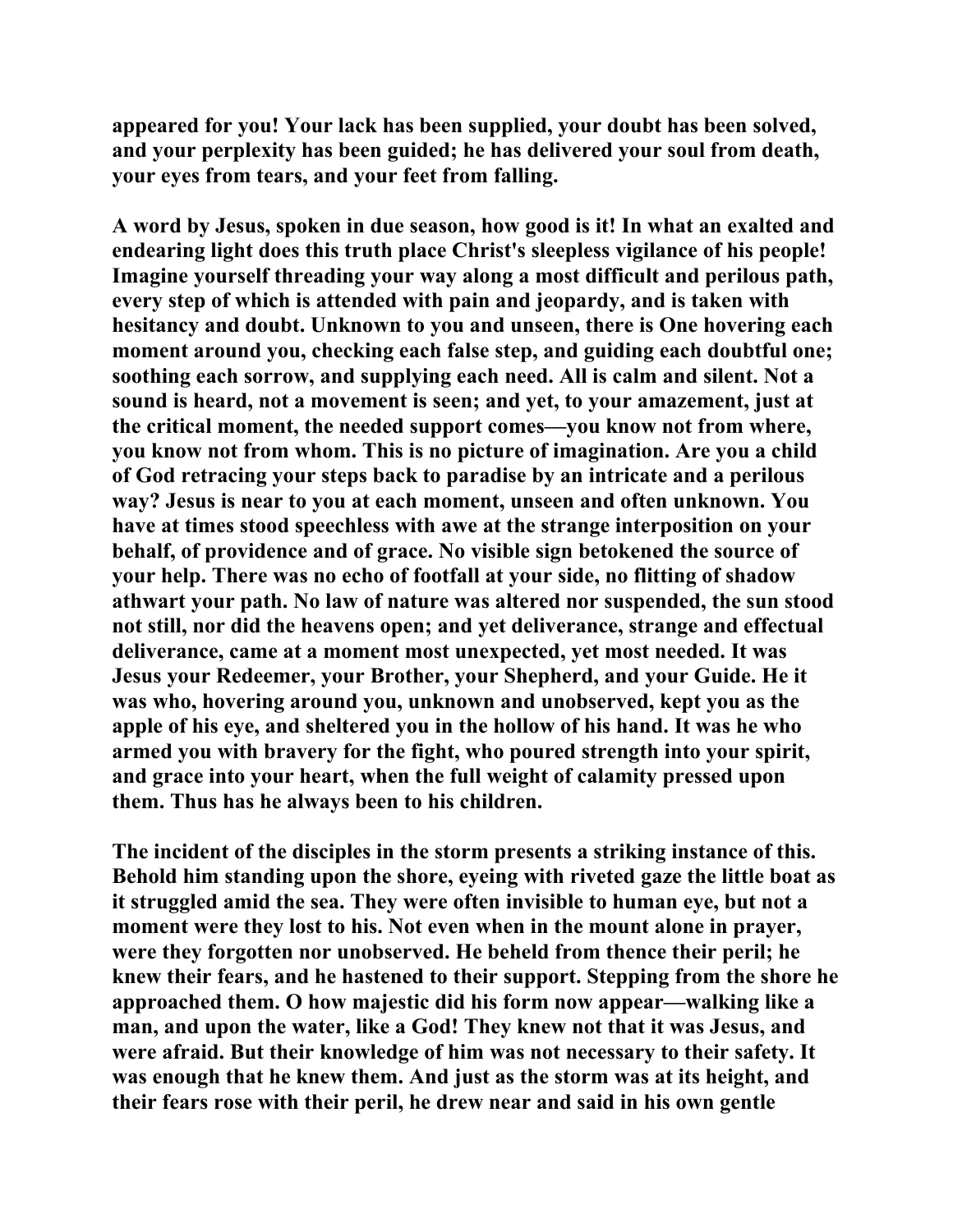**soothing tone, unto them, "It is I, do not be afraid." It was a "word spoken in season."** 

**It is one of the most blessed truths of the covenant of grace, that the God of the covenant is a "very present help in every time of trouble." Loving His people as He does, dwelling in them by His Spirit, their persons and circumstances continually before Him in the person and the intercession of His dear Son, how can He possibly lose sight of them for a single moment? They may, and they often do, lose sight of Him. They do not, alas! set the Lord always before their face. They do not train and discipline themselves to see Him in every event, circumstance, and incident of life. They are not clearsighted to recognize, nor prompt to acknowledge Him in every providence that darkens or lightens upon their way. Were they but right-minded, they would exclaim of every good and of every evil as it came, "The Lord is in this!" But they are never for an instant out of his heart, out of his thoughts, out of his hands, or out of his eye.** 

**How near to them, too, is THE HOLY SPIRIT! Dwelling in, and overshadowing them, he is at their side to guide, to uphold, and to cheer; bringing to their memory a precious promise, or writing upon their heart an animating truth, or opening before their eye some endearing glimpse of Jesus, just the moment it was needed. What a happy, what a favored people are the Lord's! "Happy is he that has the God of Jacob for his help, whose hope is in the Lord his God. Happy is that people that is in such a case."** 

**But let us trace some of THE PRACTICAL CONCLUSIONS to which this interesting subject brings us. The Lord Jesus speaks at the present time to the weary. We need constantly to bear in mind the immutability of our Lord; that "Jesus Christ is the same yesterday, and today, and forever." That all that he ever has been—and oh! what has he not been? he is at this moment. What countless numbers are now bathing their souls in the bliss of heaven, whose tears were once dried, whose fears were once quelled, whose burden was once removed by those precious words spoken in season—"Come unto me, all you that labor and are heavy laden, and I will give you rest!" O could they, bending now from their thrones, but speak to us, they would testify what substance, what reality, what sweetness, what power, and what charm they once found in them! And they would bid every weary spirit, every weeping penitent, every tried saint believe, and press the promise to their heart.** 

**But a dearer, a lovelier, and a better than they, bids you receive it. Jesus**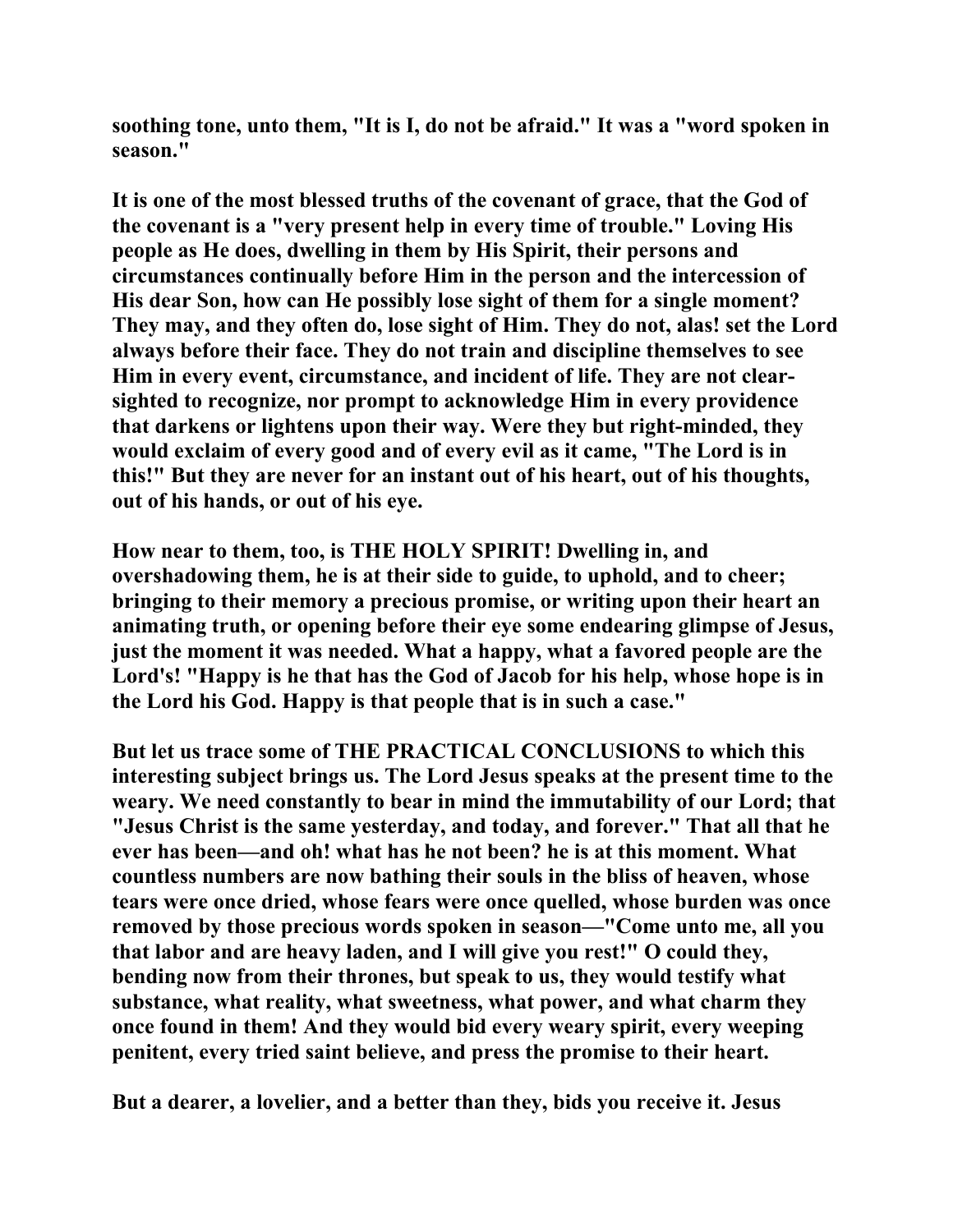**himself speaks to you, "Come unto ME—and I will give you rest." All that he was in their happy experience, he will be in yours. The grace that made them what they once were, and what they now are, is sufficient for you. Go, and lay your weariness on Christ. Ask not, "Will he bear my burden?" He bears every burden brought to him. Not one poor, weary, heavy laden sinner does he turn away. You are, perhaps, a mourning penitent—he will receive you. You are, perhaps, a vile outcast—he will welcome you. He says he will, and he cannot deny himself. It is impossible that he should lie.** 

**The Lord Jesus gives HIS PEOPLE THE TONGUE OF THE LEARNED, that they may sometimes speak a word in season to his weary ones. Have you not a word for Christ? May you not go to that tried believer in sickness, in poverty, in adversity, or in prison, and tell of the balm that has often healed your spirit, and of the cordial that has often cheered your heart? "A word duly spoken, how good is it!" A text quoted, a sentiment repeated, an observation made, a hint dropped, a kind caution suggested, a gentle rebuke given, a tender admonition left—oh! the blessing that has flowed from it! It was a word spoken in season! Say not with Moses, "I am slow of speech, and of a slow tongue;" or, with Jeremiah, "Ah, Lord God! behold I cannot speak, for I am a child." Hear the answer of the Lord, "Who has made man's mouth? have not I the Lord? Now therefore go, and I will be with your mouth, and teach you what you shall say."** 

**And oh, how frequently and effectually does the Lord speak to his weary ones, even THROUGH THE WEARY! All, perhaps, was conflict within, and darkness without; but one word falling from the lips of a man of God, has been the voice of God to the soul. And what an honor conferred, thus to be the channel of conveying consolation from the loving heart of the Father to the disconsolate heart of His child! To go and smooth a ruffled pillow, and lift the pressure from off a burdened spirit, and light up the gloomy chamber of sorrow, of sickness, and of death, as with the first dawnings of the coming glory. Go, Christian reader, and ask the Lord so to clothe your tongue with holy, heavenly eloquence, that you may "know how to speak a word in season to him who is weary."** 

**IN CONTENDING FOR THE FAITH, remember the Lord Jesus can give you the tongue of the learned. Listen to his promise—"I will give you a mouth and wisdom, which all your adversaries shall not be able to gainsay nor resist." Thus, the most unlearned, and the most weak, may be so deeply taught, and be so skillfully armed in Christ's school, as to be able valiantly to defend, and**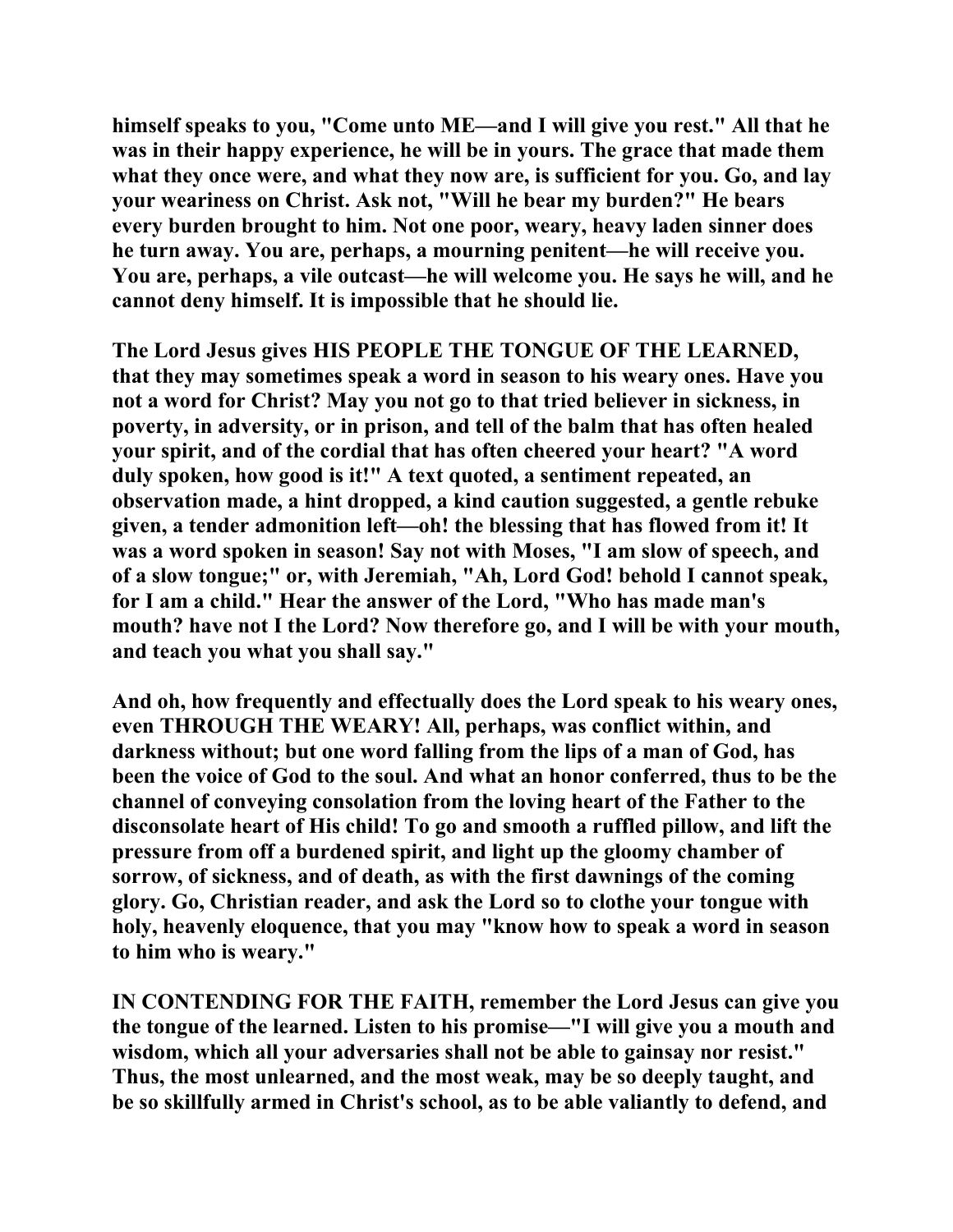**successfully to preach the truth, putting to "silence the ignorance of foolish men.** 

**It is a matter of much practical importance, that you take heed not to anticipate or to forestall the promised grace. For every possible circumstance in which you may be placed, the fulness of Christ and the supplies of the covenant, are provided. That provision is only meted out as the occasions for whose history it was provided occur. Beware of creating trouble by anticipating it. Seen through the mist, the advancing object may appear gigantic in size, and terrific in appearance. And yet the trouble you so much dread may never come; or, coming, it will assuredly bring with it the "word spoken in season." In the case of every child of God, calamity never comes alone; it invariably brings Jesus with it.** 

**There is a period approaching—the last and great crisis of human life—when we shall more than ever need the "tongue of the learned." It will be of all seasons most trying and solemn, the season that separates the soul from the body. To that each must come. The hand that holds this pen, and the eye that reads the lines which it traces, will relax, and grow dim in death, and the writer and the reader will meet together to read another book in the light of the great white throne—the book of life! Oh blessed indeed to find our names recorded there! But if Jesus is our salvation, why shrink from that hour? He will be there to speak a word in season to your weary soul amid the swellings of Jordan—loving, and faithful to the last.** 

**Do not be surprised at any way which the Lord may take to bring your weary soul to rest in himself. It is not always in the crowd that he speaks comfortingly to the heart. More frequently he leads his people out, and takes them apart by himself alone. It is often in the privacy of separation and retirement, when the soul is curtained within his pavilion, that the greatest and the sweetest nearness to Jesus is experienced. "Behold, I will allure her into the wilderness, and speak comfortably to her." (margin—speak friendly, to her heart.)** 

**Has the Lord been leading you about—severing this tie, and breaking up that repose; disappointing you here, and thwarting you there? Amazed, you have asked, "Lord, why this?" And the only reply has been the comfort which he has spoken to your weary, desolate heart. Thus does he make good in your experience his own exceedingly great and precious promise—"I will satisfy the weary soul, and will replenish every sorrowful soul."**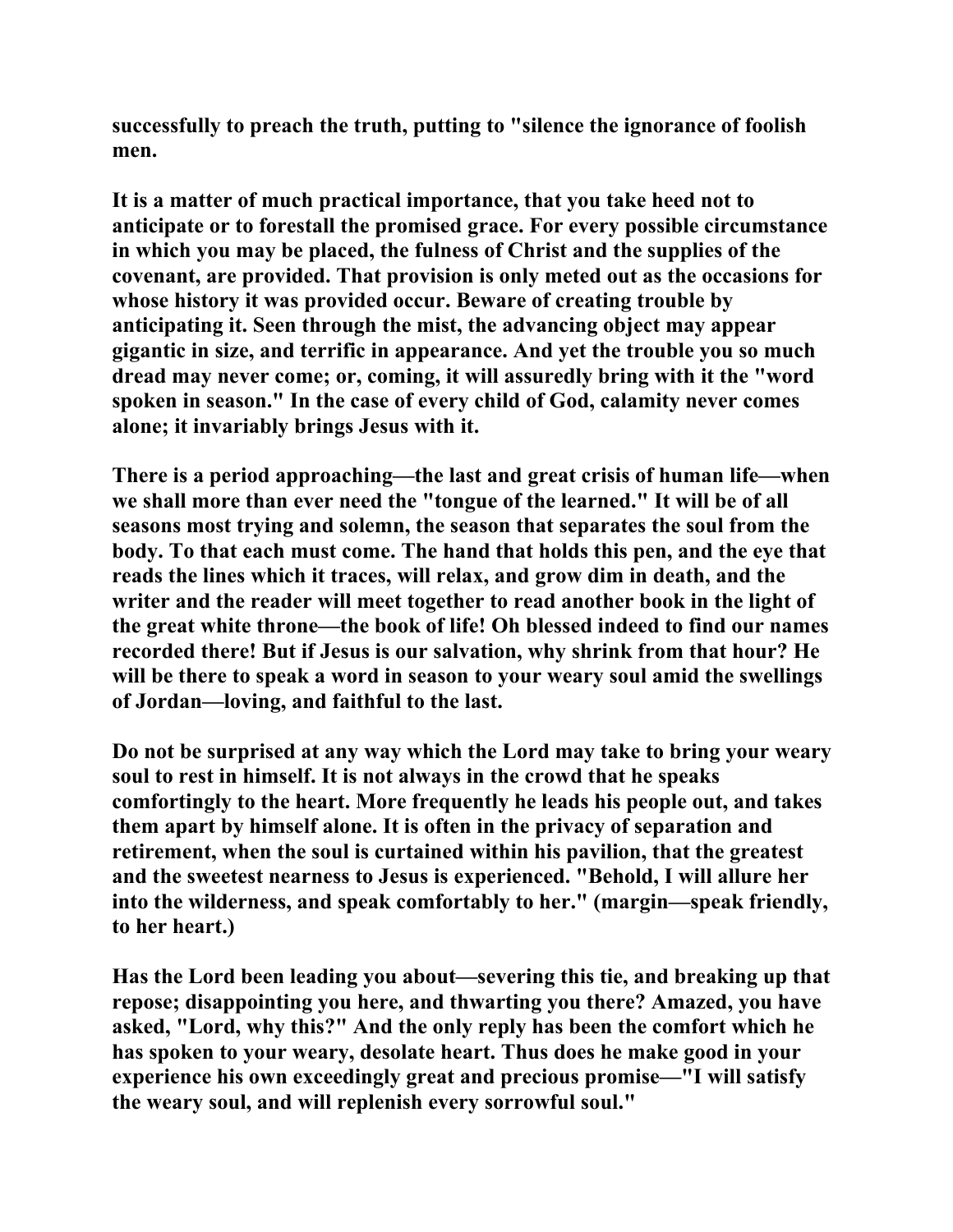**"Is it for this my weary feet So long the wilderness have trod, Through winter's cold, and summer's heat, Thus to be comforted by God?"** 

**"Is it for this he brought the night, And quenched awhile each tiny ray; That He himself might be my light, And turn the darkness into day?"** 

**"Is it for this the waves arose, And tempests raged, and would not cease, That Christ himself might interpose, And shed around a perfect peace?"** 

**"Is it for this he chastened sore, And let my soul in prison be; That he might show an open door, And say in tender love—'Be free'"** 

**"Is it for this he laid me low, And filled my heart with strange alarms; That I might let all others go, And sweetly rest upon his arms?"** 

**"Oh yes! my feeble faith descries Bright light between each parting cloud; And soon my soul, with glad surprise,** 

**Shall mount and sing her song aloud."** 

## **The Axe Laid at the Root**

**"And now also the axe is laid unto the root of the trees: therefore every tree which does not produce good fruit is hewn down, and cast into the fire." Matthew 3:10** 

**It is a solemn and a veritable thought, that** *human character is training and*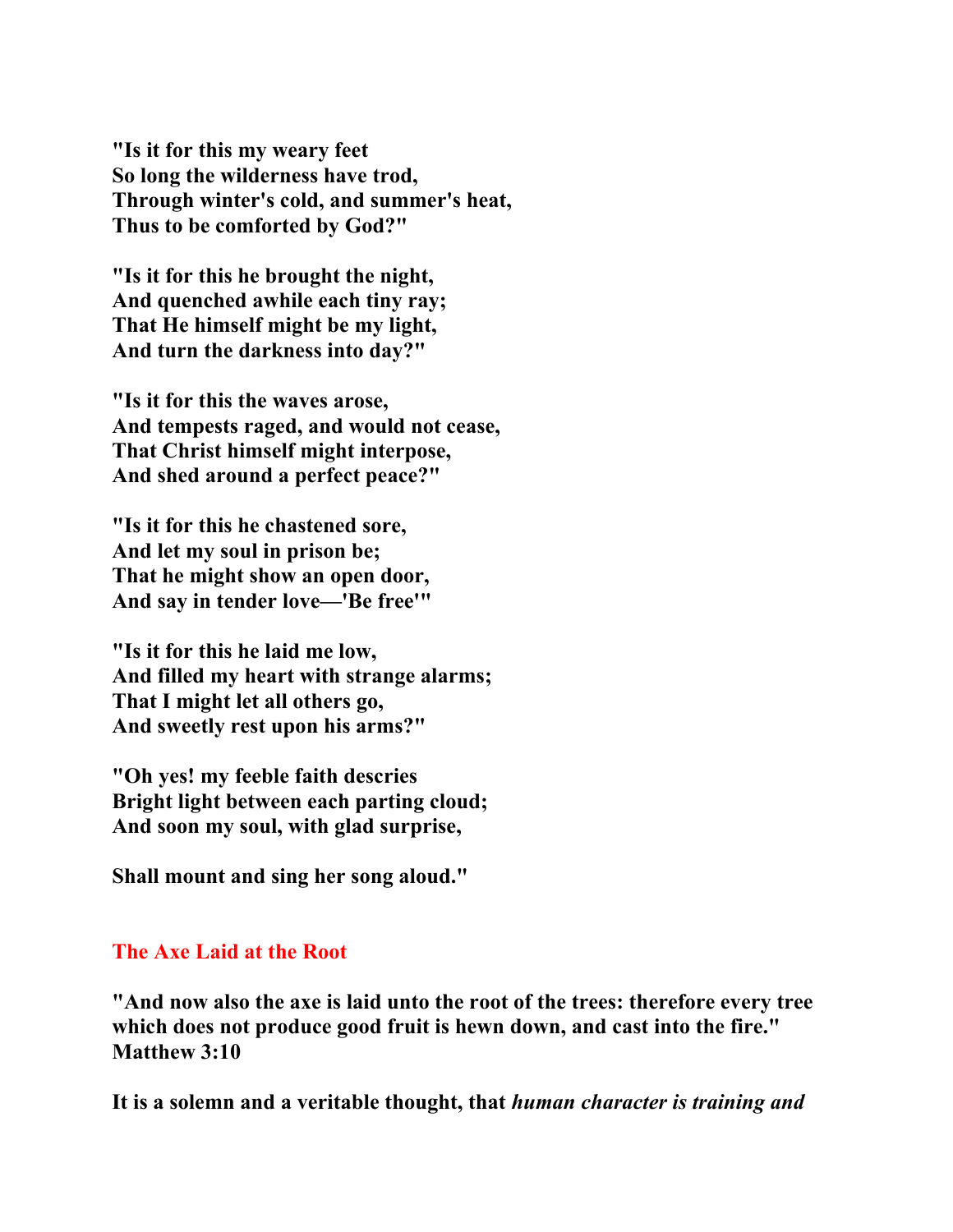*molding for eternity.* **Nothing in the universe of matter or of mind is stationary. Everything is in motion; the motion is progressive—the movement is onward. Things whose being is limited by the present state, obeying the law of their nature, advance to their maturity, and then perish. They attain their appointed and ultimate perfection, and then die. Beings destined for another, a higher, and a more enduring state, are each moment tending towards that existence for which their natures are formed, and to which they aspire. There is, innate in man, a principle which incessantly yearns for, and reaches after, a state of perfection and deathlessness. He would sincerely, at times, quench in eternal night the spark of immortality which glows in his breast. A morbid distaste of life, or a pusillanimous shrinking from its evils, or the anticipation of some impending calamity—in most cases springing from a mind diseased, and destroying the power of self-control; have tended to inspire and to strengthen this desire. But eternal sleep is beyond his reach. He sighs for it, but it heeds not his moan; he invites it, but it comes not at his bidding; he inscribes the sentiment over the charnel house of the dead, but it changes not their state—he may slay the mortal, but he cannot touch the immortal. The compass of his soul points on to life. The long, bleak coast of eternity, its shores washed by the rough billows of time, stretches out before him; and towards it, his bark each instant tends, and to it it will assuredly arrive. Such is the chain that links man to the invisible world! So interesting and important a being is he. An eternity of happiness or of misery is before him—from it lie cannot escape—and for the one or the other, mind is educating, and character is forming.** 

**A truth kindred in its solemnity to this, is the nearness of judgment to every unconverted individual. To his eye—its vision dimmed by other and diverse objects—it may appear far remote. Damnation may seem to linger, judgment to tarry. Sentence executed against an evil work may appear delayed. But this is an illusion of the mental eye, a deception of Satan, a lie which the treacherous and depraved heart is eager to believe. Never was a snare of the devil more successful than this.** *But death, judgment, and hell are in the closest proximity to man***; nearer than he has any conception of. His path winds along the very precipice that overhangs the billows of quenchless flame. Let him assume what position he may, high or low, fortified or unguarded, from that position there is but one step between him and death, between death and judgment, between judgment and a fixed and a changeless destiny. As one has truly remarked, what a creature of time is eternity! Time is, in some respects, more solemn and important than eternity. The present decides the future. The future is all that the present makes it. It is "troubled or serene, inviting or**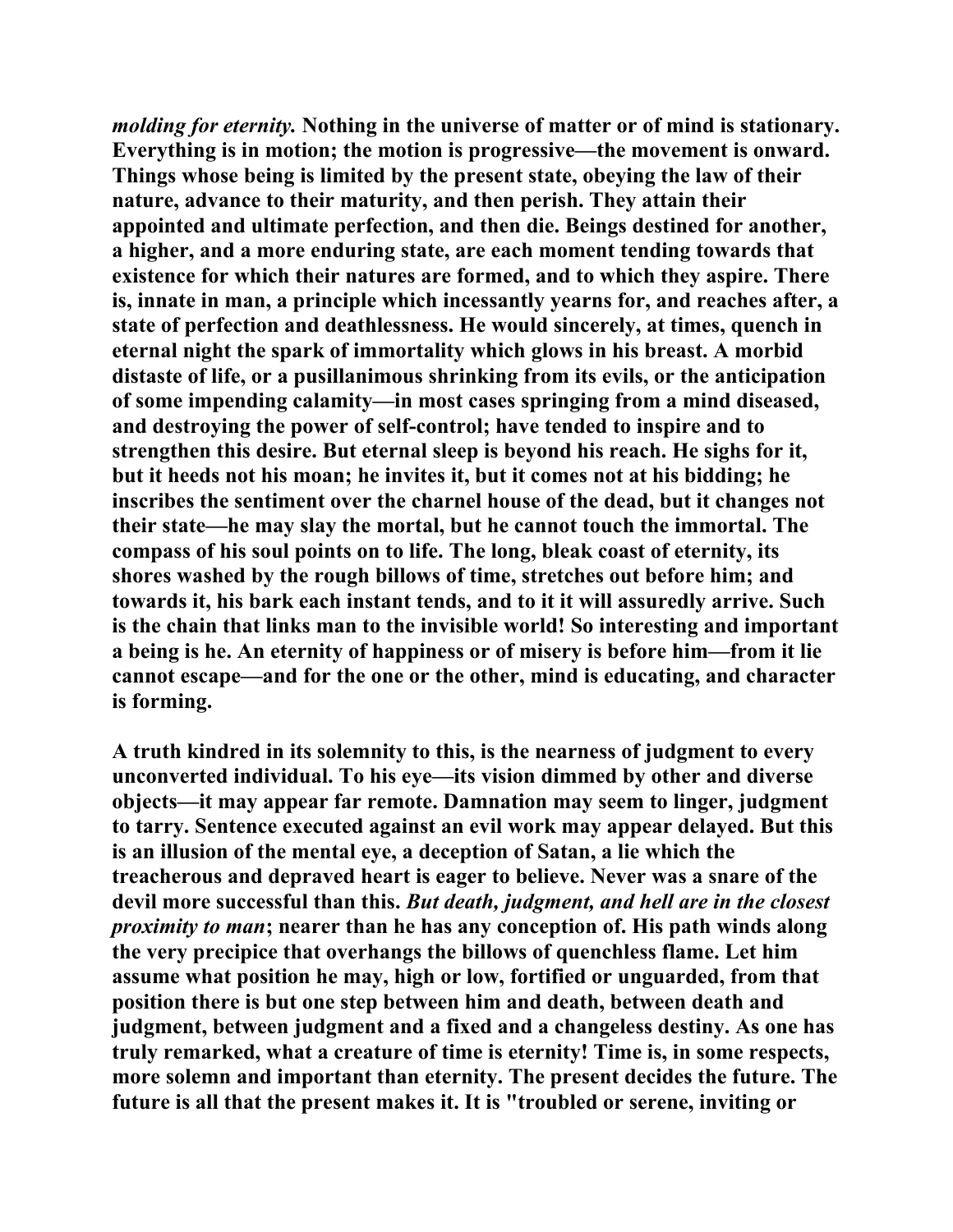**revolting, happy or miserable, a blessing or a curse, as time, omnipotent time, ordains it."** 

**And this is the sentiment of the text which suggests our subject. "And now also the axe is laid unto the root of the trees: therefore every tree which brings not forth good fruit is hewn down, and cast into the fire." There is much truth in these words, that is deeply and solemnly instructive. They describe the**  *character* **of an unconverted state, warn us of its** *danger***, and predict its** *doom***. May the Spirit who speaks in the word, be the Spirit who illumines us, while that word is now laid open to our view!** 

**What A TRUE DESCRIPTION have we here OF THE CHARACTER OF A CARNAL, UNREGENERATE SOUL—"Every tree which brings not forth good fruit." No pencil could more accurately delineate the condition of such a one. There cannot be, by any possibility whatever, the slightest misconception here. This is not descriptive of a renewed state. The expressive metaphor cannot, by the most forced construction, be made to apply to a state of grace.** *A living member of the true Vine is a fruit-bearing tree.* **The** *degree* **of his fruitfulness is another question. It is with the reality of the vital principle within him, that he has first and mainly to do. The question that takes precedence of all others is, his severance from the 'wild olive tree' of a carnal, lifeless nature, and his grafting into Christ the true Vine.** 

**Can any metaphor, drawn from the world of imagery, more strongly and truly set forth an unconverted state than this? It is a tree that bears** *no* **good fruit. It is a soul utterly destitute of everything that is really good, holy, and spiritual. It makes no allusion to the verdant leaves of a 'mere Christian profession', or to the blossoms of 'good resolutions' and 'external reformations', which often appear in life. These may be many and fair to look upon. But it speaks of more than 'the leaf', and the promising 'blossom'; it speaks of 'fruit', and of 'good fruit', and of good fruit only. The "tree which brings not forth GOOD FRUIT."** 

**It will now be proper for us to inquire into the NATURE and the PROPERTIES of the "good fruit" which is found in a state of grace, the absence of which decides a state of nature.** 

**Shall we begin with PRAYER? Who will not pronounce this a fruit of the Spirit, and in its nature and influence, truly good? When Saul of Tarsus was smitten to the ground by the divine light which shone around him—all his**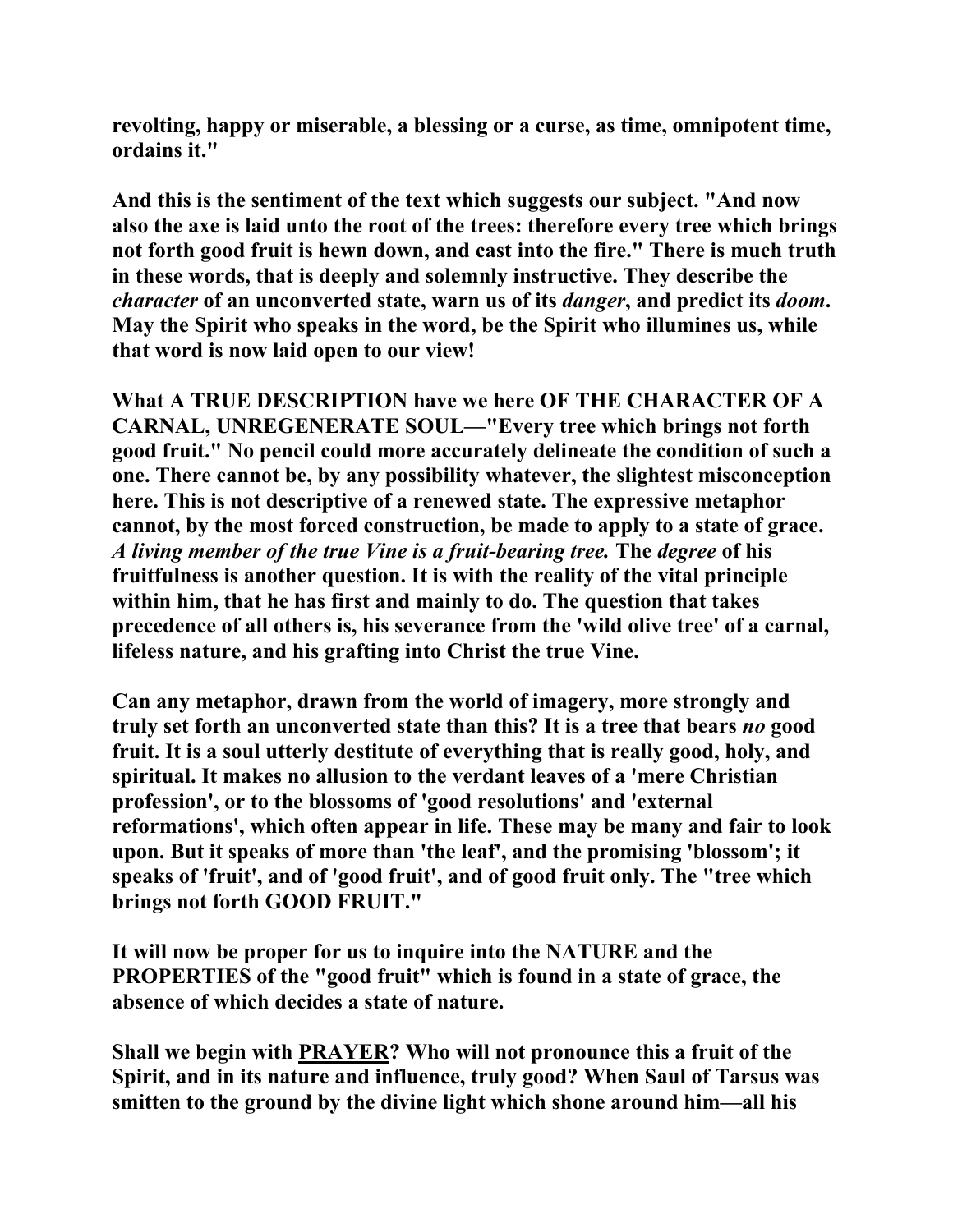**pride and rebellion in a moment prostrated—the first accents heard from him in heaven, and announced on earth, were accents of prayer. There came a voice from the excellent glory, exclaiming, "Behold, he prays." Here was the first throbbing of life in the new-born soul. Here was** *spiritual breath***, pouring out itself into the bosom of Him from whom it came. It was more than the**  *sprouting leaf***, more than the** *opening bud***, more than the full-blown blossom; it was** *precious fruit***, brought forth in the heart by God the Eternal Spirit. Are you a praying soul? Has the prayer ever burst from your lips, "God be merciful to me a sinner?" I ask not if you are theoretically, or notionally acquainted with prayer. You may be accustomed to** *the formal habit of prayer***, and yet never pray. You may eagerly purchase, and diligently use every form of devotion which the piety or the skill of others has compiled, and yet the gladdening intelligence may never have passed from lip to lip in heaven— "Behold, he prays!" If this be true of you, you are that tree that brings not forth the good fruit of prayer. For years, perhaps it has been so. You have lived thus far a** *prayerless life.* **What! no hallowed communion with Heaven! No sweet fellowship with the Father! No yielding to the attraction of the throne of His grace!** 

**What! an utter stranger to all this? Then, your life has been unsanctified by prayer—your family unblest by prayer—your business pursued without prayer. The** *dew of mercy* **has fallen, and the** *sun of prosperity* **has shone upon you; means of grace, and a thousand influences, have conspired to make you a man of prayer; and yet again and again has the Lord of the vineyard come seeking in you this good fruit, and found none. Then, what scriptural, reasonable, valid claim to the character of a child of God can you possibly have, lacking this, the first and the latest evidence of spiritual life?** 

**In the House which Christ is rearing, and of which he is the foundation, all the stones are** *living* **stones. "You also as** *living stones***, are built up a spiritual house." There are no dead materials here. In the** *scaffolding***, and among the**  *rubbish***—things not forming essential parts of the building itself—we expect to find no life. Yes, solemn thought!** *among the builders themselves there may be, there often are, those having no sympathy with the nature and character and ultimate design of the structure whose walls they are helping to uprear.* **But in every stone, placed and cemented in that building, and forming an essential part, there is life—divine, spiritual, resurrection, deathless life, flowing from union to Christ, who has ever been, and ever will be, the "tried stone, the precious corner-stone, the sure foundation" of his church.**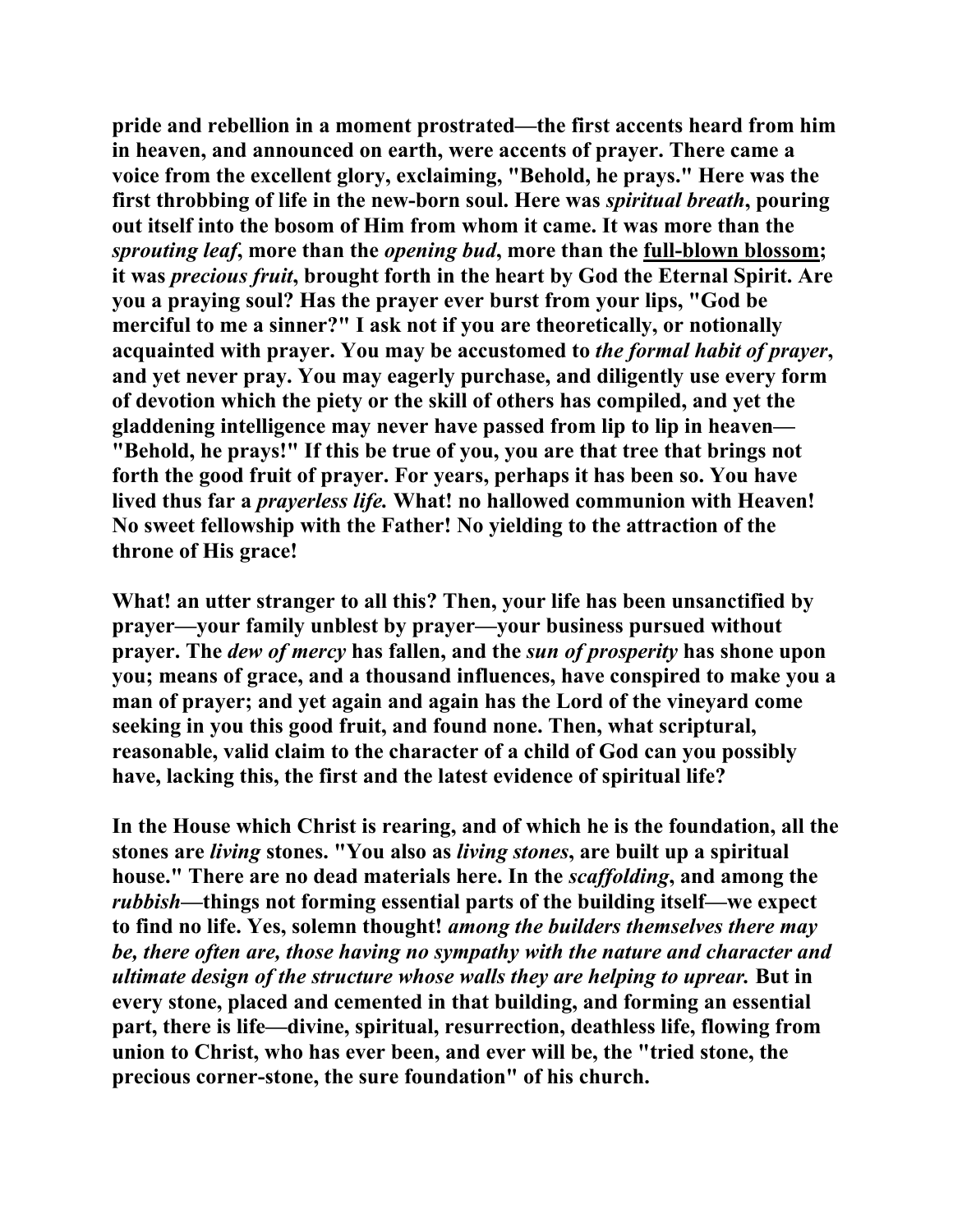**Then, do not be deceived; the** *scaffolding* **will be taken down, and the** *rubbish* **will be removed, and the workmen will be dispersed, and this beautiful and stupendous structure will present to the eye the spectacle of a "glorious church, not having a spot, or a wrinkle, or any such thing," partaking of the life, and radiant with the glory, of the Lord through eternity. Then, all those who had a Christian "name to live while they were dead," who were employed around this spiritual house, but formed no part of the house itself, will have their portion in the "second death." Speaking of the results of the Christian ministry, the Apostle employs this solemn language, "Every man's work shall be made manifest; for the day shall declare it, because it shall be revealed by fire; and the fire shall try every man's work of what sort it is." These are searching, shuddering facts, relating both to minister and to people.** 

**But oh!** *what a precious fruit of the renewed heart is true prayer!* **If there is a single exercise of the soul that places the fact of its regeneracy beyond a doubt, it is this. Prayer, that comes as holy fire from God, and that rises as holy incense to God—prayer, that takes me, with every need and infirmity, with every sin and sorrow, to the bosom of the Father, through the smitten bosom of the Son—prayer, that sweetens my solitude, that calms my perturbed spirit, that weakens the power of sin, that nourishes the desire for holiness, and that transports the soul, by anticipation, beyond the region of winds, and storms, and tempests, into the calmer presence of God, where all is sunshine and peace—O what a wondrous privilege is this!** 

**That there is much of awful mystery yet to be unraveled in relation to this holy exercise of the soul, we readily admit. How prayer operates upon God we know not. That it can effect any alteration in His purpose, or change His will, or afford Him information, no one for a moment supposes. And yet, that it should be an ordained medium by which finite weakness seems to overcome Infinite strength, and a human will seems to turn the Divine will, and man's shallow mind seems to pour knowledge into the fathomless mind of God—that it should halt a threatened judgment, or remove an existing evil, or supply a present need—is a marvel in which, like all others of Divine revelation, I submit my reason to my faith, receiving and adoring what my reason cannot, unless I were God, perfectly comprehend.** 

**The only solution which we have of** *this mystery of prayer***, is contained in these words: "He that searches the hearts, knows what the mind of the Spirit is , because he makes intercession for the saints according to the will of God."**  *The Holy Spirit thus inditing just that petition which is in harmony with the*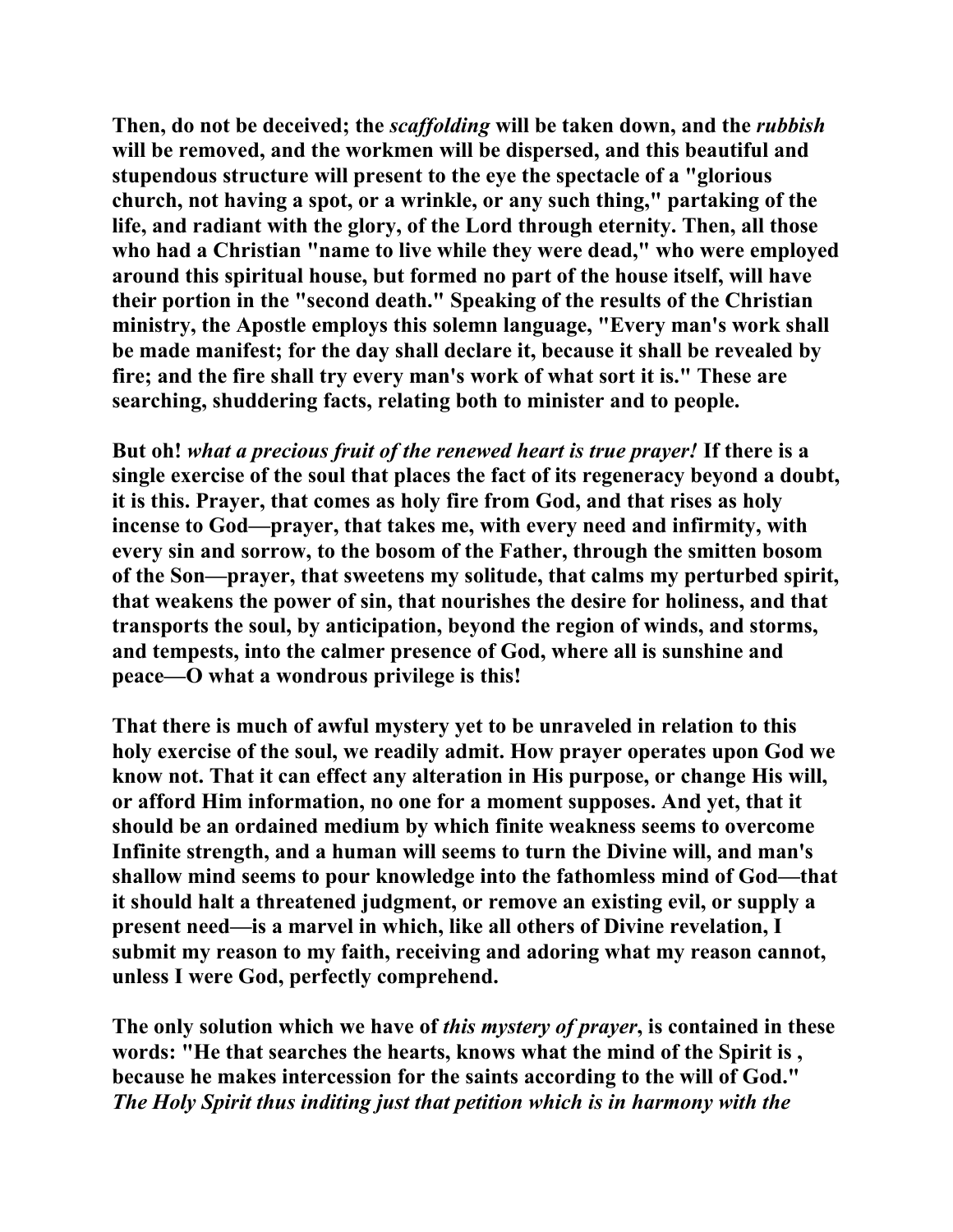*purpose, will, and love of Him who is emphatically the Hearer and the Answerer of prayer.* **What a volume might be composed on the subject of prayer, and yet the half would not be told! A compilation of its achievements would of itself be the work of the longest life. Blessed are they who can enter into the spirit of these words, "I give myself unto prayer." "It is good for me to draw near unto God." "Pray without ceasing." "Praying with prayer." "If we ask anything according to his will, he hears us; and if we know that he hears us, whatever we ask, we know that we have the petitions that we desired of him." Have you, reader, this fruit? Then, restrain not prayer before God!** 

**"Prayer is a creature's strength, his very breath and being; Prayer is the golden key that can open the wicket of Mercy Prayer is the slender nerve that moves the muscles of Omnipotence; Therefore, pray, O creature, for many and great are your needs; Your mind, your conscience, and your being, your rights commend you unto prayer, The cure of all cares, the grand panacea for all pains, Doubt's destroyer, ruin's remedy, the antidote to all anxieties." (Tupper)** 

**GODLY SORROW must be quoted as another fruit, good and precious, of the renewed heart. This, also, is the product of the Holy Spirit, indicating the life of God in the soul of man. No single exercise of mind is presented in the Word as holding so essential and important a place in a work of grace as this: it is absolutely indispensable as an element of conversion. There cannot be the subsequent stages of faith in Jesus, of righteousness, joy, and peace in the Holy Spirit, without the previous sense and sorrow of sin. We need, on this interesting subject, no other teaching than what is contained in these words: "Thus says the high and lofty One who inhabits eternity, whose name is Holy: I dwell in the high and holy place, with him also that is of a contrite and humble spirit, to revive the spirit of the humble, and to revive the heart of the contrite ones." Again—"For all these things has my hand made, and all these things have been, says the Lord; but to this man will I look, even to him who is of a poor and contrite spirit, and trembles at my word."** 

**Can any truth be more strongly and affectingly stated? This, too, was the doctrine which our Lord preached: "I say unto you, that except you repent, you shall all likewise perish." And so did his Apostles, when they declared, "God now commands all men everywhere to repent." No command, no duty can be more distinctly, intelligently, and solemnly defined and urged than this.**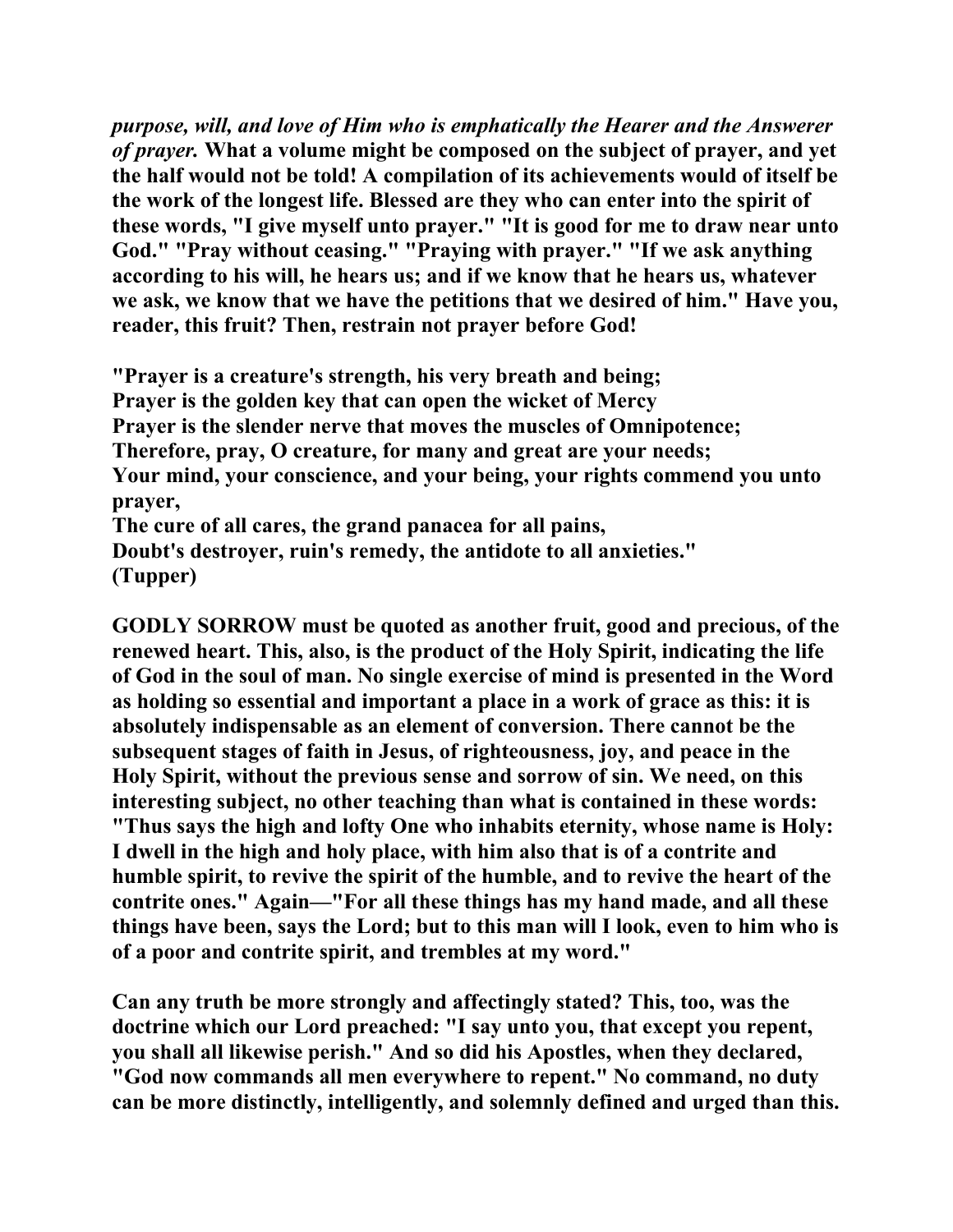**But the inquirer will ask, "What is repentance?" The reply is—it is that secret grace that lays the soul low before God—self, loathed; sin, abhorred, confessed, and forsaken. It is the abasement and humiliation of a man because of the sinfulness of his nature, and the sins of his life, before the holy, heartsearching Lord God.** 

*The more matured believer is wont to look upon a broken and contrite spirit flowing from a sight of the cross, as the most precious fruit found in his soul. No moments to him are so hallowed, so solemn, or so sweet, as those spent in bathing the Savior's feet with tears.* **There is indeed a bitterness in the grief which a sense of sin produces; and this, of all other bitternesses, is the greatest. He knows from experience, that it is an "evil thing and bitter, that he has forsaken the Lord his God." Nevertheless, there is a sweetness—an indescribable sweetness, which must be experienced to be understood blended with the bitterness of a heart broken for sin, from a sight of the cross of the incarnate God.** *O precious tears wept beneath that cross!* 

**But how shall I portray the man that is of a humble and a contrite spirit? He is one who truly knows the evil of sin, for he has felt it. He apprehends, in some degree, the holiness of God's character, and the spirituality of his law, for he has seen it. His views of himself have undergone a radical change. He no longer judges himself as others judge him. They exalt him; he abases himself. They approve; he condemns. And in that very thing for which they most extol him, he is humbling himself in secret. While others are applauding actions, he is searching into motives; while they are extolling virtues, he is sifting principles; while they are weaving the garland for his brow, he, shut in alone with God, is covering himself with sackcloth and with ashes. O precious fruit of a living branch of the true Vine! Is it any wonder, then, that God should come and dwell with such a one, in whom is found something so good towards Him? O no! He delights to see us in this posture—to mark a soul walking before Him in a conscious sense of its poverty, the eye drawing from the cross its most persuasive motives to a deep prostration of soul at His feet.** 

**Dear reader, to know what a sense of God's reconciling love is—to know how skillfully, tenderly, and effectually, Jesus binds up and heals, your spirit must be wounded, and your heart must be broken for sin. O it were worth an ocean of tears to experience the loving gentleness of Christ's hand in drying them. Has God ever said of you, as he said of Ahab, "See how he humbles himself before me?" Search and ascertain if this good fruit is found in your soul.**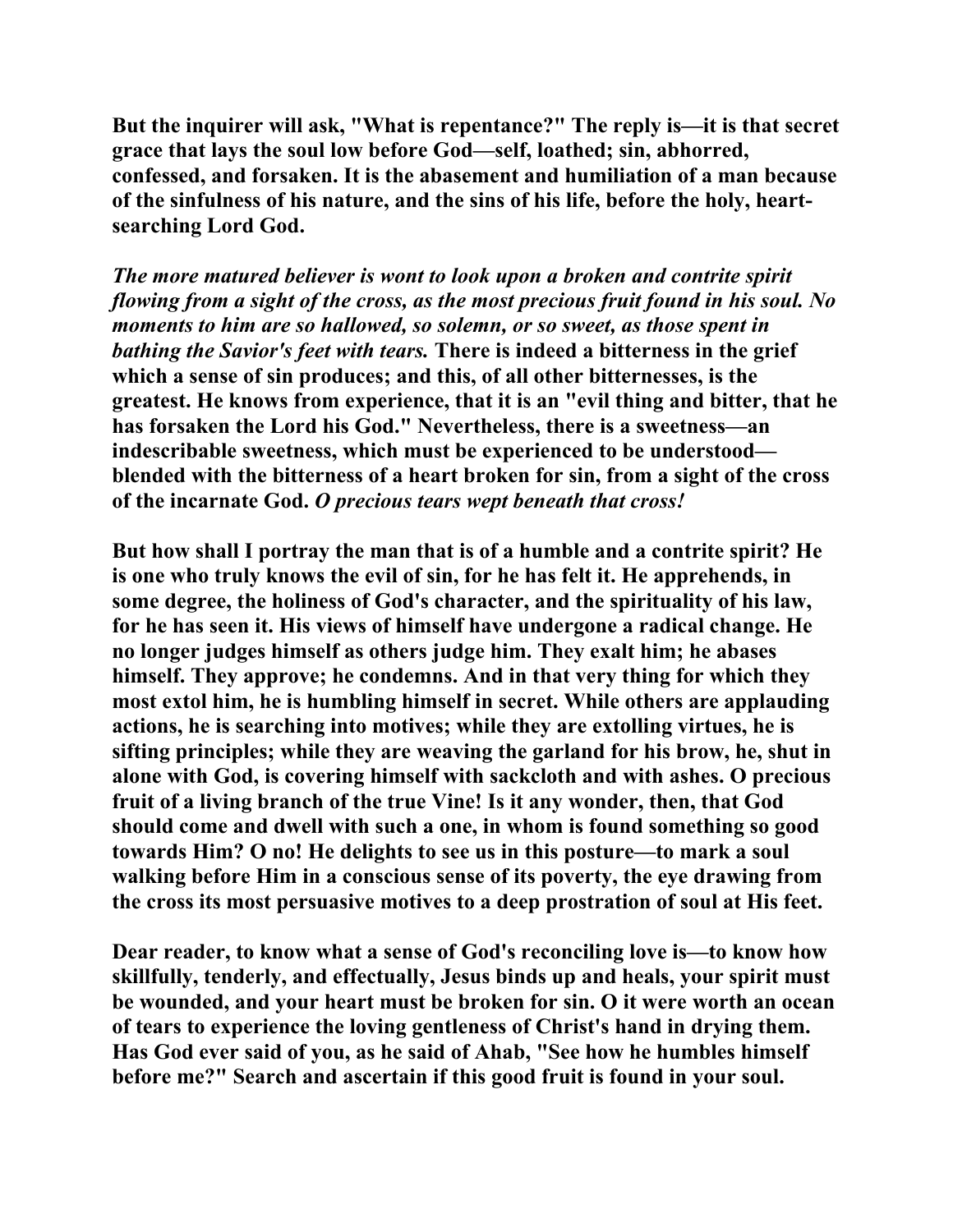**And what shall be said of FAITH? Truly is it the crowning grace of all, and a most costly and precious fruit of the renewed mind. From it springs every other grace of a gracious soul. It has been designated** *the Queen grace***, because a royal train ever attends it. Faith comes not alone, nor dwells alone, nor works alone. Where faith in Jesus is, there also are love, and joy, and peace, and long-suffering, and patience, and godly sorrow, and every kindred perfection of the Christian character, all blending in the sweetest harmony, all uniting to celebrate the glory of God's grace, and to crown Jesus Lord of all. Is it, then, surprising that this should be distinguished from all the others by the term "precious faith?" No! that must needs be precious which unfolds the preciousness of every thing else. It makes the real gold more precious, and it transmutes everything else into gold. It looks to a "precious Christ." It leads to his "precious blood." It relies unqualifiedly on the "precious promises." And its very trial, though it be by fire, is "precious."** 

**It so changes the nature of the painful, the humiliating, and the afflictive, as to turn the Father's frown, rebuke, and correction, into some of the costliest mercies of life. Precious grace that bids me look upon God in Christ as reconciled; and which, in the absence of all, evidence of sight, invites me to rest upon the veracity of God!—which takes me in my deepest poverty to Jesus, my true Joseph, having in his hands, and at his disposal, all the treasures of grace and glory! These are some of the characteristics of this royal grace. "Being justified by faith, we have peace with God through our Lord Jesus Christ." By faith I can not only say that Jesus died for sinners, but that he died for me. Faith makes the great atonement mine.** *Faith appropriates to itself all that is in Christ.* **It lays its hand upon the covenant of grace, and exclaims, "All things are mine." Oh! to see one bowed to the dust under a sense of sin, yet by faith traveling to the blood and righteousness of the Lord Jesus for salvation, and finding it too—to mark the power of this grace in sustaining the soul in deep waters, holding it up in perilous paths—is a spectacle on which God Himself must look down with ineffable delight.** 

**The** *application* **of this truth, reader, must be to your conscience—"Do you believe in the Soil of God?" Have you "like precious faith" with that which we have attempted to describe? Alas! it may be that you are that tree which does not bring forth this good fruit. Yours may be a species of fruit somewhat resembling it; but do not be deceived in a matter so momentous as this. "You believe there is one God—you do well, the devils also believe, and tremble." That is, you assent to the first proposition of true religion—the being of God; this is well, because your judgment assents to that which is true. And still you**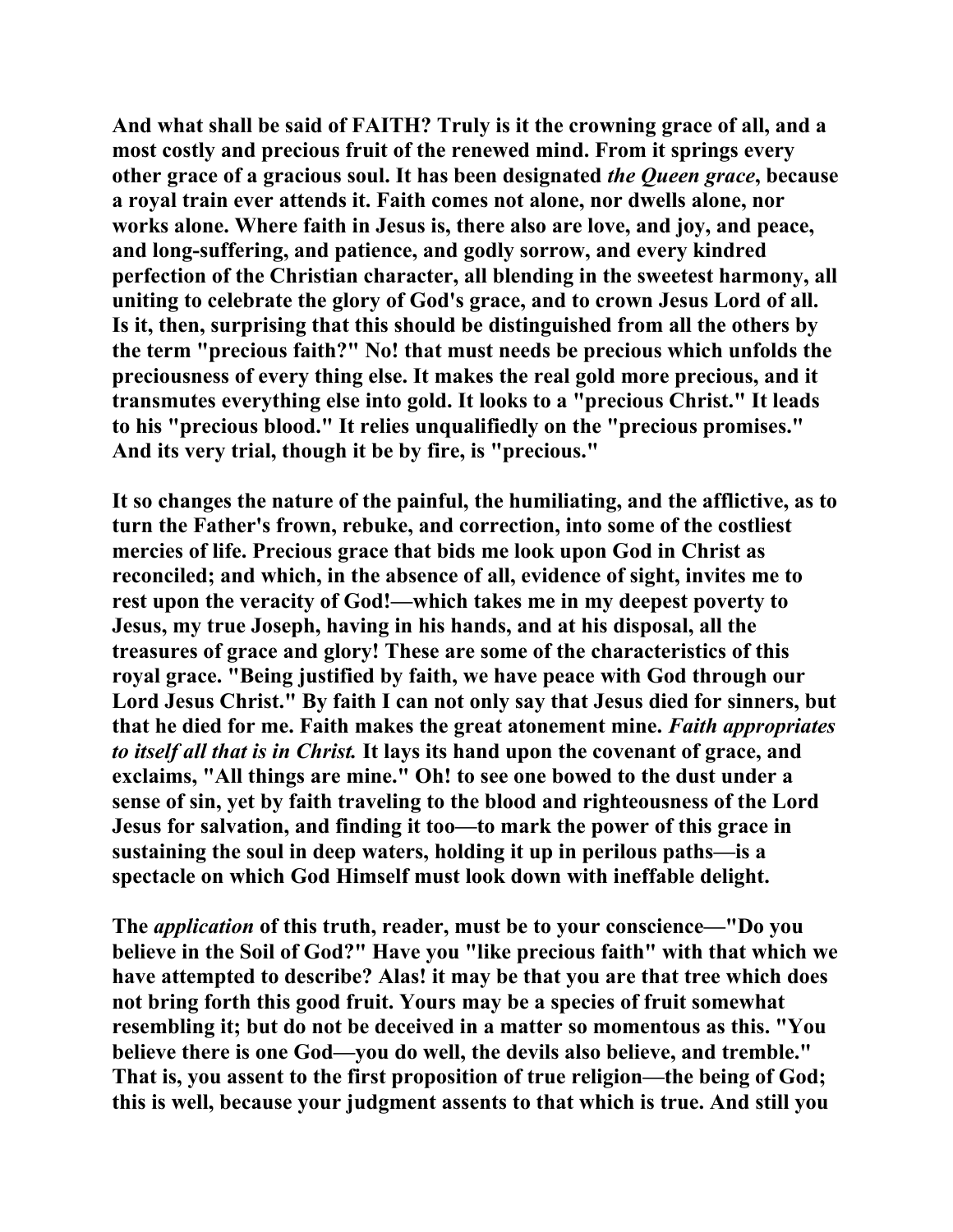**have not gone beyond the faith of demons! They believe, and yet horror inconceivable is but the effect of the forced assent of their minds to the truth—they "tremble." O look well to your faith! There must be in true faith, not only an** *intellectual assent***, but also a** *heart consent***. In believing to the saving of the soul, we not only assent to the truth of the word, but we also consent to take Christ as he is there set forth—the sinner's reconciliation with God. A mere intellectual illumination, or a historical belief of the facts of the Bible, will never place the soul beyond the reach of hell, nor within the region of heaven. There is a "form of knowledge," as well as a "form of godliness;" and both existing apart from vital religion in the soul, constitute a "vain religion."** 

**Again we press upon you the important inquiry; Have you the "faith of God's elect?" Is it the faith that has stained the glory of 'merit', and laid the 'pride of intellect' in the dust? Is it rooted in Christ? Has it transformed you, in some degree, into the opposite of what you once were? Are any of the "precious fruits" of the Spirit put forth in your life? Is Jesus precious to your soul? And to walk in all circumstances humbly with God, is it the earnest desire of your heart? If there is no sorrow for sin, no going out of yourself to Jesus, no fruits of holiness, in some degree, appearing, then is yours but a "dead faith." Dead, because it is a part and parcel of a nature dead in trespasses and in sins dead, because it is not the** *fruit* **of the quickening Spirit; dead, because it is**  *inoperative***, even as the lifeless root transmits no vitality and moisture to the tree—dead, because it never can bring you to eternal life. Of what value, then, is it? Cut it down! why does it cumber the ground? If, then, you have never brought forth the good fruit of prayer, and repentance, and faith, you are yet in the old nature of sin, of rebellion, and of death.** 

**We are now conducted to a truly solemn branch of the subject under discussion: namely, THE IMMINENT DANGER TO WHICH AN UNCONVERTED STATE IS EXPOSED. "And now also behold the axe is laid unto the root of the tree: therefore every tree which does not bring forth good fruit is hewn down, and cast into the fire." Here is an unequivocal declaration of the over hanging judgment of Christless souls. "Their damnation slumbers not." It is "ready to be revealed." It is not that such a state is advancing to a judgment, so much as its closest proximity to that judgment, that constitutes the most solemn feature. Were you to repair to an adjacent plantation, and observe the woodman's axe lying by the side of some lifeless oak, you would naturally conclude—"here is the preparation for removal; its doom is fixed; the axe is laid at its root;" and you would naturally**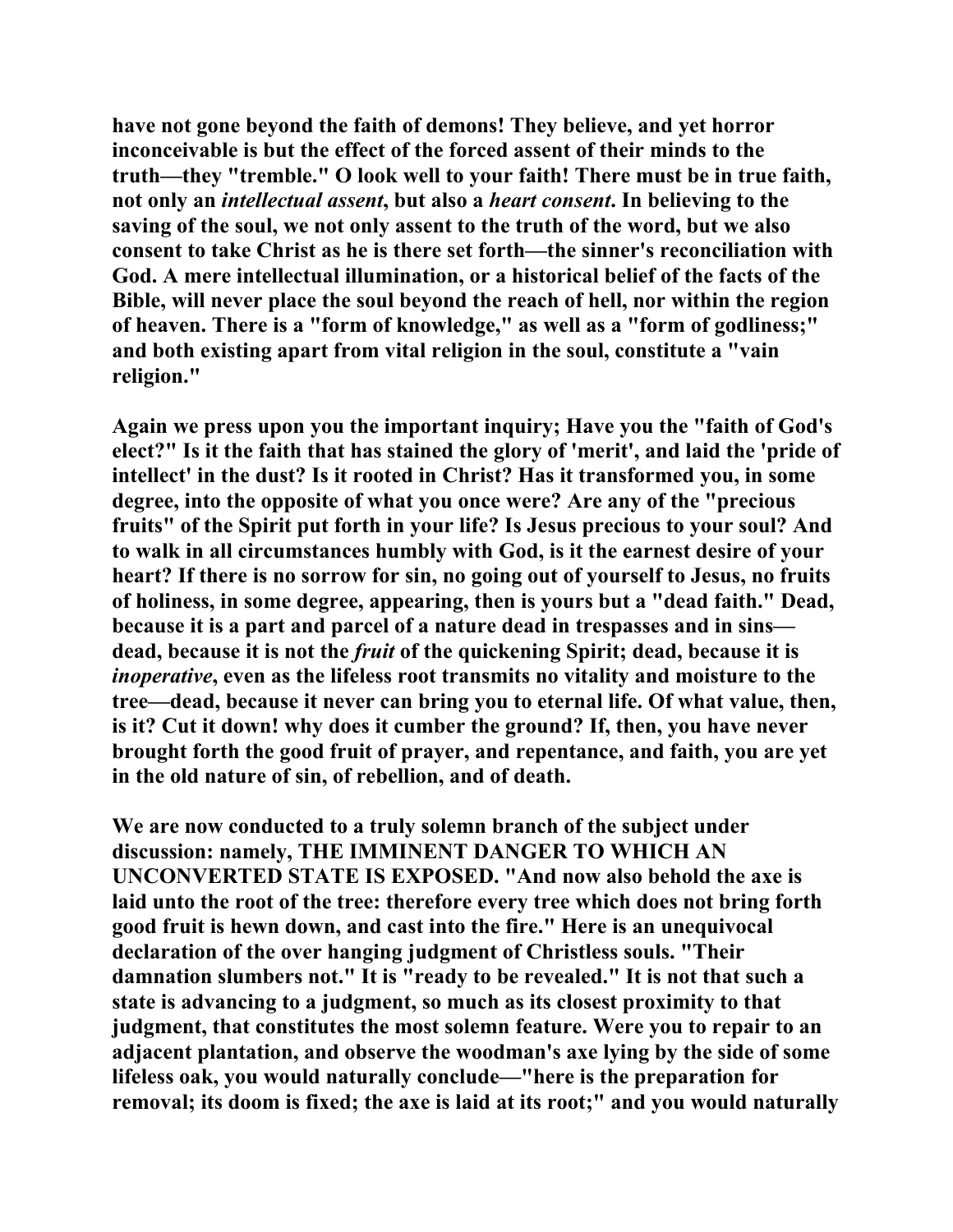**expect soon to see it level with the earth. You are that dead "tree that brings not forth good fruit!" At the root of your dead faith, and lifeless profession, and impenitent, prayerless, godless, Christless life, the axe of divine judgment is lying, ready to fell you to the ground. There it lies, waiting but the lifted hand of Justice, at the command of the long-suffering, but sin-avenging God— "Cut it down!" "Their judgment now of a long time lingers not." For a long time that judgment has been in abeyance—O how long!—but now it "lingers not."** 

**Behold, "now also the axe is laid." And laid where? Not at the withered, fruitless branches merely; these, indeed, the Lord often severs. He removes gospel privileges, or withdraws great mercies, or cuts off peculiar and choice blessings; sickness, bereavement, reverses, enter the domestic circle, once bright and happy, throwing the pall of vacancy, of gloom, and of desolateness over all. In this way the Lord sometimes lays the axe at the pleasant branches of creature blessing and comfort, and they fall before our eye, leaving the heart bleeding, and brooding in gloomy loneliness over its loss. But the most alarming view of this truth is its personal relation to ourselves. The axe of God's judgment is lying at the root. In the due consideration of this fact, we lose sight of others, and concentrate all our thought and anxiety upon ourselves. It becomes now a truth of increased magnitude and solemnity; because no longer thinking of the branches which God has removed, or may yet remove from us, we are appalled by the irresistible conviction—"I must die! the axe is lying at the root."** 

**Ah! this is the most calamitous of all divine judgments. This is the climax of horrors! This is the filling to the brim of the cup of woe. The loss of wife, or children, or property, or health, has often resulted in untold blessings to the loser. It has led him to seek and to find all that he had lost, and infinitely more, in Christ. The Eternal Spirit has made it the means and the occasion of his conversion to God. And thus while he has mourned in bitterness the severance of the pleasant branches, he has rejoiced with a joy unspeakable, in the mercy that has spared, and in the grace that has quickened, the root. And is it so, that the beloved of our hearts must die before we can live? Must bough after bough of fragrant blossom, and of pleasant fruit, be severed, before we are led to give to God our hearts and to Christ our service? Must the idol be crumbled, and its shrine be broken down, before the Holy Spirit enters to recreate, renew, and occupy us for himself? Yes, mourning reader, it is often so! "For us they languish, and for us they die."**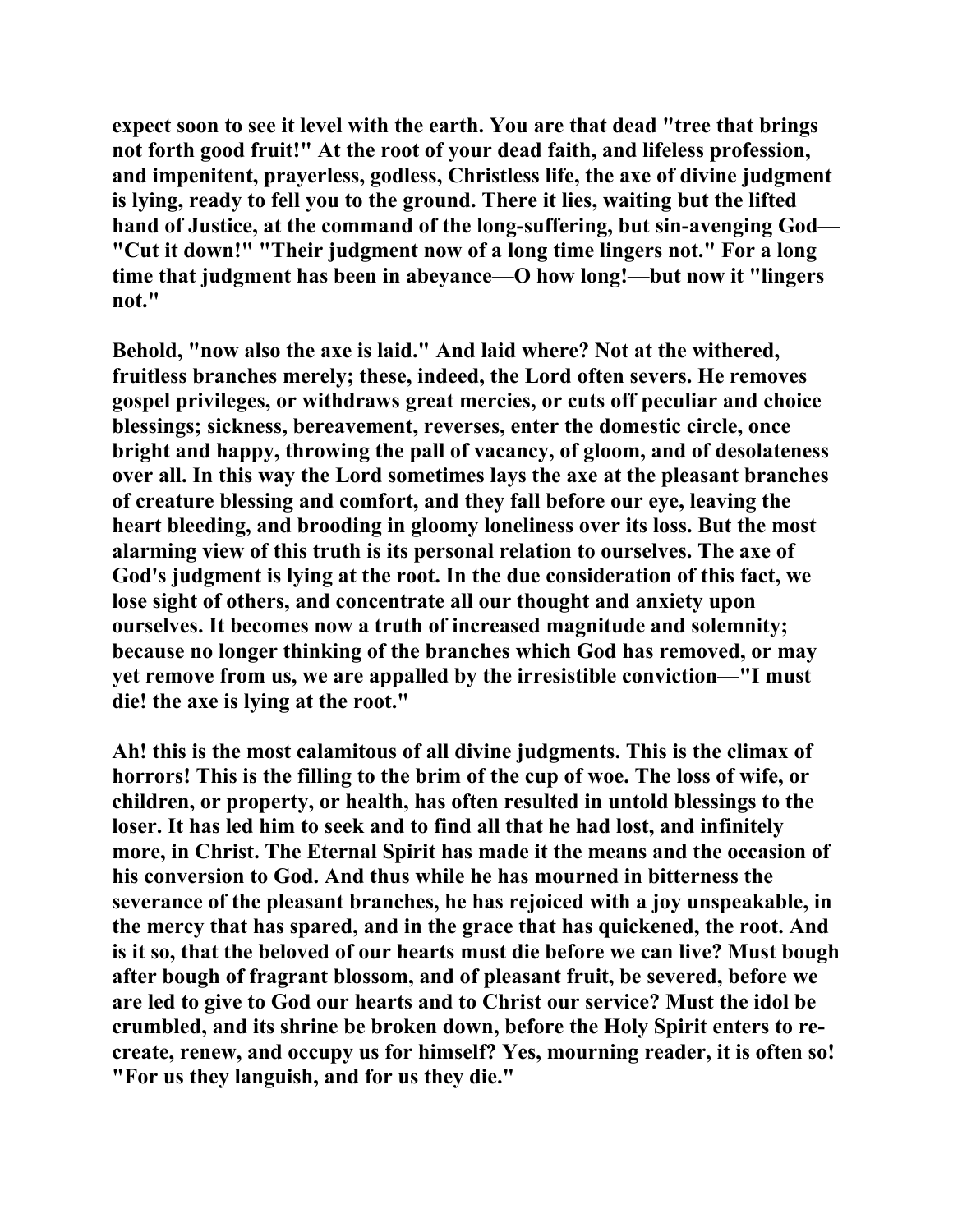**O happy for you, if now the vacant niche in your heart is filled by him who indeed "died for us, that we might live through him." Yes, judgment is suspended over the fruitless tree. The axe is lying at the root. And when a man loses himself, it is the direst loss of all. "What shall it profit a man if he gain the whole world; and lose his own soul?" And what matter if a man lose all that the world esteems good, if yet he himself is found in Christ! He may lose all, and yet save himself. Ah! better that every branch, and leaf, and blossom should die, than that the root should be forever destroyed.** 

**The periods at which the state of human probation ceases, are various. We often behold the young fall suddenly before the axe of death. The spectacle is peculiarly affecting; awfully so, if there is no hope! Picture it to your mind. The sun had scarcely risen before it set. It went down while it was yet day. The morning of life had just dawned, gilding the horizon with the golden hues of promise, when lo! the night of the grave drew rapidly on, and quenched all in darkness! There were health and beauty, vivacity and vigor. Hope predicted, and the world promised, much. A thousand avenues proffered to guide the youthful traveler to the sphere of happiness. The morning rejoiced over his head, and everything around him wore a smiling appearance. He traversed the newborn world, now bursting into beauty upon his view, cropping the unblown flower, and drinking the untasted spring. With spirits buoyant as the morning air, health blooming on his cheek, genius sparkling in his eye, visions of bliss floating before his imagination, he set out upon the journey of life. But the axe is at the root! It rises—it strikes—and in a moment the "strong staff is broken, and the beautiful rod!" Fearful, if on that tree "no good fruit" were found! Happy, if early ripe for heaven!** 

**Such a one I knew. Nature had cast him in her finest mold. Possessed of a form of exquisite symmetry, a countenance penciled with lines of perfect beauty and mirroring the greatness of his soul, art in her noblest chiselings never embodied the idea of a more perfect man. Learning enriched his mind; travel added to his rich stores of thought and information, and heightened the polish and the grace of his address; a poetic genius, perfectly classic, imparted an indescribable tenderness and delicacy to his sentiments; while religion, heaven-born religion, threw its sanctity and its charm over all. On his return from mingling amid the classic scenes of Homer and of Virgil, and the yet more thrilling and hallowed scenes of Christ and of his apostles, he was invested with the holy office of the Christian ministry. In its sacred duties he was permitted for a while to engage; admiring multitudes hanging on the lips that spoke so eloquently of Christ and of his cross. But fell disease was**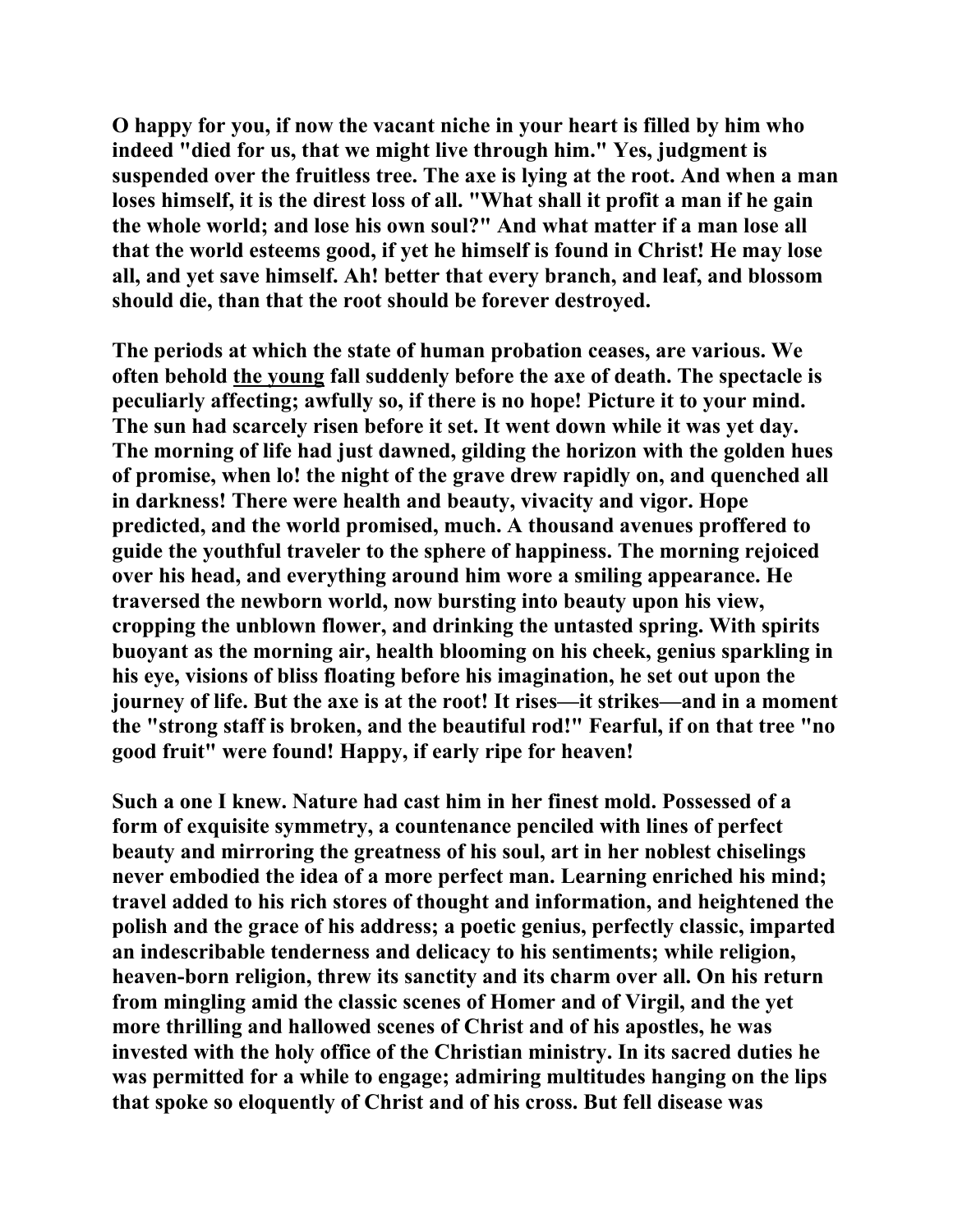**insidiously feeding at the root of this beautiful cedar of Lebanon; and when life was the sweetest and the brightest, and hope spoke most flatteringly to his ear; and when, from the precious stores of thought and sentiment, his fascinating voice flung their treasures the most lavishingly around him, at that moment he sickened, and drooped, and died! The skillful hand of affection has reared a splendid monument to his memory, the materials of which his own richly furnished mind had supplied. But his true and imperishable record is on high.** 

**But why recall the memory of the young and the beautiful who have passed away? To give, if possible, increased force and solemnity to the exhortation which the Holy Spirit addresses to the young, "Remember now your Creator in the days of your youth." Remember Him who created you, and who created you for his glory—who fashioned your form, and who endowed your mind, and who placed you in your present position in life, be it of rank and influence, or of lowliness and obscurity. Remember him as a holy, sin-hating God, and that you stand to Him in the relation of a fallen creature, impure and unrighteous, impotent and hostile,** *unworthy to live, unfit to die***.** 

**Remember what He must have done, and what He must do for you if ever that relation is changed, and you become a new creature, an adopted child, an heir of glory. Remember the strong and inalienable claims which He has upon you—claims which He will never relax nor revoke. He who commanded the first of the ripe fruits, and animals of the first year, to be offered to Him, bids you remember Him in the days of your youth!—your first days, and your best, while the body is in health, and the mind is vigorous, and all the faculties of the soul fit you especially for His service and His glory. Oh remember Him now, before other things and other objects come and occupy the place which belongs to God alone. Remember your breath is in His hands; that the axe of judgment is lying at the root of the green tree as well as the dry, that the blooming flower and the young sapling are often cut down long before the stately cedar or venerable oak bows itself to the earth. Build not upon length of days—plume not yourself with the laurels which profound learning, or brilliant talent, or successful enterprise may already have won for you.** *See how soon they fade upon the brow which they adorn!* **Think of Kirke White, and of Spencer, and of Urquhart, and of M'cheyne, and of Taylor, and of Swaine, and of Griffin—those beautiful cedars of God's Lebanon, how verdant and how fragrant were the honors which went down with them to the tomb! But they early lived in the Lord, and unreservedly for the Lord—and**  *the Lord took them early to live with himself forever.* **They gave to Him the first**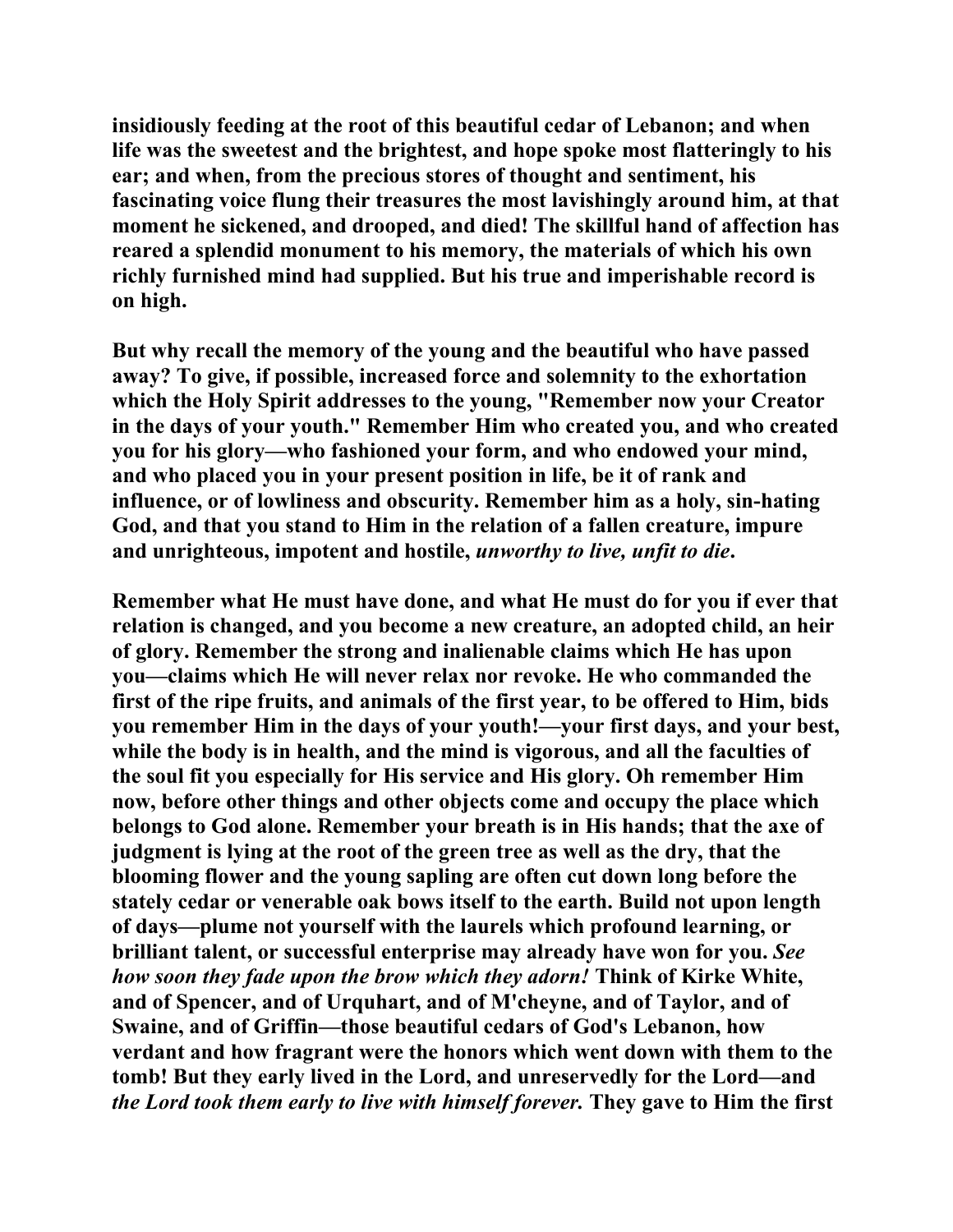**and the best, and He took them the first to glory, and has given them the best of glory. Who would not live and die as did they?** 

**"It matters little at what hour of the day The righteous fall asleep. Death cannot come To those untimely, who are fit to die. The less of this cold world, the more of heaven, The briefer life, the earlier immortality."** 

**Build, then, on nothing beneath the sky except an immediate and undoubted interest in Christ. Until you are born again, you are in peril; until God possesses your heart, as to any real holiness, and usefulness, and happiness, your life is a perfect blank. You live to yourself; and not to live to Him who created you, who upholds you, and who will soon judge you—is a poor life indeed. O give to Christ the golden period of your life! Bind the early sacrifice upon the altar. Lay upon it the first fruits—Jesus is worthy of your young affections, and of the earliest development of your mind.** *O what a treasure is Christ!* **To begin life with Christ in the heart, is to begin with a radiant morning—the sure prelude of a smiling day, and of a cloudless evening!** 

**Others are cut down in the meridian of life. With them, the romance of youth is past; the ideal has vanished, succeeded by the** *sober reality***. Immersed in its cares, entangled with its perplexities, or eager of its gains, its honors, and its pleasures, they heed not the sun's altitude; they watch not how far it has declined upon the dial of human life, and how near its setting is! With noiseless wing, time pursues its flight, and borne imperceptibly along upon the rapid current of human affairs, they realize not that they were born and are destined for another world, until they touch its confines!** 

**"And while the scene on either side Presents a gaudy, flattering show, They gaze, in fond amusement lost, Nor think to what a world they go."** 

**A few, and but a few, are spared to the winter of old age. The fruitless tree of many years, and of long and unwearied culture, is permitted to stand as a monument of God's tireless patience. The tints of autumn are upon its once green foliage, and its branches are withered and decayed. Long has God waited for the good fruit, but none has appeared. He has looked year after year, but has looked in vain. Judgment and mercy have been sent, and both**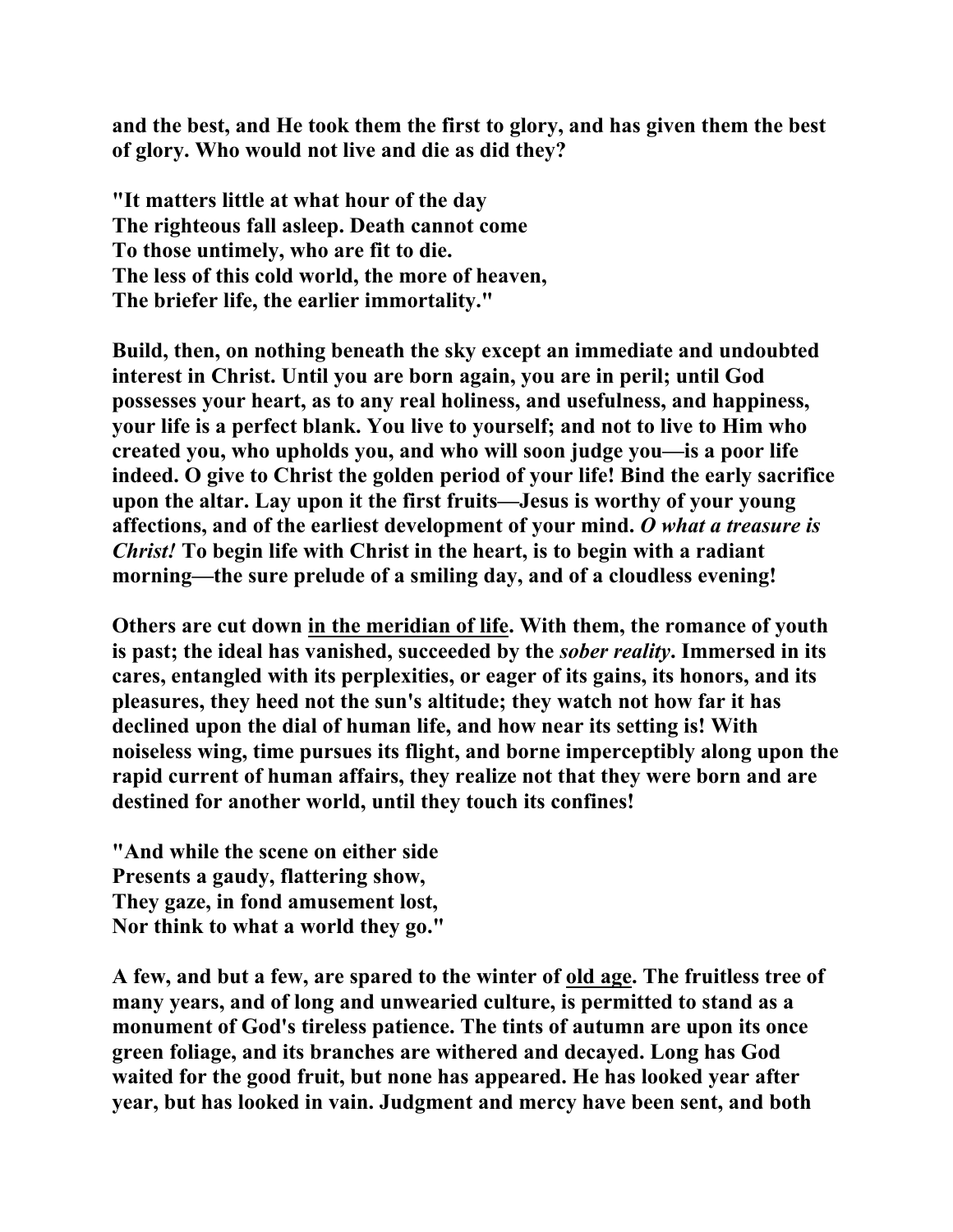**have alike proved ineffectual. No alarm, no seriousness, no reflection, no repentance, no prayer, have given evidence that within the man there dwelt a living soul. God has smitten, but he has not returned; God has smiled, but he has not loved! Oh where is there a spectacle in human life more awful and affecting than a fruitless, unconverted aged person? To see the hoary head found in the way of unrighteousness, worldliness, carnality, frivolity, hardness of heart and unbelief; instead of spirituality and sobriety, contrition and faith, is melancholy indeed. There is a worldly old age, and a sensual old age, and a frivolous old age, and a skeptical old age, and an impenitent old age.** 

**And there is, on the other hand, a heavenly-minded old age, and a verdant, fruitful old age, and a happy old age! Dear aged reader, which is yours? You are approaching the end of all earthly things; you stand upon the borders of the invisible world; soon its tremendous realities will open upon you: this may be the last appeal; the grasp of death may be near you now, and mercy may be about to utter her eternal farewell. My heart's desire and prayer to God for you is, that you may be saved, even at the eleventh hour.** 

**And O, should there appear, even now, in the exercise of God's rich and sovereign grace, the puttings forth of godly sorrow, and the buddings of precious faith in your soul—if now, at even-tide, it should be light—"your light rising in obscurity, and your darkness as the noon-day"—then, remember for your encouragement, the laborers who were welcomed into the vineyard at the eleventh hour; and think of the expiring malefactor, who, amid the very pangs of dissolving nature, and when his spirit trembled on the verge of eternity, uttered his cry for mercy, in penitence and faith, and was heard, and was forgiven, and was received up into glory—and press the truth to your heart, that yet there is hope for you!** 

**And what is THE FINAL END of the "tree that bears no good fruit?" It is "hewn down and cast into the fire." Even as a tree marked for judgment, it is "hewn down." Sometimes it is by a gradual process of decay, long wasting disease bringing down the sinner to the grave. At other times it is sudden—a single stroke lays him low. "His breath goes forth, he returns to his earth; in that very day his thoughts perish." All his 'thoughts' of long life, his 'thoughts' of worldly acquisition, his 'thoughts' of human fame, his 'thoughts' of domestic happiness, "in that very day his thoughts perish." A slight pressure upon the brain, a single pulse ceasing at the heart, a few moments' suspension of air, and the soul is gone, in the twinkling of an eye—gone to meet its God! The fruitless tree is hewn down!**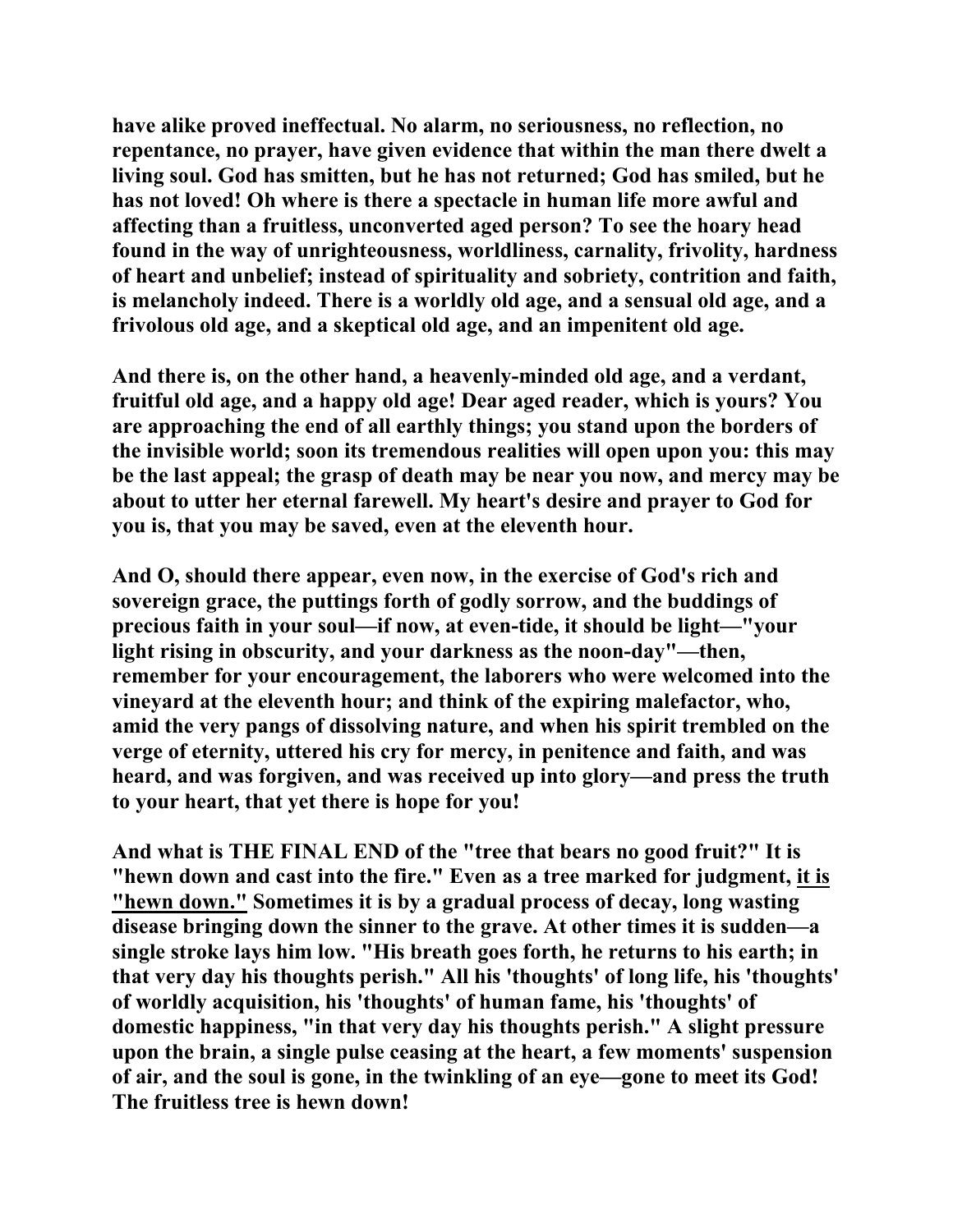**AND WHAT FOLLOWS? Shall we lift the veil? Christ has done it. "Cast the unprofitable servant into outer darkness, there shall be weeping and gnashing of teeth." O horror of horrors! O death of deaths! There they lie! They roll in billows of flame! They gnaw their chains in agony! They torment each other! They reproach themselves! They call for water! They shriek in despair! They blaspheme God! They invoke names once dear to them! They stretch out their hands! They sink, deeper, and deeper, and deeper, exclaiming, "This worm, this flame, this agony, forever—FOREVER!" Reader, there is a HELL! It is written—ah! and it is written with the pen of heaven—"The wicked shall go away into everlasting punishment." It is not the eternal sleep of the infidel that is a dream. It is not the annihilation of the universalist—that is a lie. It is the Hell of fearful torments which the BIBLE reveals just as clearly as the heaven of ineffable delight. Yes, there is a HELL. Every moment its door opens and shuts upon some Christless sinner, entering to return no more forever. "And now the axe is laid unto the root of the trees: therefore every tree which brings not forth good fruit is hewn down, and cast into the fire." Eternal ages of torment will produce no alleviation and no change. "If the tree fall toward the south, or toward the north, in the place where the tree falls, there it shall be"—and that to all ETERNITY. Reader, you must be cut down, either by the sword of God's Spirit, or by the axe of God's judgment. Which?** 

**Many will read these pages to whom this awful character will not apply. They are "trees of righteousness, of the Lord's own right hand planting." Removed from the wilderness of unrenewed nature, sovereign grace has placed you in the Lord's garden; if this be so, then upon you rests the high obligation to aim after much fruitfulness. Do not be satisfied with the low standard of the day. We are surrounded by a worldly, time-serving, man-pleasing, temporizing profession of Christianity. Many are dead while they live. There are the** *leaves of Christian profession***, but where are the fruits of the Spirit? Rise superior to this standard, and dare to be singular for the Lord. Remember that Christ is your "Green Fir Tree from whom is your fruit found."** *All contrition for sin flows from a sight of his cross; all obedience to his commands, from a sense of his love; all victory over temptation, from the power of his grace; and all consolation in sorrow, from the sympathy of his heart.* 

**Perhaps you are bearing fruit in the midst of deep trial. Ah! never were you, it may be, so fruitful as now! Your Father never saw his image in you so fairly reflected—Jesus never saw his grace in you so triumphant—the Spirit never beheld his work so evident in your soul as now. You are bringing forth much**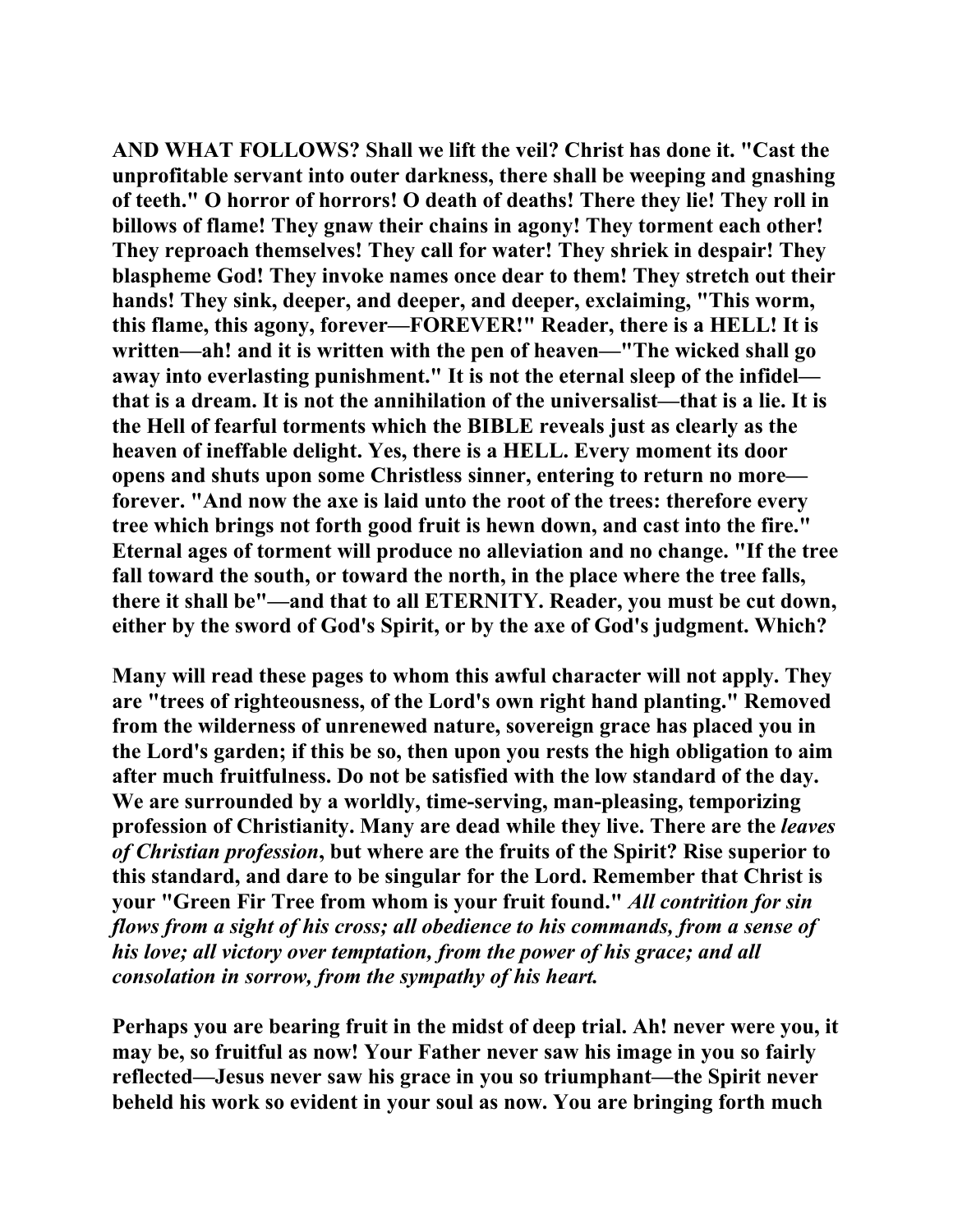**precious fruit beneath the pruning hand of the heavenly Husbandman. Come, then, and rest your weary spirit—and satiate your hungry soul under the "Green Fir Tree." Listen how sweetly he invites you—"I am like a green fir tree; from me is your fruit found." You are one with that Tree, if you are a living branch. You are invited to come and partake of its fruit, and to sit down under its shadow. Its leaves are for your healing, its fruit is for your nourishing, its branches are for your refreshing. All that Christ is, belongs to you.** 

**He is the Green Fir Tree—"the same yesterday, and today, and forever." No circumstance and no event can possibly effect any change in him. All that he ever was, as portrayed in the word, he is now, and will continue to be. His word is faithful, his truth is firm, his love is unchangeable. Jesus is the EVER GREEN—others may change, but he, never! He remains the same rich, loving, kind, true, and precious Brother, Friend, and Savior; when the frosts and the snows of wintry adversity have congealed every spring, and have mantled with gloom every object of creature good. Repair to him when you may, you will find him the Green Fir Tree—always the same. May the sentiments of the sweet poet be those of every reader!** 

**"Sweet is the voice which now invites, And bids me shelter take In Christ, the living Tree, whose leaves No storms shall ever shake."** 

**"Under his shade I would abide, And there your love, dear Lord, Shall, to this weary heart of mine, Rich stores of peace afford."** 

**"With him my life is hid in God, From him my fruit is found; Can anything, then, tear me from his love, Can anything my hope confound?"** 

**"Ah, no! he is the 'Green Fir Tree,' Firm as the rock he stands; Our hope as firm—to him we're bound By love's electing bands."**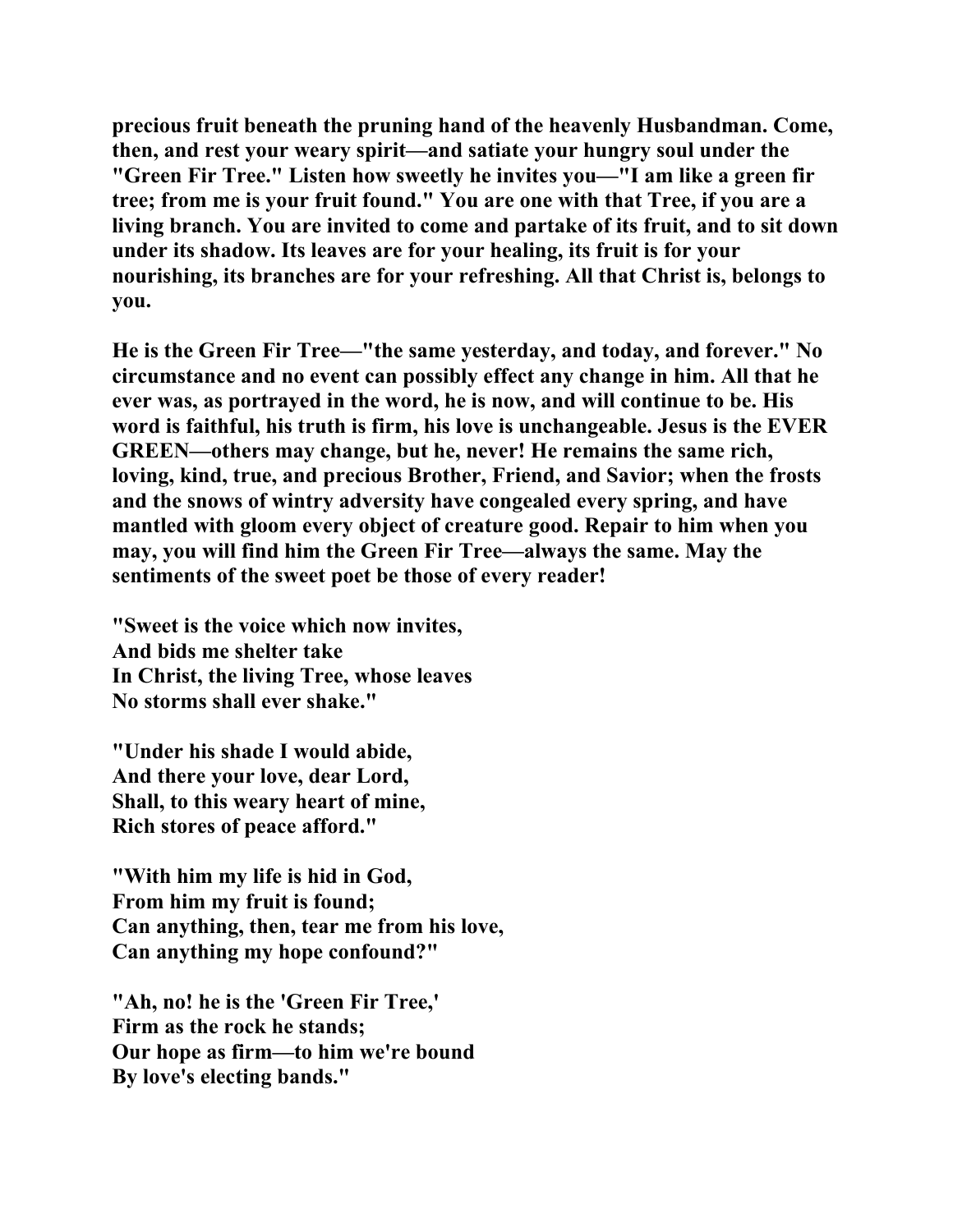**"When they who 'neath his shade do dwell, As corn revive shall they, Like lily and the vine shall grow, But not like them decay."** 

**"But like unto Mount Lebanon, They shall their branches spread; And sweetest fragrance breathe through Christ, Their life, their rest, their head."** 

## **"Broken Cisterns"**

**"My people have committed two sins: They have forsaken Me, the spring of living water, and have dug their own cisterns, broken cisterns that cannot hold water." Jeremiah 2:13** 

**Sin has created a deep and an agonizing void in the soul of man. There was a period—Oh that its joys should now be enshrouded in a cloud so dark!—when every affection and aspiration of the human mind soared towards, and centered in, God. Possessing a nature assimilating with the Divine nature, and a heart capable of loving God with a compass and a grasp of affection worthy of its object—dwelling near the habitation of His holiness, and holding the closest communion with Him in all the privacy of his walk, man sought and desired no other happiness than that which flowed from God, the "Fountain of living waters." God was in all his mercies, and all his mercies led him to God.** 

**But a woeful change has taken place. A fearful chasm has followed. The moment sin invaded paradise, touching with its deadly taint this glorious and happy creature, he swerved from the center of his repose, and becoming sensible of an instantaneous loss, his restless and craving soul went in quest of a substitute to occupy the void which his guilt had created. In a word, he forsook the Fountain for the cistern, the Creator for the creature; and God, in return, abandoned him to all the dire consequences of so foolish and so fatal an exchange. To the contemplation of this state, as it is portrayed in the history of the unrenewed mind, let us now bend our thoughts, gathering from it those lessons of wisdom which it is, so eminently calculated to supply.** 

**The first great truth that meets us is, God's figurative revelation of Himself—**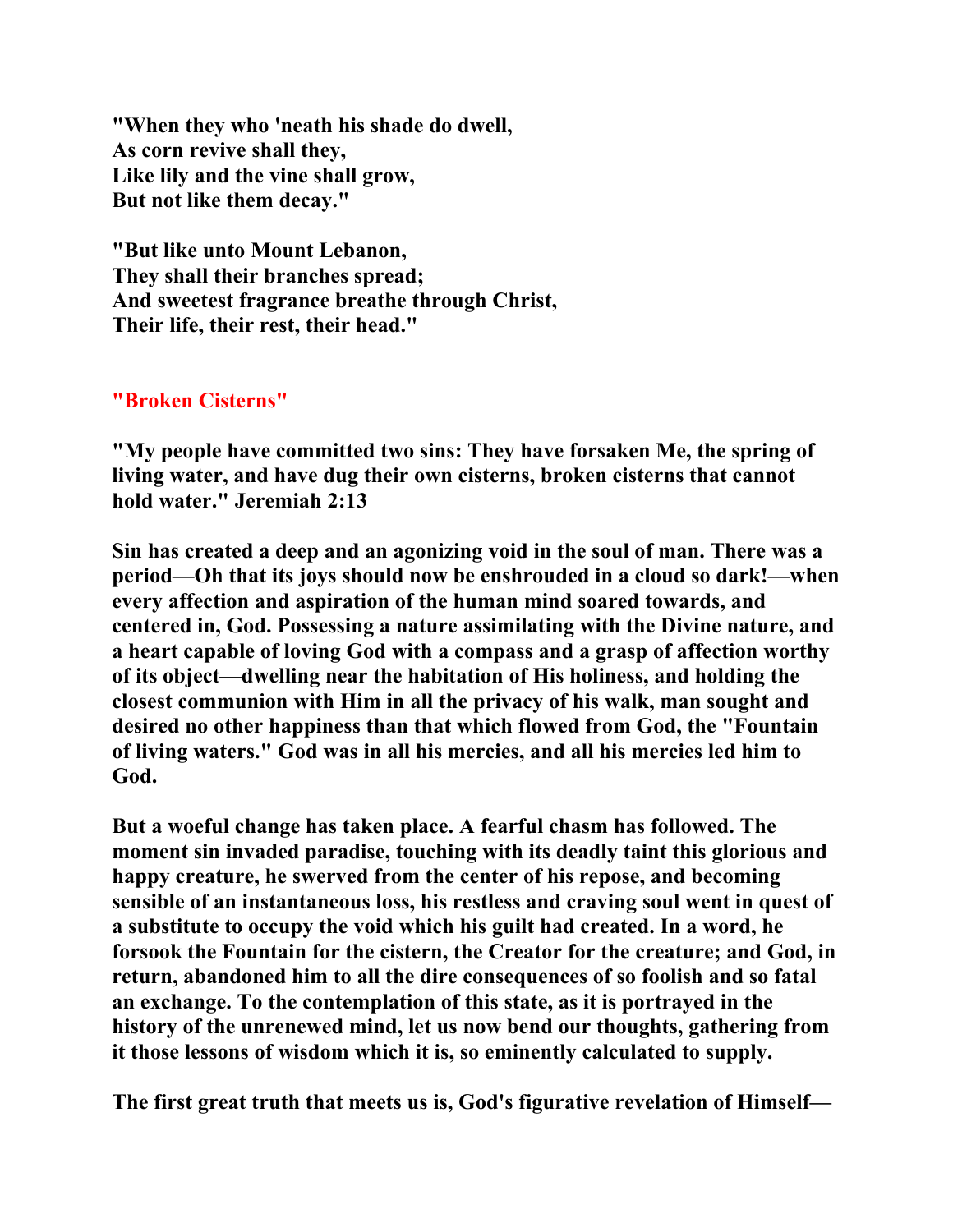**"Me, the Fountain of living waters." Do we predicate this of the FATHER? Then, here is a truth which, for its vastness and its preciousness, is surpassed by no other. It meets a phase of Christian experience not often glanced at. We allude to the secret tendency which there is in us to a partiality in our estimate of the cost of redemption. There is a proneness to keep out of sight the interest which the Father took in the salvation of His church; and to look upon the work of the Son as though it originated and purchased all the love, and the benevolence, and the allurings which God the Father is represented as manifesting towards his revolted but recovered family. You have studied but imperfectly the wonders of redemption—have but partially seen its glories with shallow line have fathomed its depth—and with feeble pinion have soared to its height, if you have not been accustomed to associate the Father's purpose of grace and love with every step which the Son took in working out the recovery of a lost church.** 

**So wont are we to fix our admiring and adoring gaze upon the incarnate Son—so wont to entwine our exclusive affection around him who for us 'loved not his life unto the death,' as to come short of the stupendous and animating truth, that all the love, grace, and wisdom which appear so conspicuous and so resplendent in salvation, have their fountain-head in the heart of God the Father! May we not trace to the holding of this partial view, those hard and injurious thoughts of his character, and those crude and gloomy interpretations of his government, which so many of us bear towards him? And was it not this contracted and shadowy conception of the Father which Jesus so pointedly, yet so gently rebuked in his disciple, "If you had known me, you should have known my Father also: and from henceforth you know him and have seen him." To this, his incredulous disciple still objected, "Lord, show us the Father, and it suffices us. Jesus said unto him, Have I been so long with you, and yet have you not known me, Philip? He that has seen me, has seen the Father; how do you say then, Show us the Father?"** 

**What further testimony, and what more conclusive proof need we? "He that has seen me, has seen the Father." Do we see the glory of Jesus beaming through the attempted concealment of his humanity?—it is the glory of the Father shining. Do we follow Jesus in his walks of mercy, and behold him lavishing the exuberance of his tenderness and sympathy upon the objects of misery and want who thronged his way?—strange though it may seem, yet, in those displays of love, and in those meltings of compassion, and in that voice of mercy, and in those tears of sympathy, we see and hear the Father himself. Do we contemplate the love of Jesus, laborings, suffering, dying?—we see the**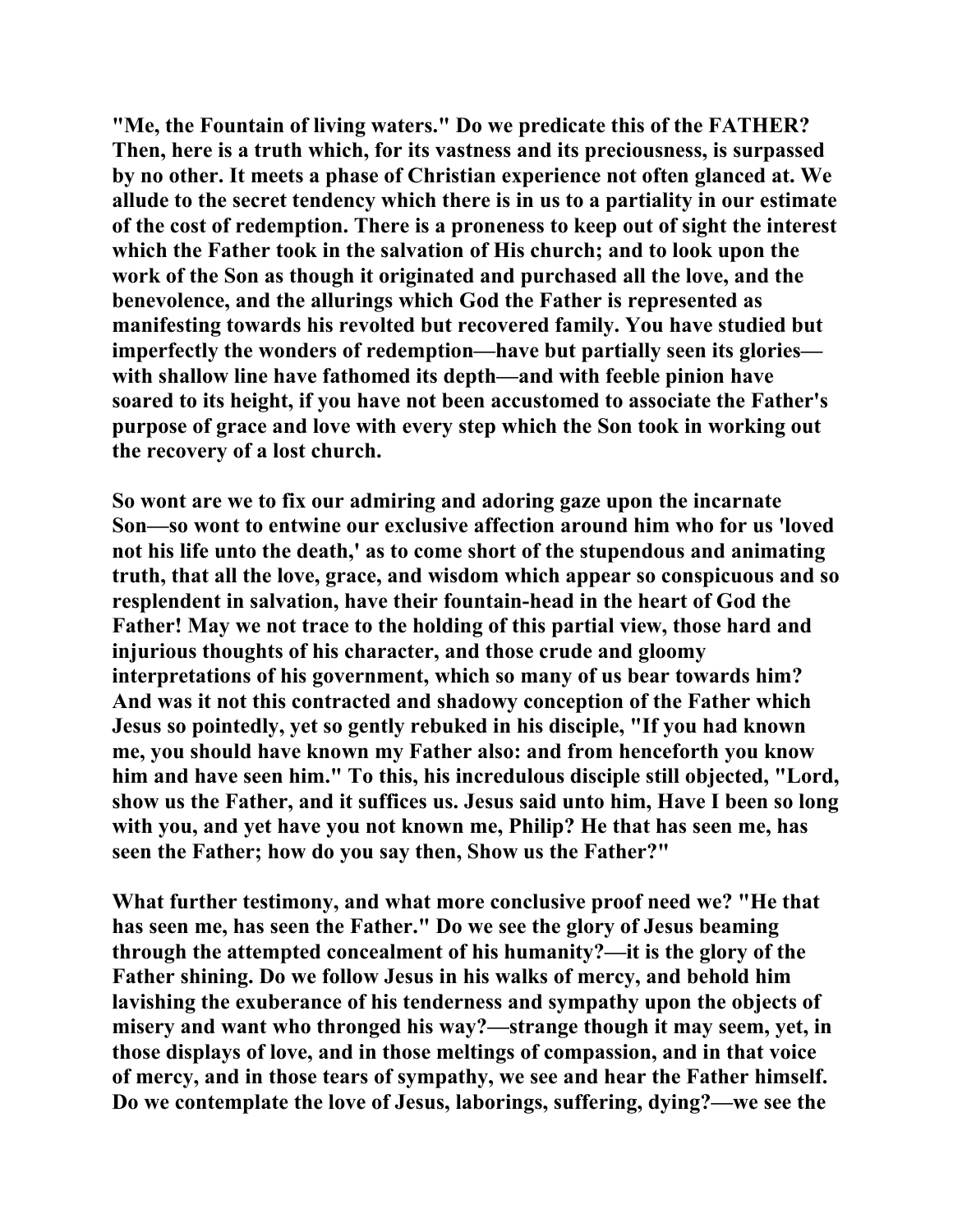**Father's love in equal vastness, strength, and intensity. He that has thus seen the Son, has also seen the Father.** 

**Would we breathe a syllable, or pen a line, tending to lessen your attachment to the Son? God forbid! Rather would we heighten your love, and elevate it to a standard never reached before. We claim for Christ your highest admiration and your supreme affection; and unhesitatingly declare, that there is not an object in the universe so worthy of them as he. But we are jealous for the Father's glory; and we wish to guide you through the channel to the Fountain from where it flows—even the eternal purpose, the everlasting love, the covenant mercy of God the Father. Here is the grand secret revealed of God, so loving to the world. His love originated the salvation of His Church the salvation of the Church did not originate His love. Think not, then, that the work of Jesus was the procuring cause of God's love to sinners! O no! You do him great injustice and wrong if so you interpret his affection. He loved the Church long before He sent His Son from His bosom to die for it. There was the love, thirsting, panting, and longing for an outlet, and only finding it through the riven bosom of Jesus. Oh! to see that every step which Jesus took to work out our redemption from the curse, was in perfect harmony with the purpose, the mind, and the heart of the Father! He could, with all truth, say, as he travailed in soul, "I and my Father are one." "I do always those things which please him." "The Father that dwells in me, he does the works." "I am in the Father, and the Father in me."** 

**Behold, then, the Fountain of living waters! The infinite, the eternal, and inexhaustible Fountain—the Father's love! Do you now marvel at redemption? Do you now wonder at His unspeakable gift? The mystery is explained in the Father's love. "In this was manifested the love of God toward us, because that God sent his only-begotten Son into the world, that we might live through him." "Herein is love, not that we loved God, but that be loved us, and sent his Son to be the propitiation for our sins." Learn, dear Christian reader, to entwine the Father in the affections that cluster around the Son. Eternally welled in His infinite heart, was the love which constrained Him not to spare His own Son, that He might spare you. Give to him an equal place in your thoughts, your affections, your worship, and your service. Blend him with every view which you take of Jesus. Associate His love who gave, with every hallowed remembrance of his love who was given. And when you see the heart of the Son broken with sorrow, think that it "pleased Jehovah to bruise him and to put him to grief" for the love which He bore the Church. Behold what a fountain of life is God! All intelligences, from the highest angel in**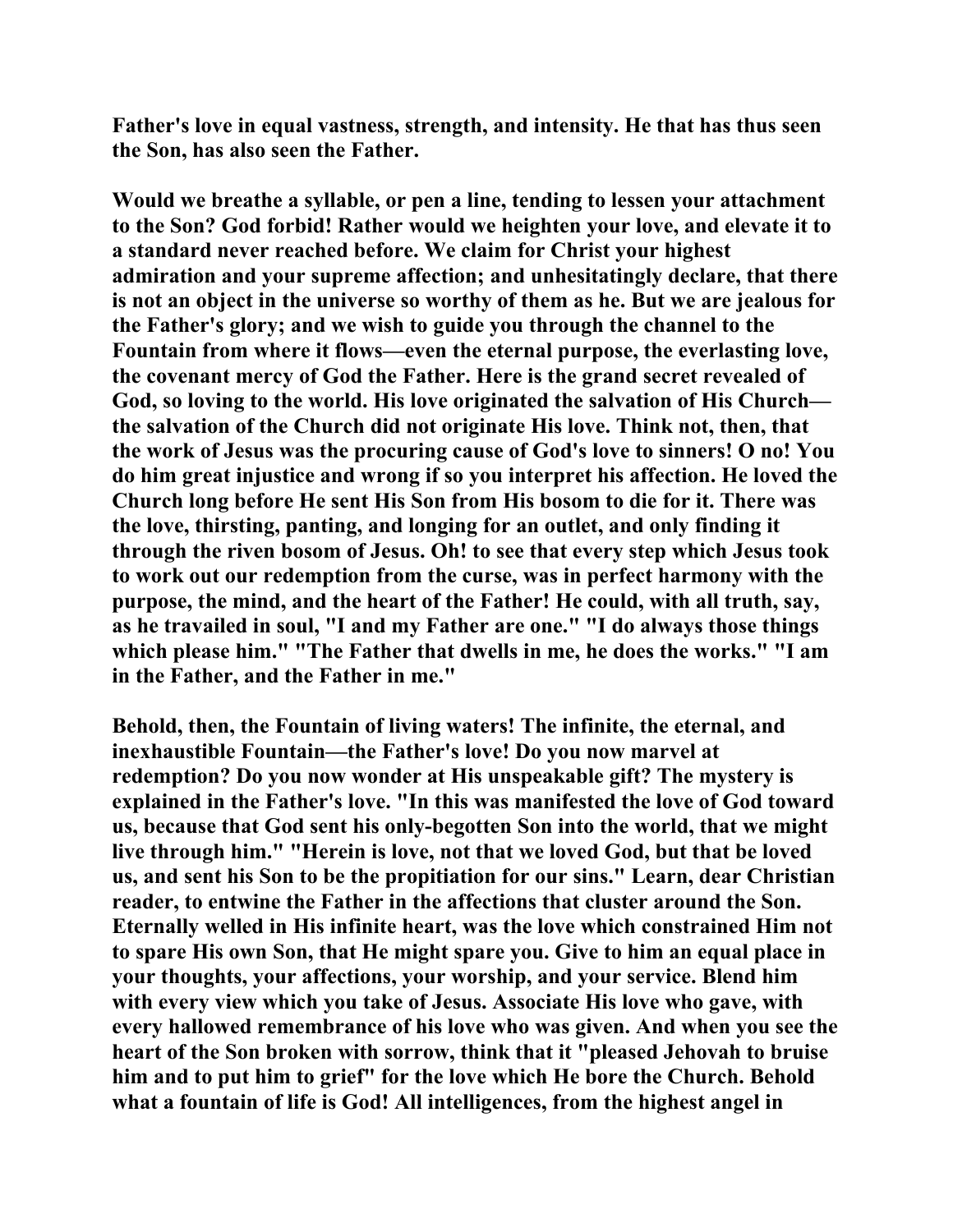**heaven, to the lowest creature on earth, drawing every breath of their existence from Him. "In Him we live and move and have our being."** 

**But he is more than this to the Church. He is the Fountain of love as well as of life. The spirits of "just men made perfect," and the redeemed on earth, satiate their thirsty souls at the overflowing fulness of the Father's love. How much do we need this truth! What stinted views, unjust conceptions, and wrong interpretations have we cherished of Him, simply because we overlook His character as the Fountain of living waters. We "limit the Holy One of Israel." We judge of him by our poor, narrow conception of things. We think that He is such a one as we ourselves are. We forget in our approaches, that we are coming to an Infinite Fountain. That the heavier the demand we make upon God, the more we shall receive, and that the oftener we come, the more are we welcome. That we cannot ask too much. That our sin, and His dishonor, are, that we ask so little. We forget that He is glorified in giving; and that the more grace He metes out to his people, the richer the revenue of praise which He receives in return. How worthy of such an infinite Fountain of love and grace is His "Unspeakable Gift!" It came from a large heart; and the heart that gave Jesus will withhold no good thing from those who walk uprightly.** 

**The same figure will apply with equal truth to the LORD JESUS CHRIST. It is a most expressive one. He thus appropriates it to himself—"Jesus stood and cried, saying, If any man thirst, let him come unto me and drink." And in another place he describes the water which he gives, as "living water." Jesus is essential life. But he possesses also mediatorial life, held in covenant for his people. To this life he alludes in these words: "Verily, verily, I say unto you, The hour is coming, and now is, when the dead shall hear the voice of the Son of God: and those who hear shall live. For as the Father has life in himself; so has he given to the Son to have life in himself." Thus clear is it, that Jesus is the "Fountain of living waters." What moral death is in the soul of man until he drinks of this living water! We cannot, nor dare we, close our eyes to the truth, such are the precious interests at stake. The soul of man, as to everything that is holy and spiritual, is spiritually dead. His professed faith, and works, and prayers, and religion are dead. All he does while in an unrenewed state, springs from death. He may be powerfully operated upon by a kind of religious galvanism. There may be apparent alarm, and conviction, and excitement, under the preaching of the truth, and solemn providences; and yet (to illustrate his condition by a more scriptural figure), like the bones in Ezekiel's vision, though there may be a shaking, and the outward covering**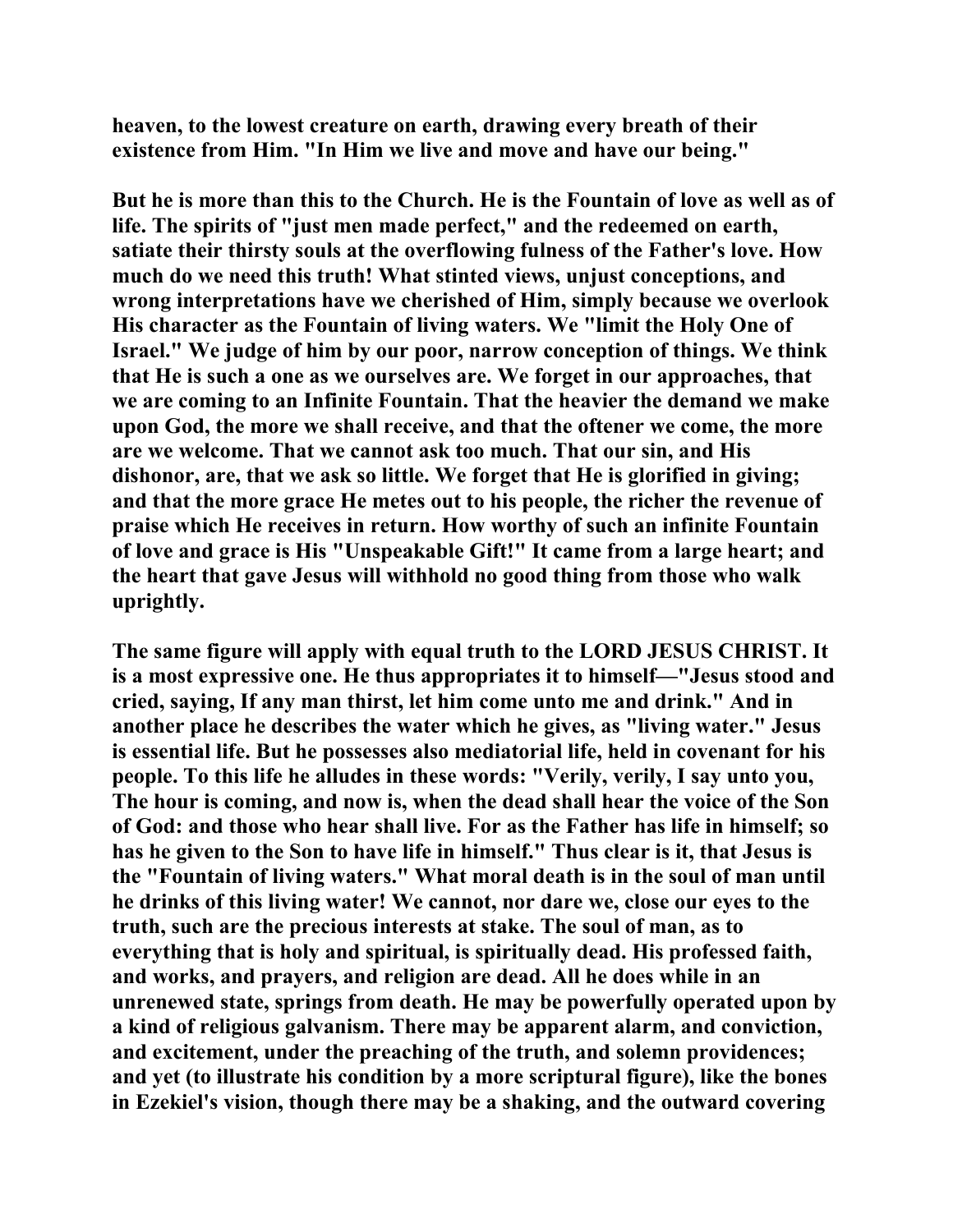**of skin and flesh, yet "there is no breath." "Having the form of godliness, but denying the power thereof." It is by the quickening of the Spirit alone, that he becomes a, living soul.** 

**But what a Fountain of life is Jesus! The dead, on whose ear falls the sound of his voice, live. There is a grace in Christ—quickening, regenerating, lifegiving grace; and to whomsoever that grace is imparted, he that was lying cold and inanimate in the valley, begins to move, to live, to breathe, and to arise. One touch of Christ, a whisper of his voice, a breath of his Spirit, begets a life in the soul that never dies. That faint and feeble pulsation which often the most skillful touch can scarcely detect, is as deathless as the life of God! A stream from the Fountain of essential life has entered the soul, and it lives, and will live, a glorious life, running on parallel with God's eternity. What a Fountain of life is Jesus! Think of its limitlessness. There is the fulness of life in Christ. The grace that is welled in Jesus, is as infinite in its source as it is divine in its nature. "In him dwelt all the fulness of the Godhead bodily." "It pleased the Father that in him should all fulness dwell."** 

**An uncreated fulness, it must possess an inexhaustible infinity. Had the Father deposited this life-giving grace in all the angels in heaven, it had long since been exhausted. Think of the myriads, thirsting for holiness and for happiness, who have knelt and slaked their thirst at this Fountain—think of the myriads who have here filled their empty vessels, and have gone away with joy and hope springing high in their minds. Think of the myriads whose sins his blood has washed away, whose souls his righteousness has clad, whose corruptions his grace has subdued, and whose sorrows his love has comforted. Think of the iniquities which he has pardoned; of the backslidings which he has healed; of the grief which he has removed; of the tears which he has dried; of the souls which he has saved. Think of the myriads, once drinking from the stream below, but who are now drinking from the Fountain-head in glory.** 

**And yet is this Fountain as full as ever! Not one hair's-breadth has it sunk. Jesus is as full of pardoning grace for the guilty, and of justifying grace for the vile, and of sanctifying grace for the unworthy, as ever: full enough to meet the needs of every poor, thirsty, panting soul who ventures near. Oh, what a precious truth is this! Precious indeed to him who feels his insufficiency, poverty, and need. What, reader, is your need? what your sorrow? what your trial? what your infirmity? what your burden? Whatever it may be, repair with it to the Fountain of living waters, and despair not of a gracious welcome, and of an adequate supply. It is a Fountain, and a living Fountain. It needs no**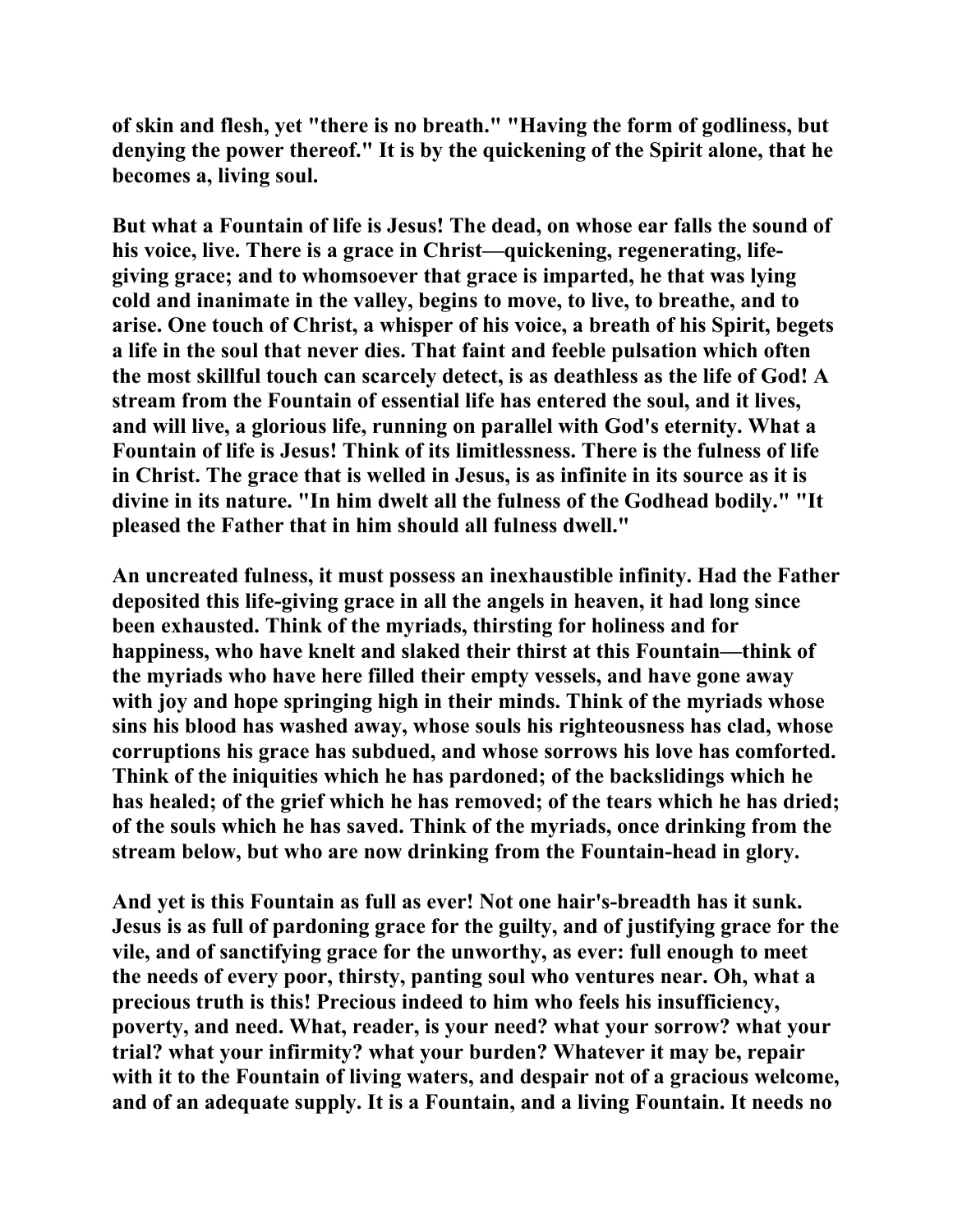**persuasion to flow, for it flows spontaneously; and wherever it flows there is life.** 

**This reminds us of its freeness. The grace that is in Christ Jesus must, from its very nature, be unpurchasable. It implies absolute poverty in the creature, and infinite affluence in God. Could it, by any possibility, be purchased, it would cease to be what it now is, the "grace of God." Because it is so great, so rich, and so infinite, God has made it as free as the sun-light and the air. Nothing can procure it. Tears cannot—convictions cannot—faith cannot obedience cannot—prayer cannot—yes, not even can the most costly work of God's Spirit in the soul procure a drop of this "living water." God gives it, and he gives it, as the word implies, freely. This is its glory—it is an unpurchasable, and a freely bestowed gift. Upon no other terms is it granted. Consequently, no condition of human character, and no case of human guilt, are excluded. The vilest of the vile, the poor insolvent sinner, the needy, the wretched, the penniless, the voice of free grace welcomes to the "living waters."** 

**What has kept you so long from this fountain? You have thirsted, and panted, and desired; but still your soul has not been replenished. You have, perhaps, long been seeking the Lord, asking the way, and desiring salvation. Why have you not found him? You have borne the heavy burden of sin, month after month, and year after year, knowing nothing of a sense of pardon, of acceptance, of adoption, of rest. And why? Because you have stumbled at the freeness of the gift. You have expected to receive it as a saint, not seeing that God will only give it to you as a sinner. But hear the word of the Lord: "By grace are you saved;" "Redeemed without money;" "Nothing to pay;" "Whoever will, let him come and take of the water of life freely." O receive into your heart this truth, and you will be a happy man! All creation will seem to smile upon you—the heavens will smile—the earth will smile—yes, God himself will smile. Dropping its chain, your emancipated soul will spring into the glorious liberty of the sons of God. What sovereignty, sweetness, and glory will now appear in the very act that forgives all, forgets all, and which introduces you into a new world, redolent of joy and delight. And while this precious fountain of grace and love, proceeding from the overflowing heart of the Savior, thus flows, you will exclaim, "My soul is caught, Heaven's sovereign blessings clustering from the cross, Rush on her in a throng, and close her round, The prisoner of amaze."** 

**One other quality of the life-giving water of grace yet remains to be noticed—**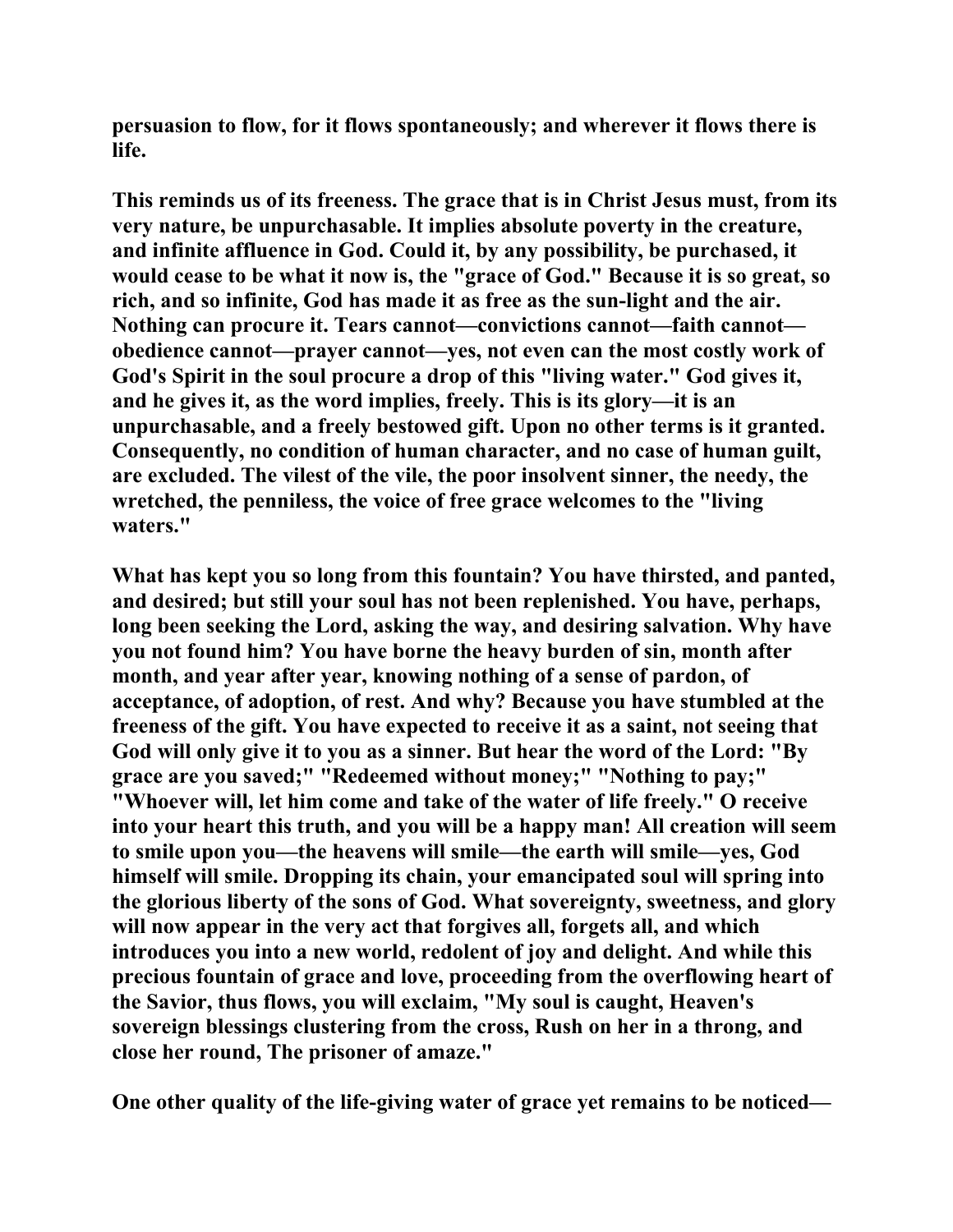**we allude to ITS SATISFYING NATURE. Can this be affirmed of any other bliss? Is this an ingredient in the thousand cups of creature good which men so eagerly put to their lips? Select your choicest, fondest, sweetest, temporal mercy, and say, is it satisfying to your soul? Does it, in its fullest enjoyment, leave no lack unsupplied, no desire unmet, no void unfilled? Does it meet the cravings of the mind? Go into the garden of creature blessing, and pluck the loveliest flower, and taste the sweetest fruit; repair to the cabinet of friendship, and select from thence its choicest pear; pass round the wide circle of earth-born joy, and place your hand upon the chief and the best—is it the feeling of your heart, and the language of your lips—"I am satisfied, I want no more?" Does it quench the spirit's thirst: does it soothe the heart's sorrow; does it meet the mind's cravings; does it quiet the troubled conscience, and lift the burden from the aching heart? O no! The height, the depth, the length, the breadth, exclaim, "It is not in me—am I in God's stead?"** 

**But how blessed is that which truly satisfies! Listen to the gracious words of the Savior. "Whoever drinks of the water that I will give him, shall never thirst; but the water that I will give him shall be in him a well of water, springing up into everlasting life." Did language ever utter a sentiment more true than this! Jesus is an all-satisfying portion. They who have tried him can testify that it is so. His is not a satisfaction in name, but in reality and in truth. There is a felt, a realized sense of holy satiety. The MIND is content. The believer wanders no more in quest of happiness or of rest. He has found them both in Jesus. He is satisfied to stake his eternal all upon the finished work of Emmanuel—to live upon his smile, to abide in his love, to draw upon his grace, to submit to his will, to bear his cross, to be guided by his counsel, and afterwards to be received by him, and to him, into glory. "Whom have I in heaven but you? and who is there upon earth that I desire beside you?" "My heart is fixed, O God, my heart is fixed; I will sing and give praise," —are the breathings of his adoring, loving, fixed heart.** 

**Who that has fully received Christ into his heart, finds that heart sighing to return again to the bondage and the flesh-pots of Egypt? No man, having tasted of the old wine of God's everlasting love in Jesus, desires the new wine of the world's ever-changing joys. Satisfied with what he has through grace thus found, he exclaims, "The old is better." The Lord Jesus imparts contentment to the soul in which he enters and dwells. Vast as were those desires before, urgent as were those necessities, insatiable as were those cravings, and restless as was that mind, Jesus has met and satisfied them all. The magnetic power of his love has attracted to, and fixed the mind upon,**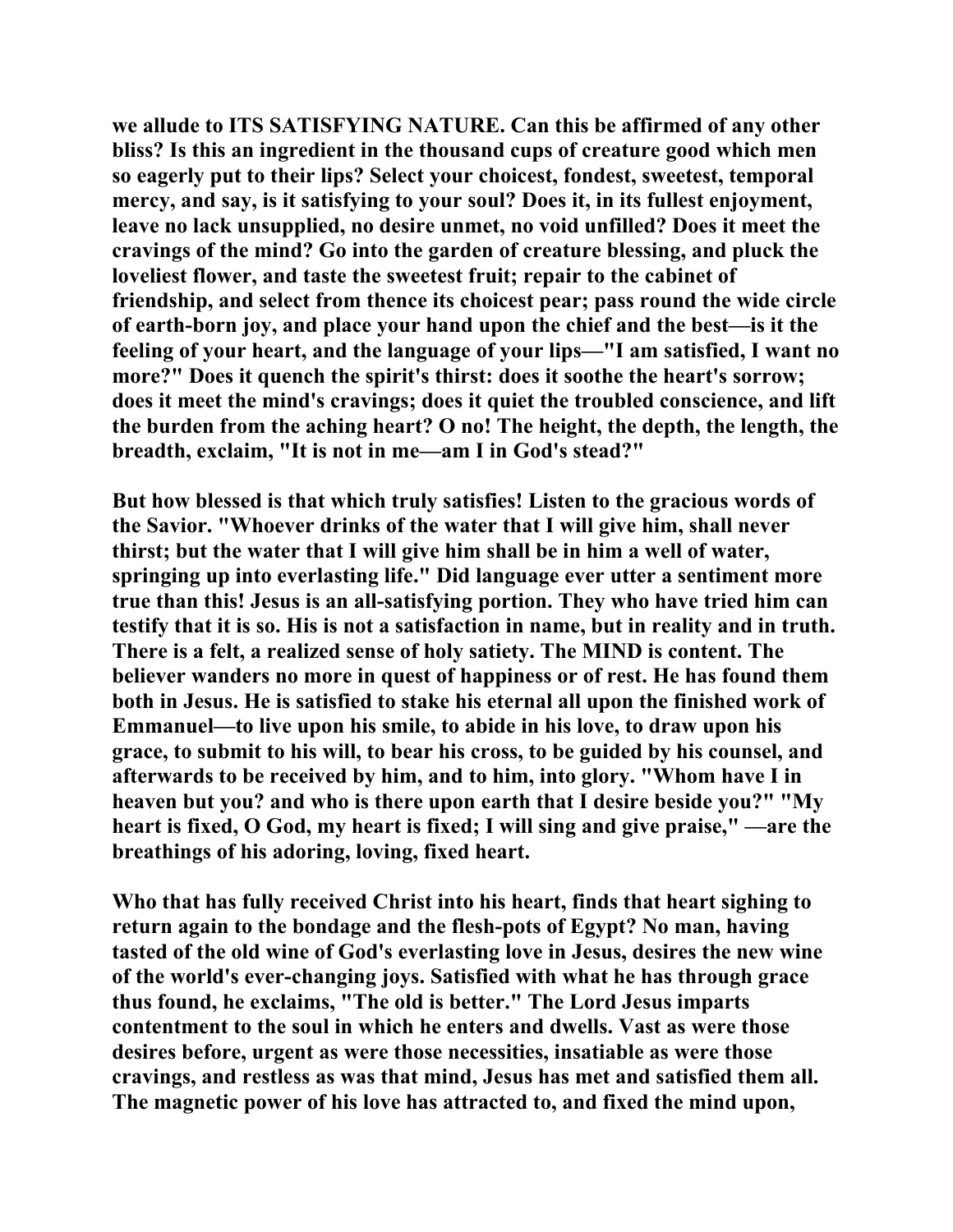**himself. "He satisfies the longing soul, and fills the hungry soul with goodness." The believer is satisfied that God should possess him fully, and govern him supremely, and guide him entirely, and be the sole Fountain from where he draws his happiness, gratefully acknowledging, "All my springs are in You." Thus is he content to be just what, and just where, his Father would have him. He is satisfied that he possesses God, and that possessing God, he has all good in God. He knows that his Father cares for him; that he has undertaken to guide all his steps, and to provide for all his needs. The only anxiety which he feels as to the, present, is, how he may the most glorify his dearest, his only Friend, casting the future on Him in the simplicity of childlike faith, which has "No care a day beyond today; No thought about tomorrow.** 

**Nor is the satisfaction thus felt limited to the present state. It passes on with the believer to eternity. It enters with him into the mansions of bliss. There, in unruffled serenity, in unalloyed joy, in unmingled bliss, it is perfect and complete. "You will show me the path of life: in your presence is fulness of joy; at your right hand there are pleasures for evermore." Happy saint! who have found your all in Jesus! Glorified spirit! would we recall you to these scenes of sin, of suffering, and of death? No! the needle of your soul no longer varies and trembles, diverted from its center by other and treacherous objects—Jesus fixes it now, and fixes it forever. Drink on, you spirits of the just made perfect, drink! "O Naphtali! satisfied with favor, and full with the blessing of the Lord, possess you the west and the south." Yes, range the entire compass of infinite good, for all things in God, in Christ, and in the covenant, are yours, and yours to all eternity!** 

**But man has his WRETCHED SUBSTITUTES for this "Fountain of living waters." This is the solemn charge which God here alleges against him. "They have forsaken me the fountain of living waters, and hewn out cisterns, broken cisterns, that can hold no water." There are three circles into which we will introduce the reader, each one affording evidence and illustration of the truth and nature of this charge. The first circle, perhaps the widest and the most melancholy, is, the circle of a self-righteous world. In no instance does the truth of this statement receive so affecting a confirmation as in this. What is the sad history of man in relation to this indictment? Has he not forsaken the righteousness of God, and sought a substitute in his own? What is man's own righteousness, the best that he ever made, but the hewing out of a created cistern, in the place of the infinite fountain? When Adam fell, he forsook God; and when expelled from paradise, he came out with a fig-leaf covering, a**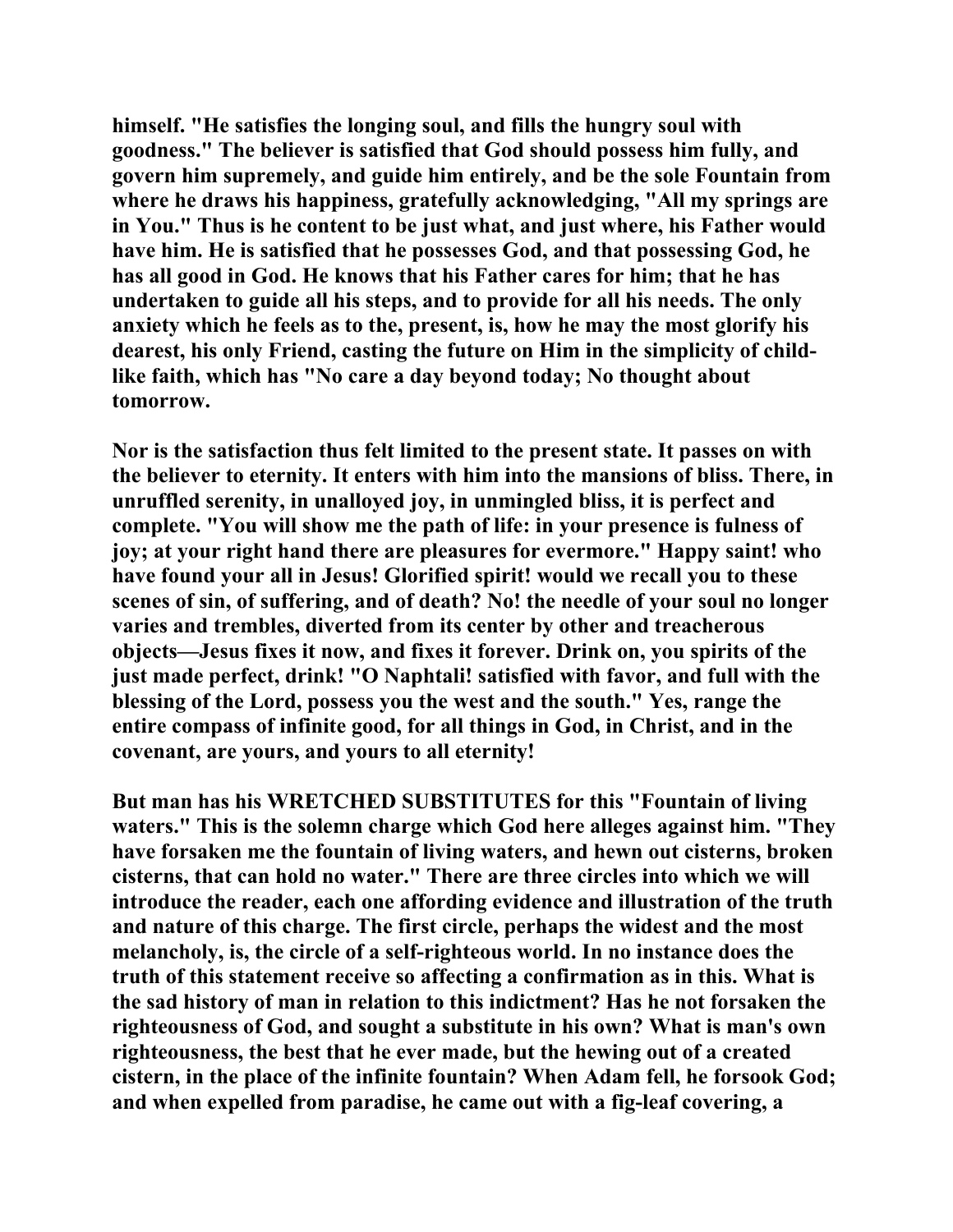**wretched substitute for the beautiful robe which he had just cast aside, and a melancholy and expressive emblem and badge of his own shame, and of our ruin. It was then that the solemn charge was first laid at the door—of forsaking the Fountain for a cistern. And what a wretched cistern it is! See how contracted and how shallow!** 

**In vain he "goes about to establish a righteousness of his own, not submitting himself to the righteousness of God." At every step he fails. "For the bed is shorter, than that a man can stretch himself on it; and the covering narrower, than that he can wrap himself in it." His obedience, at best, must be but a partial and an imperfect one, and failing in a single point, entails eternal despair. "For whoever shall keep the whole law, and yet offend in one point, he is guilty of all." But not only is it a shallow and contracted, but it is also a "broken cistern." It can hold no water of life or of peace, of consolation or of joy. In vain his spirit, tormented with guilt and agitated with fear, repairs to it for satisfaction and repose—it supplies it not.** 

**Let a man, for example, who is thus seeking salvation by the law, take the holiest day in the calendar of his life; let it be as free as it is possible for a fallen creature to make it from sin; let it be filled up with religious duties and services—it closes, and the curtains of night have drawn around him. Reposing on his pillow, he throws forward a glance into the eternal world—he thinks of the holy God, of the righteous law, of the solemn judgment, and the question, "What, if this night I should be summoned to stand before my Judge!—what, if tomorrow's sun should rise upon my corpse, and I, a departed spirit, should be mingling with the dread realities of an unseen world!"—and he trembles and turns pale. What! has not his best obedience, his holiest day, his strictest observance brought peace to his conscience and quietness to his soul? What! does no bright hope of glory play around his pillow, and no loving, peaceful view of God cradle him to rest? Ah, no! he has "forsaken the fountain of living waters, and has hewn him out a cistern, a broken cistern, that can hold no water," and his night closes in upon him hung with the drapery of hopeless gloom.** 

**To you, reader, is this solemn word now sent. Ah! while your eye has been scanning this page, has there not been in your heart the secret conviction of its truth? You have forsaken the righteousness of God, and for years have been digging into the law, hoping thus to find in its strictest observance, some wellspring of life and peace to your soul. But all your toil has been in vain, and all your time mis-spent. And why? because, "by the works of the law shall no**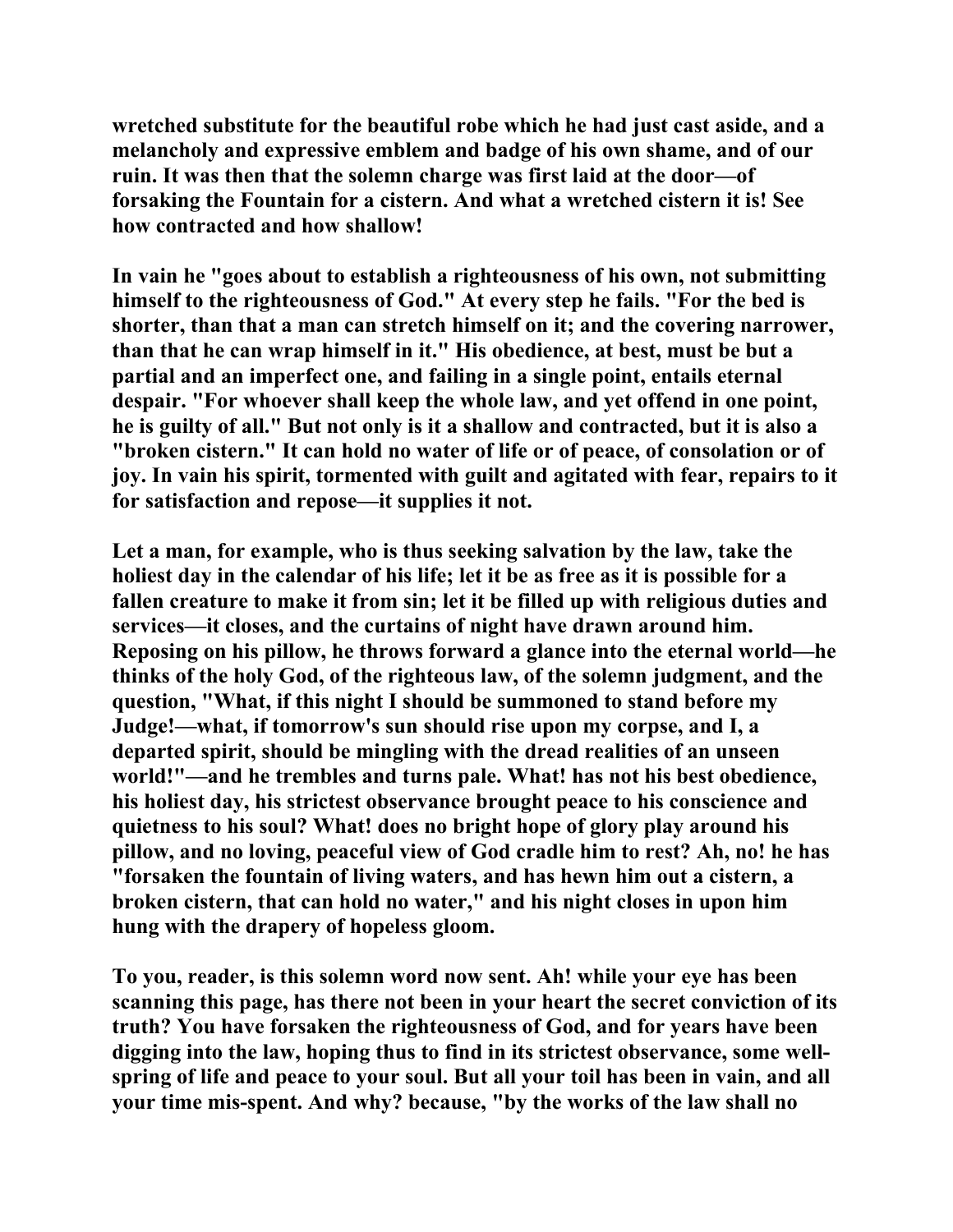**man living be justified." And as true peace flows only through the channel of justification by faith, turning your back upon that channel, there is, there can be, no peace for your soul. O that this voice, now sounding in faithfulness in your ear, may awaken you to a sense of your delusion and your folly, and win you to the "good and the right way!" O that you may be persuaded to abandon the implements of a self-wrought righteousness, with which you have so long fruitlessly labored, and, just as you are—poor, guilty, vile, helpless, and hopeless—betake yourself to the "righteousness of God, which is by faith in Christ Jesus!"** 

**The law is a "broken cistern;" it holds no sweet waters of salvation, it gives out no streams of peace. But the Lord Jesus is the living fountain. He is the "end of the law for righteousness to every one that believes." He has "brought in a new and an everlasting righteousness" for the full justification of poor sinners, such as you. Abandon at once and forever the broken cistern of a creature righteousness—too long has it allured but to deceive you—and repair to the fountain of the Divine righteousness, which never has and never will deceive a believing sinner. Drink, O drink, from this life-giving fountain! Here are peace, joy, confidence, and hope. Clothed in this righteousness, you can look your sins in the face, and death in the face, and hell in the face, and fear nothing. "Who shall lay anything to the charge of God's elect? It is God that justifies."** 

**We introduce the reader within another circle. In THE UNRENEWED, UNGODLY WORLD, what accumulated and melancholy evidence presents itself of man's abandonment of an infinite for a finite good—the fountain for the cistern! It matters not whether he is found in the intellectual, or in the sensual world, the world of science, or of sense; whether he drinks from the more refined, or the more polluted source—he has forsaken God, and has sought out some false and wretched substitute. Man is an inventive creature. And from the moment that he first turned away from the infinite source of happiness, until the present, he has been bent upon "finding out many inventions" of creature good. Not a day returns but it finds him still delving into the earth in quest of that which will quench the burning thirst of his soul. He formed the cistern, and lo! it proves a "broken cistern that can hold no water!"** 

**The man of science has effected his ingenious discovery, the geometrician has solved his abstruse problem, the scholar has completed his production, the statesman has carried his measure, the warrior has gained his battle, the speculator has amassed his wealth, and the competitor has won his prize—are**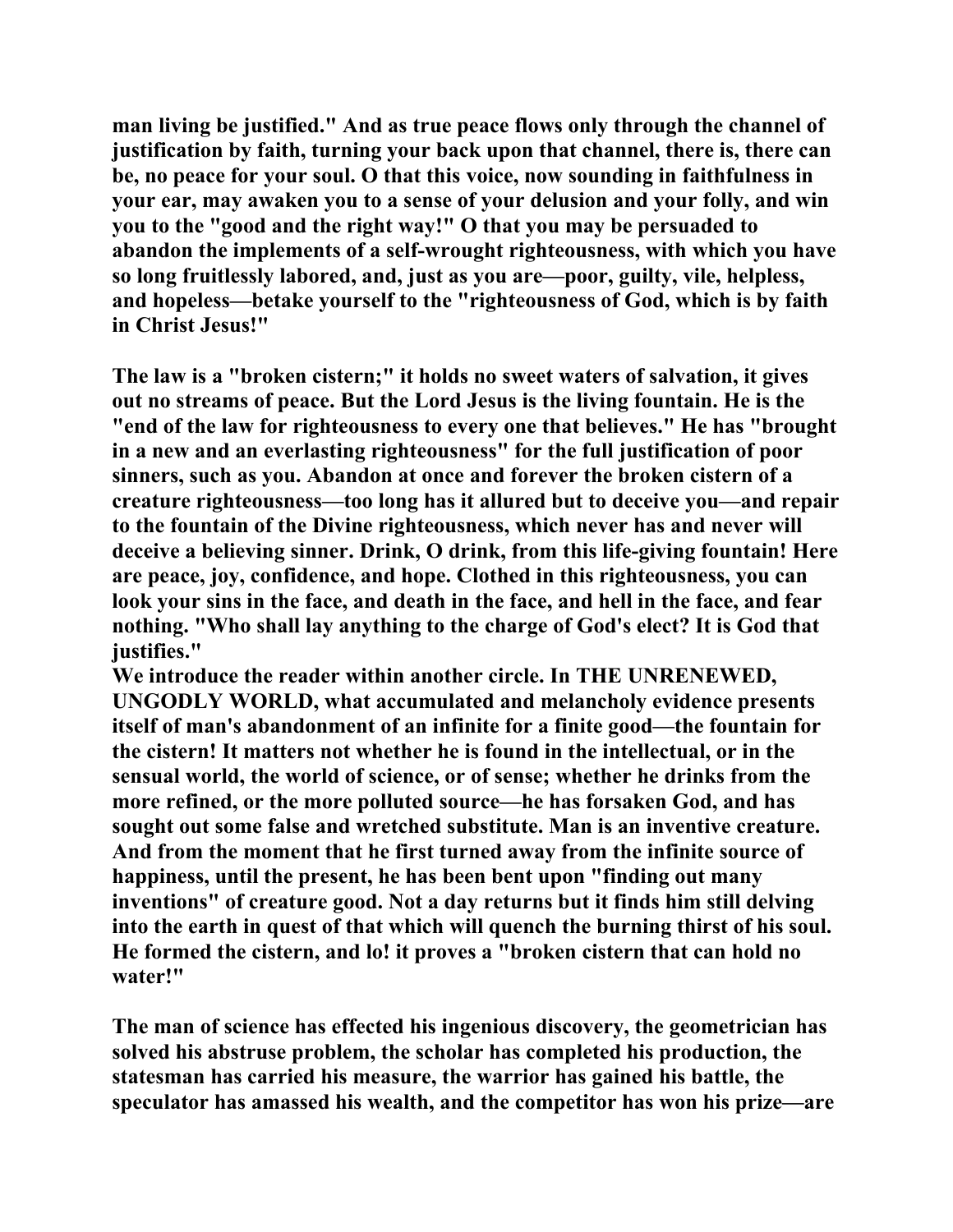**they happy? Follow them into privacy, and behold them, when the fragrant incense of flattery, and the low murmur of applause, and the delirious excitement of success, and the burning flush of victory have, like a beautiful vision, passed away, and they are alone with themselves. Are they happy? Oh! that melancholy countenance, pale with thought—that deep-drawn sigh—that languid look—that restless pace—too painfully reveal that 'happiness'—that 'heaven-descending creature'—has not her home and her dwelling-place there!** 

**And why do you marvel at this? They have committed two great sins—they have forsaken the Fountain of living waters, and have hewn out broken cisterns that can hold no water. Survey the daughter of worldly pleasure. She has retired from her evening fascinations to her couch of repose, intoxicated with the incense of adulation offered to her intelligence and her beauty. But the excitement evaporates, and the mind turns in upon itself—is she happy? Ask that heaving bosom—ask that aching head—ask that burning tear—ask that feverish restlessness—ask that sleepless pillow; each would exclaim—"It is not here!" And still do you wonder? Wonder not—she has forsaken the Fountain of living waters, and has hewn out a broken cistern that can hold no water.** 

**Take the testimony of one who had ransacked the world of earthly good: "I have seen all the works that are done under the sun; and behold, all is vanity and vexation of spirit." And what is the history of creature idolatry, but a mournful record of beautiful and inviting cisterns, which, nevertheless, God has destroyed? This is a wide and an affecting circle. We enter it cautiously, we allude to it feelingly and tenderly. We touch the subject with a pen that has often sought (though in much feebleness, it is acknowledged) to comfort the mourner, and to lift the pressure from the bowed-down spirit. We enter the domestic circle; oh! what beautiful cisterns of creature good, broken and empty, meet us here! The affectionate husband, the fond wife, the devoted parent, the pleasant child, the faithful friend, laid low in death. They were lovely cisterns, and the heart loved to drink from them its bliss. But lo! God has smitten, and they are broken, and the sweet waters have passed away! Was there not a worshiping of the creature rather than the Creator? Was not the object deified? Was not the attachment idolatrous? Did not the loved one occupy Christ's place in the heart? Ah! the wound, the void, the desolateness, the lonely grief of that heart, but too truly tell who was enthroned upon its strongest and its best affections.**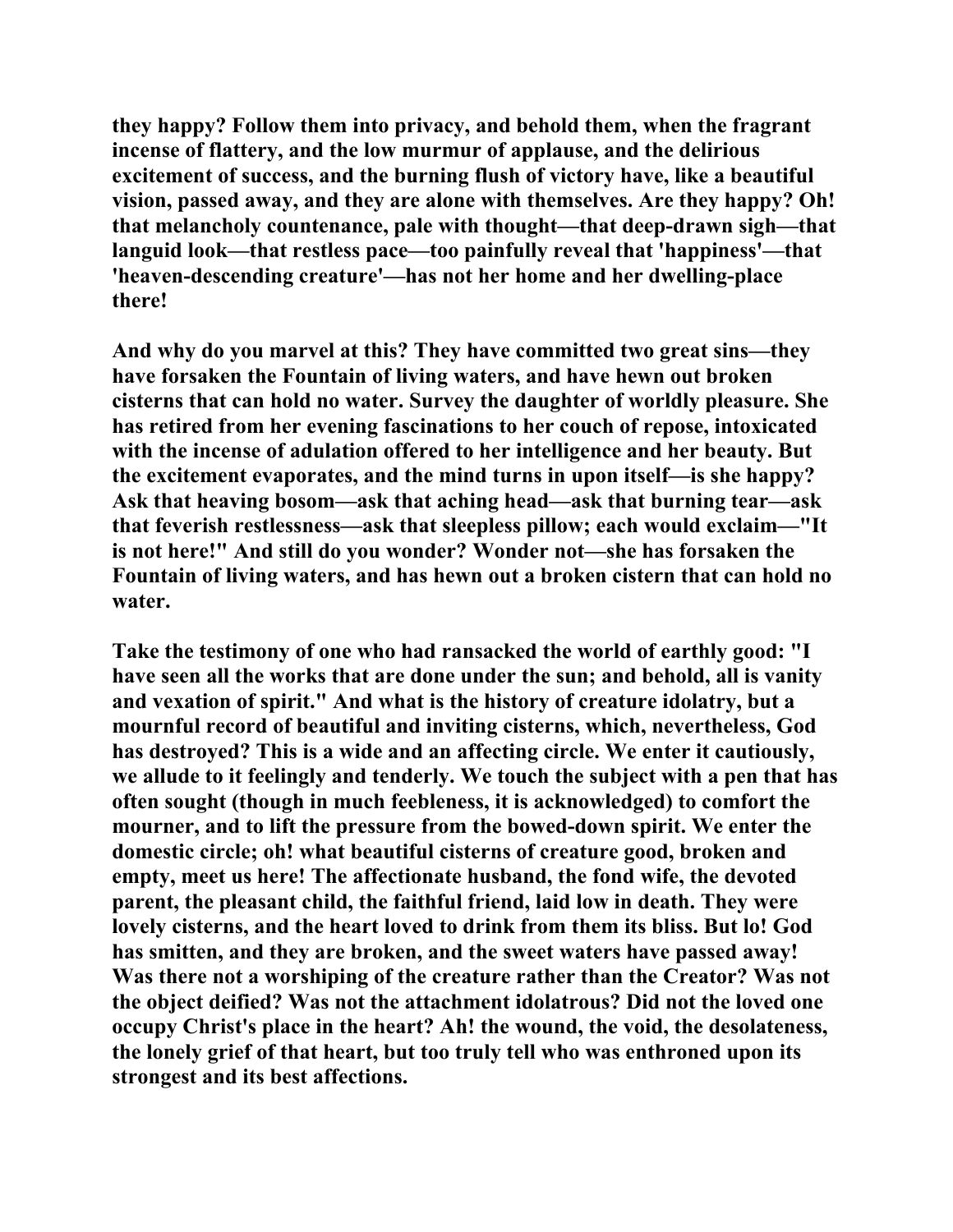**But we will seek an illustration of our subject from a narrower circle. Let us pass within the world of RELIGIOUS PROFESSION. What numerous and affecting proofs meet us here of the truth of God's solemn charge! Look at the false teaching of the day. What are the heretical doctrines which are now defended with such ability, and propagated with such zeal, but so many cisterns of error hewn out by man as substitutes for the fountain of revealed truth?—doctrines that sink revelation and exalt tradition, and so deny the word of God; that ascribe regenerating grace to sacraments, and so deny the Holy Spirit; that teach the "real presence" in the Lord's Supper, and so do away with the sacrifice and atonement of Christ; that make religion to consist in a mere observance of external rites, and so deceive and ruin immortal souls; that obliterate the revealed truth of future and eternal punishment, thus weakening the power and shading the glory of God's moral government. We hesitate not to say, that these, and their kindred heresies, are the inventions of man, and designed to beguile souls from the pure fountain of truth. They are cisterns of human contrivance, which hold no water but the water of death.** 

**Shall we find nothing in the still smaller circle of the true Church of God which would seem to indicate a proneness to substitute some object in the experience of the believer for Christ? Verily, we think so. To adduce an example, alas! but too common—When the act of faith is substituted for the object of faith, what is this but the hewing out of a broken cistern? Whatever I put in Christ's place necessarily becomes a substitute for Christ. If I look to my faith for comfort, and peace, and evidence, instead of my faith looking to Christ for these, I exchange the Fountain for the cistern. We are now touching upon a truth of vital moment. Jesus is the fountain of all life, light, grace, and love to the believer. Faith is but the channel through which these blessings are received. And yet, who has not detected in his heart a tendency to look to faith for the evidence of his Christianity, instead of to Christ thus making the act of believing a substitute for the object in which we believe.** 

**You have long been pleading, as your reason for the unsettled and unhappy state of your mind, the weakness of your faith. What, I ask, is this, but the making a Savior of your faith? It was not faith that died for you—it is not faith that saves you. It is Christ, and Christ alone. Your evidences, your peace, your joy, your hope, all, all must flow from Jesus. "You have made me glad through your work," was the Psalmist's experience. And your soul also will be made glad through the atoning, finished work of Christ. That you should have found faith a broken cistern of soul-comfort, should create in you no surprise.**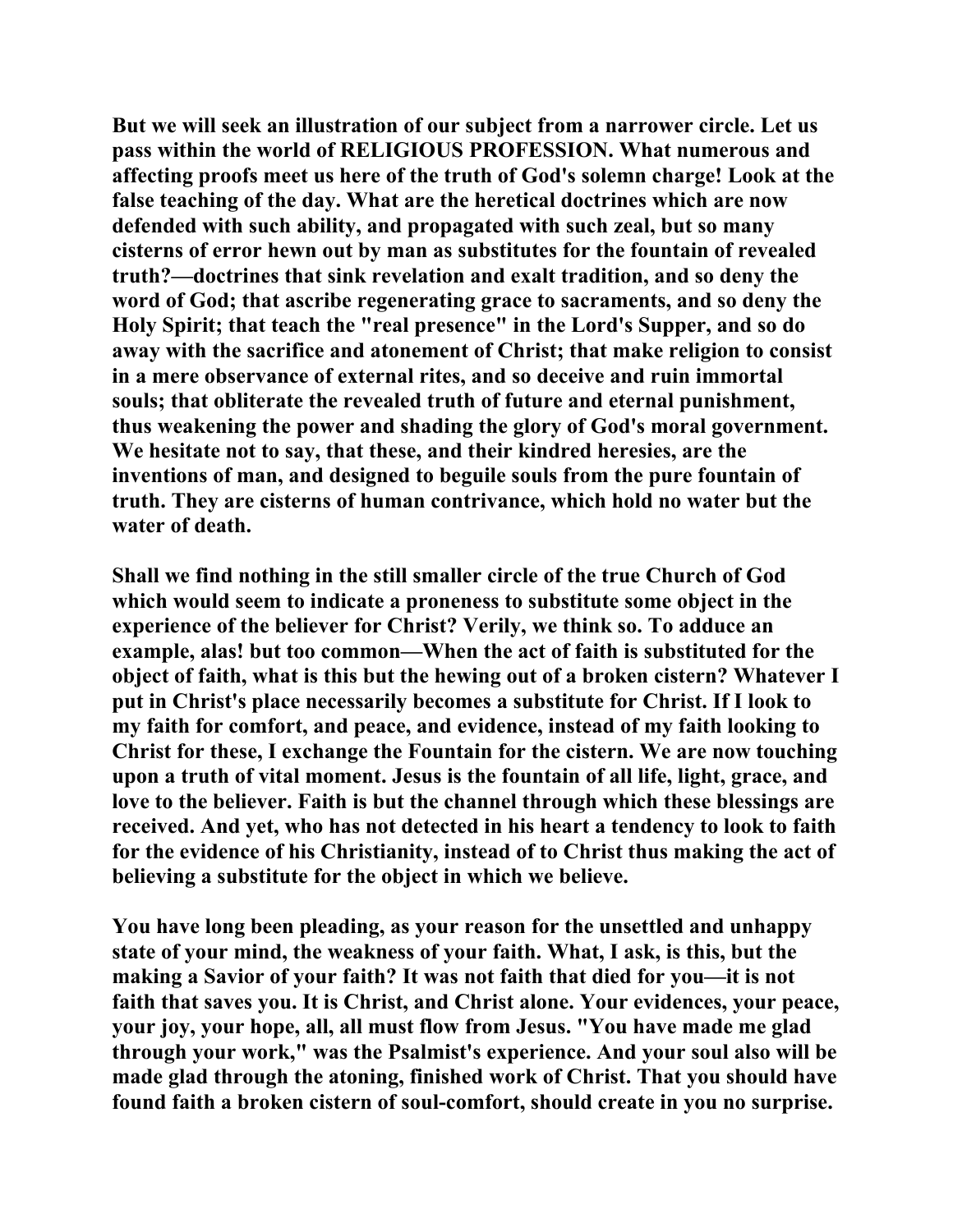**The Lord is jealous for his glory—he will not give it to a creature, nor will he give it to a grace. Precious as that grace may be, it never can be a substitute for Christ's precious work. If by any means I exclude the sun from my garden, should I wonder that my seed did not germinate, and that my flowers did not appear, and that my plants drooped and died? Surely not. And if I veil the Sun of Righteousness from my soul, if some intervening object is allowed to arrest his beams, so that they fall not directly and warmly upon the "incorruptible seed" sown in my heart, need I wonder that it springs not forth in blossom, or that the blossom falls before it sets in fruit? But turn, O believer, from this broken cistern to Jesus the fountain. Draw your comfort, not from the channel, but from the source where it proceeds. Stumble no longer at the weakness of your faith. Turn your eye from every object but the Lord our Righteousness, in whom you may stand before God, the object of his love and delight.** 

**Again, when we substitute spiritual frames and feelings for a simple resting on the Lord Jesus, we hew out broken cisterns that afford no true refreshment to the soul. These feelings are perpetually varying. The billows of the sea, and the winds of heaven, are not more restless, fluctuating, and uncertain. But if the mariner incessantly watches the heaving ocean, guiding his bark by its ever-changing undulations and currents, what progress towards his haven will he make? And you will make no advance in the divine life, if your eye is ever upon yourself instead of Christ. What though the experience of today is the opposite of the experience of yesterday—yesterday all brightness, today all cloudiness; yesterday your soul like a well-tuned harp, today every string loosed and uttering no melody; yesterday Jesus felt to be so near and precious, today seeming to awaken not a loving emotion in your heart; yesterday communion with God so sweet, today none whatever; yesterday desiring to walk uprightly, holily, and humbly, today detecting so much that is vacillating, weak, and vile;—nevertheless, Jesus is not changed.** 

**The work of Christ is the same—your acceptance in him is the same—his intercession in heaven for you is the same; then why should you fly to spiritual experiences for support, strength, and consolation—rising when they rise, falling when they fall—when all your standing, joy, peace, and hope are entirely out of yourself, and are solely in Christ? What though you change a thousand times in one day? Jesus never changes. God may vary His dispensations; He may alter His mode of dealing—He may change the nature of His discipline—He may vary the lesson, but His loving-kindness and His truth are as unchangeable as His very being. He may dry up the earthly**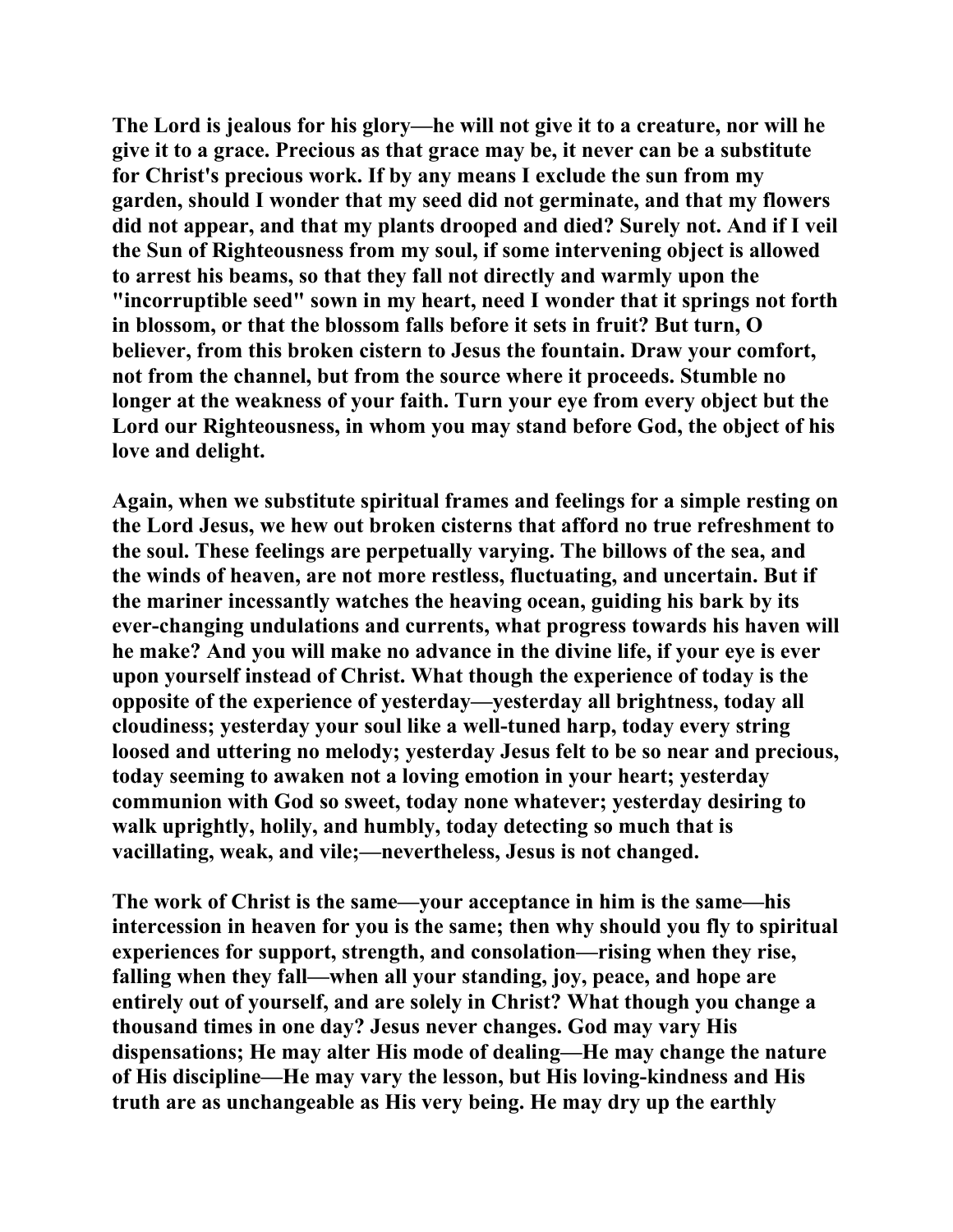**cistern, but He will never seal up the heavenly fountain; that will flow on in grace through all time, and In glory through all eternity.** 

**And is it not an evil thing thus to have forsaken the Fountain of living waters? God speaks of it as involving two evils—the evil of forsaking Him, and the evil of substituting a false object of happiness for Him. "My people have committed two evils: they have forsaken Me the Fountain of living waters, and they have hewn out cisterns, broken cisterns, that can hold no water." We are now touching upon, perhaps, the most solemn and important part of this chapter—THE SINFULNESS OF FORSAKING GOD, AND OF SUBSTITUTING SOMETHING ELSE FOR GOD.** 

**Dear reader, the true painfulness of this subject consists not in the sorrow which your heart may have felt in seeing your cistern broken. Ah no! the true agony should be, that you have, in your wanderings and creature idolatry, sinned, deeply sinned, against the Lord your God! This, and not your loss, ought to lay you low before Him. This, and not your broken scheme of earthly happiness, ought to fill you with the bitterness of sorrow, and clothe you with the drapery of woe. Oh! to have turned your back upon such a God, upon such a Father, upon such a Friend, and to have supposed that even a universe of creatures could have made you happy without Him, ought to bring you to His feet, exclaiming, "God be merciful to me the chief of sinners!" Is it no sin to say to God, as you have said a thousand times over—"I prefer myself to You—my family to You—my estate to You—my pleasure to You—my honor to You?" Is it no sin to have taken the gifts with which He endowed you, or the wealth with which He entrusted you, and forming them into a golden image, to have fallen down before it, exclaiming, "This is your God, O my soul!" O yes, it is a sin, the guilt and the greatness of which no language can describe.** 

**There is coming a period, unconverted reader, when you will know it of a truth to be a sin. A dying bed! Ah yes! a DYING BED! the last cistern broken! the last joy fled! the last hope expired! And now, without God, and without Christ, and without hope! What! is there not one drop of your many earthly cisterns left to cool your spirit's burning? Have all your creature blessings fled, as if appalled by the horrors of the scene? Yes! all have fled, and have left you alone upon the dreary precincts of an eternal world! "Oh! how this eternity haunts me!" exclaimed a gay votary of worldly pleasure, the moment before her young, trembling spirit plunged into the dark and measureless abyss. "O Lord, the hope of Israel, all that forsake you shall be ashamed, and**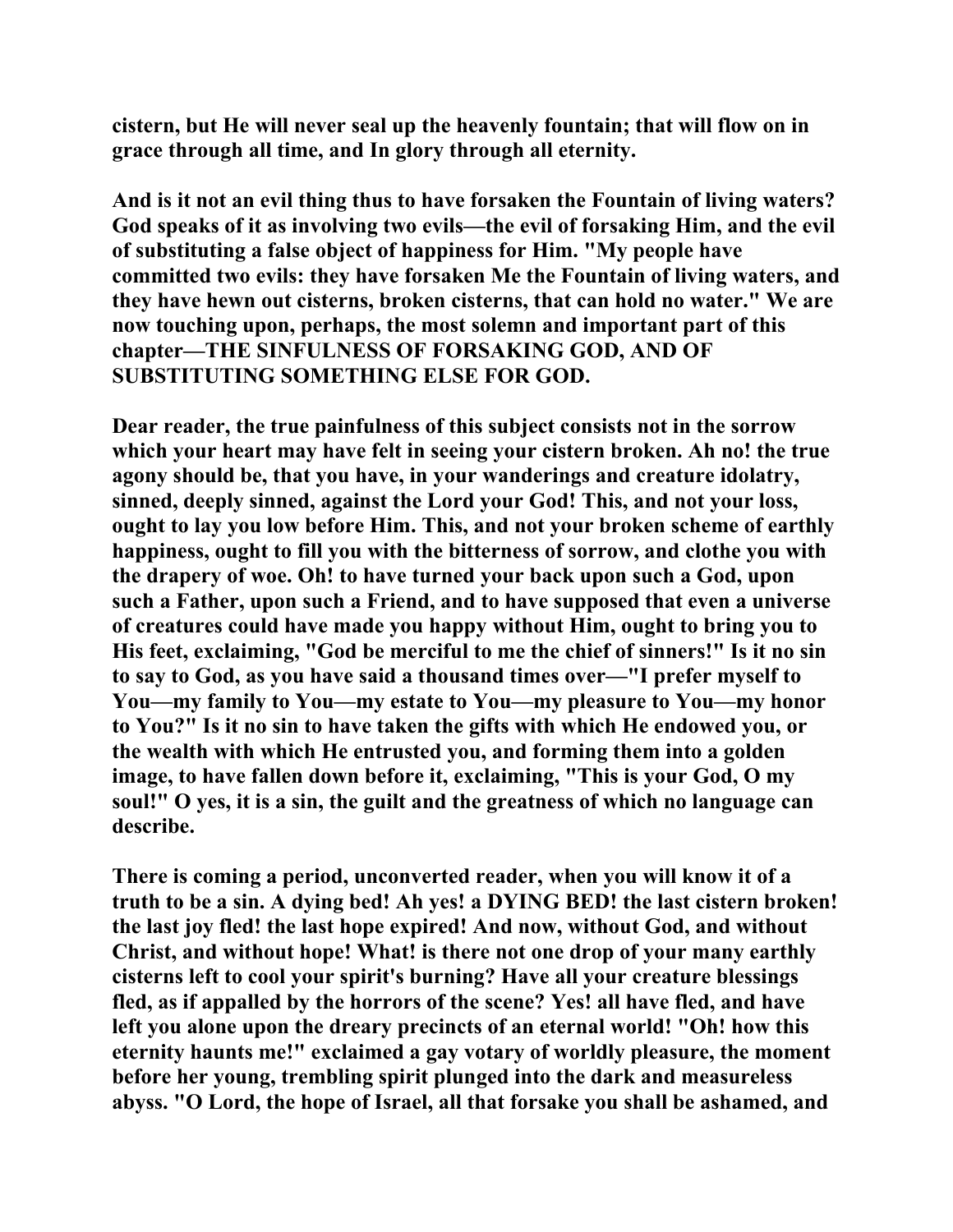**those who depart from you shall be written in the earth, because they have forsaken the Lord, the fountain of living waters."** 

**And is it no sin, O believer in Jesus, to have turned away in your unbelief and inconstancy, from the glorious redemption which the Lord has obtained for you at such a price, and to have sought the assurance and the joy of your salvation from other sources than it? What! is not the atoning work of Jesus sufficient to give to your believing soul solid rest, and peace, and hope, but that you should have turned your eye from him, and have sought it in the polluted and broken cistern of self? O, slight not the precious blood, and the glorious righteousness, and the infinite fulness, and the tender love of Jesus thus! No! you dishonor this precious Jesus himself! Shall he have wrought such an obedience, shall he have made such an atonement, shall he have died such a death, shall he have risen and have ascended up on high, all to secure your full salvation and certain glory, and will you derive the evidence and the comfort of your acceptance from any other than this one precious source— "Looking unto Jesus!"** 

**Look away, then, from everything—to Jesus. No matter what you are, look away from self—to Jesus. The more vile, the more empty, the more unworthy, the greater reason and the stronger argument wherefore you should look entirely off yourself—to Jesus. His atoning work is finished by him, and is sealed by the Father. It is impossible that God can reject you, entirely renouncing yourself, and fleeing unto Christ. Coming to Him in the name of Jesus, God cannot deny you. He has pledged Himself that whatever is asked in that name He will grant. Take Him at His word! Ask Him for the sense of His reconciled love—ask Him for the spirit of adoption—ask Him for the filial, loving, and obedient heart—ask Him for the meek, lowly, and submissive will. Yes, pour out your heart before Him: God waits to grant your utmost desire breathed out to Him in the name of Jesus. He has given you His beloved Son— O beneficence worthy of our God! O gift of gifts, priceless and precious beyond all thought!—what inferior blessing will He, then, withhold?** 

**Allow, in closing this chapter, AN AFFECTIONATE EXHORTATION. Turn every loss of creature-good into an occasion of greater nearness to Christ. The dearest and loveliest creature is but a cistern—an inferior and contracted good. If it contains any sweetness, the Lord put it there. If it is a medium of any blessing to your soul, Jesus made it so. But forget not, beloved, it is only a cistern. And what more? Shall I wound you if I say it? Tenderly do I speak and if, instead of leading you to, it draws you from, the Fountain, in unerring wisdom, and in tender mercy, and in faithful love, the Lord will break it, that**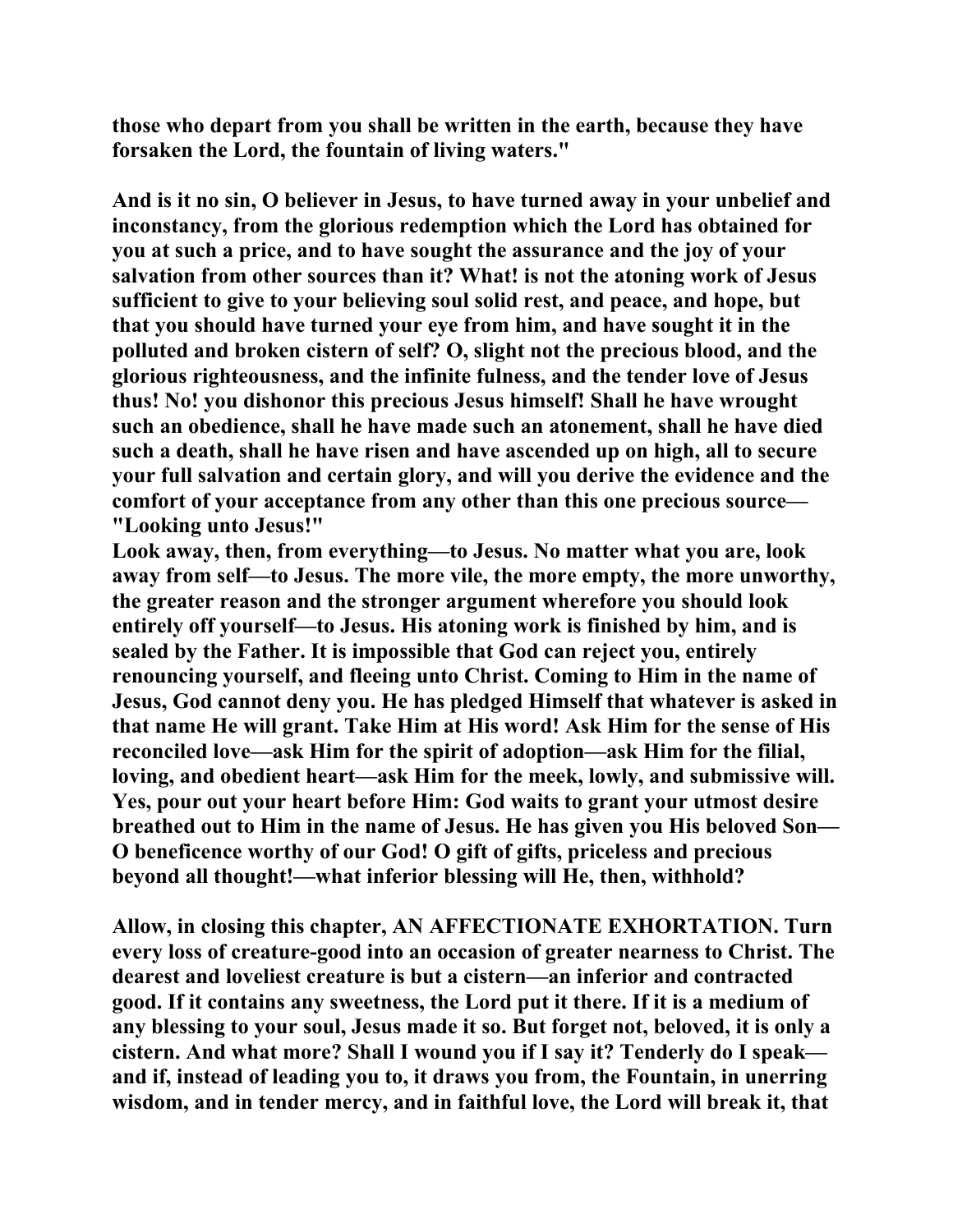**you may learn, that while no creature can be a substitute for him, he himself can be a substitute for all creatures. Thus, his friendship, his love, and his presence, are frequently the sweetest and the most fully enjoyed, when he has taken all things else away. Jesus loves you far too much to allow another, however dear, to eclipse and rival him. "The day of the Lord will be upon all pleasant pictures," and then the poor, imperfect copy will retire, and give place to the divine and glorious Original; and God in Christ will be all in all.** 

**One thought more—to some, perhaps, the sweetest in this work—the door of return is still open. The Fountain is still accessible! The waters of life still flow. "Ho! every one that thirsts, come to the waters and drink." "The Spirit and the bride say, Come." "Return, backsliding Israel, says the Lord, and I will not cause my anger to fall upon you; for I am merciful, says the Lord, and will not keep anger forever." Let your restored heart respond, "Come, and let us return unto the Lord; for he has torn, and he will heal us; he has smitten, and he will bind us up."** 

**Be your posture, in view of the cisterns which the Lord has broken around you, one of high and holy expectation. The Lord often removes one mercy, preparatory to the bestowment of another. And he never gives less, but always more, than he takes away. You may have thought, in the depth of your heart's deep sorrow, that your wound was incurable, and that your blessing could not be replaced. But, ah! if Jesus now enters your heart through the breach which his own hand has made, and occupies the vacancy which his own providence has created, then will you know of a truth, that there is One who can heal your wound, and replace your mercy, giving you back infinitely more than he took away, in giving you HIMSELF.** 

**You have, in the matter of your sorrow, to do with One who himself was wounded, who himself was a man of sorrows and acquainted with grief; and who well understands the language of grief, the meaning of sighs, and the eloquence of tears. Do you go to your lonely chamber to weep there, thinking none are mindful of your grief? You, too, may chant a song in the night of your woe, in the language of a suffering brother—** 

**"There was I met by One who had himself Been hurt by the archers; in his side he bore, And in his hands and feet, the cruel scar. With gentle force, soliciting the task, He drew them forth, and healed and bade me live."**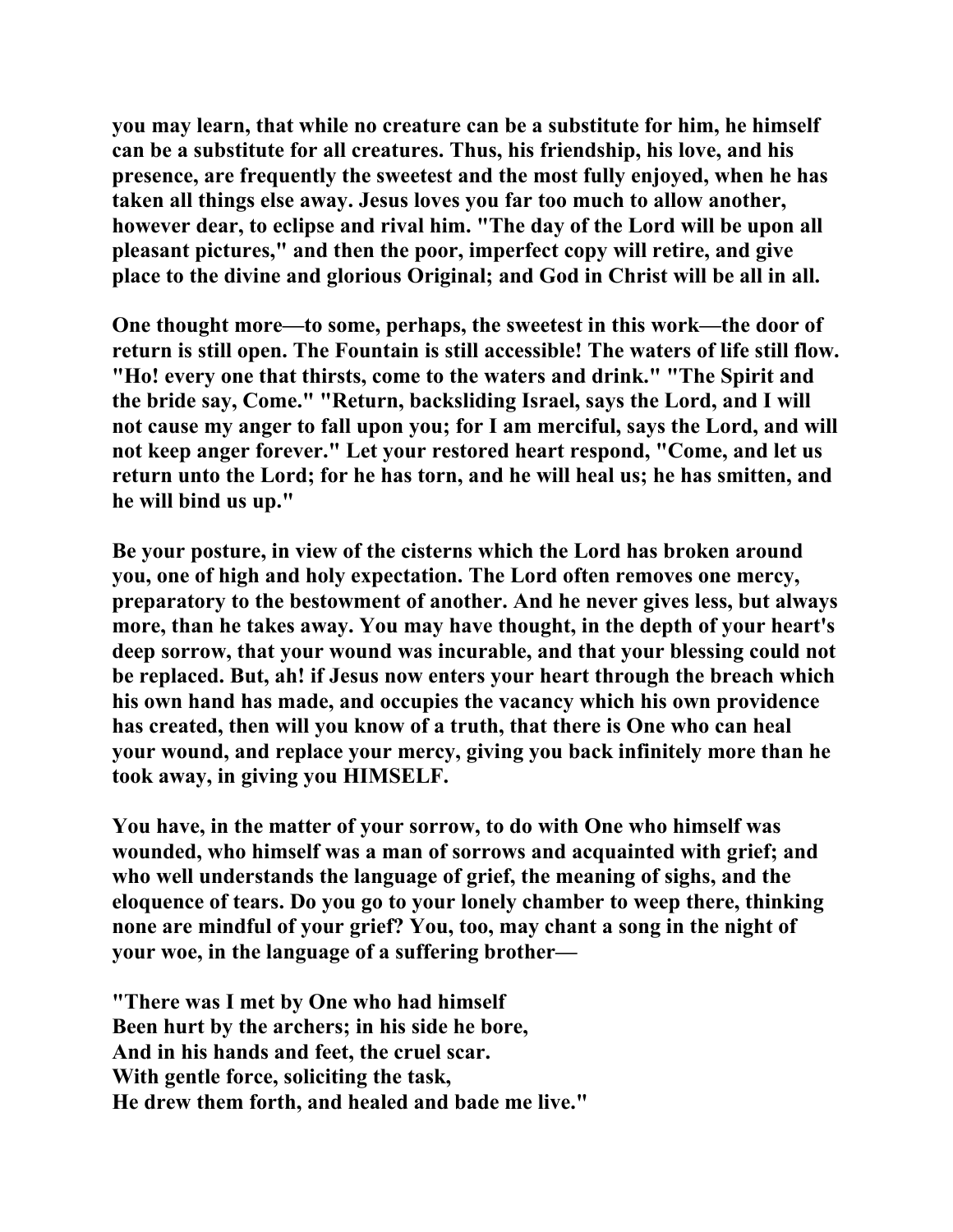**Who can tell what thoughts of peace, what resolves of mercy, and what purposes of grace and love, may now be treasured in the heart of God towards you? The present mournful dealing may be but the dark background of a beautiful picture—portraying the brightest, the holiest, the happiest period of your life. And this broken cistern of earth-born hope, over which the eye weeps, and around which memory loves so fondly to linger, may but give place to those waters of renewing, sanctifying grace, which shall be in you a springing-well, rising into everlasting life.** 

**All things and all events point us to, and are leading us towards, eternity. O how we absorb in our present sufferings and light afflictions, the thought of the coming death—the coming grave—the coming judgment—the coming heaven—the coming hell! Our sojourn here is but brief. We flit away like the shadow across the sun-dial. We weep today, we are wept for tomorrow. Today we are toiling, and fighting, and suffering; and anon, if believers in Jesus, we are with him, and "are come unto Mount Zion, and unto the city of the living God, the heavenly Jerusalem, and to an innumerable company of angels, to the general assembly and church of the first-born, who are written in heaven, and to God the Judge of all, and to the spirits of just men made perfect, and to Jesus the Mediator of the new covenant, and to the blood of sprinkling, that speaks better things than that of Abel."** 

**Then, let us "gird up the loins of our minds, be sober, and hope to the end, for the grace that is to be brought unto us at the revelation of Jesus Christ." Christ will soon appear in the clouds of heaven. "The coming of the Lord draws near." "The Lord is at hand." Let us hew out no more cisterns of earthly good; but following the stream of the Lord's love—deepening and widening as it ascends—let us rise to the fountain-head in glory, having our conversation in heaven, and our affections on things above, where Christ sits—and from where he will come again at the right hand of God. "Drink, yes drink abundantly, O beloved!" of this river, is your Lord's loving invitation. You cannot take to it too many vessels, nor vessels too empty. The precious "fountain opened to the house of David, and to the inhabitants of Jerusalem," is "for sin and uncleanness." Then, as sinners, plunge into it, "wash and be clean."** 

**Think not that you are alone in your grief at cisterns of creature-good thus broken. A 'cloud of witnesses' surrounds you, all testifying that the 'fleeting joy of earth' gives place to the full and permanent bliss of heaven; that Jesus**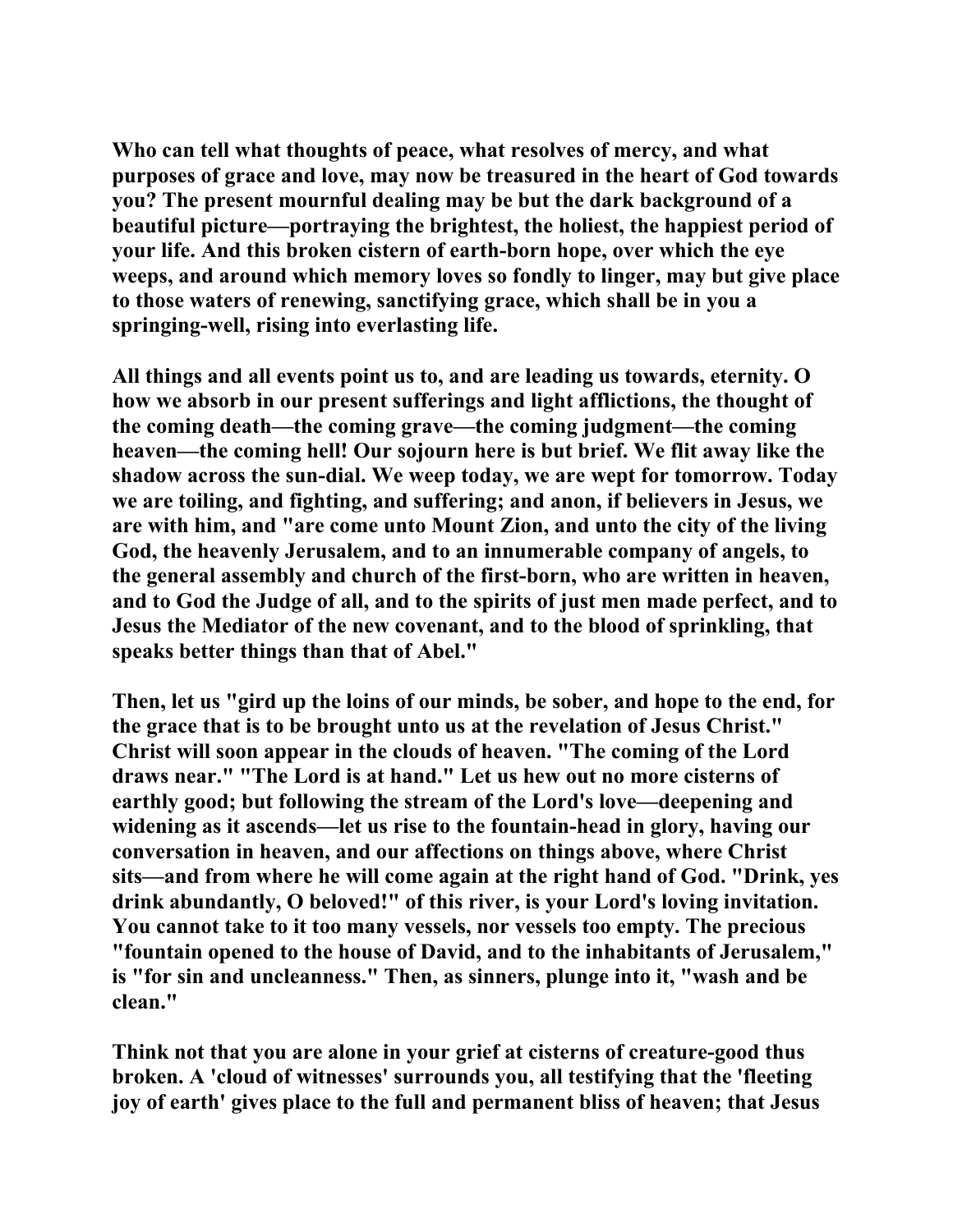**now turns his people's sorrow into joy, by the sustaining power of faith, and the sweet-discoveries of love; and that he will perfect that joy when he brings them to drink of the "pure river of water of life, clear as crystal, proceeding out of the throne of God, and of the Lamb." May sanctified sorrow enable you to sing, as one has done before you,** 

**"O Savior! whose mercy, severe in its kindness, Has chastened my wanderings, and guided my way, Adored be the power which illumined my blindness, And weaned me from phantoms that smiled to betray."** 

**"Enchanted with all that was dazzling and fair, I followed the rainbow—I caught at the toy, And still in displeasure, your goodness was there,** 

**Disappointing the hope, and defeating the joy."** 

**"The blossom blushed bright, but a worm was below; The moonlight shone fair—there was blight in the beam; Sweet whispered the breeze, but it whispered of woe; And bitterly flowed in the soft flowing stream."** 

**"So cured of my folly, yet cured but in part, I turned to the refuge your pity displayed; And still did this eager and credulous heart Weave visions of promise, that bloomed but to fade."** 

**"I thought that the course of the pilgrim to heaven Would be bright as the summer, and glad as the morn; You showed me the path—it was dark and uneven All rugged with rock, and all tangled with thorn." "I dreamed of celestial rewards and renown; I grasped at the triumph which blesses the brave; I asked for the palm-branch, the robe, and the crown; I asked—and you showed me a cross and a grave."** 

**"Subdued and instructed, at length, to your will, My hopes and my longings I sincerely would resign; O give me the heart that can wait and be still, Nor know of a wish or a pleasure but Thine!"**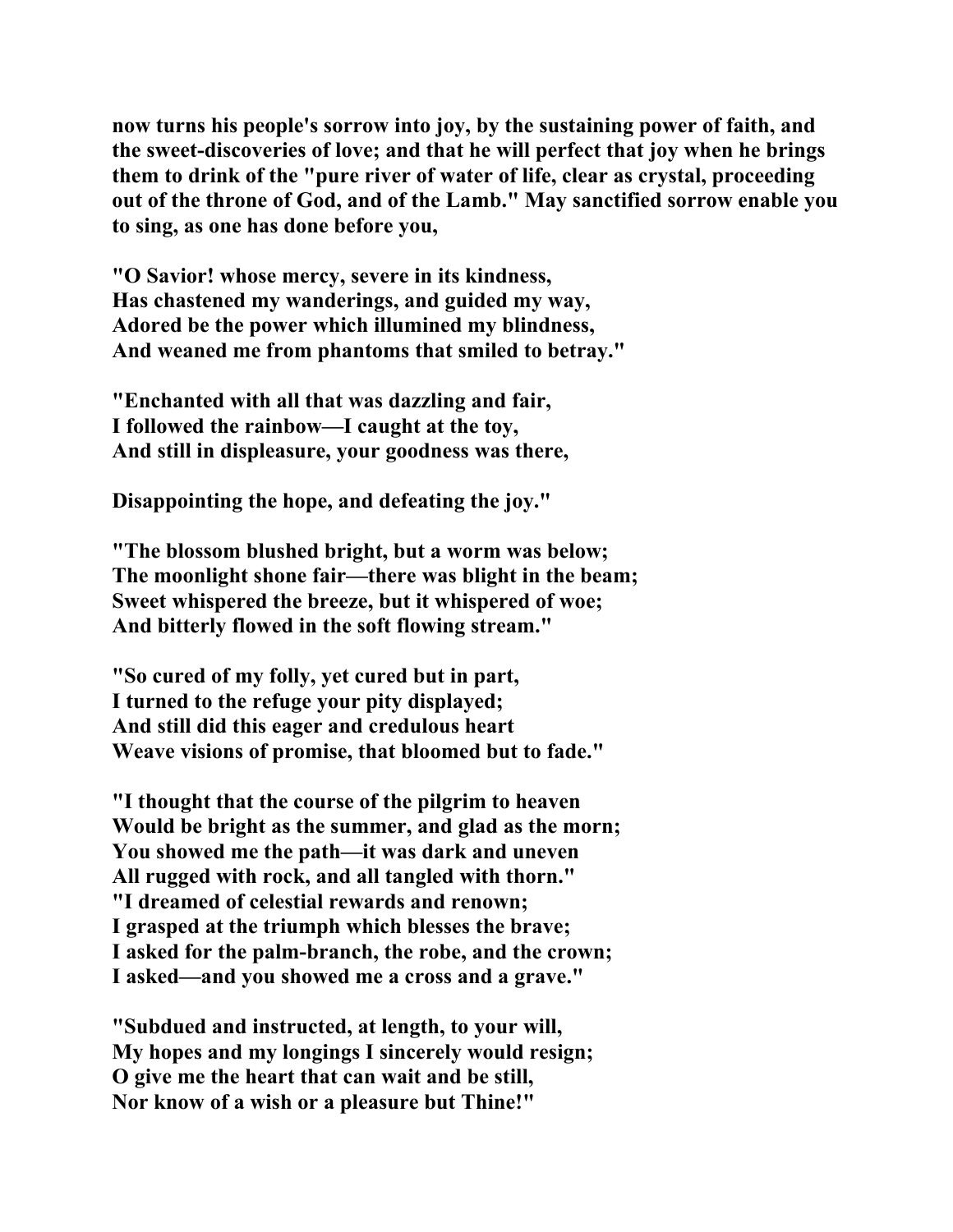**There are mansions exempted from sin and from woe, But they stand in a region by mortals untrod There are rivers of joy, but they roll not below; There is rest, but it dwells in the presence of God." —Robert Grant** 

## **"The Coming of the Lord in its Relation to Nominal Christianity"**

**"Our lamps have gone out." Matthew 25:8** 

**It is a distinguishing feature of the word of God that it is a record of stupendous and authenticated facts—a revelation of great and glorious events, a large portion of which yet remains to be fulfilled, but which will as certainly be accomplished as that God, whose Spirit in the prophets predicted them, is true. To the contemplation of one of these great transactions—the first in point of importance, and the greatest in point of grandeur—the attention of the reader will in this chapter be directed. The coming of the Lord in glory and majesty, is the event of unfulfilled prophecy—the central point of hope to the Christian Church, and will be the signal of terrible judgments upon nominal Christendom, and the unbelieving world. Surely it becomes a question with each individual, of the most serious moment, "What part will be assigned to me in the great transaction? What will be my position, and shall I be able to stand when he appears?"** 

**The reader will at once perceive that it is our present design to view this subject in its practical bearing upon character, and more particularly in its solemn relation to a false profession of Christ. No statement in God's word can possibly be clearer than that which describes the Lord as finding, when he comes, a portion of the professing church in a state of actual unpreparedness for the event. They are not surprised in a state of infidelity, or of atheism, or of open and gross ungodliness, "eating and drinking with the drunken," but in the assumed character of professing Christians, mingling with the true church of God, and dreaming—alas! it is but a dream!—of an actual participation in the grace that is to be brought unto the saints at the revelation of Jesus Christ. Our Lord thus portrays their character and describes their state at his appearing—"And at midnight there was a cry made, Behold, the bridegroom comes; go out to meet him. Then all those virgins arose, and trimmed their lamps. And the foolish said unto the wise, Give us of your oil, for our lamps are gone (or, are going) out." Let us, in attempting a spiritual**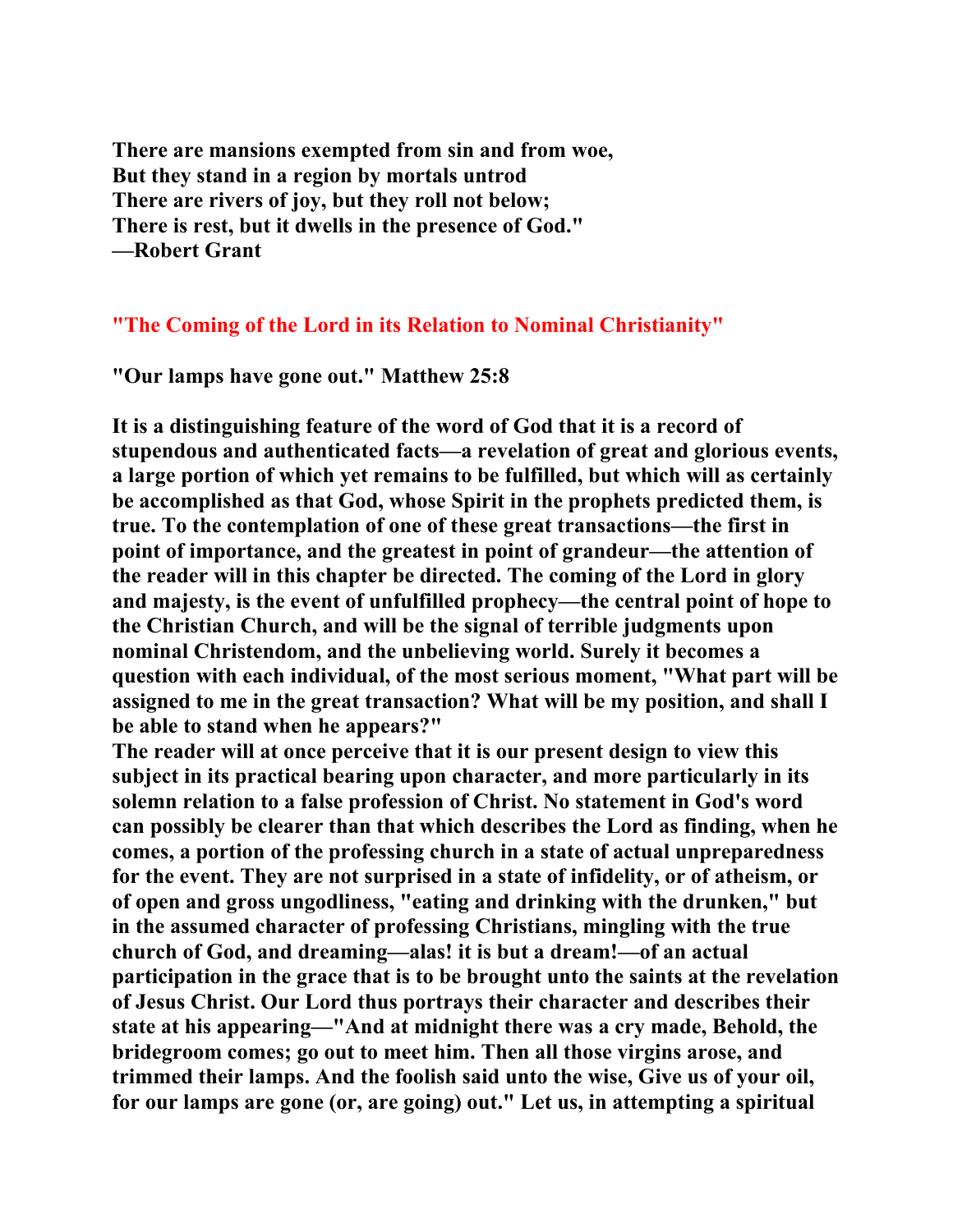**and a practical improvement of these solemn and searching words, direct our attention, first, to the great event to which they refer; and then, to an analysis of the character which they describe.** 

**THE EVENT is none other than the SECOND COMING OF THE LORD. We are left to no speculation or surmise as to the certainty of this event. Not more clearly was the doctrine of the first advent one of express revelation and distinct announcement, than is the doctrine of the second advent. It is a doctrine of Scripture, and therefore to be studied and believed. And never will the standard of spirituality in the Christian church rise to its proper elevation, nor her serried ranks present so formidable a front to her foes, until she has been brought as fully to receive, and as joyfully to hail, the one advent as she has fully received and joyfully hailed the other. The truth is, the discussions which have agitated and divided the Christian church as to the mode of his coming, have; tended, we fear, to avert the eye of the church from the fact of the Lord's coming. And thus, the "blessed hope, the glorious appearing of the great God our Savior," which should have been a truth uniting, strengthening, and sanctifying the "one body," has been lost sight of amid the strife of party and the conflict of opinion. But we will endeavor to present to the believer's eye a scriptural glimpse of this great truth—a truth, than which, none can be more earth-detaching and heaven-attracting to a believing mind.** 

**We have already gone at some length into the Scripture testimony to the doctrine of the second coming; but as it is possible that these pages may meet the eye of some who have not given to this line of argument any lengthened attention, we will arrange a few Scripture proofs under their proper heads, a candid and prayerful examination of which must lead to the conviction of the great truth which they so clearly substantiate. The reader is requested, at his leisure, to turn to the passages in his Bible.** 

**1. The doctrine of the second coming of the Lord was fully believed and ardently anticipated both by the Old and New Testament saints.** 

- **2. Christ will come in the clouds of heaven.**
- **3. His coming will be sudden and unexpected.**
- **4. The gathering together of the saints to meet the Lord.**
- **5. The trial of the Christian Church previously to the coming of the Lord.**
- **6. The sealing of the saints in anticipation of this time of trial.**
- **7. The saints will reign with Christ.**
- **8. The iniquity of the earth will be full at the coming of the Lord. (See an analogy to this truth in the destruction of the wicked in the time of Noah. And**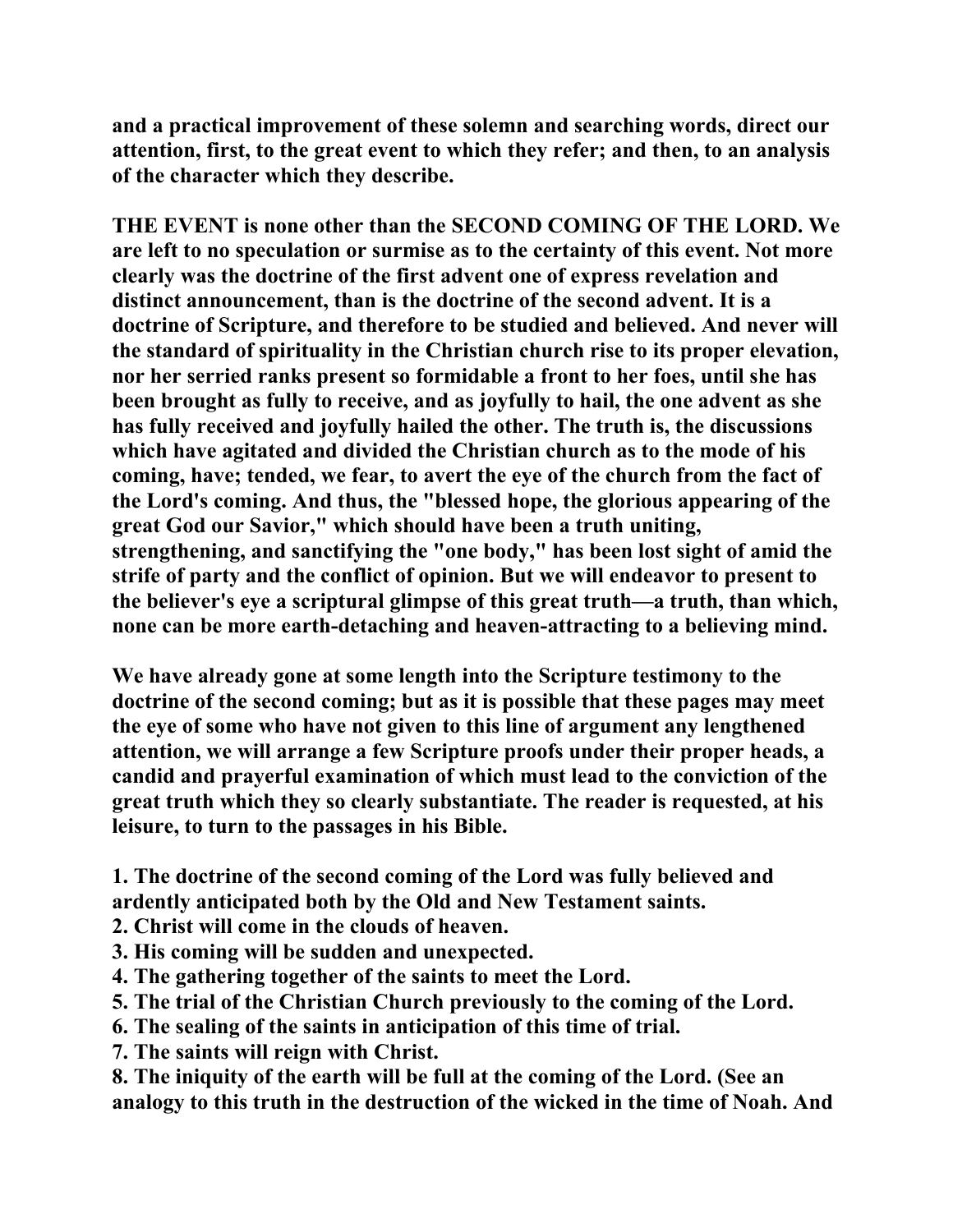**subsequently of the Amorites. And then of the Jews.) 9. The gathering together of the Jews, their restoration to their own land, their conversion, and the judgment of God upon their enemies. 10. The coming of the Messiah, the signal of vengeance upon his enemies. 11. The doctrine of the second coming of our Lord, a holy influential truth. A motive to godly sorrow. To holiness of life and divine conformity. To the mortification of sin in believers. To spirituality of mind. To patience and long-suffering. To moderation and sobriety. Against censorious judgment. To ministerial fidelity and diligence. To growth in grace and holiness. To the study of prophecy.** 

**From this line of Scripture testimony, to the truth of the doctrine of our Lord's second appearing, let us proceed to take a rapid glance at some of its more interesting and prominent CHARACTERISTICS. The first point that strikes us is, the long interval which transpires previously to the accomplishment of the event. But in this we see an illustration of the wisdom and mercy which have ever been so conspicuous in the Divine government. Immediately after the apostle had announced the truth of the Lord's coming, he found it necessary to guard the individuals to whom he had written against the idea of the Lord's immediate appearing—an error into which they had evidently fallen—and which, in a second letter, he thus corrects: "Now we beseech you, brethren, by the coming of our Lord Jesus, and by our gathering together unto him, that you do not be soon shaken in mind, nor be troubled, neither by spirit, nor by word, nor by letter as from us, as that the day of Christ is at hand." Thus it clearly appears that, so far from the doctrine of the Lord's coming being a strange and a novel idea to the early church, it was not only an article of their belief, but it was the theme of their joy, and the cherished object of their anticipation. The apostle, however, found it necessary to check this ardent feeling of the early Christians, by reminding them, that certain great events must transpire, preparatory to the coming of the Lord. He then proceeds to specify two in particular—a season of great spiritual declension, and the temporary ascendancy of the papal power. "Let no man deceive you by any means: for that day will not come, except there come a falling away first, and that man of sin be revealed, the son of perdition."**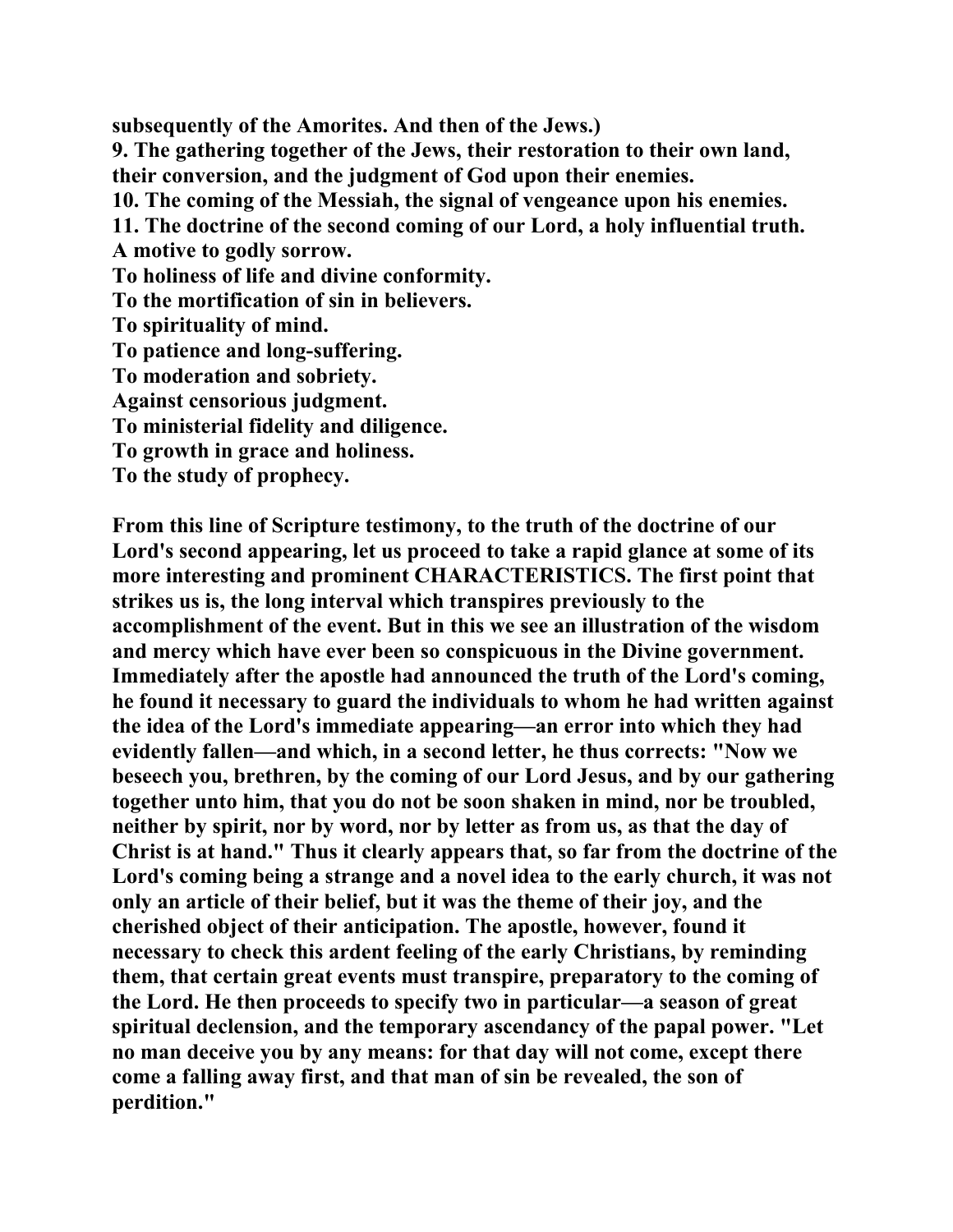**And is there nothing, we earnestly ask, in the events which are now transpiring, identical with these two remarkable premonitions of the advent of the Son of God? Are there not a sad waning of spirituality, a declension of vital godliness, of heart-felt religion? And are there not also a painful defection from the doctrines of grace, and a revival of Popery in a form the most specious and seductive, and therefore the more alarming? Let the reader make himself intelligently acquainted with the history of his own times, read, compare, and judge, and be found prepared for the final issue.** 

**We may regard the delay attendant upon the second coming, in yet another and an interesting point of view, namely, as illustrating the dispensation of mercy under which we live. As in the antediluvian world, "the patience of God waited in the days of Noah," thus affording to the impenitent space for repentance before the Lord came in the terror of his judgment; so, as it regards the coming of the Son of Man,—the interval between the prediction and its accomplishment, is an interval of mercy to the ungodly and impenitent world. The patience of the Lord now waits. God has ever shown himself slow in the execution of judgment, but quick in the exercise of mercy. His wrath has been wont to linger, as if reluctant to break forth; but his goodness has ever gone before us, as if by anticipation, meeting and providing for our need. The coming of the Lord, while it will consummate the blessed hope of the Church, will, to an ungodly, infidel world, be the fearful signal of overwhelming judgments. Hence the delay. Mercy stays the uplifted arm of vengeance, and cries, "Forbear!" The Lord "waits to be gracious." "I gave her space for repentance."** 

**The divine banner is extended, an armistice is proclaimed, proposals of peace are made, a plan of reconciliation is announced—rebel sinners are urged to ground their arms, and to submit to the government of God. Yet, see how the scoffers requite this merciful delay! "There will come in the last days scoffers, walking after their own lusts, and saying, Where is the promise of his coming? for since the fathers fell asleep, all things continue as they were from the beginning of the creation." "Because sentence against an evil work is not executed speedily, therefore the heart of the sons of men is fully set in them to do evil." But Christ will come, and "Who may abide the day of his coming? and who shall stand when he appears!" Not those who Christian walk in the counsel of the ungodly, and stand in the way of sinners, and sit in the seat of the scornful. They 'shall be like the chaff which the wind drives away; the ungodly shall not stand in the judgment, nor sinners in the congregation of the**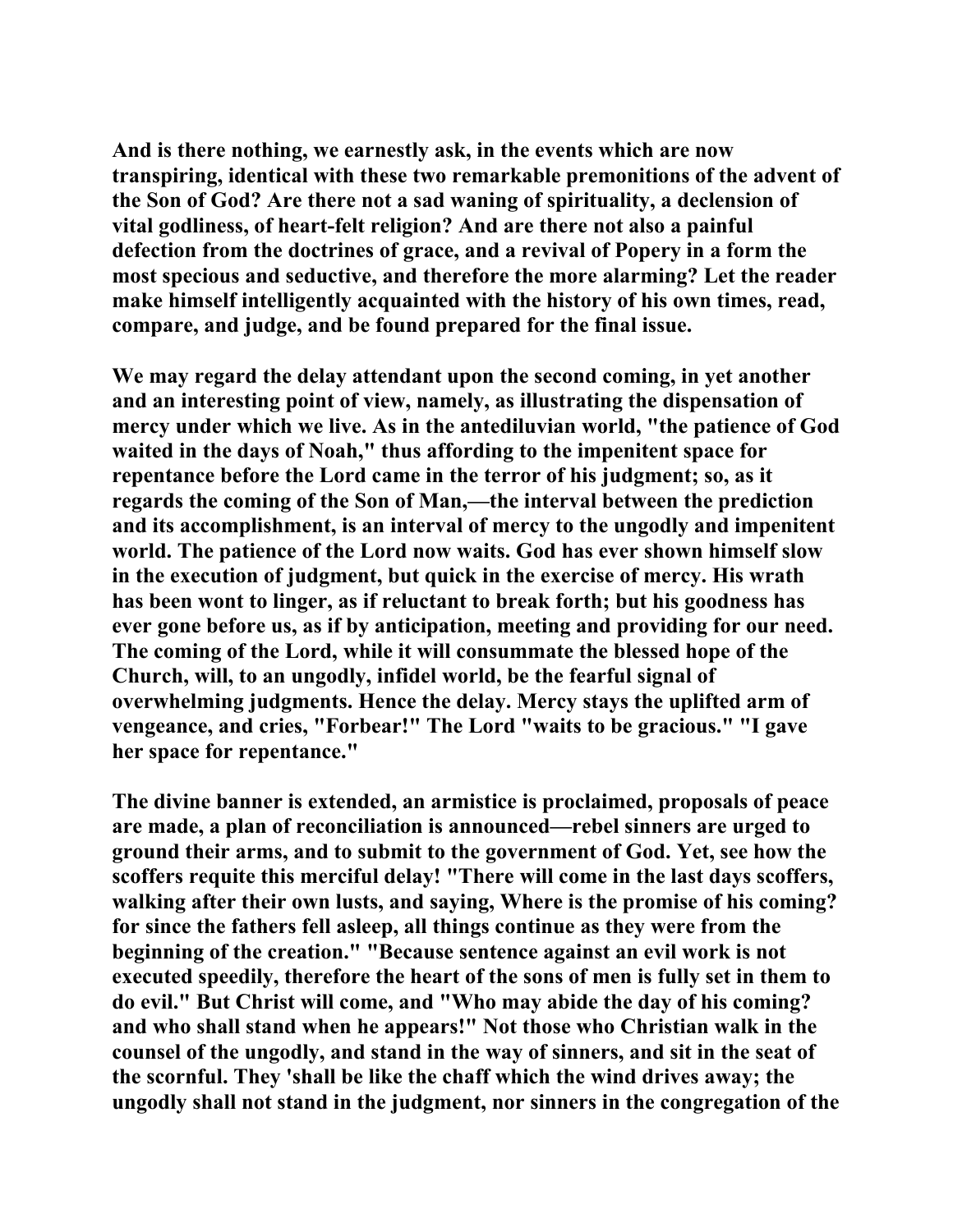**righteous.'** 

**But in what character, with especial relation to his Church, will our Lord appear? It will be twofold. He will come, first, as a triumphant King. As a victorious King, he is now enthroned in glory. "You have ascended on high; you have led captivity captive." He returned back to heaven as a conqueror over sin, hell, and death. Never did a Roman victor return from the battlefield bearing such spoil, nor amid such glory and acclamation, as that with which Jesus returned to his kingdom. The Captain of our salvation had gotten himself the victory over every foe of his Church. He met and battled, singlehanded and alone, the combined hosts of his enemies, and hers. And although he fell in the conflict, he yet won the battle. He conquered by submitting to conquest; he overcame in being overcome. He slew death in being slain by death.** 

**Do you want a confirmation to your belief in the essential Deity of your coming Lord? Behold it, beloved. Where will you turn to the record of a battle so strange, between combatants so opposite, and attended by results so wondrous? That, in the greatest weakness, our Lord should demonstrate his greatest strength; that, by a decided defeat, he should prove the victor; and that, in succumbing to the power and dominion of death, he should be the death of death! Oh! how truly divine does he appear! Believer in Jesus! the King, whose banner waves over you, has fought and won all your battles. One with him, every believer is victorious. Treading in his Lord's footsteps, he overcomes, even as he overcame. It is impossible but that the weakest believer must obtain the victory in the severe conflict which he is waging with the foe. He may at times be foiled, embarrassed, and overcome, but he will ultimately triumph. The battle may go against us, but not the war. Faith realizing its union with the Lord, obtains the victory. And never does the believer go forth to face the enemy in the name of Jesus, but with the disciples he may exclaim, "Lord, even the devils are subject unto us through your name." Come, you faint and exhausted warriors! and refresh your spirits and renew your strength with this precious truth—your Captain is victorious! He who lives for you upon the throne—he who dwells in you by his Spirit, is he who rose to glory with your every foe chained in defeat and humiliation to his chariot, "carrying captivity captive."** 

**Do you still hesitate to believe so great a truth? Hark how his angelic escort heralded his approach to glory! "Lift up your heads, O you gates, even lift them up, you everlasting doors; and the King of glory shall come in. Who is**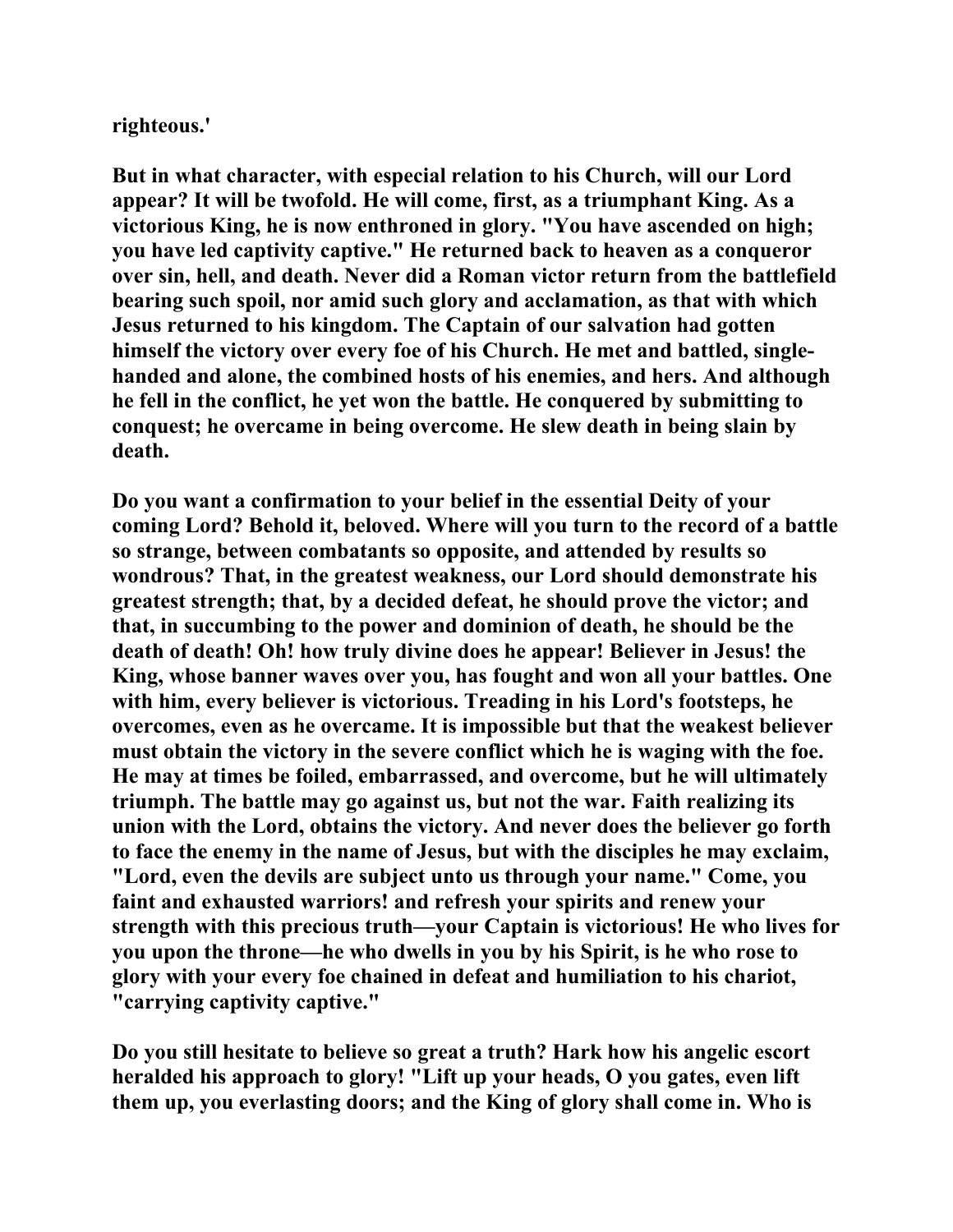**this King of glory? The Lord strong and mighty, the Lord mighty in battle."** 

**"Hark, ten thousand harps and voices Sound the note of praise above! Jesus reigns, and heaven rejoices Jesus reigns the God of love; See, he fills yon azure throne! Jesus rules the world alone."** 

**"King of glory, reign forever! Yours an everlasting crown Nothing from your love shall sever Those whom you have made your own; Happy objects of your grace, Destined to behold your face."** 

**"Savior, hasten your appearing; Bring, O bring the glorious day! When, the awful summons hearing, Heaven and earth shall pass away, Then with golden harps we'll sing, Glory to Our REIGNING KING."** 

**But our Lord, although a victorious, is not a triumphant King. Nor will he be, until he comes the second time to receive his kingdom, and to reign in undisputed and universal supremacy in the bosom of a gathered church, and over a subdued and renovated world. He will then appear "more than a conqueror "—even TRIUMPHANT. He is represented as having, "after he had offered one sacrifice for sins forever, sat down on the right hand of God; from henceforth waiting until his enemies be made his footstool." What are we to gather from this statement? Much that is deeply and gloriously significant. It describes the Redeemer in the interval between the victory and the triumph—the victory which signalized his past humiliation, and the triumph which will aggrandize his coming glory. It defines his position of repose, and his attitude of expectation. It is impossible not to perceive, in these remarkable words, a reference to another and a final conflict—the issue of that conflict being the crowning act of his glory.** 

**Are his enemies yet his footstool? Are all things yet subdued under him? Is the world subdued? Is sin subdued? Is Antichrist subdued? Are the powers of**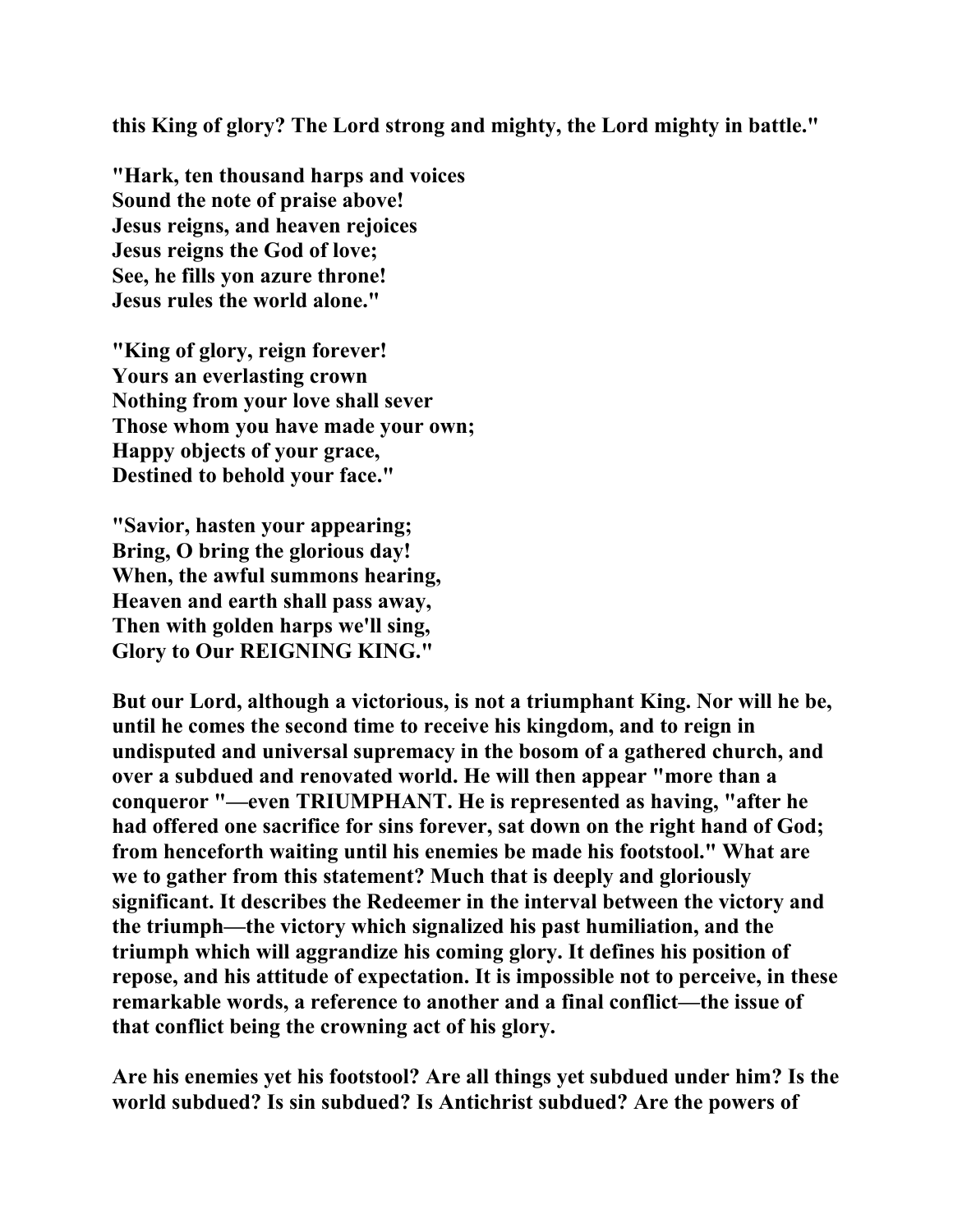**darkness subdued? Is death subdued? No! But they shall be. At what time? When Christ "shall appear the second time without sin," or a sin-offering, and therefore no more as a Priest who is to die; "unto salvation"—and therefore as a King who is to reign. "Then comes the end, when he shall have delivered up the kingdom to God, even the Father; when he shall have put down all rule, and all authority, and power. For he must reign, until he has put all enemies under his feet." Then, then will our Lord appear as a TRIUMPHANT KING to your eye.** 

**Picture the scene! Every foe now falls before him. Death, the last enemy, is destroyed. All his enemies are "consumed with the word of his mouth"—the universal diffusion of his gospel, "and with the brightness of his coming"—the kingly power of his advent. All Antichrists retire—their imposture exposed, and their pretensions confounded—and CHRIST remains in triumph. All earthly kingdoms are dissolved—their dominion destroyed, and their glory passed away—and the kingdom of Messiah fills the world. All principalities and powers lay down their sovereignty at his feet, and Immanuel triumphantly reigns, having on his vesture and on his thigh a name written— "KING OF KINGS, AND LORD OF LORDS."** 

**"He shall reign from pole to pole, With illimitable sway; He shall reign, when, like a scroll, Yonder heavens have passed away. Man's last enemy shall fall, Hallelujah, Christ in God, God in Christ, is all in all."** 

**But our Lord will appear in another character—one particularly endearing to his Church. He will come as her BRIDEGROOM. "Behold, the Bridegroom comes!" Jesus sustains no relation to his Church more expressive than this. From all eternity he betrothed her to himself, and forever. He asked her at the hands of her Father, and the Father gave her to him. He entered into a covenant that she should be his. The conditions of that covenant were great, but not too great for his love to undertake. They were, that he should assume her nature, discharge her legal obligations, endure her punishment, repair her ruin, and bring her to glory. He undertook all, and he accomplished all because he loved her. The love of Jesus to his Church is the love of the most tender husband. It is single, constant, affectionate, matchless, wonderful. He sympathizes with her, nourishes her, provides for her, clothes her, watches**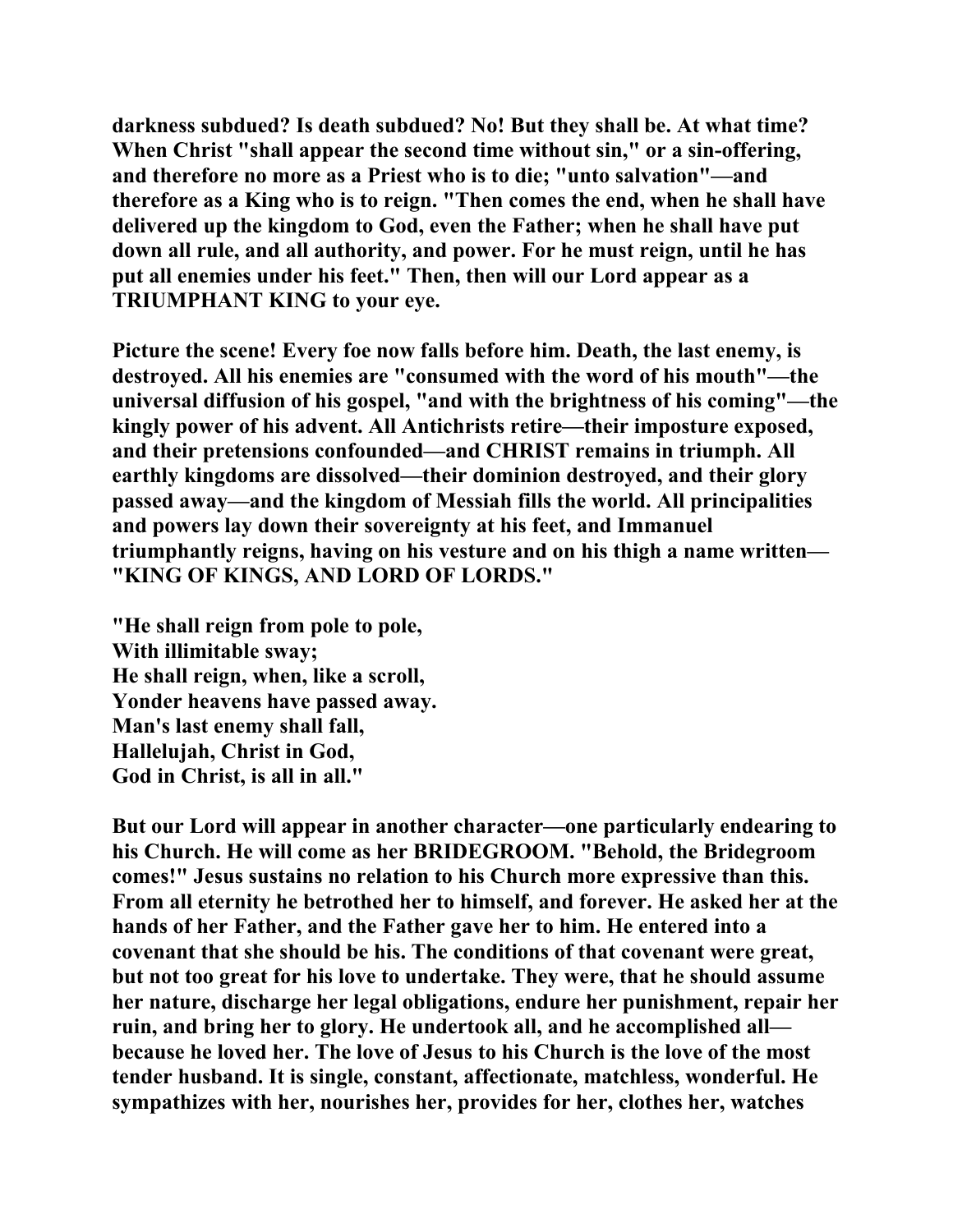**over, and indulges her with the most intimate and endearing communion.** 

**"Christ also loved the church, and gave himself for it; that he might sanctify and cleanse it with the washing of water by the word; that he might present it to himself a glorious church, not having spot or wrinkle, or any such thing; but that it should be holy and without blemish." Reader, do you know what this union with Jesus is? Apart from its experience, pride not yourself upon any other union. The dearest, choicest ties of human affection are but as brittle glass. They are easily broken, and soon destroyed. No union, but that which is with Jesus, and in Jesus, extends beyond the grave. He must share in every tie of creature love, if it be holy and permanent. Think not that the union of holy hearts is dissolved by death. O no!—death does not sever, death unites the sanctified. The bonds of the holy are beyond his ruthless power to break. The love which the image of Jesus, reflected in his people, inspires, is as deathless as the love of Jesus himself. It is as immortal as their own redeemed, transformed, and glorified nature. And in reference to a more divine and elevated sentiment than that to which the poet refers, we apply his beautiful words,** 

**"They sin who tell us love can die With life all other passions fly, All others are but vanity; But love is indestructible. Its holy flame forever burns; From heaven it came, to heaven returns."** 

**But the Lord Jesus will come in the clouds of heaven, and this will be the occasion of his public espousal of his Church. Her present union to him is secret and unknown, invisible to the world, and often concealed to herself. But he will appear, openly and visibly, to take her to himself; and before his Father and the holy angels, he will solemnize her eternal union. O what a time of splendor and of rejoicing will that be! Arrayed in his nuptial robes, Jesus will descend to make her his own; and she, "prepared as a bride adorned for her husband, will go forth to meet him." Then will be heard the song of angels, "Let us be glad and rejoice, and give honor to him; for the marriage of the Lamb has come, and his wife has made herself ready." Yes! "blessed are they who are called unto the marriage-supper of the Lamb." May the writer and the reader, through grace, sit down together there!** 

**But there will be those whom the coming of the Lord will surprise in a state of**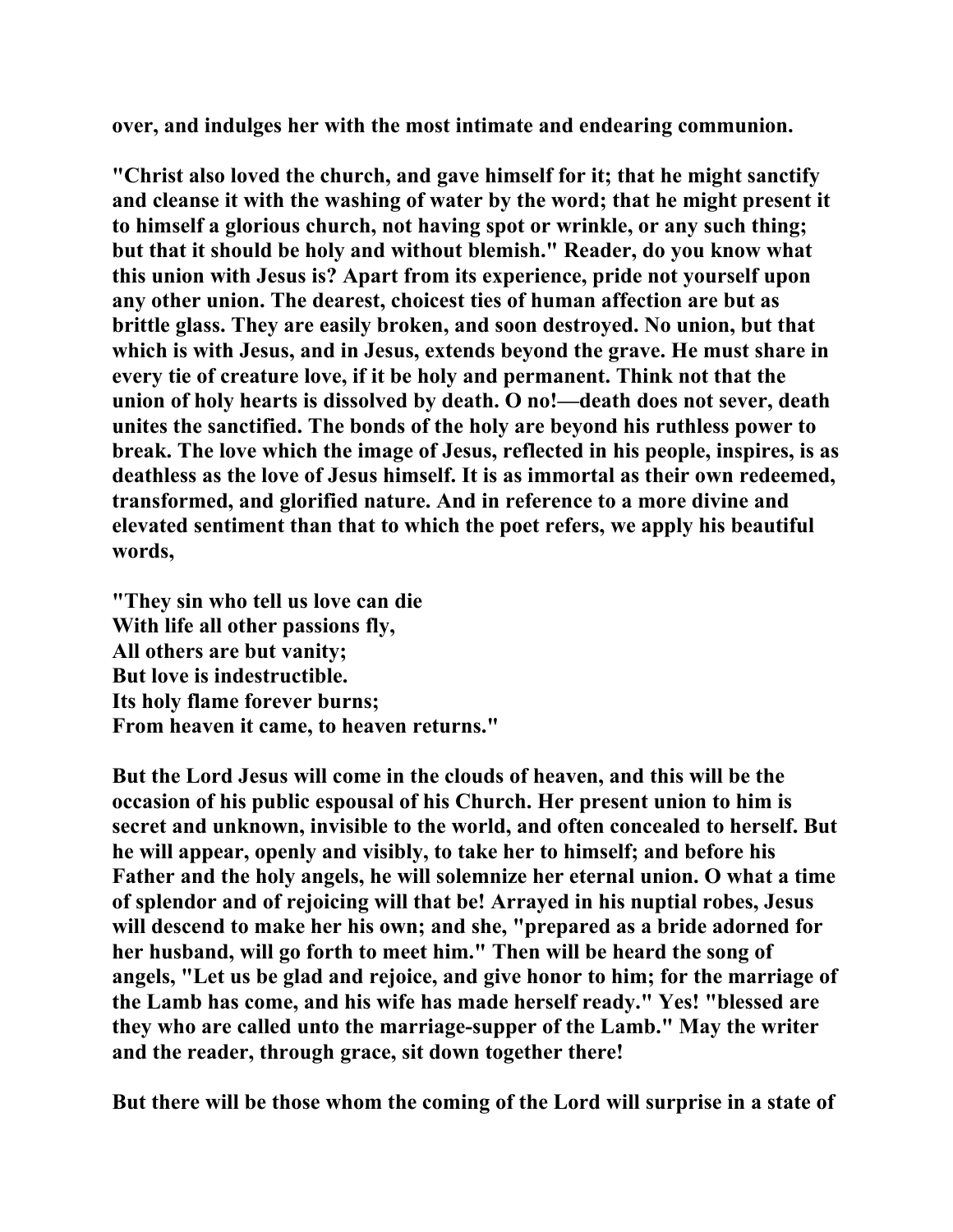**TOTAL UNPREPAREDNESS. Our allusion now is to NOMINAL PROFESSORS of Christ. To such the words of our Lord's parable unquestionably refer. That the "five foolish virgins" were professors of the Gospel, cannot admit of a doubt. They, too, like the true disciples of Jesus, had their lamps. But they were lamps merely, and nothing more. When the Bridegroom came, they were found empty, without one particle of oil, and the despairing cry was—"Our lamps are going out!" But let us, with all solemnity, portray the character.** 

**In attempting to describe the case of a mere professor of the Gospel, we will commence with his religious creed. Herein, we fear, lies his deepest selfdeception. He is, perhaps, a profound theologian, is well schooled in the 'five points' of divinity, is an acute reasoner, a skillful debater, and an able and vigilant defender of the outposts of Christianity. He can subscribe fully to the Thirty-nine Articles, to the Westminster Confession, and to the general truths of revelation. He has no doubt of the divinity of the Bible, his creed is well balanced, and his general views of truth would be considered evangelical and orthodox. And yet, thus far may he proceed in the deepest self-deception. With all this "form of knowledge," this lodgment of the truth in the understanding, this subscription of the intellect to the doctrines of revelation, he is an utter stranger to that heart-transformation, that inward illumination of the Holy Spirit, without which the soul is spiritually dead, the heart is unrenewed and unholy, and the whole moral man is unfit for the kingdom of heaven. In short, we have here the case of one who, while his judgment assents to the truth, his heart entirely rejects it. The Gospel is to him a thing of intellectual subscription, and not of heart experience. Not a single truth of the Bible has become an element of life and holiness in his soul.** 

**The word, in its letter, is an instrument of light; but not, in its spirit, is it an instrument of quickening. With such deep-meaning declarations as these, he is experimentally unacquainted—"The law of the Lord is perfect, converting the soul: the testimony of the Lord is sure, making wise the simple." "Your word has quickened me." "Being born again, not of corruptible seed, but of incorruptible, by the word of God, which lives and abides forever." "Of his own will begat he us, with the word of truth." "Sanctify them through your truth." Thus far will the religion of intellect extend. The grand point at which this religion rests short, is REGENERATION, a word mighty in its import, although entirely excluded from the theological vocabulary of the man of mere intellectual subscription to Divine truth. Yet, what a mighty doctrine is this! There it stands in the Bible, and it cannot be erased. We tell the man**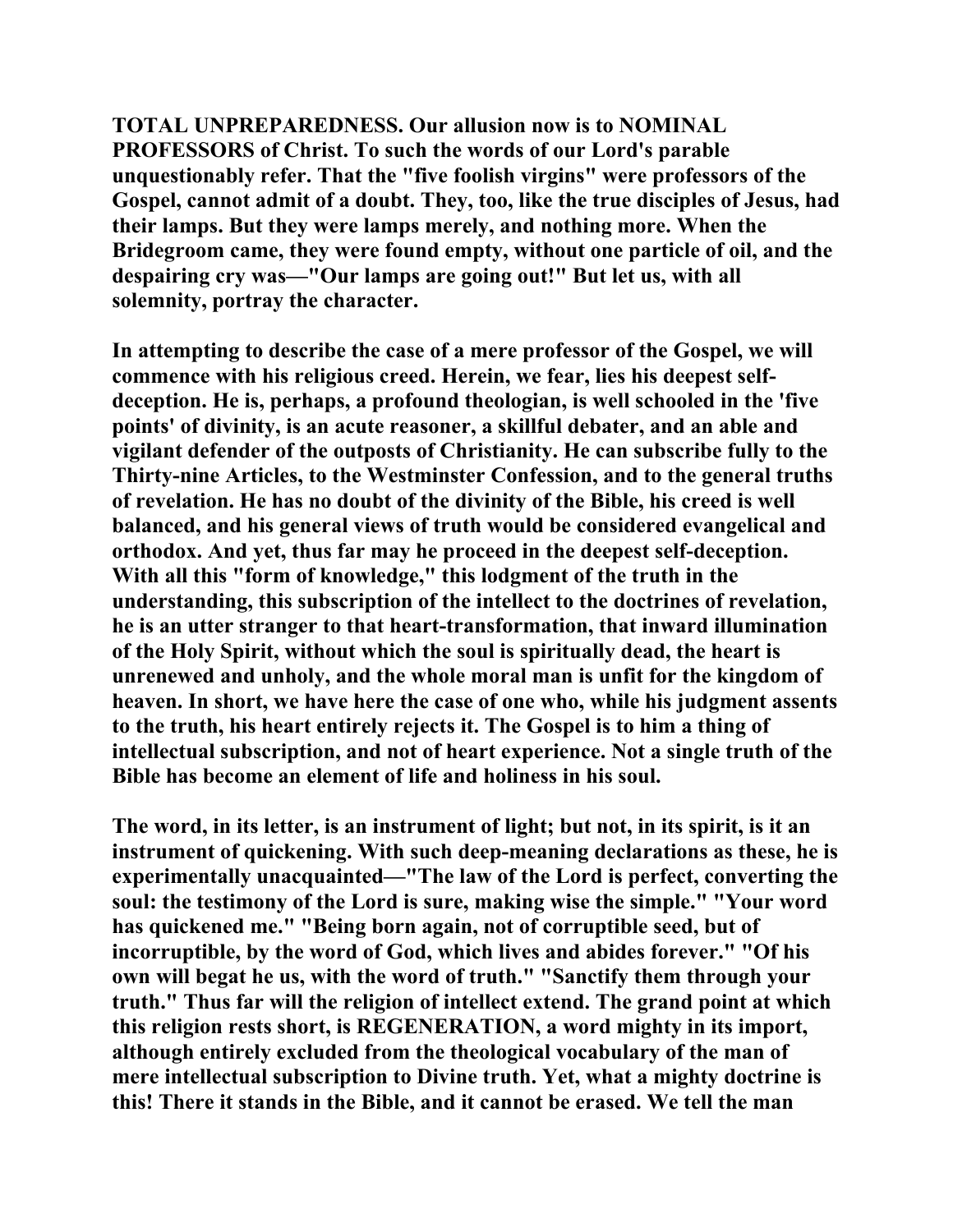**proud of his orthodoxy, and boasting of his well-poised creed—we tell the man of sound philosophy, and of high intellectual attainments, that though he had the gift of prophecy, and understood all mysteries and all knowledge, yet without the regenerating grace of the Holy Spirit, and supreme love to God, the light within him is darkness, and that darkness is the certain prelude to the "blackness of darkness" of despair. "Except a man be born of water and of the Spirit, he cannot enter into the kingdom of God."** 

**Shall we describe him in his general conduct? This, perhaps, is exemplary and commendable. As a member of a Christian church, holding, it may be, an office of distinction and responsibility, as a parent, as a master, as a citizen, men admire and commend him. He is a zealous partisan, is the man of societies, of committees, and of meetings. His name may be found high upon the subscription list, and appended to generous donations. He is a religious patriot. He will devote his talents, his time, and his wealth, to the erection of public sanctuaries, or to the propagation of the Gospel, or in promoting various benevolent and popular enterprises. In the more retired walks of domestic life, the same species of religion may be seen. He will bend his knee in family worship, catechize his children, instruct his domestics, and seek to inculcate and exemplify that which is lovely and of good report.** 

**But follow this Christian professor into the world. Is it evident that the great separation has taken place? Is he there a witness for God? Ah, no! He can mingle with the world, and be of the world, and be as the world, and yet not misplace a single fold of the silken robe with which his religion invests him. He talks of its innocent recreations as sources of high and justifiable enjoyment. He can devour the contents of a novel, or contemplate the transactions of a play, with the same interest with which he bends over the pages of inspiration. The dizzy mazes of the dance, and the voluptuous music of the oratorio, and the delirious excitement of the cup, are sources of enjoyment greater and more frequent than the hallowed engagements of the sanctuary. This is the man of mere religious profession. Have I exaggerated the picture? Ah, no! I have drawn from life. That there are innumerable cases of false profession, not so glaring, or so strongly marked, or so easy of detection and of analysis as this, I readily admit. Instances, many of an external putting on of Christ, and of a very zealous engagement in his service, and of apparent consistency of walk, of much acquaintance with Scripture, and fluency of religious phraseology, in which, nevertheless, the great separation of the man from his own righteousness has never taken place; the conviction of sin, never felt; brokenness of heart, never experienced; faith in Jesus, never exercised; the**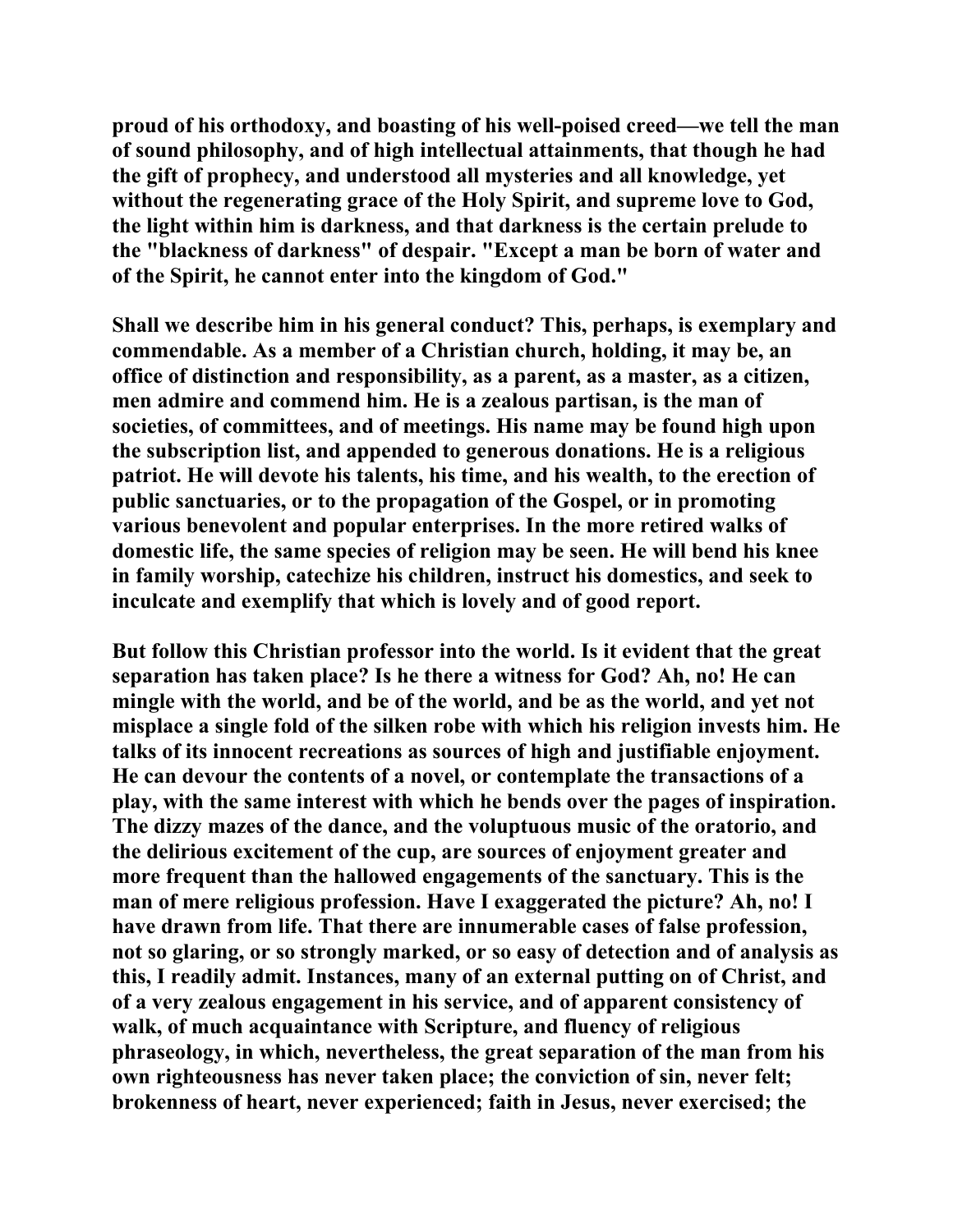**pardoning love of God, never realized; the preciousness and graciousness of the Lord, never tasted.** 

**Even this may, by some, be thought too strong a picture of self-deception. Not stronger than that which Jesus himself drew—"Not every one that says unto me, Lord, Lord, shall enter into the kingdom of heaven, but he that does the will of my Father who is in heaven. Many shall say to me in that day, Lord, Lord, have we not prophesied in your name, and in your name have cast out devils, and in your name done many wonderful works? And then will I profess unto them, I never knew you; depart from me, you that work iniquity." These are searching, solemn words! Who can read them with composure, without fixing his eye of faith upon the cross of Jesus, exclaiming, as he looks, "Sinners, of whom I am chief?" Who has not, at times, been overwhelmed with the self-agonizing thought, "What, if I should be found at last to have possessed nothing but the empty lamp of a Christian profession?" Happy are they whom the searching inquiry may lead more entirely from themselves, to look to Christ, to rest in Christ, to walk in Christ—in the truth of Christ, in the love of Christ, and in the spirit of Christ!** 

**But the dim and flickering light which a mere informed judgment, or which an external profession gives, sooner or later is extinguished. A season of prosperity often proves fatal to a profession of godliness. Divine Providence smiles, riches increase, and with them the temptations and the snares, the luxury, indulgence, and worldly show, which are inseparable from the accumulation of unsanctified and unconsecrated wealth. And what are the results? In most, cases, the entire relinquishment of the outward garb of a religious costume. Found to be in the way of the full indulgence of the carnal mind, it is laid aside altogether; and thus freed from all the restraints which consistency imposed, the heart at once plunges deep into the world it all the while secretly loved, sighed for, and worshiped. Oh! what a severe, but true, test of religious principle is this! How soon it detects the spurious and the false! How soon does the verdure wither away! "The cares of this world, and the deceitfulness of riches, choke the word, and it becomes unfruitful." "The prosperity of fools shall destroy them."** 

**But if a professing man passes through this trial, and still retains his integrity—still walks closely and humbly with God—still adheres to the lowly cross—bearing path of Jesus—is still found as diligent in waiting upon God in public and private means of grace—is still as meek, lowly, and kind, increasing in devotedness, liberality, and love, with the increase of God's**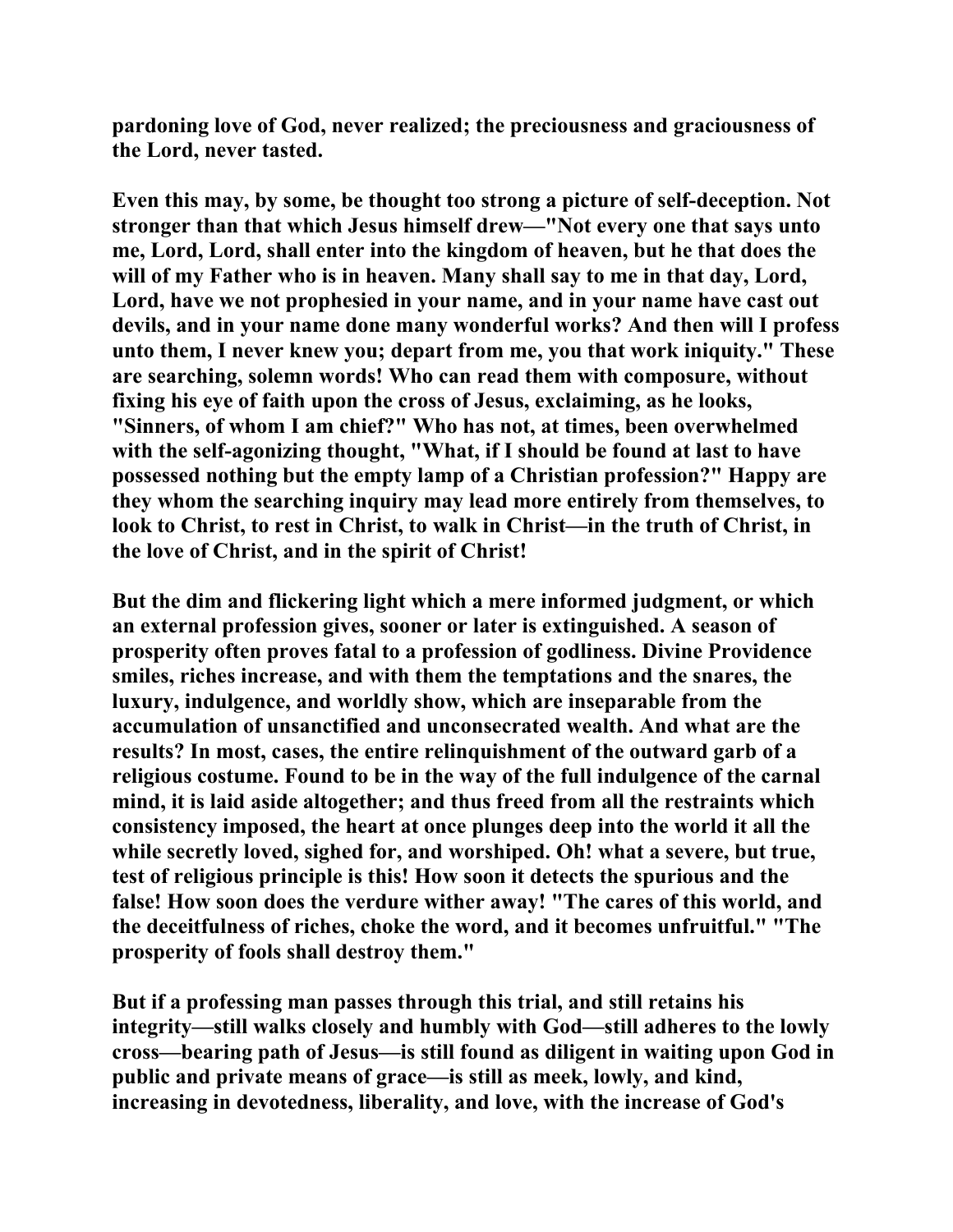**providential goodness around him, such a man has the "root of the matter in him;" and "he shall be like a tree planted by the rivers of water, that brings forth his fruit in his season; his leaf shall not wither; and whatever he does shall prosper." His prosperity has not destroyed him.** 

**A time of adversity is often equally as fatal to a profession of religion, founded upon no true Christian principle. If, in the smooth path, we are apt to slide, in the rough path we may stumble. Periods of great revolution in the history of the Christian Church, when God tries the principles, the conscience, the love, and the faith of his people, are testing-periods. What numbers make shipwreck then of their high profession! And when God enters the pleasant garden of a man's domestic blessings, and blows upon the lovely blossom, or blights the fair flower, or severs the pleasant bough, or scatters the hardearned wealth of years, or wastes the body's vigor, or frustrates the fond scheme, how does an unrenewed man deport himself? Is his carriage humble, submissive, childlike? Does stern Christian principle now exhibit itself, in beautiful contrast with the trial that has called it forth? Does Divine grace, like the aromatic flower, now appear the sweeter and the lovelier for its being crushed? No, does not every feeling of the heart rise in maddened rebellion against God and against his government? Ah, yes! how accurately does Christ describe his case!—"he has not root in himself, but endures for a while; for when tribulation or persecution arises because of the word, by and by he is offended."** 

**It is impossible to blind the eyes to the truth, that a time of trial, such as the Christian Church has never yet experienced, is fast approaching. Our Lord foretells it. "There shall be great tribulation, such as was not from the beginning of the world to this time, no, nor ever shall be. And except those days should be shortened, there should no flesh be saved: but for the elect's sake those days shall be shortened." Daniel's "horn" is yet to "make war with the saints, and prevail against them until the Ancient of Days come, and judgment is given to the saints of the Most High."** 

**To this period of trial, just previously to the Lord's second coming, the same prophet again refers in language similar to Christ's. "At that time shall Michael stand up, the great prince who stands for the children of your people: and there shall be a time of trouble, such as there never was since there was a nation even to that same time." Then will the Lord bring the principles of his people to the touchstone of truth. Then will he sift professors as corn is sifted, and the storm will scatter the chaff of mere profession, while not a grain of the**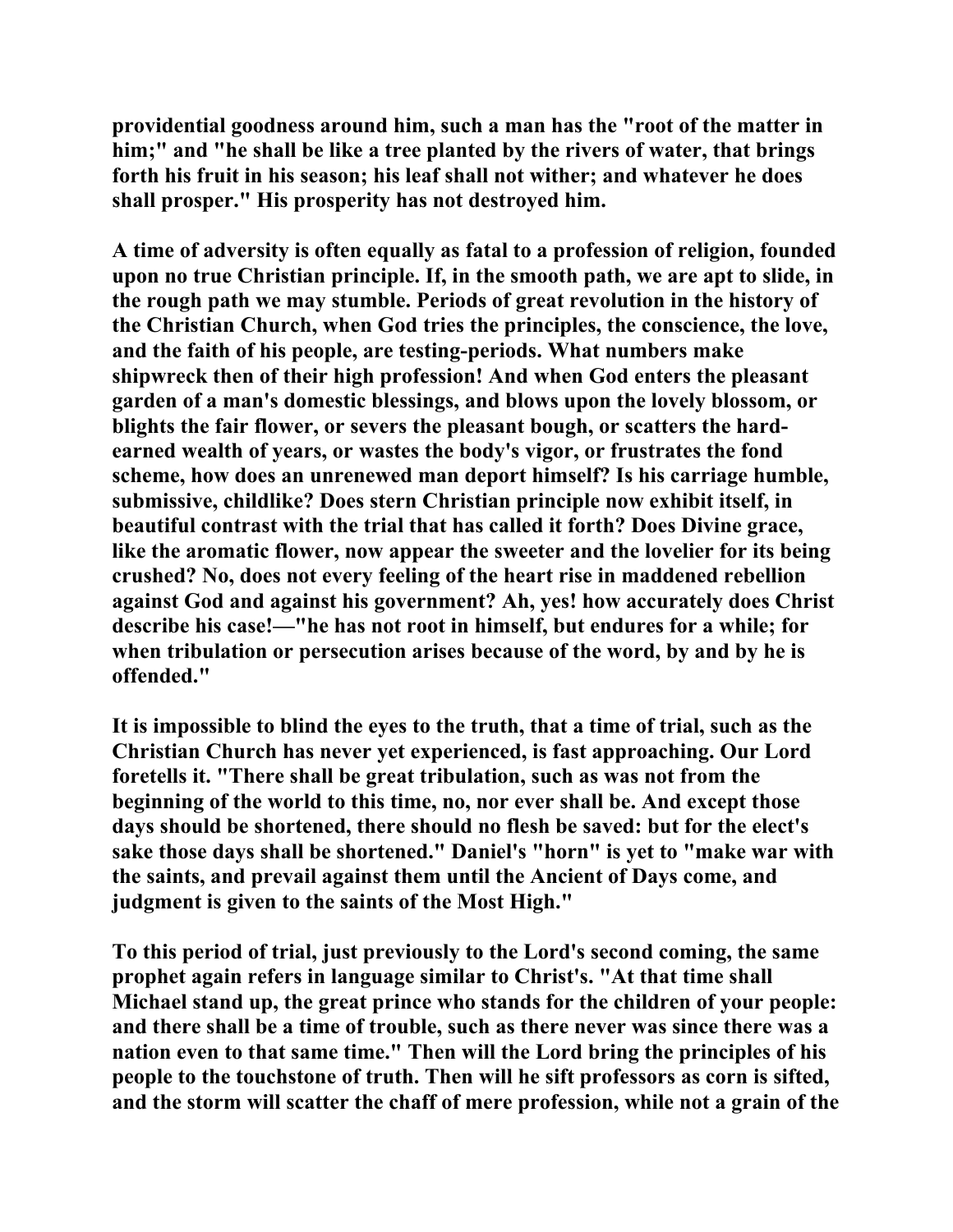**true wheat shall fall to the ground. The trial thus so clearly predicted, and so evidently approaching, will be, not so much a trial of separate branches of the Christian Church, as it will be a trial of the whole body. It will be a battle for the great essential truths of the gospel, held in common by all, and in which general and severe conflict, all the minor and indifferent things that have so long divided and dismembered the church of Christ, will be lost sight of and forgotten, merged in one great common cause, against one great common foe. This period of trial, while it thus will drive the sheep of the one fold more closely together—now alas! so widely separated and scattered—will be preeminently distinguished for its development of truth. The occasion for its investigation will be peculiarly favorable. It will be a conflict for the truth. "What is truth, what is the whole truth?" will be the inquiry of every lip. Christians will be placed in a better position, and be surrounded by more favorable circumstances, for its study.** 

**Truth has never so clearly and powerfully developed itself—its nature and its energies—as in periods of trial and of suffering. What may be said of the growth of the believer in a personal knowledge of the truth, will, with equal propriety, apply to the advancement of truth in the world. The time of trial makes the truth more precious to the heart, and clear to the mind. The affections entwine more closely around it then, and the judgment more distinctly perceives its meaning and its bearings. What believer has not learned more of his Bible in a season of affliction than he had ever learned before? "It is good for me that I have been afflicted; that I might learn your statutes." Then let the dark cloud lower, and the tempest that will shake the Church of Christ to its center, come, it will but develop the nature, and accelerate the advancement of the pure truth as it is in Jesus. Men of different views, driven beneath the same shelter by the common storm, finding themselves bending before the same mercy-seat, and addressing their petitions to the same Father, deriving their consolation from the same source, and realizing their oneness in the same Lord, all the mists of prejudice and the congealings of coldness now melted away, they will read, and examine, and compare together; and the happy result will be a clearer unfolding of the mind of the Spirit in the word, and a more perfect harmony of judgment and of affection in those who are one in the heart and mind of God. Then will the truth, the divine, precious truth as it is in Jesus, spread, replenishing this sorrowful earth with gladness, and girding this dark globe as with a zone of heavenly light.** 

**There are two periods of awful solemnity, which will be found utterly to**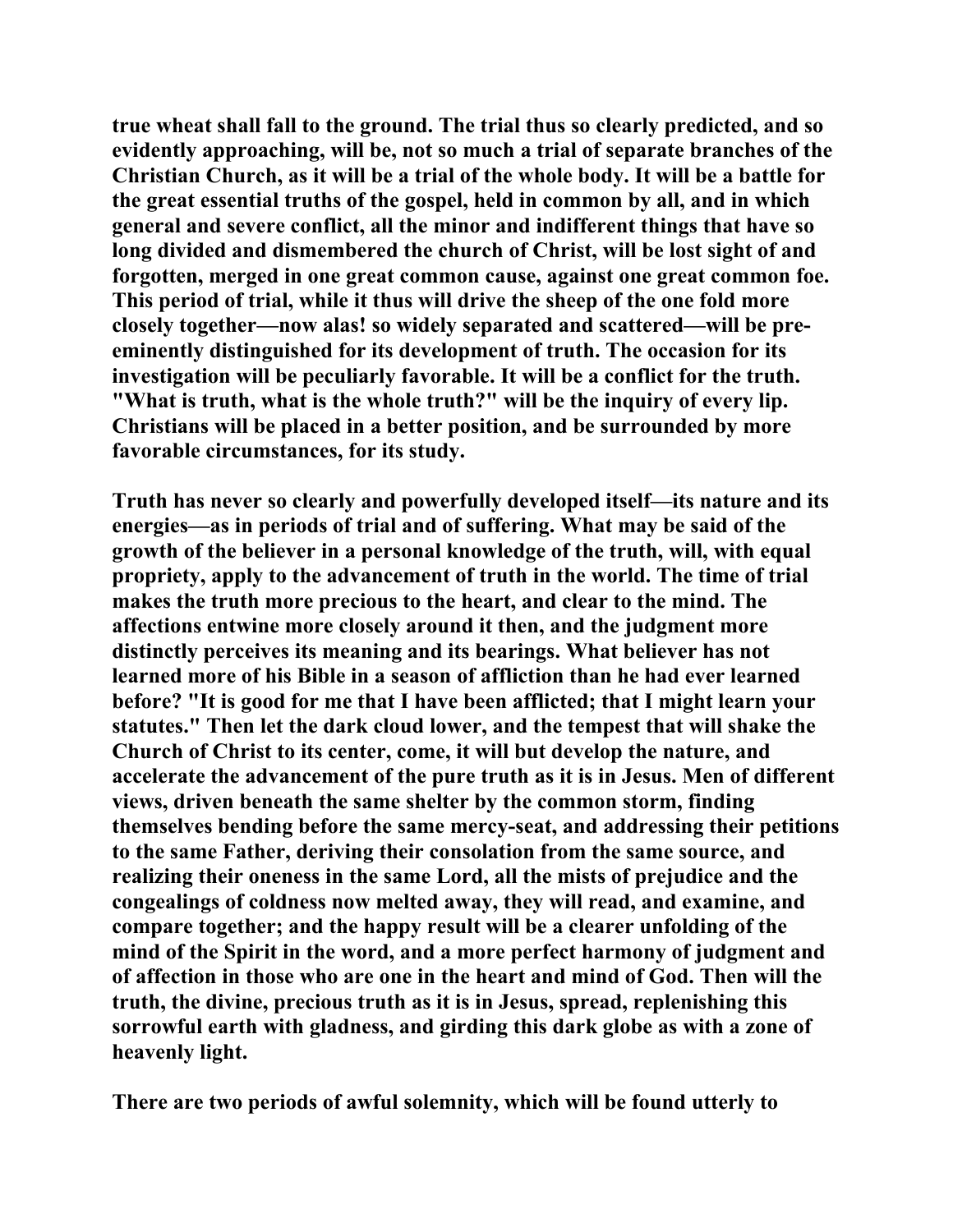**extinguish the mere lamp of a Christian profession. Will you follow me, reader, to the dying bed of a false professor? It is an awful place! It is an affecting spectacle! No hope of glory sheds its brightness around his pillow. There is no anchor within the veil, to which the soul now clings in its wrenchings from the body. No Divine voice whispers, in cheering, soothing accents, "Fear not, for I am with you." No light is thrown in upon the dark valley as its gate opens, and the spirit enters. Coldness is on his brow, earth recedes, eternity nears, the vaulted damps ascend and thicken around the parting spirit, and the last wail of despair breaks from the quivering lip, "My lamp is gone out!"** 

**Withdrawing from this affecting scene, let us in retirement read and ponder, with an earnestness and self-examination which we have never done before, the appropriate warning of Jesus, "Not every one that says to me, Lord, Lord, shall enter into the kingdom of heaven; but he that does the will of my Father which is in heaven. Many will say to me in that day, Lord, Lord, have we not prophesied in your name; and in your name have cast out devils; and in your name done many wonderful works? And then will I profess unto them, I never knew you—depart from me, you that work iniquity. Therefore whoever hears these sayings of mine, and does them, I will liken him unto a wise man, which built his house upon a rock; and the rain descended, and the floods came, and the winds blew, and beat upon that house, and it fell not; for it was founded upon a rock. And every one that hears these sayings of mine, and does them not, shall be likened unto a foolish man, which built his house upon the sand: and the rain descended, and the floods came, and the winds blew, and beat upon that house, and it fell; and great was the fall of it."** 

**And so will it be when the Son of Man comes. This great event will fix unchangeably the destiny of each individual of the human race. It will break like the loud artillery of heaven upon a slumbering church, and a careless world. It will find the true saints with "oil in their vessels with their lamps," though in an unwatchful state. It will come upon the nominal professor, grasping firmly his lamp of profession, but utterly destitute of the oil of grace, and in a state of as little expectation of, as preparedness for, the advent of the Lord. And it will overtake and surprise the ungodly world as the flood did in the days of Noah, and the fire in the days of Lot—"they were eating and drinking, marrying and giving in marriage, they bought, they sold, they planted, they built, until the day that Noah entered into the ark, and until the same day that Lot went out of Sodom." "Even thus shall it be in the day when the Son of Man is revealed."**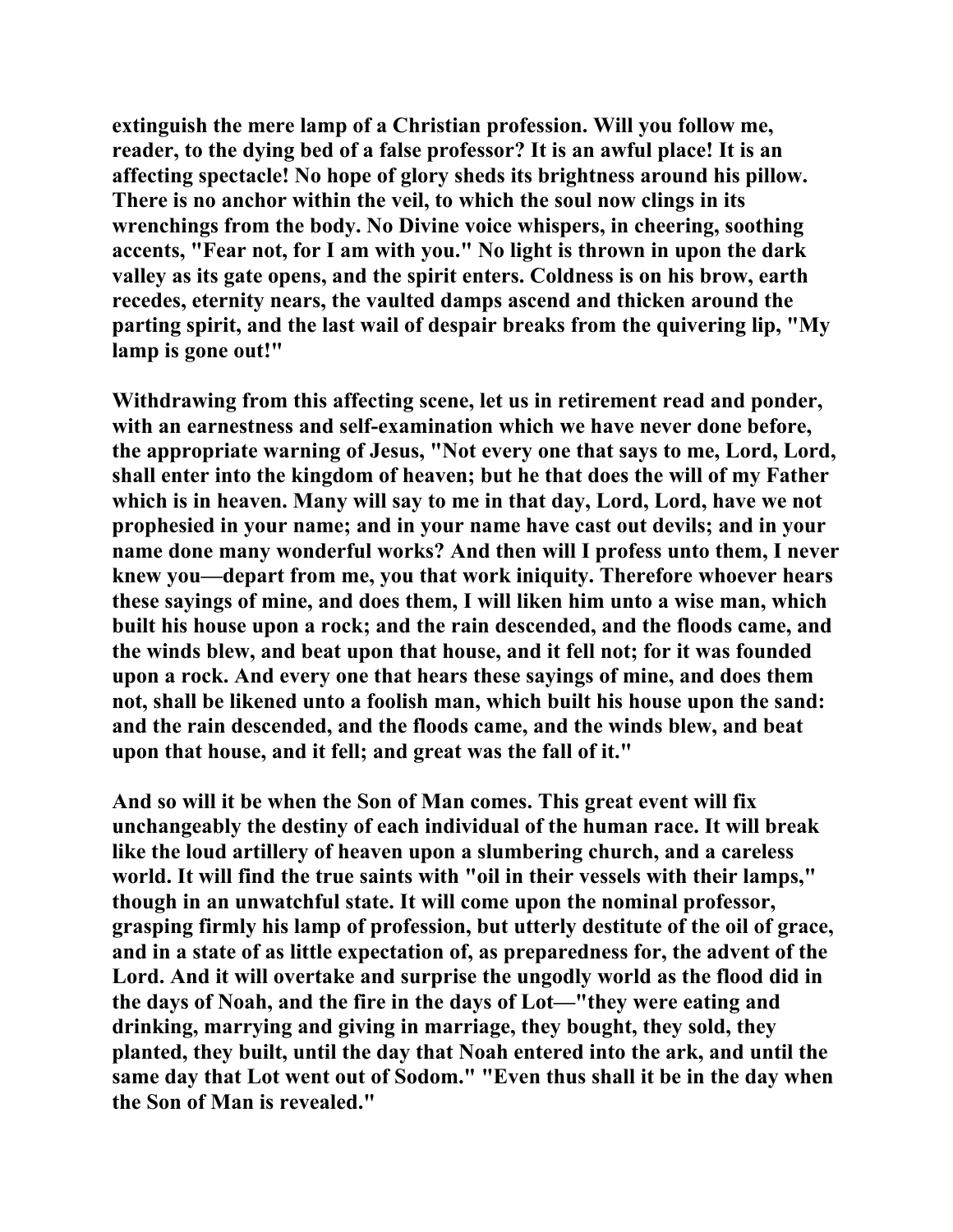**The true saints will arouse from their slumber—the spirit of slothfulness and lethargy into which they had fallen—and, trimming their lamps by a fresh exercise of faith in Jesus, will go forth as the "children of the light," to welcome their approaching Lord. False professors, too, startled by the cry which breaks upon the awful stillness of midnight—solemn as the archangel's trumpet—will eagerly feel for their lamps—their evidences of acceptance based upon an outward profession of the gospel, when lo! to their surprise and consternation, they find themselves destitute of one drop of oil with which to feed the flickering, waning flame, and they exclaim in despair, "Our lamps are going out!" And now the intellectual light goes out, and the moral light goes out, and the professing light goes out, and the official light goes out; and while they have fled to human sources to procure the grace they needed their backs being thus then turned upon Christ, the "Bridegroom comes; and those who are ready go in with him to the marriage, and the door is shut." They return with what they suppose the needed evidences, but now they learn—O that they should have learned it too late!—that to have had a mere professing name to live—to have outwardly put on Christ by baptism—to have united externally with the church of God—to have partaken of the Lord's Supper—to have promoted his truth, and to have furthered his cause—to have preached his Gospel, and even to have won converts to the faith, will avail nothing—alone and apart from union to Jesus by the Spirit, obtaining admittance to the marriage supper of the Lamb. "Afterward came also the other virgins, saying, Lord, Lord, open to us. But he answered and said, Verily I say unto you, I know you not." In view of such a catastrophe, O how poor, contemptible, and insignificant, appears everything, however splendid in intellect, beautiful in morals, or costly in sacrifice, except the humble consciousness of having Christ in the heart the hope of glory!** 

**But, there are those, whose lamps of Christian profession will not go out when the Lord appears. They are his own chosen, redeemed, and called people. Their light, by reason of manifold infirmities, may often have burned but dimly through life; but there is vital religion in the soul—the golden, precious oil of grace, flowing from Jesus into their hearts. And this can never be extinguished. Many were the hostile influences against which their weak grace had to contend; many were the trials of their feeble faith, but the light never quite went out. The waves of sorrow threatened to extinguish it; the floods of inbred evil threatened to extinguish it; the cold blasts of adversity threatened to extinguish it; and the stumbling of the walk, and the inconstancy of the heart, and the declension of the soul, often, for a while, weakened and**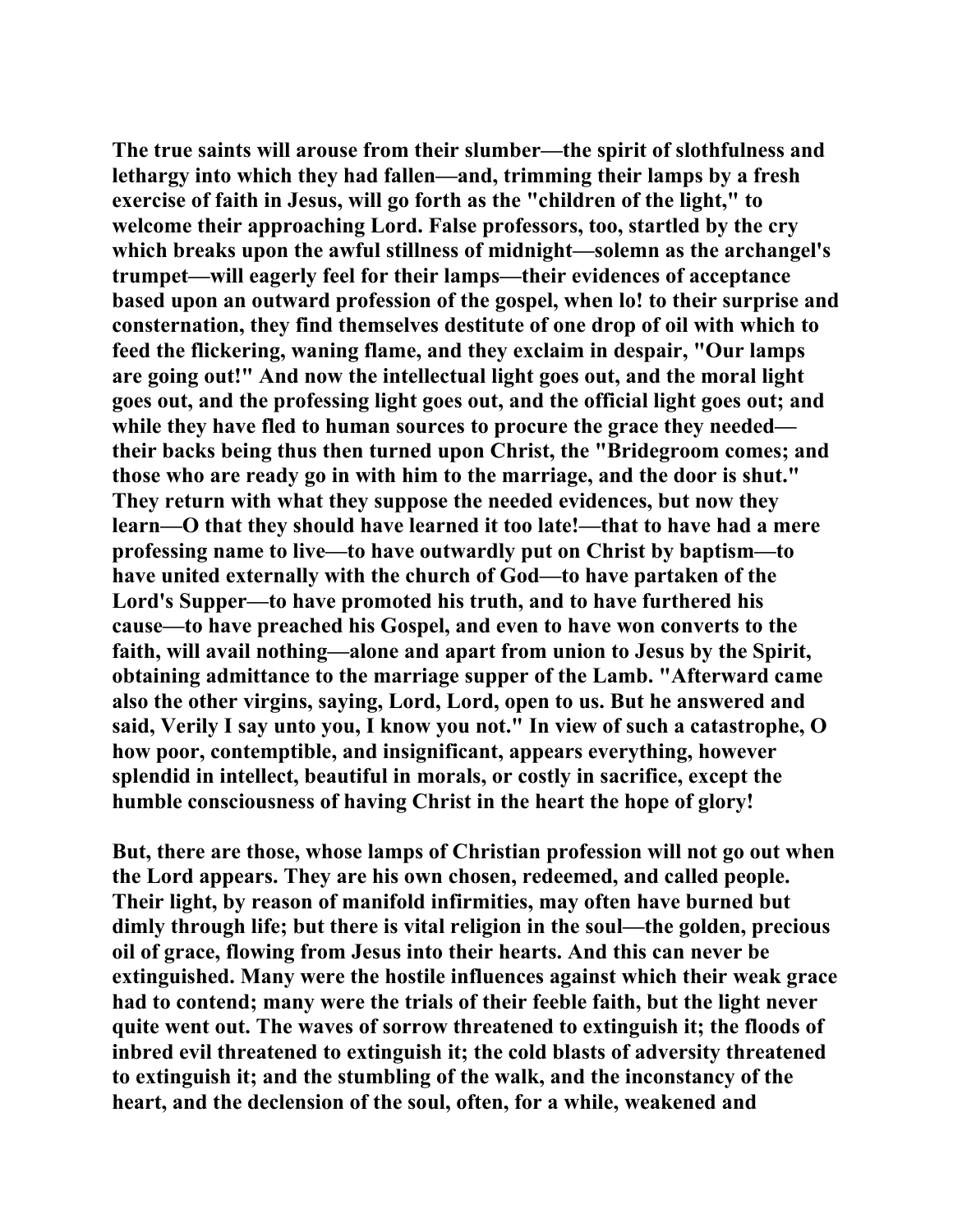**obscured it; but there it is, living, burning, and brightening, as inextinguishable and as deathless as the source from where it came.** 

**The grace of God in the heart is as imperishable, and the life of God in the soul is as immortal, as God himself. That light of knowledge enkindled in the mind, and of love glowing in the heart, and of holiness shining in the life, will burn in the upper temple in increasing effulgence and glory through eternity. The divine light of Christian grace, which holy grief for sin has enkindled, which love to God has enkindled, which the indwelling of the Holy Spirit has enkindled, will outlive and outshine the sun in the firmament of heaven. That sun shall be extinguished, those stars shall fall, and that moon shall be turned into blood, but the feeblest spark of grace in the soul shall live forever. The Lord watches his own work with sleepless vigilance. When the vessel is exhausted, he stands by and replenishes it; when the light burns dimly, he is near to revive it; when the cold winds blow rudely, and the rough waves swell high, he is riding upon those winds, and walking upon those waves, to protect this the spark of his own kindling. The light that is in you, is light flowing from Jesus, the "Fountain of light." And can an infinite fountain be exhausted? When the Sun is extinguished, then all the lesser lights, deriving their faint effulgence from him, will be extinguished too—but not until then. Who is it that has often fanned the smoking flax? Even He who will never quench the faintest spark of living light in the soul. "You will light my candle." And if the Lord lights it, what power can put it out? Is not his love the sunshine of your soul? Is he not he himself your morning star? Is it not in his light that you see light, even the "light of the glory of God, in the face of Jesus Christ?" then, "Arise and shine, for your light has come, and the glory of the Lord is risen upon you!"** 

**Of this holy and encouraging subject—the imperishable nature of true grace—let us take yet another view. And let it be remembered by the reader, that I am now referring especially to the weakest degree of grace ever found in a gracious soul—that grace cannot die. The divine life of a believer, from its very necessity, is deathless. The life of Adam was never so secure, even when he lifted his noble brow in spotlessness to God. The new life is more secure in a state of imperfection, than his was in a state of innocence. He stood in his own righteousness, upheld by his own power, and yet he fell. But we are more secure, because we stand in the righteousness, and are kept by the power, of God. His life was hidden in himself; our life is hidden in Christ, and is as secure in Christ, as Christ's is in God. It is truly remarked by Charnock, that "Adam had no reserve of nature to supply nature upon any defect;" but out**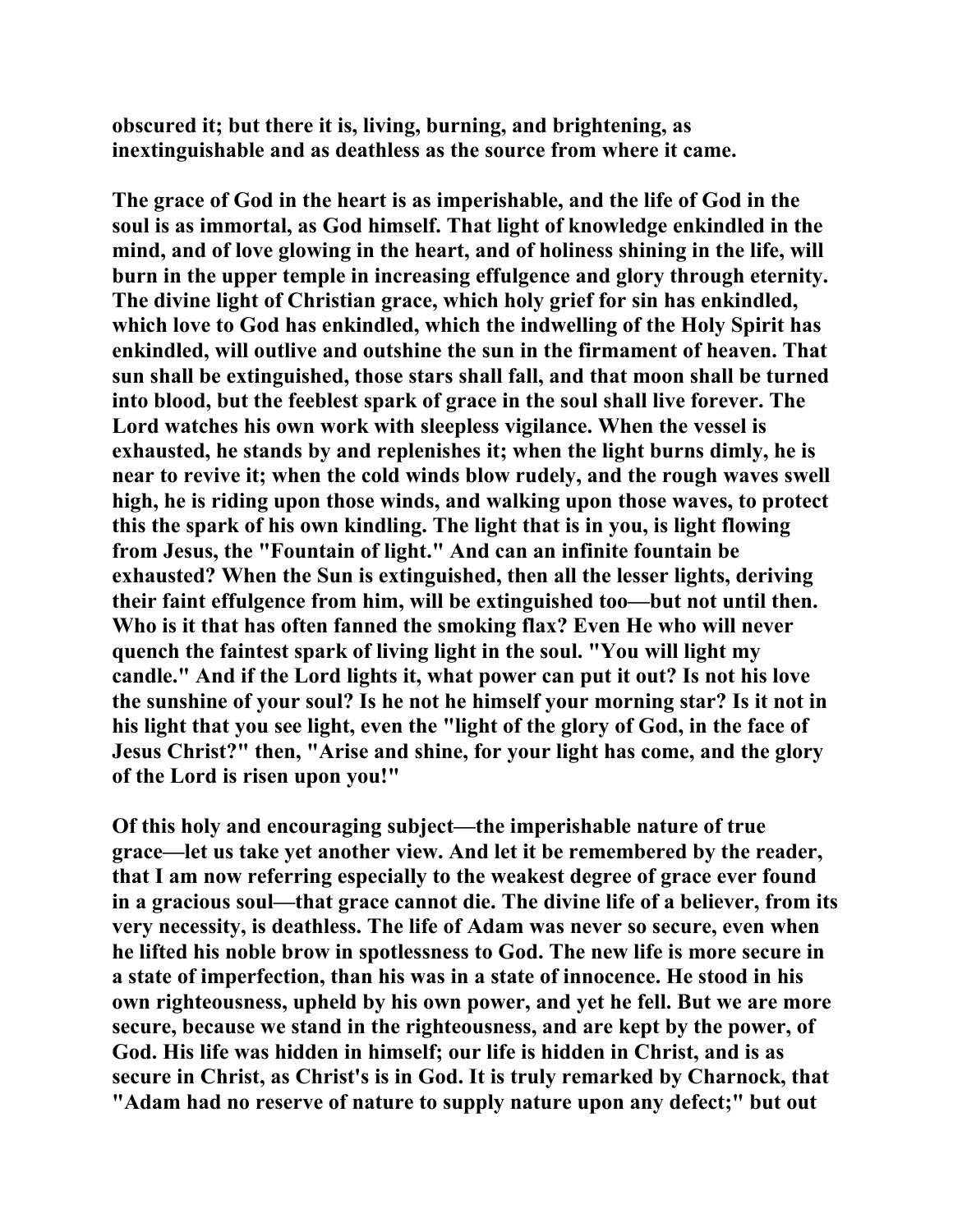**of Christ's fulness we receive grace upon grace.** 

**How much more ready are we to complain against this small measure of grace, than to praise God for the weakest grace, and to thank Him for an inexhaustible source, on which we may at all times fall back! The believer ever has a reserve of grace. His resources may often be exhausted, but he has a stock in Christ's hand, and which, for the wisest end, is kept solely in Christ's hands, upon which he is privileged at any moment to draw. Well is it that that supply of grace is not all in our hands, else it would soon be wasted; and well is it that it is not in angels' hands, else they would soon be weary with our continual coming. But the covenant was made with Christ, he being the Mediator as well as the Surety; and in him it pleased the Father that all fulness should dwell. Thus, in his hands the Father has entrusted the keeping of his weakest child, even your soul, beloved, though you are the weakest of the weak. An infant as much belongs to the family as the most matured member. Its place in the parent's heart is as strong, and its claim upon its share of the inheritance is as valid. So is it with the feeblest child of God.** 

**And most faithfully does our Lord Jesus discharge his office. Is the church a garden? Jesus goes early to the vineyard, to see "whether the tender grapes appear, and the pomegranates bud." Is it a flock? Jesus "feeds his flock like a shepherd; he gathers the lambs with his arm, and carries them in his bosom." Can any imagery more affectingly set forth the tenderness of Christ towards weak grace—the weak lamb carried, not on the shoulders, not in the arms, but in the bosom of the Shepherd? Yes, there is one image, the most expressive and tender in the universe of imagery a mother's love for her infant. Does God compare His love to this? Hearken to His words "Can a woman forget her nursing child, that she should not have compassion on the son of her womb? Yes, they may forget, yet will I not forget you." O that you would, in the simplicity of faith, press this precious truth to your trembling, doubting, fearful heart! Nothing does the Holy Spirit seem to take such pains in comforting and strengthening, as real grace in its greatest weakness. Would he indulge our weak faith and our limited measure of grace? O no! But while he would have us sue for the highest degrees, he would yet watch over the lowest degree of grace in the soul. Remember, too, that the weakest grace has a throne of grace to supply it, and the God of grace to delight in it, and the Mediator of grace to influence it, and the Spirit of grace to brood upon it.** 

**Though our grace be weak, yet the grace of all these is sufficient to preserve**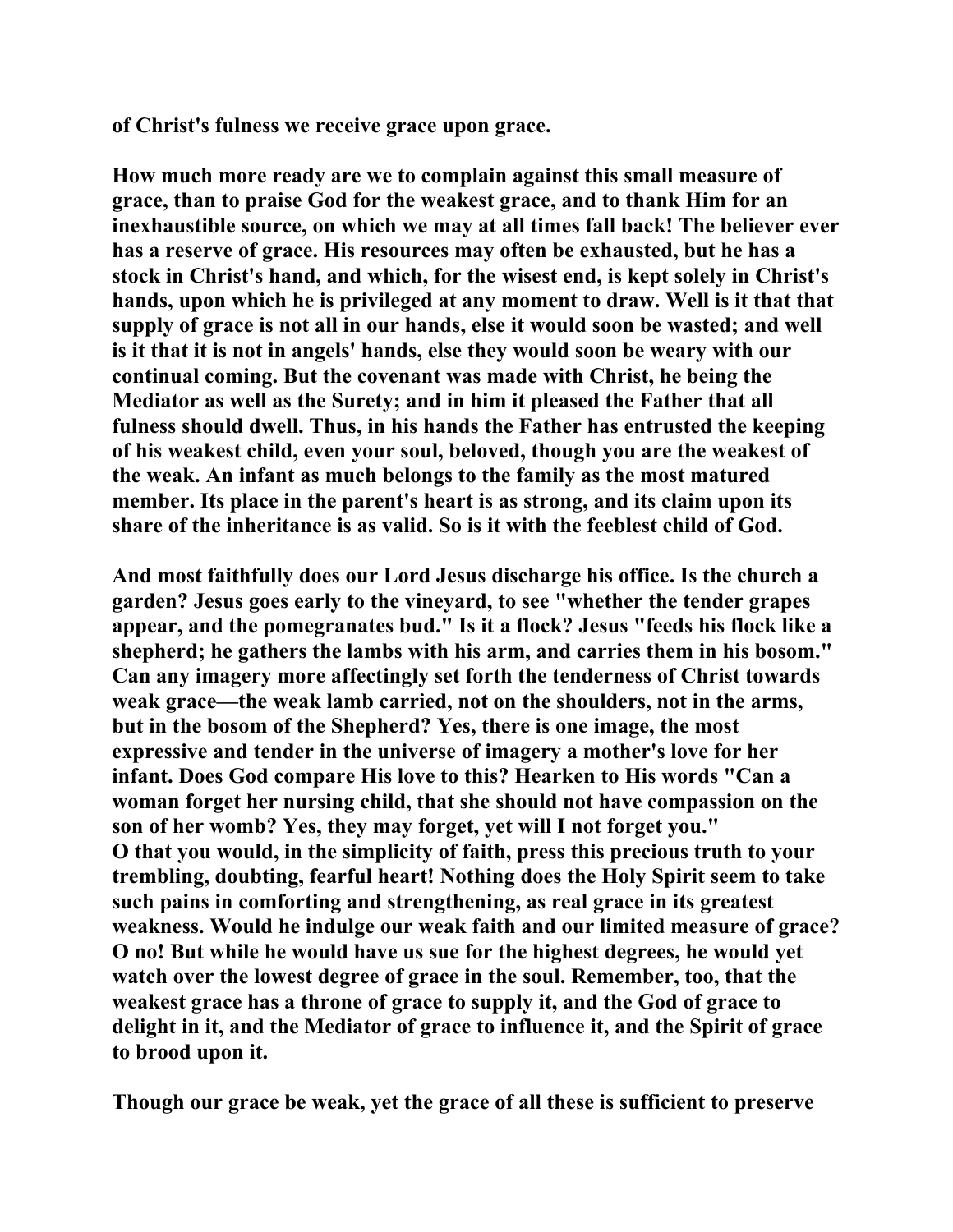**us. The weakest grace in Christ's hand shall stand, when the strongest nature without his guard shall fail. It is not our hold of Christ that so much preserves us, as Christ's hold of us; though the faith we hang by be a weak thread, yet Christ has a strong hand. Had you the grace of a glorified saint, you could not maintain it without his help; and that is sufficient to conduct through the greatest storms into the safe harbor. The 'preserved in Christ,' is the happy title of those who are "sanctified by God the Father."** 

**But while I speak thus, it is in my heart, beloved, to urge you to aim after more than the glimmering light; in other words, to seek larger degrees of grace. Let your standard be the loftiest, and your aim the highest. Place no limit to that which God has not limited. Never cease expecting, until He ceases giving. If you are satisfied with your present measure of grace, a worse sign you could not have. To be content with being stationary in the divine life, places you in a doubtful position. It is an essential property of grace that it grows; it is the immortal seed of God, and must, from its very nature, germinate. If your faith does not increase, your doubts will increase; and if your grace does not strengthen, your fears will strengthen. Fill the measure with pure wheat, as one has said, and there will be no room for chaff. Aim after elevated principles if you desire elevated practice. Low principles inevitably lead to low practice. Watch against that which tends to impair the vigor of your grace. Watch against your most besetting sins—your greatest infirmities—your strongest temptations. Beware of your own heart—beware of self-confidence—beware of creature idolatry—beware of the world. Beware, too, of any neglect of the means of grace.** 

**Nothing will more tend to keep your grace at a low ebb than this. God has appointed His channels of conveyance. They are the ministry of the word, and the reading of the word, prayer and praise, meditation, ordinances, and Christian communion. Beware that you do not despise any one of them. A neglected sanctuary—a forsaken throne of grace—an unread Bible—will soon bring leanness into your soul. The priests under the law were to bring fresh fuel to the altar, morning and evening, for the nourishment of the holy fire. "The fire shall ever be burning upon the altar; it shall never go out." It is thus God keeps alive the holy fire on the altar of our hearts in the use of His own appointed means. He has as much ordained the means of grace, as He has promised the grace of the means. You will invariably find, that grace languishes with duty. If, we are listless in duty, we shall soon become lifeless in duty. Therefore let us thirst after God, as the hunted deer pants for the waterbrook. Especially draw largely by faith on Jesus. He is the great Reservoir**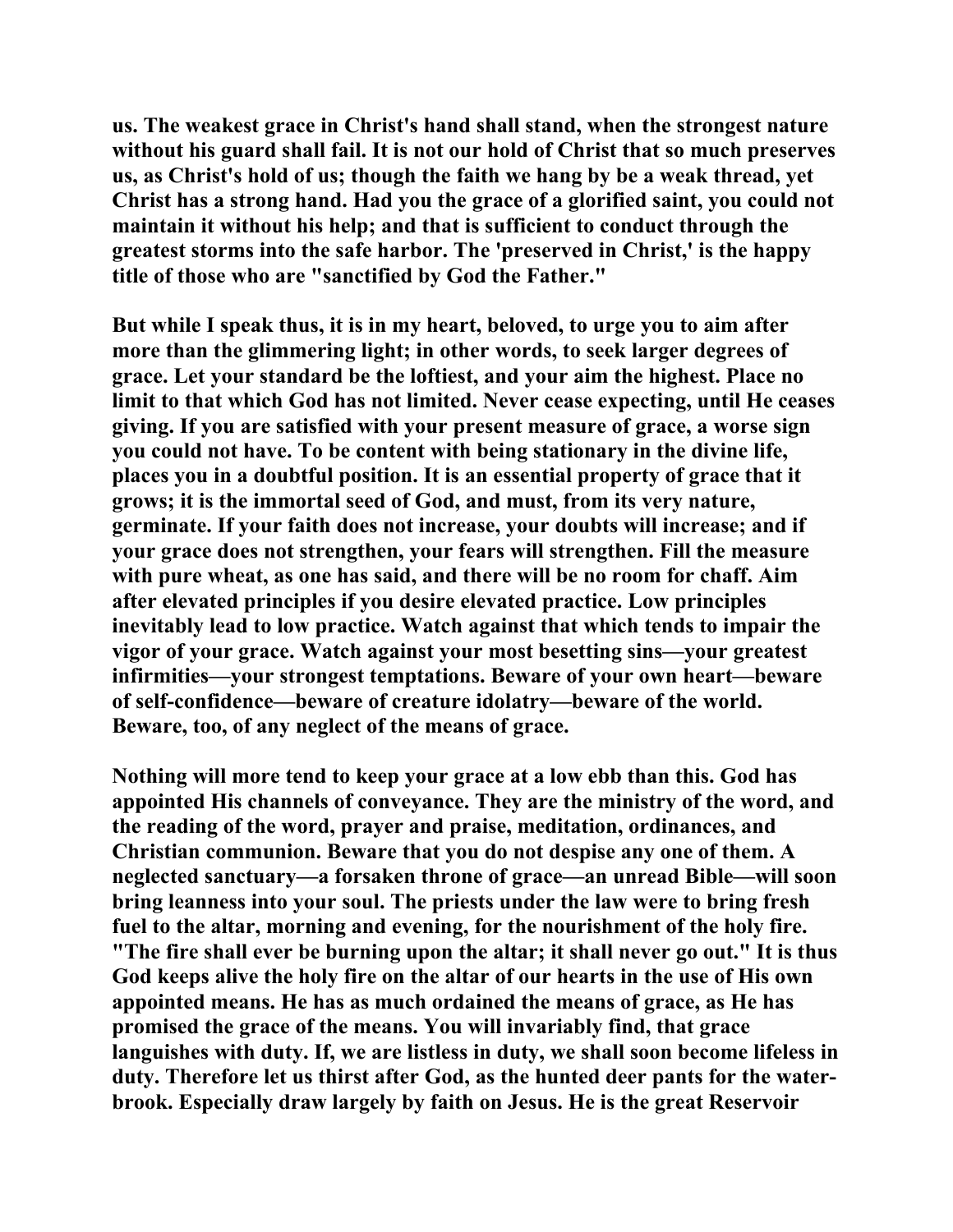**from where all the conduits are supplied. All means of grace are just what Jesus makes them.** 

**Behold, then, the coming of the Lord in its solemn relation to a nominal profession of Christianity. In a land where the institutions and the ordinances of religion are so strictly and so properly observed; where religious training from infancy, and the habit of an early connection with the visible church, and the consequent observance of the Lord's Supper is expected and enjoined, are such marked characteristics, would it be overstepping the bounds of propriety and delicacy, if, in view of this solemn event, we press upon the professing reader the importance of close self-examination, and of trial by the word of God touching the GREAT CHANGE, apart from which, the most splendid Christian profession will but resemble the purple robes and the fine linen with which Dives moved, in grandeur and in state, to the torments of the lost.** 

**Professors of religion! Church communicants! office-bearers!—have you the root of the matter in you? Have you Christ in you? Are you temples of the Holy Spirit? Are you walking humbly with God? Are you born from above? Rest not short of the great change—the heavenly, the divine birth. Place no reliance upon your external relation to the church of God. Do not be deceived by a false semblance of conversion. You may go far, as we have shown, in a Christian profession, and even may live to see the Lord come in the air, and yet have not one drop of oil in your vessel with your lamp.** 

**Have you sometimes trembled under the powerful exhibition of the truth so did Felix, and yet he never truly repented. Have you heard the Gospel gladly, and under its momentary influence, have done many things? so did Herod, and yet he kept Herodias, and beheaded John! Do you show much apparent zeal for the Lord? so did Jehu, but it was zeal for himself! Are you the associate and the companion of good and holy men? so was Demas, and yet he loved this present evil world! Have you been united to the church upon a profession of faith and by baptism? so was Simon Magus, and yet he was in the gall of bitterness and in the bond of iniquity! Do you desire to die the death of the righteous? so did Balaam, and yet he died as the fool dies!** 

**O look well to your religion! Take nothing for granted. Think less of polishing your "lamp," than of having a large supply of oil, that when the Lord sends or comes, you may not be found in darkness, not knowing where you go! Without converting grace in your heart, your church relation is but the union of a dead branch to a living stem; and your partaking of the Lord's Supper, an "eating**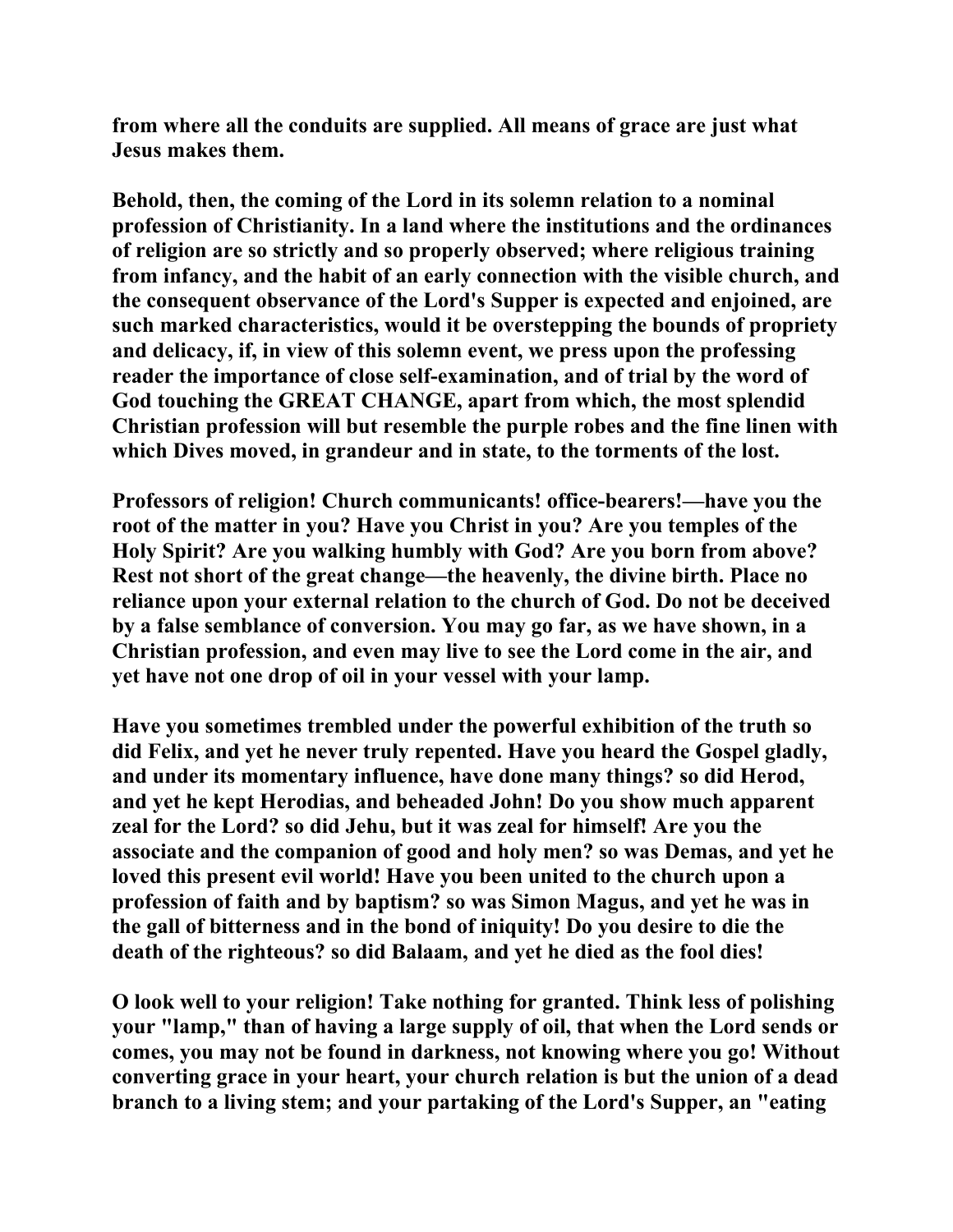**and drinking of the Lord's body and blood, (as symbolically represented therein,) unworthily." Receive in love these faithful admonitions, penned by one whose only hope, as the chief of sinners, is in the finished work of Immanuel, and let them take you to prayer—to the word—to Christ.** 

**"The coming of the Lord draws near." If the apostle, in his day, could thus exhort the saints, how much stronger reason have we for believing that "the Lord is at hand!" Every movement in the providential government of God, indicates the near approach of great events. The signs of the times are significant and portentous. The abounding profession of Christianity—the advancement of human science—the increase of the papal power—the spirit of despotism, of infidelity, and of superstition, these three master principles at this moment expanding through Europe, and struggling each with the others, and all with the gospel, for supremacy—and the extraordinary movements now going forward in reference to the return of the Jews—are heralding the approaching chariot of the King of kings. The Church of God will yet pass through severe trials—"many shall be purified,' and made white, and tried;" nevertheless Jesus lives, and Jesus shall REIGN, and the church shall REIGN with Jesus.** 

**Let the thought of his coming be an influential theme of meditation and joy, of hope and action. The present is the suffering state of the Church. It is through much tribulation that she is to enter the kingdom prepared for her by her coming Lord. But, amid the sorrows of the pilgrimage, the perils of the desert, the conflicts of the field, the blasphemies, the taunts, and the persecutions of the world, the pangs of disease, and the wastings of decay, we will have our "citizenship in heaven, from where also we look for the Savior, the Lord Jesus Christ, who will change our vile body, that it may be fashioned like unto his glorious body, according to the working whereby he is able even to subdue all things unto himself." He, "whom not having seen, we love," will soon appear, and then he will chase away every sorrow, and dry up every tear, and annihilate every corruption, and perfect us in the beauties of holiness. Then there will be no more rising of inward corruption, no more exposure to temptation, no more solicitations of evil, and no more wounding of the bosom upon which we recline. The heart will be perfected in love; and the mind, developing its faculties, enlarging its knowledge, and yielding up itself to those intellectual revelations, to that everlasting sunlight of the soul," which all will enjoy who love, and long for, Christ's appearing—will merge itself in the light and glory and holiness of the Eternal Mind.**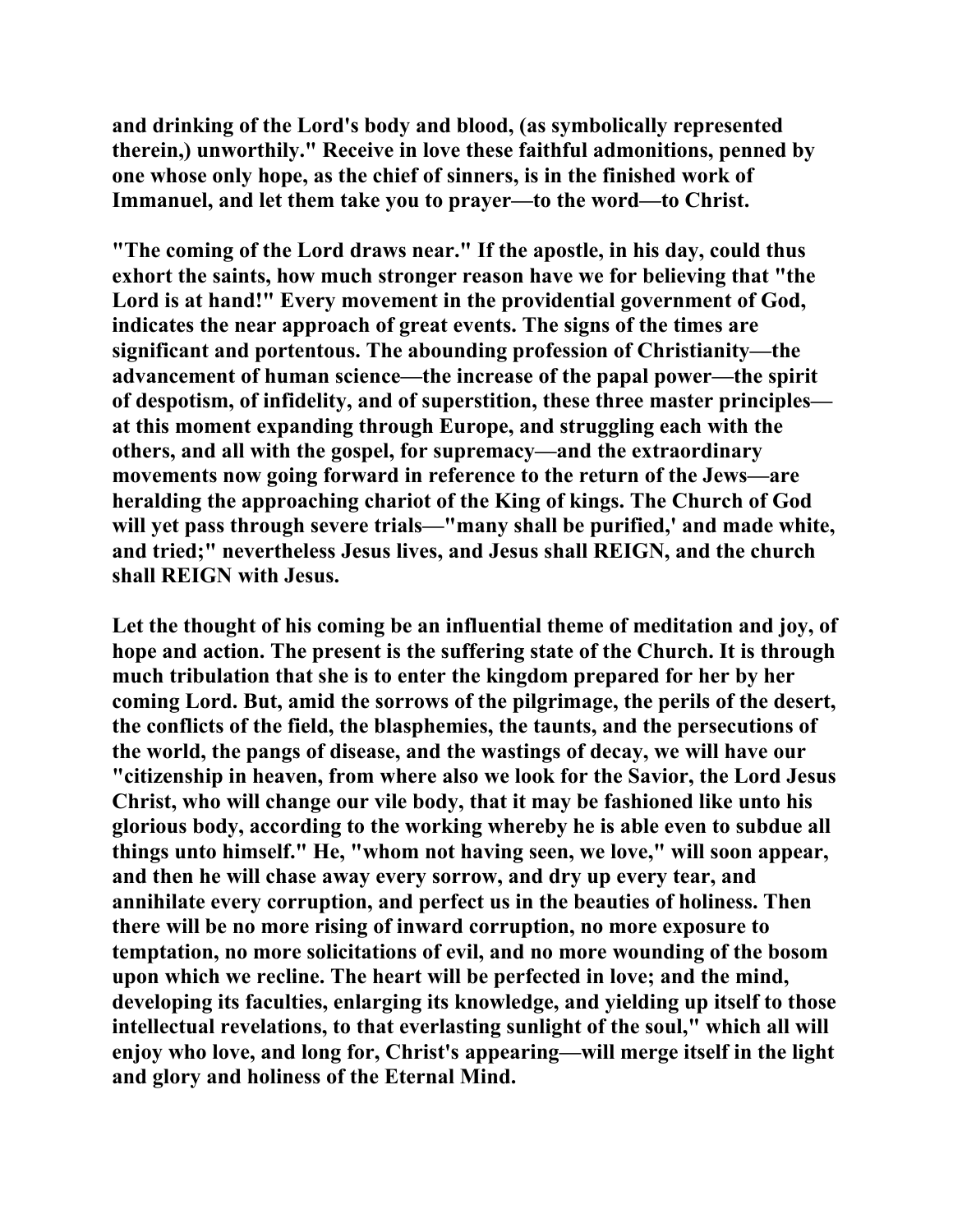**O that the reign of Christ may be first by his grace in our hearts, then we may indeed expect to reign with him in glory! The cross below, is the only path to the throne above. The crucifixion now, the glory then. The sword in our hearts here, the crown upon our heads hereafter. Precious Jesus! hasten your coming! We love you, we serve you, we long for you, we look for you. Come, and perfect us in your likeness!** 

**"Oh! loved, but not enough—though dearer far, Than self and its most loved enjoyments are None duly loves you, but who, nobly free From sensual objects, finds his all in Thee."** 

**"Glorious Almighty, First, and without end, When will You melt the mountains and descend? When will You shoot abroad your conquering rays, And teach these atoms you have formed, your praise?"** 

**"My reason, all my faculties unite To make your glory their supreme delight; Forbid it, Fountain of my brightest days, That I should rob you, and usurp your praise!"** 

**"My soul! rest happy in your low estate, Nor hope, nor wish to be esteemed or great; To take the impression of the will divine, Be that your glory and those riches Thine!"** 

**"Confess him righteous in his just decrees, Love what he loves, and let his pleasure please; Die daily—from the touch of sin recede; Then you have crowned Him, and he reigns indeed!" M. Guion** 

## **"Christian Love, a Test of Christian Character"**

**"We know that we have passed from death unto life, because we love the brethren." 1 John 3:14** 

**Surely it is a question of all others the most interesting and important, "Am I,**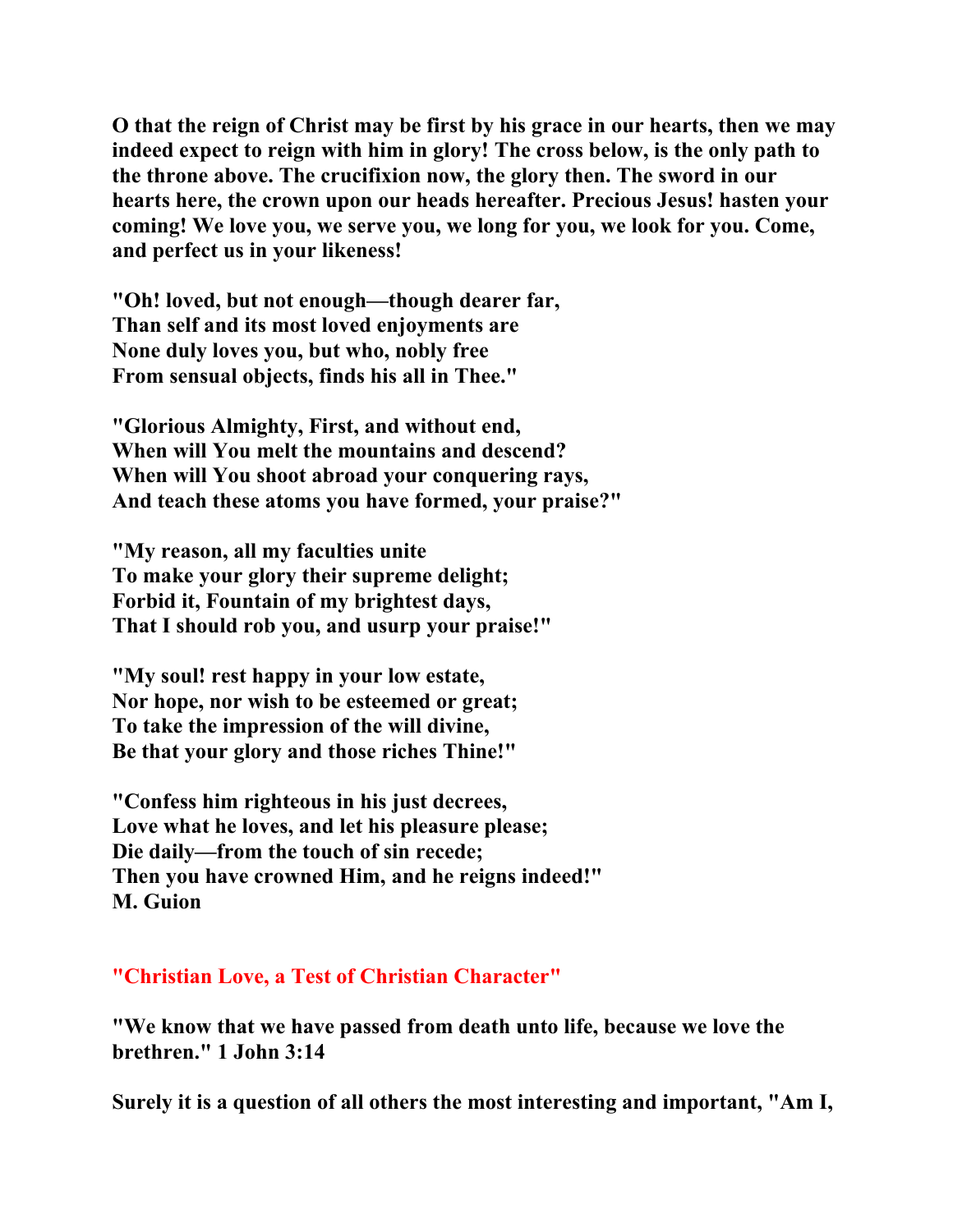**or am I not; a true believer in the Lord Jesus Christ?" We do not say that the state of doubt and uncertainty from which this inquiry arises, necessarily invalidates the evidence of grace which already exists; nor would we have it inferred, that the question itself indicates a healthy, vigorous tone of mind. But what we affirm is, that where there exists the principle of life, and a growing acquaintance with the plague of the human heart, and a conscience increasingly tender, the question will sometimes arise, "Am I a living soul in Christ?"** 

**In enabling us to meet and satisfy this inquiry, how kind and condescending is God, the Holy Spirit! A state of uncertainty as to his personal salvation, cannot be regarded by the believer as the most favorable for the cultivation of personal holiness. He, indeed, is the most heavenly-minded, happy, and useful child of God, who, with the lowly confidence of the great apostle, can say, "I know in whom I have believed." But we must admire the love of the Spirit in providing for the necessities of the weakest state of grace. If saints of advanced stature in Christ can sympathize but little with the timidity, the fearfulness, and the weakness of children of more dwarfish proportions, not so the loving, faithful Spirit of God. He is never above his own work. The smallest part is too precious to his heart, to allow of the withdrawment of his eye from it for a single moment. It is not the extent of the territory which he has subjugated to himself in the soul, that most thrills his heart with delight this he is sure to perfect—but it is his having at all effected an entrance, and established himself permanently there. This is the ground of his greatest triumph, and the source of his highest joy—that after all the opposition and the difficulty, he should at last have gotten himself the victory.** 

**Is it possible, then, that the tenderest bud of grace, or the faintest glimmering of light in the soul, can be a matter of indifference to him? Ah no! Would Titian have despised a painting upon whose outline he had stamped the impress of his genius, because its pencilings were not complete? Would Canova have destroyed his sculpture, almost breathing with life, because its chiselings were unfinished? And will the Holy Spirit, in drawing the moral likeness of God upon the soul, in modeling the mind for heaven, slight this, his master-piece of wisdom and of power, because of its present incompleteness? No! The faintest outline of the divine image, the roughest shaping of the divine nature in man, presents to his eye more beauty, and symmetry, and finish, than the finest pencilings of nature, or the most perfect modelings of are. The universe of loveliness and of wonder contains nothing that can compare with it.**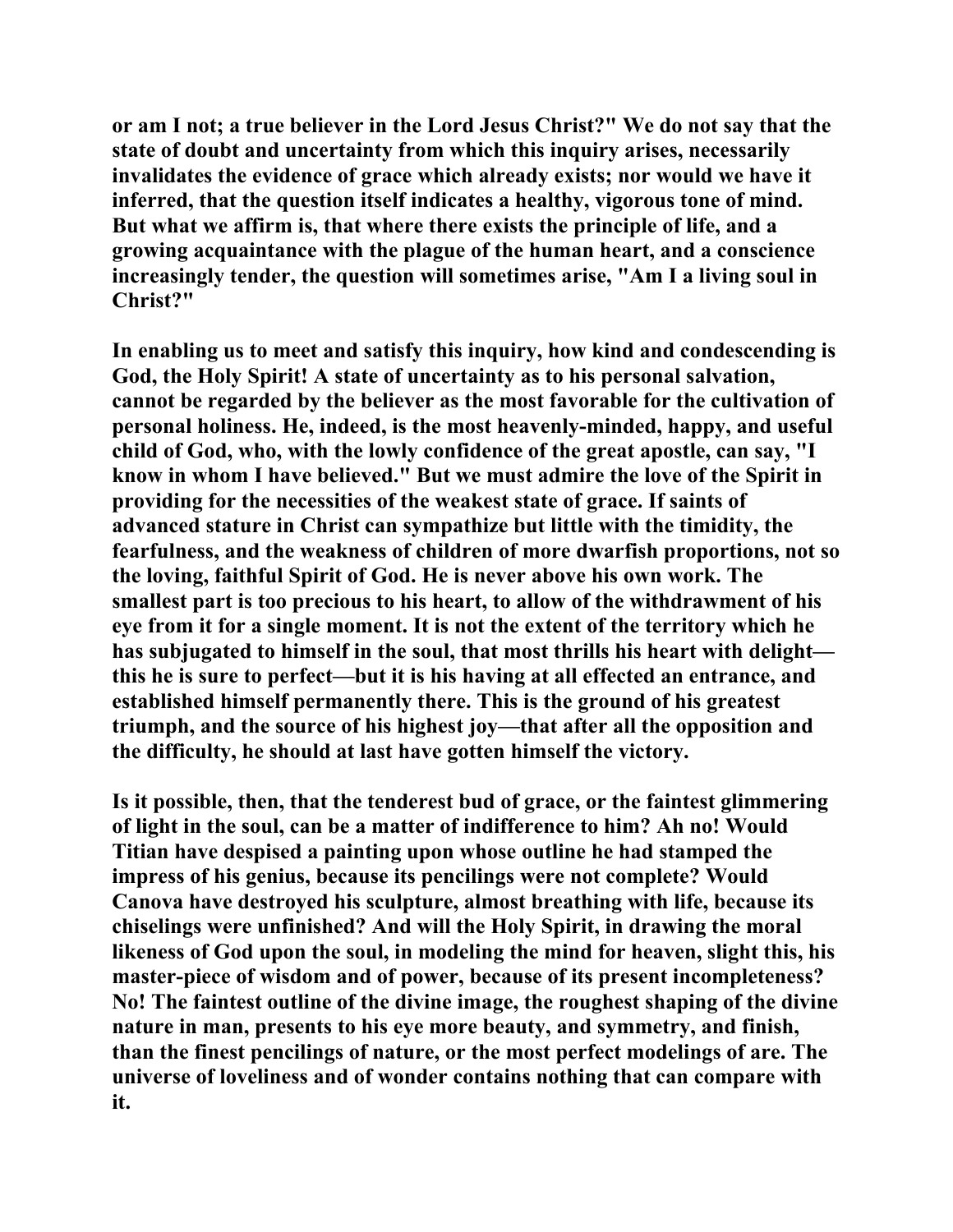**Thus, rejoicing in his own work, he has placed before us, in the words which we have quoted, an evidence of Christian character, in the existence of Christian love. We do not say that it is the strongest attestation which might be given; no, it may be considered, by some, the weakest; and yet multitudes have met death with composure, and have gone to glory in peace, the Holy Spirit comforting their hearts by this sweet and lowly evidence—love to the brethren. "We know that we have passed from death unto life, because we love the brethren." But before we enter fully upon our main subject, namely, Christian love, evidencing the reality of Christian character—it may be profitable first, to consider THE NATURE OF CHRISTIAN LOVE ITSELF, and then the existence and the operation of love as attesting its truth.** 

**It is a state of transformation. The condition from which the renewed man passes, is that of death. This was his Adamic, or natural state. The sinner is by law dead; the curse is upon him, and condemnation awaits him. No, he is now condemned. "He that believes not, is condemned already." As in a state of grace, heaven is commenced below, so in a state of nature, hell is commenced below. Grace is the beginning of glory, and sinful human nature is the beginning of condemnation. The one has in it the element of eternal happiness; the other has in it the element of eternal woe. "Dead in trespasses and in sins," is the awful sentence written at this moment upon your brow. There is nothing in the history of that which is affecting and awful that will compare with it, but the condition itself of the finally lost. Indeed, the two states may be regarded almost as identical. The sinner is by law dead. He is under the curse of God, and is shut up to its condemnation, awaiting only the period of its final and eternal infliction. No, his condemnation has, in a measure, already commenced. "He who believes not, is condemned already." Listen to it, you unconverted men and women! Let the words, as they fall from the lips of Him into whose hands all judgment is committed, sink down into your ears like the knell of death. "He that believes not is CONDEMNED ALREADY." Your condition has been tried, the verdict has been given, the sentence has been pronounced, and nothing remains but the doom! The mournful preparation for its accomplishment is made. But one step, and you have passed beyond the reach of mercy, into the hands of your tormentors. Hark! Did you hear that sound? It has come from the invisible world. It is the great bell of eternity tolling the death of lost souls. Soon it will toll for you, if angels do not celebrate your heavenly birth. O think of passing from the death that is temporal, to the death that is eternal!—from the flames that might now be quenched, to the flames that are unquenchable. Rise and pray that God**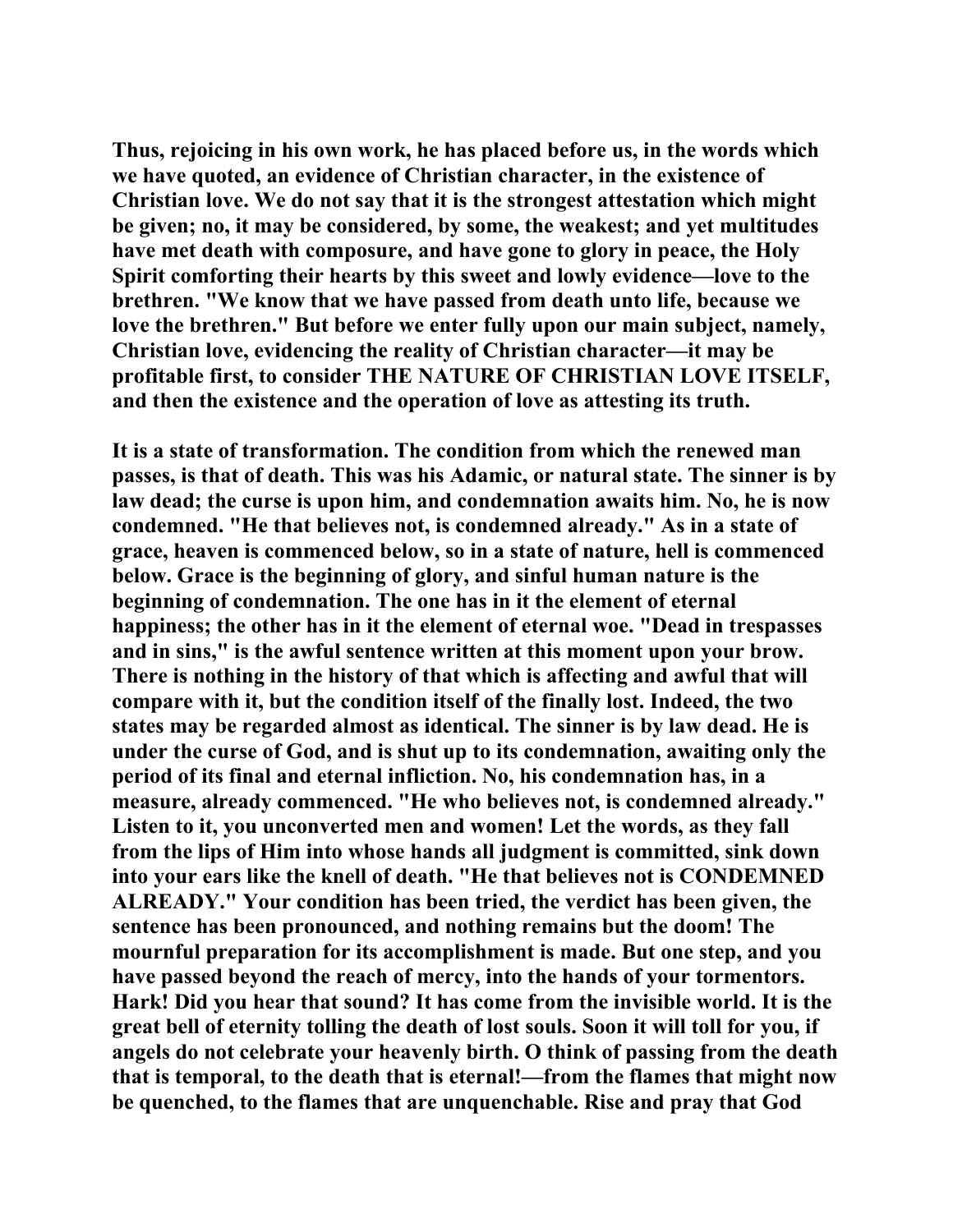**may not gather your soul with sinners, but that, numbered with those who shall have part in the first resurrection, upon you the second death may have no power.** 

**But the believer in Jesus is one who has "passed from death unto life." Having somewhat touched upon this subject in the preceding pages, we will only seize upon a few of the more prominent characteristics illustrative of this renewed state. The Spirit of God has breathed into him the breath of life, and he has become a living soul. But, if possible, there is a yet stronger light in which we may view this change. The renewed man is a living soul, in consequence of his union with the life of Christ. We too little trace the life which is in us to the life which is in Jesus. The Spirit himself could not be our life apart from our union to Christ. It is not so much the work of the Spirit to give us life, as to quicken in us the life of Christ. The Apostle thus briefly but emphatically states it—"Christ, who is our life."** 

**Hence we see the relation and the fitness of the second Adam to the church of God. In consequence of our federal union to the first Adam, we became the subjects of death—he being emphatically our death. And in consequence of our covenant union to the second Adam, we become the subjects of life—he being emphatically "our life." Hence it is said, "The second Adam is a quickening spirit." The headship of Christ, in reference to the life of his people, is written as with the point of a diamond in the following passages— "In him was life;" "The Son quickens whom he will;" "The dead shall hear the voice of the Son of God, and those who hear shall live;" "I am the resurrection and the life: he that believes in me, though he were dead, yet shall he live;" "He that eats me, even he shall live by me;" "I am the life."** 

**Now this life that is in Christ becomes the life of the believer in consequence of his union with Christ. "You are dead, and your life is hidden with Christ in God;" "I am crucified with Christ, nevertheless I live; yet not I, but Christ lives in me." And what is the crowning act of Christ as the life of his people? What but his resurrection from the dead? "We are risen with Christ;" "You are also risen with him;" "That I may know the power of his resurrection." This doctrine of the Lord's resurrection is the pivot upon which the whole system of Christianity hinges. He is risen, and in virtue of this, his people are partakers of a resurrection life to eternal glory. It is utterly impossible that they can perish, for they have already the resurrection-life in their souls. Their own resurrection to everlasting life is pledged, secured, antedated, in consequence of the risen Christ being in them the hope of glory. Thus is Christ**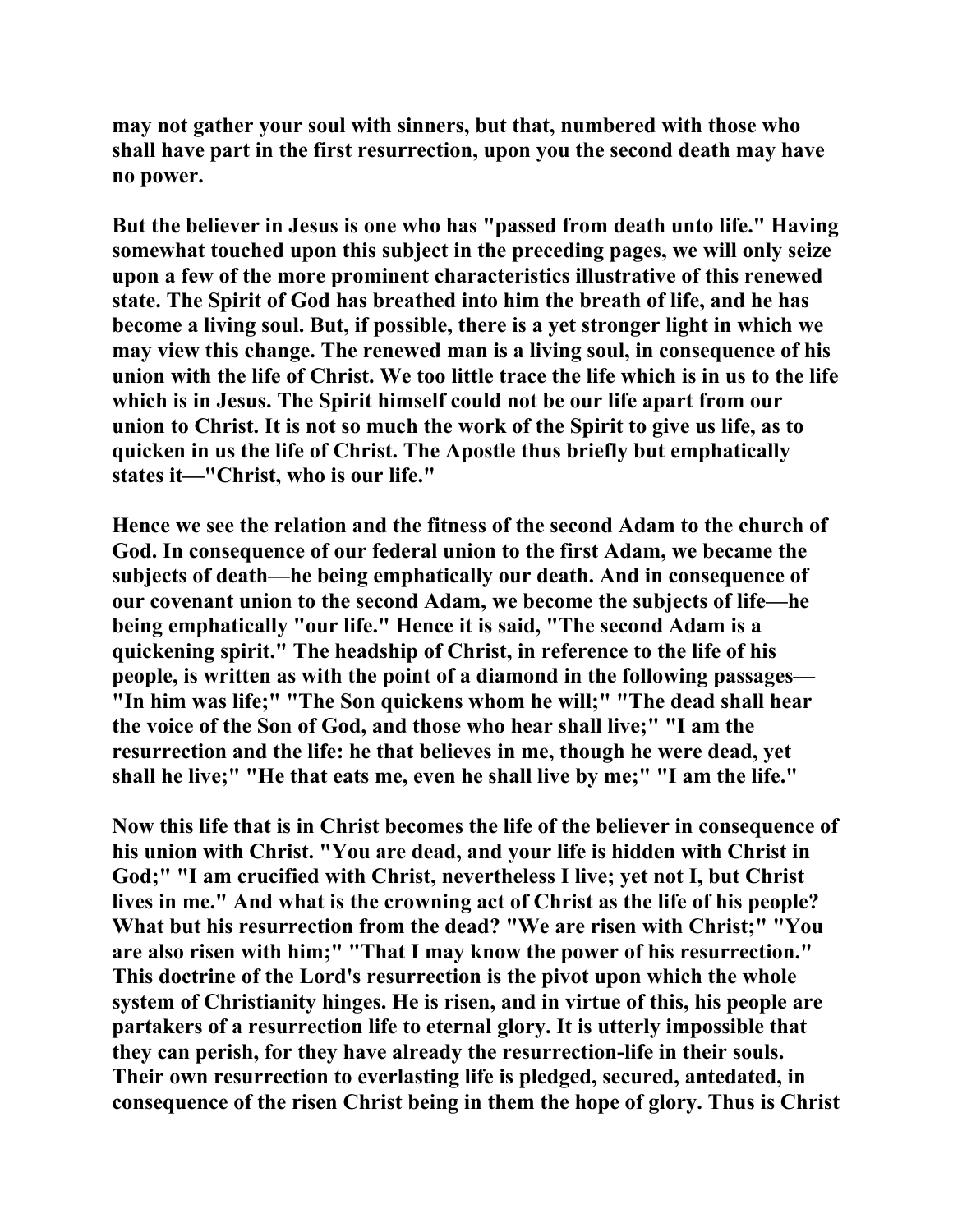**the life of his people. He is the life of their pardon—all their iniquities are put away by his blood. He is the life of their justification—his righteousness gives them acceptance with God. He is the life of their sanctification—his grace subdues the power of the sins, the guilt of which his blood removes. He is the life of their joys, of their hopes, of their ordinances; the life of everything that makes this life sweet, and the life to come glorious.** 

**But what an amazing truth is this! We see into what a new and holy life the believing sinner has passed. Leaving forever the low life of sense, he now enters on the exalted life which every believer leads—the life of faith in the Son of God. He has now learned to lean upon Jesus, his righteousness and his strength, his consolation and his support. He is happy in sorrow, joyful in tribulation, strong in weakness, as by faith he leans upon Christ.** 

**What a life, too, is the life of communion with God, springing from his life of oneness with Christ! The believer now holds communion with essential life, with essential holiness, with essential love. The holy breathing of his soul is the fellowship of Christ below, with the Father above. It is the one life in heaven and on earth. What is prayer to you, my reader? Is it communion? is it fellowship? Does God meet you, and open His heart to you? Are you ever sensible that you have, as it were, attracted His eye, and possessed yourself of His ear? Is prayer the element in which your soul lives? Do you make every circumstance of life an occasion of prayer? As soon as sorrow, comes, do you take it to the Lord's heart? As soon as burdening care comes, do you take it to the Lord's arm? As soon as conscience is beclouded, do you take it to the Lord's blood? As soon as the inward corruption arises, do you take it to the Lord's grace? This, beloved, is the life of faith. Mistake not the nature of prayer. True prayer is never more eloquent and prevailing than when breathed forth in real desires, and earnest longings, and groans that cannot be uttered. Sighs, and words, and tears, flowing from a lowly, contrite heart, have a voice more powerful and persuasive than the most eloquent diction that ever clothed the lips of man. O to be led by the Spirit more perfectly into a knowledge of the nature and the power of prayer! for this is the grand evidence of our spiritual life.** 

**This life of the renewed soul, springing from the indwelling of Christ by the Spirit, includes the crucifixion of self. "I live, yet not I." What a depth of meaning is contained in these words! We may not in this life be able fully to measure its depth, but we may in some degree fathom it. There is not—indeed there cannot be, a more sure evidence of the life of Christ in the soul, than the**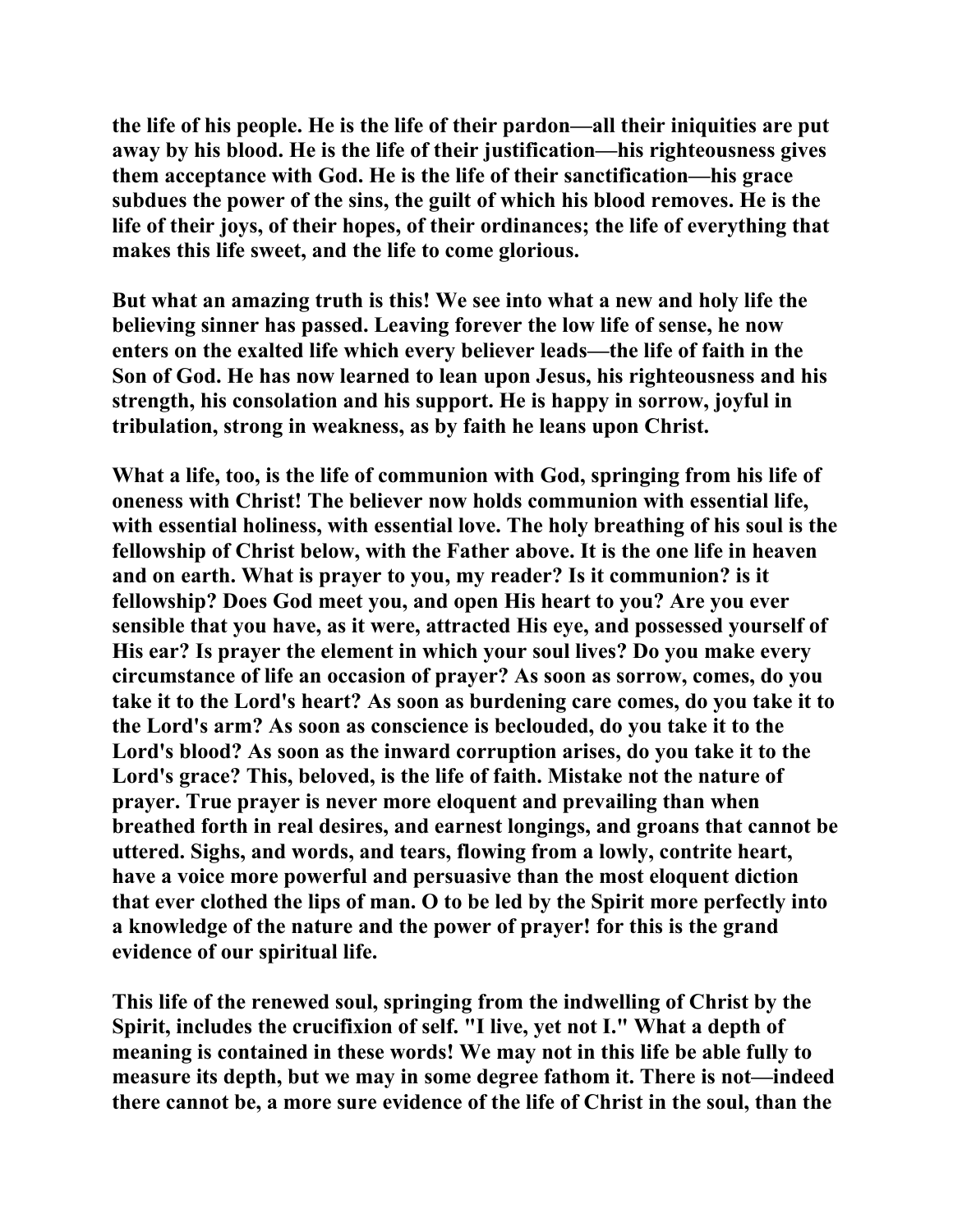**mortifying of that carnal, corrupt, self-boasting that is within us. For its utter annihilation, in this present time-state, we do not plead. This would be to look for that which the word of God nowhere warrants. But we insist upon its mortification; we plead for its subjection to Christ. Who has not detected in his heart its insidious working? If the Lord has given us a little success in our work, or put upon us a little more honor than upon another, or has imparted to us a degree more of gift or grace, O what fools do we often make of ourselves in consequence? We profess to speak of what he has done—of the progress of his work—of the operation of his grace; when, alas! what burning of incense often is there, to that hideous idol—self! Thus, we offer 'strange fire' upon the altar.** 

**But the most gracious soul is the most self-denying, self-crucifying, selfannihilating soul. "I live, yet not I. I believe, and am comforted—yet not I. I pray, and am answered—yet not I. I preach, and sinners are converted—yet not I. I labor, and good is done, yet not I. I fight, and overcome—yet not I, but Christ lives in me." Beloved, the renewed life in us will be ever striving for the mastery of self in us. Self is ever striving to take the glory from Jesus. This is one cause of the weakness of our faith. "How can you believe," says the Savior, "who receive honor one from another, and seek not the honor which comes from God only?" "We know but little of God," remarks an eminently holy man, "if we do not sicken when we hear our own praise. And if we have kept the glory of God in view, rather than our own, remember, it is the gift of God, the work of his Spirit, which has gained a victory over self, through faith in Christ." O that the life of Christ within us may more and more manifest itself as a self-denying, self-mortifying, self-annihilating life—willing to be fools for Christ; yes to be nothing, that Christ may wear the crown, and God be all in all.** 

**And remember that there will be a correspondence between the life of Christ in the soul, and the life which Christ lived when he tabernacled in the flesh. We have before remarked, that the indwelling of Christ in the believer is a kind of second incarnation of the Son of God. When Christ enters the heart of a poor sinner, he once more clothes himself with our nature. The life which Christ lived in the days of his sojourn on earth, was a life of sorrow, of conflict, of temptation, of desertion, of need, and of suffering in every form. Does he now live a different life in the believer? No; he is still tempted, and deserted, and in sorrow, and in need, and in humiliation, and in suffering—in his people.**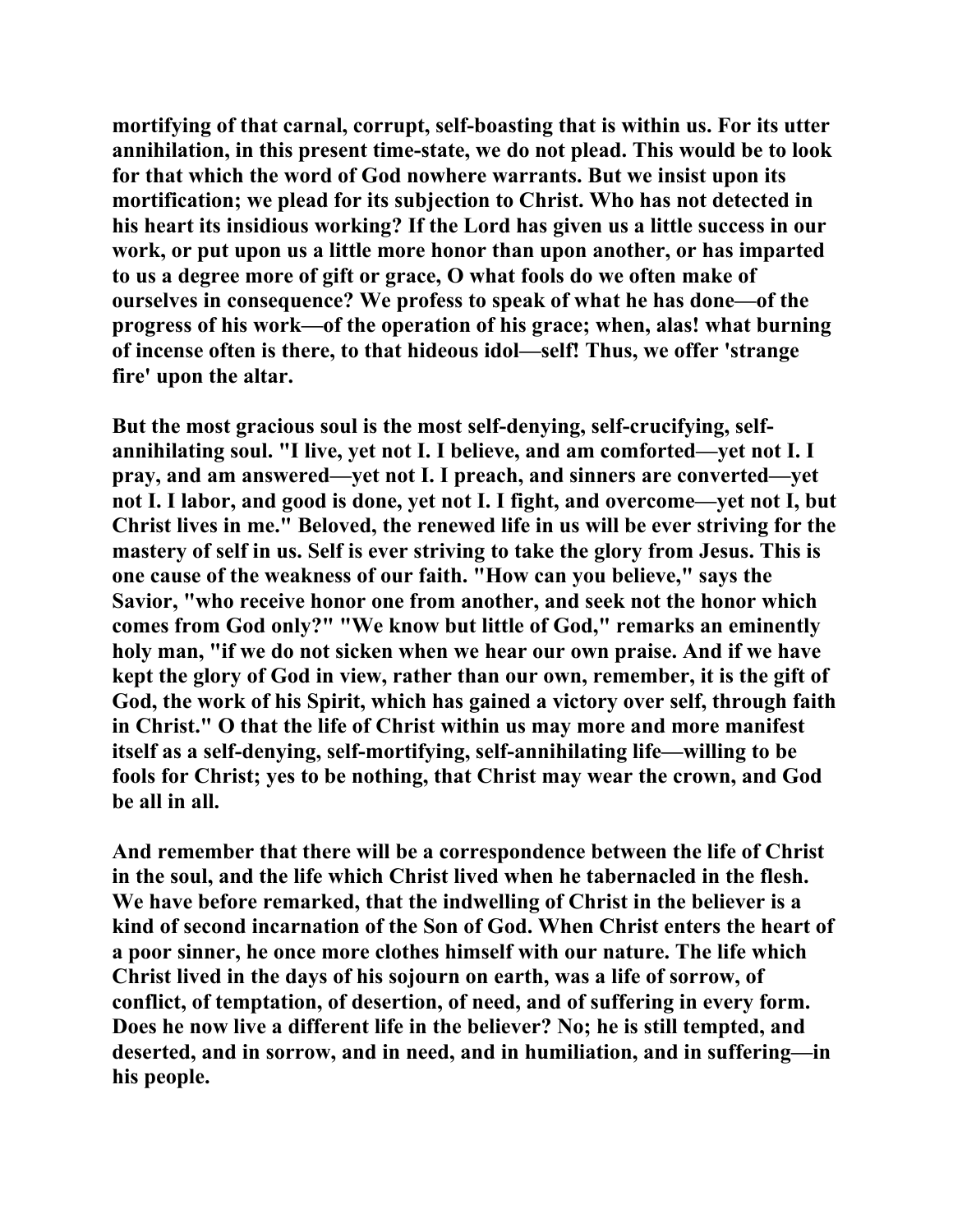**What! did you think that these fiery darts were leveled at you? Did you suppose that it was you who were deserted, that it was you who suffered, that it was you who was despised, that it was you who was trodden under foot? No, my brother, it was Christ dwelling in you. All the malignity of Satan, and all the power of sin; and all the contempt of the world, are leveled, not against you, but against the Lord dwelling in you. Were it all death in your soul, all darkness, and sinfulness, and worldliness, you would be an entire stranger to these exercises of the renewed man. Behold the love and condescension of Jesus! that after all that he endured in his own person, he should again submit himself to the same in the person of his saints; that he should, as it were, return, and tread again the path of suffering, and of trial, and of humiliation, in the life which each believer lives. O how it speaks that love which surpasses knowledge! How completely is Christ one with his saints! And yet, how feebly and faintly do we believe this truth! How little do we recognize Christ in all that relates to us! and yet he is in all things. He is in every providence that brightens or that darkens upon our path. "Christ is all, and in all."** 

**The unearthliness of this life is a feature that must not be overlooked. It is a divine and spiritual, and therefore an unearthly life. Its principles are unearthly, its actings are unearthly, its aspirations are unearthly, its pleasures are unearthly, its enjoyments are unearthly, its employments are unearthly, its aims are unearthly. It mixes not, it cannot mix, with earth. Most true it is, that that life which the believer lives is "in the flesh," but it is not of the flesh, nor after the flesh, and cannot coalesce with the flesh. The flesh may often deaden, and weaken, and becloud, and depress, and chain it down, but, like the needle of the compass, the moment it obtains its freedom, it turns to God again. O what a heavenly life is this! What a marvel that it should be found, like a precious pearl, in the midst of so much darkness, and pollution, and deadness, and earthliness! Who but God could maintain a life so immortal, in the midst of so much deadliness; a life so holy, in the midst of so much impurity; a life so heavenly, in the midst of so much earthliness. And yet so it is.** 

**But may there be a personal persuasion of our possession of this divine life? The Apostle: answers this inquiry in the affirmative, when he says, "We know that we have passed from death unto life." For it is a thing of whose possession the believer may be assured. He can speak of its possession with holy boldness, and with humble confidence. The life of God in the soul authenticates itself. It brings with it its own evidence. Is it possible that a believer can be a subject of the quickening grace of the Holy Spirit, and not**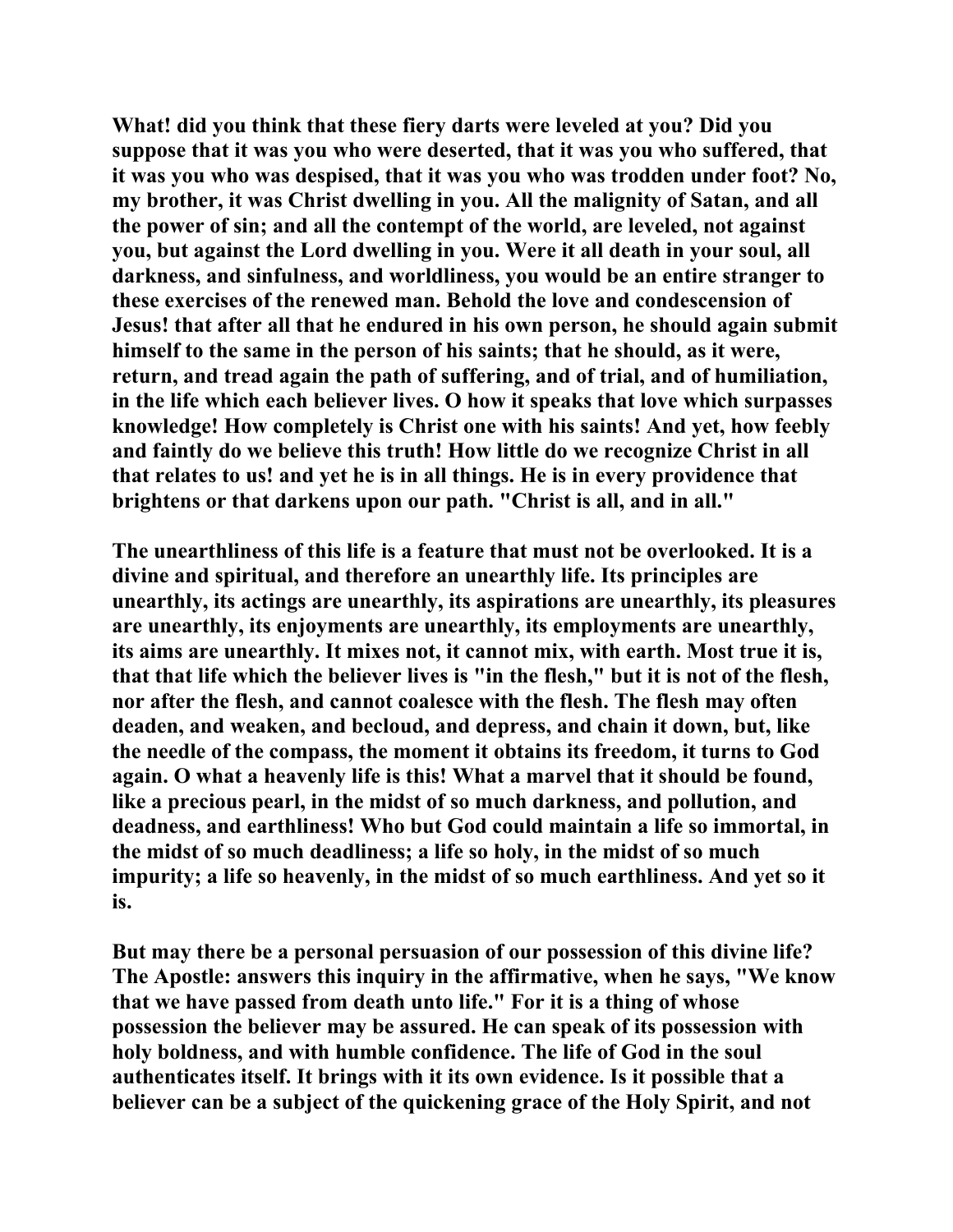**know it? Possess union with Christ, and not know it? the pardon of sin, and not know it? communion with God, and not know it? breathing after holiness, and not know it? Impossible! The life of God in the soul evidences itself by its actings. Are you sensible of your sinfulness? do you love the atoning blood? is Jesus precious to your soul? do you delight in God, and in retirement for communion with Him? Then, for your encouragement we remind you, that these are not the actings of a soul lying in a state of spiritual death, nor are these the productions of a soil still unregenerate. They proceed from the indwelling life of God, and are the ascendings of that life to God, the Fountain from where it flows. Thus the weakest believer in Jesus may humbly explain, "This one thing I know, that whereas I was blind, now I see." He knows that he has passed from death unto life.** 

**The Holy Spirit is also a witness to the reality of this great change. "The Spirit himself bears witness with our spirit that we are the children of God." The mode of his testimony is in character with the fact which he authenticates. No voice is heard, no vision is seen, nothing tangible is felt, no law of our being is suspended; but by a silent and concealed, yet effectual, operation, he witnesses to the great fact of our having "passed from death unto life." He it is who breathes the cry of "Abba, Father," in the heart—who sprinkles the reconciling blood upon the conscience—who guides the eye of faith to the cross—and who, by thus testifying of the death of Jesus to the soul, testifies to the love of Jesus in the soul. From the cross of Immanuel he brings a flood of heavenly light, and sheds it upon his own regenerating work, proving its reality, and discovering its glories. Beautiful, holy, and perfect, as is the work of the Spirit in the soul, yet not a line is revealed until Jesus shines upon it. Then, how glorious does it appear.** 

**But have all the saints of God alike this clear personal assurance? and is its possession essential to true faith? We are far from asserting this. We do indeed think that every regenerate soul must be sensible of a transformation of mind, of character, and of habit. He must acknowledge that by the grace of God he is what he once was not. To what can he ascribe this change but to the second birth? But even this secret persuasion may be connected with many harassing fears and distressing doubts. The constant discovery of the hidden evil, the perpetual tendency to remove the eye from Jesus, the dark and the painful often experienced in the dealings of God, will at times prompt the believer to question the reality of his life. "With all this," he inquires, "can I be a child of God?"**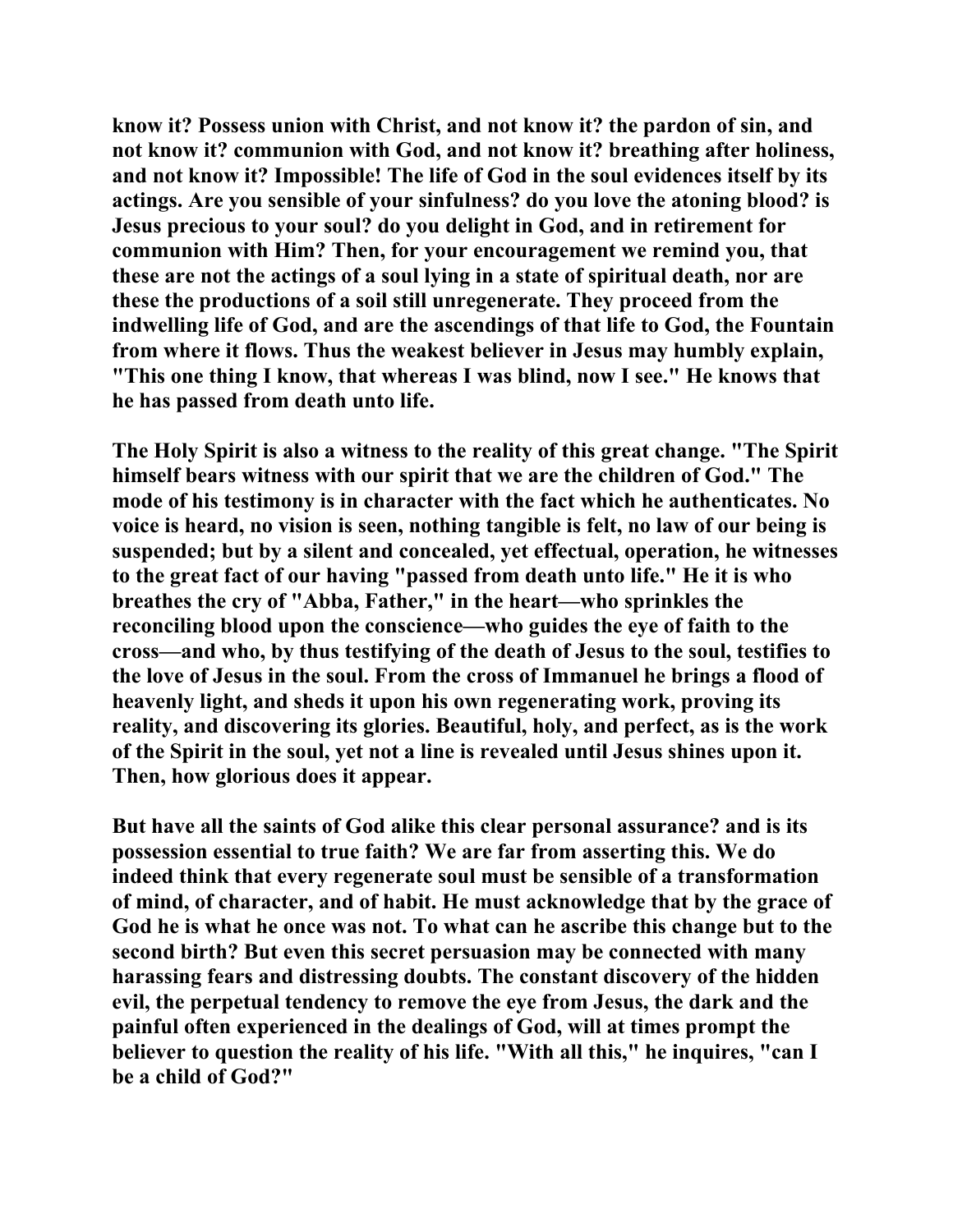**And yet the most holy saints have been the most doubting and fearful saints. David, for example, who had more testimonies of God's favor than any man, yet, as one says, he was at a loss sometimes to spell his evidences. And that holy man Rutherford remarks, "I have questioned whether or not I ever knew anything of Christianity, except the letters which make up the word." But doubting faith is not doubtful faith. If the believer has not the faith of assurance, he may have the faith of reliance, and that will take him to heaven. All the doubts and fears that ever harassed a child of God cannot erase his name from the Lamb's book of life, nor take him out of the heart of God, nor shut him out of glory.** 

**"Unbelief," says Rutherford, "may, perhaps, tear the copies of the covenant which Christ has given you; but he still keeps the original in heaven with himself. Your doubts and fears are no parts of the covenant; neither can they change Christ." "The doubts and fears of the elect," remarks another, "are overruled by almighty grace to their present and eternal good; as conducing to keep us humble at God's footstool, to endear the merits of Jesus, and to make us feel our weakness and dependence, and to render us watchful unto prayer." Did ever an unregenerate, lifeless soul entertain a doubt or fear of its spiritual condition? Never. Was it ever known anxiously and prayerfully to question, or to reason about its eternal state? Never. Do I seek to strengthen your doubts? No; but I wish to strengthen your tried and doubting faith. I would tell you for your encouragement, that the minutest particle of grace has eternal glory in it, even as the smallest seed virtually contains all that proceeds from it—the blade, the ear, and the full corn in the ear.** 

**Faint not, nor be discouraged in your trial of faith. There is not a sweeter way to heaven than along the path of free grace, paved with hard trials. It was the way which he trod who was "full of grace." Rich though he was in grace, yet see how deeply he was tried. Think not, then, that your sore trials are signs of a graceless state. O no! The most gracious saints have been the most tried saints. But rest not here. There is still richer, surer comfort for you-even the fulness of grace that is in Jesus—grace ever flowing, and yet ever full. Disclose to him your doubts and fears. Tell him you desire him above all good. Plunge into the sea of his fulness; and he who has created in your soul a thirst for grace, will assuredly and bountifully give you the grace for which you thirst.** 

**But there is one test—a gentle, sweet, and holy test—by which the most timid and doubting child of God may decide the genuineness of his Christian character: the evidence to which we allude is, LOVE TO THE SAINTS. "By**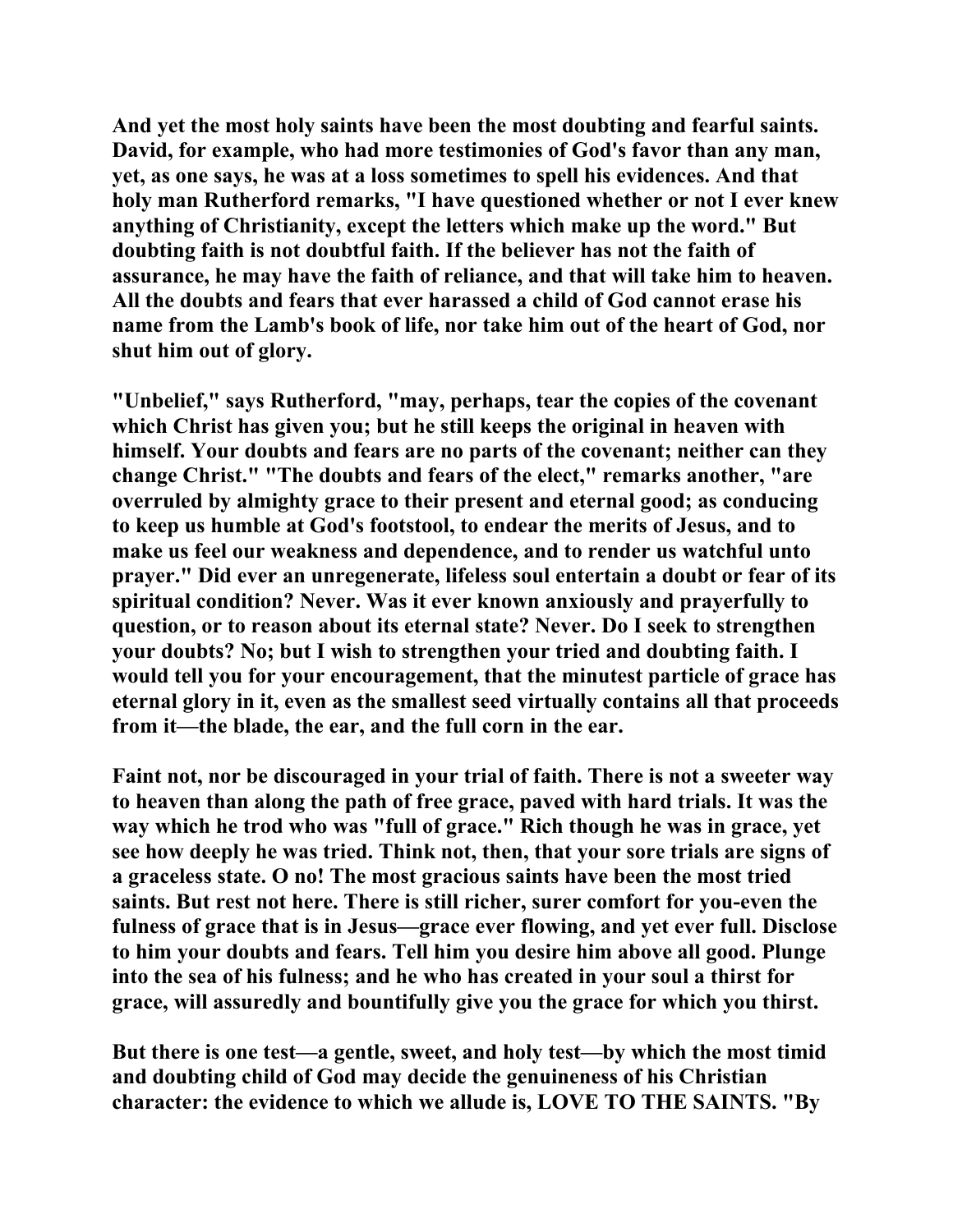**this we know that we have passed from death unto life, because we love the brethren." The grace which is here singled out, is the sweetest and the loveliest of all the graces. It is the product of the Holy Spirit, it flows from the heart of God, and it, more than all others, assimilates the heart to the nature of God, for "God is love." Without love, what is the actual value of all intellectual endowments, acquisitions of knowledge, understanding of mysteries, or even the achievements of faith? But small indeed. "Though I speak with the tongues of men and of angels, and have not love, I am become as sounding brass, or a tinkling cymbal. And though I have the gift of prophecy, and understand all mysteries, and all knowledge; and though I have all faith, so that I could remove mountains, and have not love, I am nothing. And though I bestow all my goods to feed the poor, and though I give my body to be burned, and have not love, it profits me nothing."** 

**There is no truth more distinctly uttered, or more emphatically stated than this—the infinite superiority of love to gifts. And in pondering their relative position and value, let it be remembered, that the gifts which are here placed in competition with grace, are the highest spiritual gifts. Thus does the apostle allude to them: "God has set some in the Church, first apostles, secondly prophets, thirdly teachers, after that of miracles, then gifts of healing." And then follows his expressive declaration—"Though I speak with the tongues of men and of angels, and have not love, I am become as sounding brass, or a tinkling cymbal." In other words, "Though I were an apostle, having apostolic gifts; or, though I were a prophet, possessed of prophetic gifts; or, though I were an angel, clothed with angelic gifts, yet, destitute of the grace of love, my religion were but as an empty sound, nothing worth." Is there in all this any undervaluing of the spiritual gifts which the great exalted Head of the Church has bestowed upon his ministers? Far from it. The apostle speaks of the way of spiritual gifts as excellent, but of the way of the grace of love as a "more excellent." Gifts may be possessed separate from love—but existing alone, they cannot bring the soul to heaven. And love may exist apart from gifts, but where love is found, even alone, there is that sweet, excellent grace that will assuredly conduct its possessor to glory. Grace embellished with gifts is the more beautiful; but gifts without grace, are only a richer spoil for Satan.** 

**And why this superiority of the grace of love? Why is it so excellent, so great, and so distinguished? Because God's love in the soul is a part of God himself—for, "God is love." It is, as it were, a drop of the essence of God falling into the heart of man. "He that dwells in love, dwells in God, and God in him." This grace of love is implanted in the soul at the period of its**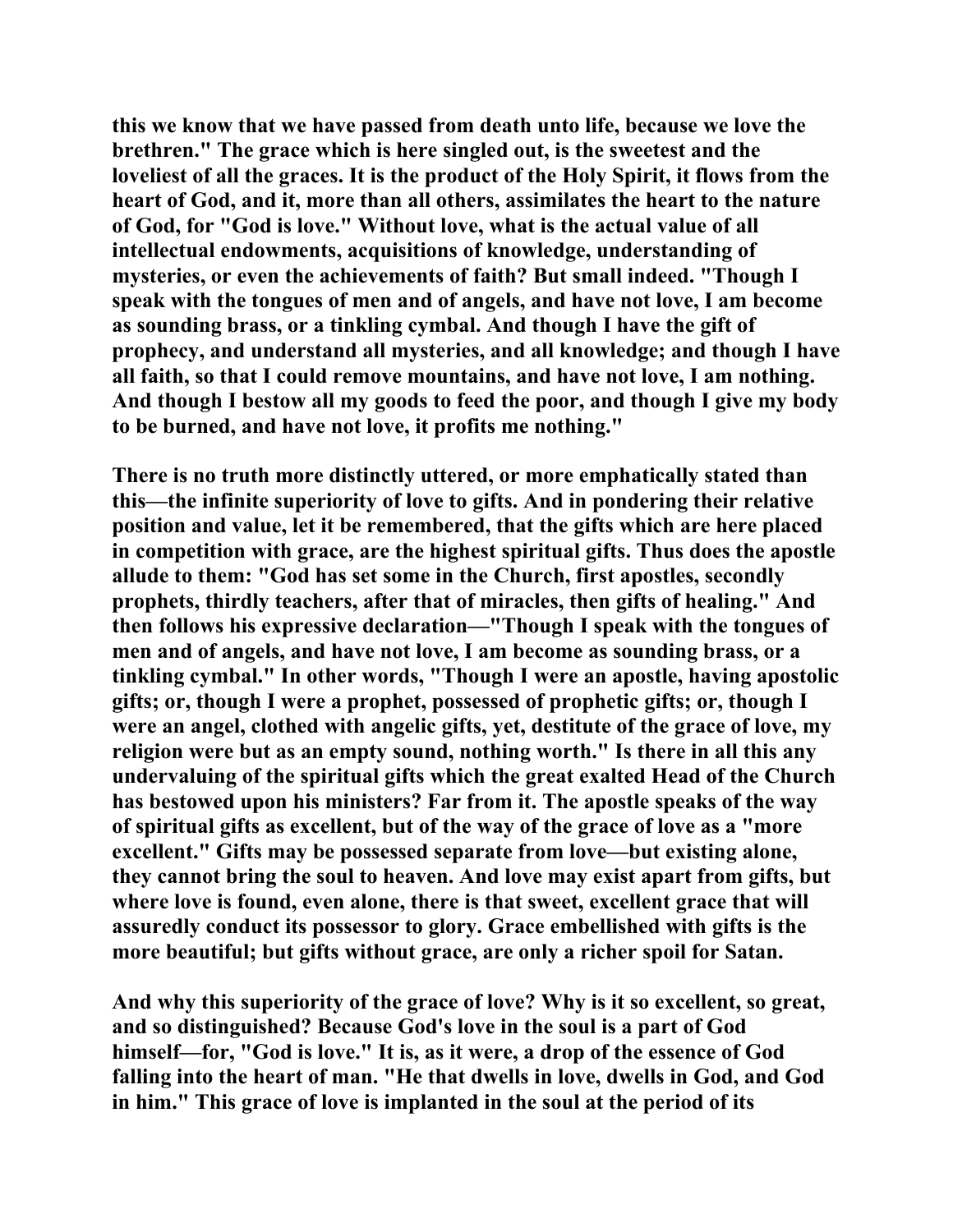**generation. The new creation is the restoration of the soul to God, the expulsion from the heart of the principle of enmity, and the flowing back of its affections to their original center. "Every one that loves is Born of God."** 

**Is it again asked why the love of His saints is so costly in God's eye? Because it is a small fraction of the infinite love which He bears towards them. Does God delight Himself in His love to His Church? Has He set so high a value upon it as to give His own Son to die for it? Then, wherever he meets with the smallest degree of that love, He must esteem it more lovely, more costly, and more rare, than all the most splendid gifts that ever adorned the soul. "We love him because he first loved us." Here, then, is that grace in the soul of man which more than all others assimilates him to God. It comes from God, and it raises the soul to God, and it makes the soul like God.** 

**How encouraging, then, to know the value which the Lord puts upon our poor returns of love to him! Of gifts we may have none, and even of love but little, yet of that little, who can unfold God's estimate of its preciousness? He looks upon it as a little picture of Himself. He sees in it a reflection—dim and imperfect indeed—of His own image. And as He gazes upon it, He seems to say—"Your abilities, my child, are humble, and your gifts are few: your knowledge is scanty, and your tongue is stammering; you can not speak for me, nor pray to me in public, by reason of the littleness of your attainments and the greatness of your infirmity; but you do love me, my child, and in that love which I behold, I see my nature, I see my heart, I see my image, I see myself; and that is more precious to me than all besides. Most costly to Him also are all your labors of love, and obedience of love, and sacrifices of love, and offerings of love, and sufferings of love. Yes, whatever blade, or bud, or flower, or fruit grows upon the stalk of love, it is most lovely, and precious, and fragrant to God.** 

**But there is another point of light which still more strongly presents to view the superior excellence and preciousness of the grace of love. We allude to the manifested love of the saints to one another. The apostle presents this as a true test of Christian character. He does not say, as he in truth might have said, "We know that we have passed from death unto life, because we love God;" but placing the reality of this wondrous translation upon a lower evidence, the Holy Spirit, by the inspired writer, descends to the weakest exhibition of the grace which his own power had wrought, when he says, "We know that we have passed from death unto life, because we love the brethren." Thus, so costly in God's eye would appear this heaven-born, heaven-like grace, that**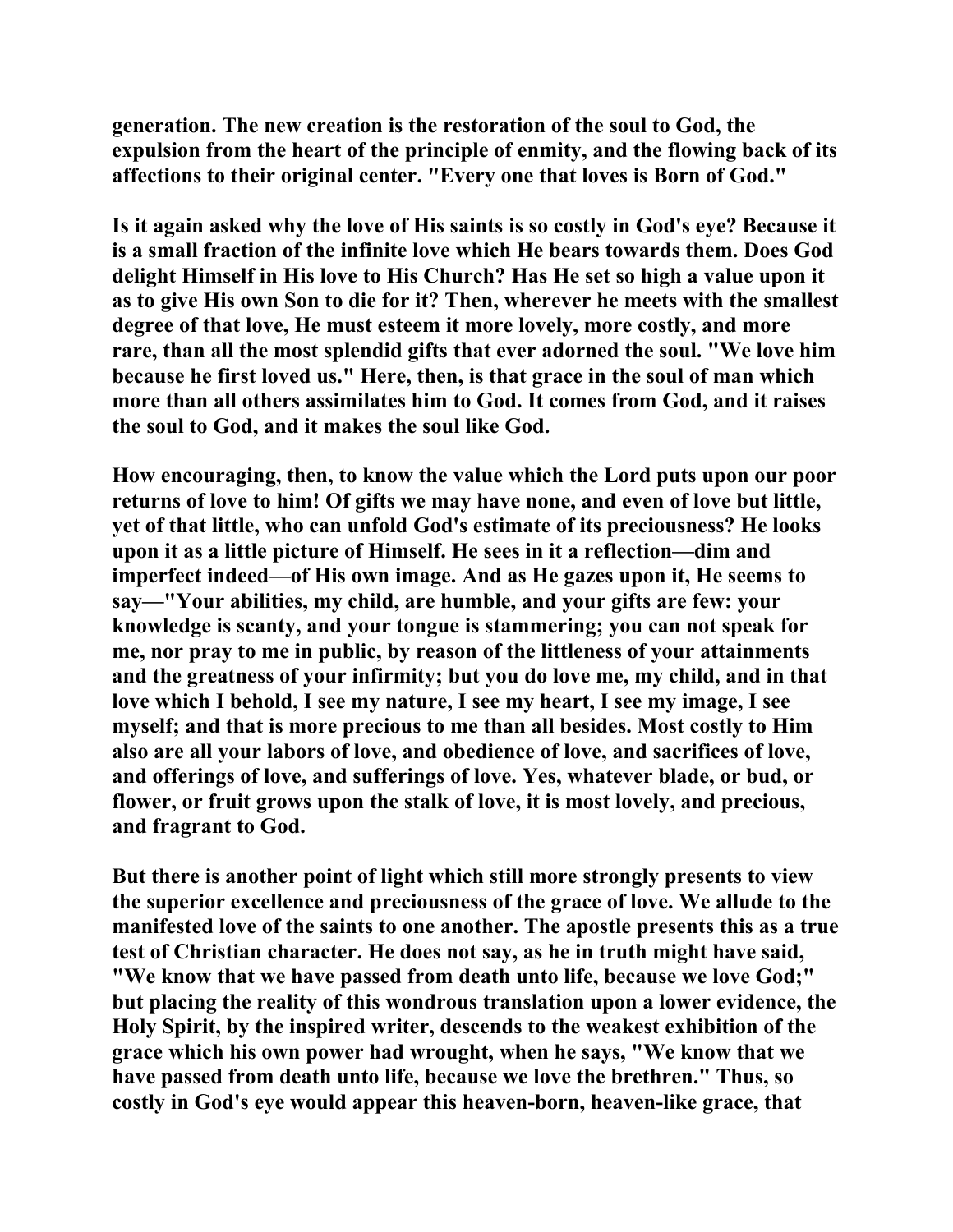**even the faint and imperfect manifestation of it by one saint to another, shall constitute a valid evidence of his relation to God, and of his heirship to life eternal.** 

**Our blessed Lord, who is beautifully said to have been an incarnation of love, places the evidence of Christian discipleship on precisely the same ground. "By this shall all men know that you are my disciples, if you have love one to another." He might justly have concentrated all their affection upon himself, and thus have made their sole and supreme attachment to Him the only test of their discipleship. But no! In the exercise of that boundless benevolence which was never happy but as it was planning and promoting the happiness of others, he bids them "love one another," and condescends to accept of this as evidencing to the world, their oneness and love to himself.** 

**We are at length conducted to the consideration of the subject to which this chapter more specifically invites our attention—CHRISTIAN LOVE, A TEST OF CHRISTIAN CHARACTER. The affection under consideration, let it be remarked, transcends all similar emotions embraced under the same general term. There is a natural affection, and a human affection, and a denominational affection, which often binds in the sweetest and closest union those who are of the same family, or of the same congregation, or who assimilate in mind, in temper, in taste, or in circumstance. But the affection of which we now speak, is of a higher order than this. We can find no parallel to it, not even in the pure, benevolent bosoms of angels, until, passing through the ranks of all created intelligences, we rise to GOD Himself. There, and there alone, we meet the counterpart of Christian love. Believer, the love for which we plead is love to the brethren—love to them as brethren. The church of God is one family, of which Christ is the Elder Brother, and "all are members one of another." It is bound by a moral tie the most spiritual, it bears a family likeness the most perfect, and it has a common interest in one hope, the most sublime. No climate, nor color, nor sect, affects the relationship. Do you meet one from the opposite hemisphere of the globe, having the image of Christ, manifesting the fruits of the Spirit; who in his walk and conversation is aiming to cultivate the heavenly dispositions and holy habits of the Gospel, and who is identifying himself with the cause of God and of truth, and you meet with a member of the one family, a brother in the Lord, one who calls your Father his Father, your Lord his Lord, and one, too, who has a higher claim upon your affection and your sympathy than the closest and the tenderest natural relation that life can command.**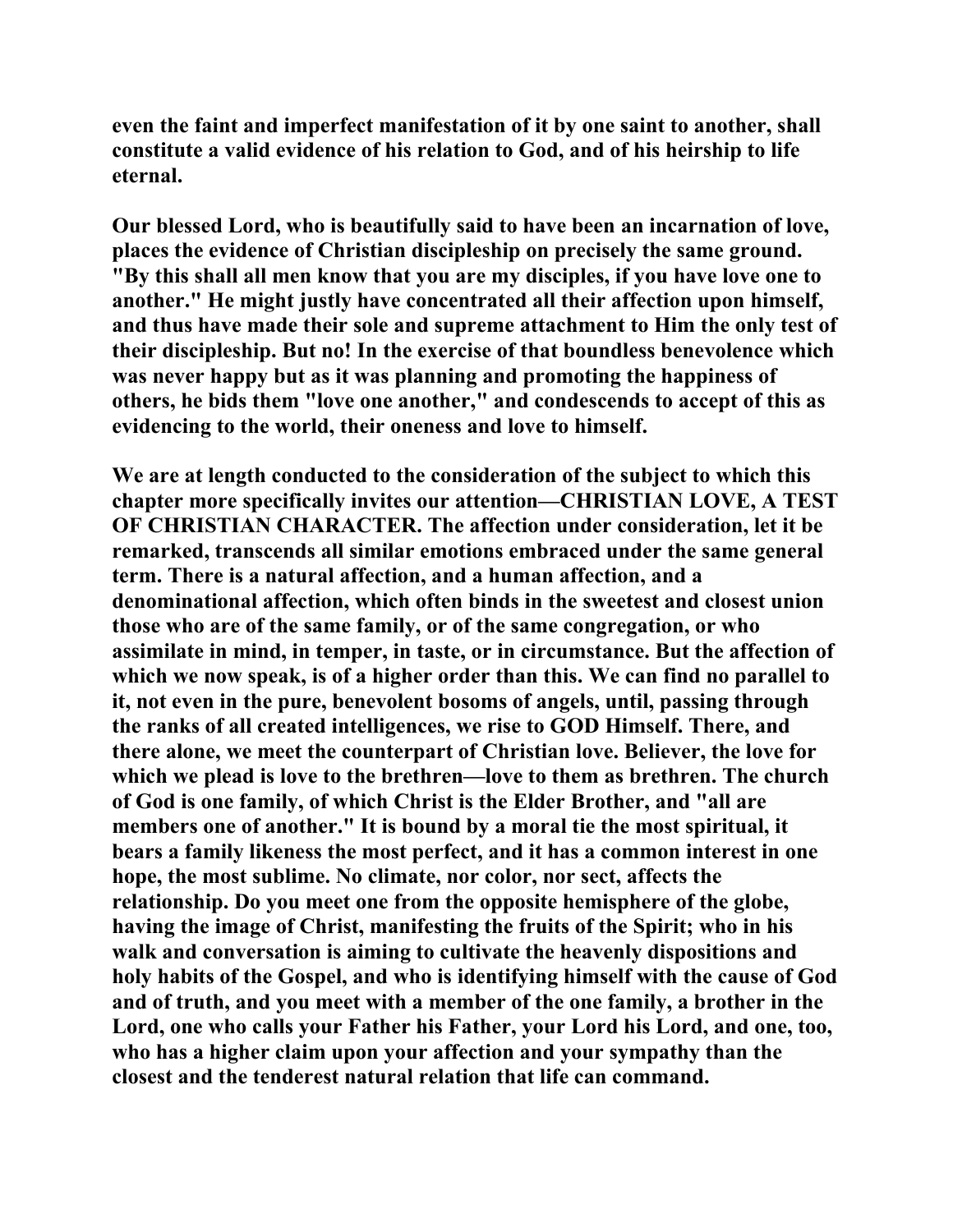**But it is proper that we explain more clearly, in what the true UNITY of the church of God consists. The words of her Great Head shall be our sole authority and guide. "That they all may be one; as you, Father, are in me, and I in you, that they also may be one in us." We commence with a declaration of a great truth, that the unity of the church of God, as set forth in this remarkable passage, is, her unity in the Triune God. Her unity in herself is the effect of a cause. She is one bodily, because she is spiritually and essentially one in Jehovah. The words, "One in us," convey the strongest idea, and afford the clearest evidence of her essential and individual unity, of any that exists. We commence with God the Father—she is one in Him. The apostle clearly states this in the Epistle to the Ephesians. "One God and Father of all, who is above all, and through all, and in you all." All who?—the one church of God. One covenant God and Father unites the one family in heaven and in earth. They are one in His choice, one in His purpose, one in His covenant, one in His heart. The same will chose them—the same affection loved them—the same decree predestinated them: they are one in Him. Blessed truth!** 

**"One God and Father." Behold them clustering together around the mercy seat—they come from various parts of the world, they speak different languages, they express opposite feelings, they unfold various needs and sorrows—yet, listen! they all address Him as, "Our Father." Every heart bows in love to Him—every heart is fixed in faith upon Him, and every tongue breathes, the lofty, and endearing, and holy name of, "Abba, Father." There, in the glowing light amid which the throne of mercy stands, all sectarian feeling dies, all denominational distinction is lost, and Christians of every name meet, and embrace, and love as brethren. Holy thought! One God loves all and protects all—one Father pities all, supplies all, bears with all, and, with an impartial affection, binds all together and alike in his heart.** 

**The church is also one in THE SON—"There is one Lord." The Lord Jesus is the one Head, as he is the one Foundation of the Church. All believers are chosen in Christ, blessed in Christ, saved in Christ, preserved in Christ, and in Christ will be glorified. The work of Christ is the one resting-place of their souls. They rely for pardon upon the same blood, for acceptance upon the same righteousness, and for sanctification upon the same grace. One in Christ, all other differences and distinctions are merged and forgotten. "There is neither Jew nor Greek; there is neither bond nor free; there is neither male nor female, for You Are All One in Christ Jesus." Blessed truth! The "righteousness of God, which is unto all and upon all those who believe," imparts the same completeness to all believers in Christ. Upon the breast-**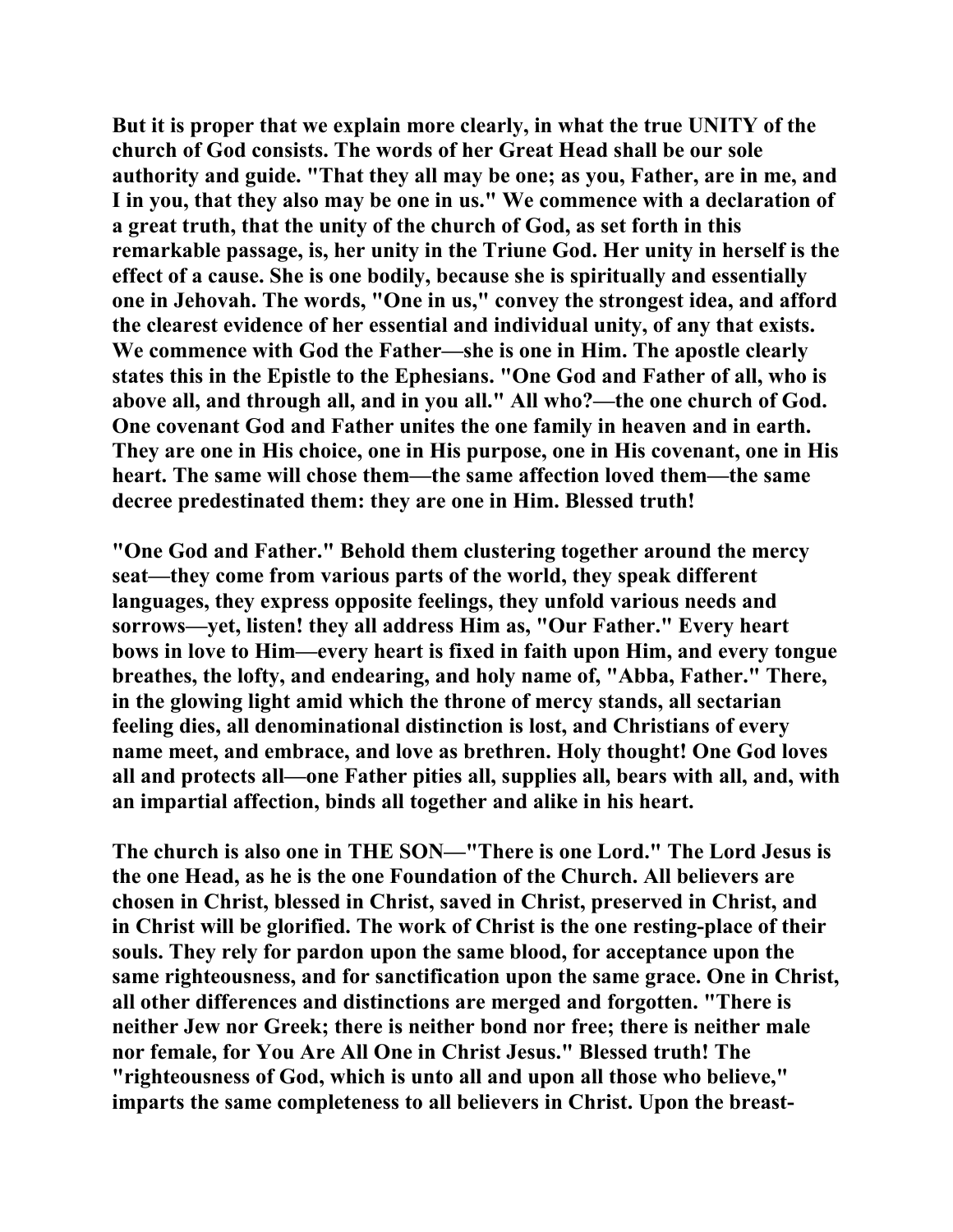**plate of the great High Priest, now within the veil, every name is alike written—not a sectarian appellation dims the luster of the "Urim and the Thummin," in whose glowing light the names of all the saints are alike enshrined.** 

**What a uniting truth is this! Jesus is the one Head of life, light, and love, to all his saints. He carried the transgression of all—he bore the curse of all—he endured the hell of all—he pardons the sin of all—he supplies the need of all—he soothes the sorrows of all—and he lives and intercedes for all. To him all alike repair—it is true, with different degrees of knowledge and of faith, and from different points; yet, to Jesus, as to one Savior, one Brother, one Lord, they all alike come. Oh! what a cementing principle is this! The body of Christ—the purchase of the same blood, loved with the same affection, and in heaven represented by the same Advocate, and soon, O how soon, to be "glorified together with him!" What love, then, ought I to bear towards him whom Jesus has so loved! How can I feel coldly to, or look unkindly at, or speak uncharitably of, one whom Jesus has redeemed with the same precious blood, and whom he carries each moment in the same loving heart.** 

**The Church of God, too, is equally one in the HOLY SPIRIT. "By one Spirit are we all baptized into one body, whether we be Jews or Gentiles, whether we be bond or free; and have been all made to drink into one Spirit." With what increasing glory does this great truth unfold itself! We seem to be brought to the climax of the argument here. One Spirit regenerating all, fashioning all, teaching all, sealing all, comforting all, and dwelling in all. Degrees of grace, and "diversities of gifts" there are, "but the same Spirit." That same Spirit making all believers partakers of the same Divine nature, and then taking up his abode in each, must necessarily assimilate them in every essential quality, and feature, and attribute of the Christian character. Thus the unity of the Church is an essential and a hidden unity.** 

**With all the differences of opinion, and the varieties of ceremonial, and the multiplicity of sects into which she is broken and divided, and which tend greatly to impair her strength, and shade her beauty, she is yet essentially and indivisibly ONE—her unity consisting, not in a uniformity of judgment, but, better far than this, in the "unity of the Spirit." Thus, no individual believer can with truth say, that he possesses the Spirit exclusively, boasting himself of what other saints have not; nor can any one section of the Christian Church lay claim to its being the only true Church, and that salvation is found only within its pale. These lofty pretensions, these exclusive claims, this vain-glory**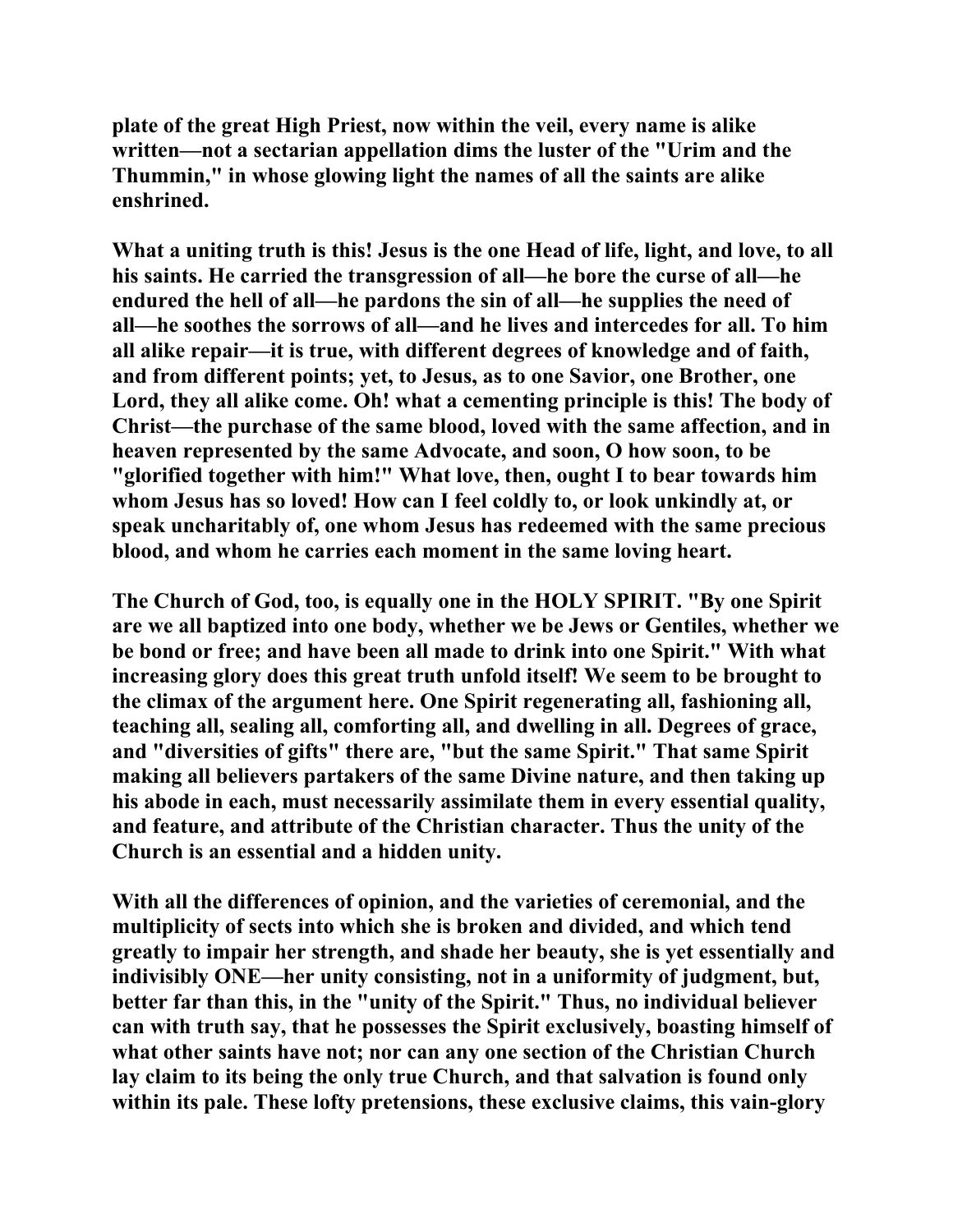**and uncharitableness, are all demolished by one lightning touch of truth, even by that blessed declaration, "for by one Spirit are we all baptized into one body."** 

**Behold, then, the threefold cord which unites the family of God. The ever blessed and glorious Trinity dwells in the Church, and the Church dwells in the blessed Trinity. Who can divide this body from itself, or separate it from God? Having thus endeavored to show in what the unity of the Church of God really consists, we proceed to the subject more especially before us—the manifestation of this unity by believers, and the evidence which it affords, and the consequent assurance which it imparts, of their personal relationship to God. "We know that we have passed from death unto life, because we love the brethren."** 

**The feeling here referred to is a love to the saints, as saints. Whatever natural infirmities we may discover in them, whatever different shades of opinion they may hold from us, and to whatever branch of the Christian Church they may belong, yet the feeling which is to establish our own divine relationship, is a love to them as brethren. Irrespective of all dissonance of creed, of denomination, of gifts, of attainment, of rank, of wealth, of nation—when we meet in a Christian professor the image of Christ, the family-likeness, our love will prompt us immediately to recognize that individual as a believer in Jesus, and to acknowledge him as a brother in the Lord.** 

**And what are the grounds of my affection? I may esteem his character, and prize his gifts—may admire his talents, and feel there is an assimilation of disposition, of taste, and of judgment—but my Christian love springs from an infinitely higher and holier source. I love him because the Father is in him, and because the Son is in him, and because the Holy Spirit is in him. I love him because he is an adopted child of the same family, a member of Christ, and the same body, and a temple of the same Holy Spirit. I love him that is begotten, because I love him that begat. It is Christ in one believer, going out after himself in another believer. It is the Holy Spirit in one temple, holding fellowship with himself in another temple. And from hence it is that we gather the evidence of our having "passed from death unto life." "He that loves him that begat, loves him also that is begotten." Loving the Divine Original, we love the human copy, however imperfect the resemblance. The Spirit of God dwelling in the regenerate soul, yearns after the image of Jesus, wherever it is found. It pauses not to inquire, to what branch of the Christian Church the individual resembling him belongs; that with which it has to do is the**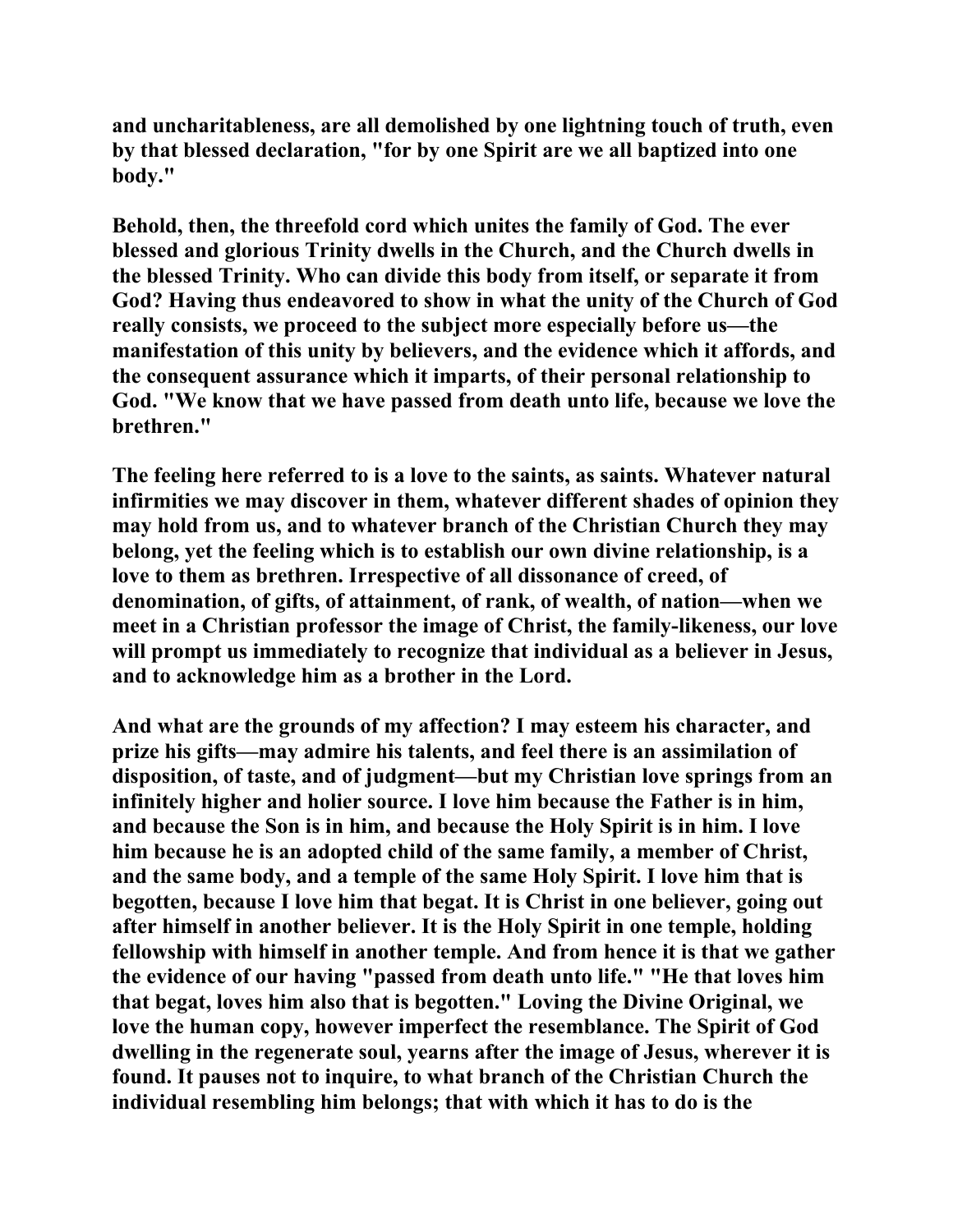**resemblance itself. Now, if we discover this going out of the heart in sweet, and holy, and prayerful affection towards every believer in Christ—be his denominational name what it may—the most to those who most bear the Savior's image, then have we the Spirit of Christ dwelling in us.** 

**A surer evidence we cannot have. There is the affection which surmounts all the separating walls of partition in the Church, and in spite of sects, and parties, and creeds, demonstrates its own divine nature and heavenly birth, by its blending with the same affection glowing in the bosom of another. And where this love to the brethren exists not at all, in any Christian professor, we ask that individual, with all the tenderness of affection consistent with stern faithfulness, where is the evidence of your union with the body of Christ? You have turned away with contractedness of heart, and with frigidity of manner, if not with secret disdain, from one whom God loves, whom Christ has redeemed, and in whom the Holy Spirit dwells, because he belonged not to your sect. Yes, you have turned away with coolness and suspicion from Christ himself! How can you love the Father and hate the child? What affection have you for the Elder Brother, while you despise the younger? And if you are a living branch of the same Vine, can you, while, cherishing those feelings which exclude from your affection, from your sympathies, and from your fellowship, other Christians, more deeply; wound Jesus, or more effectually grieve the Holy Spirit of God, by whom they are "sealed unto the day of redemption?"** 

**Perhaps, my brother, you have long walked in darkness and uncertainty as to the fact of your own personal adoption into the family of God. Anxious fear and distressing doubt have taken the place of a holy assurance and a peaceful persuasion that you are one of the Lord's people. In endeavoring to trace this painful state of mind to its cause, did it ever occur to you, that your lack of enlargement of heart towards all saints, especially towards those of other branches of the same family, has, in all probability, so grieved the Spirit of adoption, that he has withheld from your own soul that clear testimony, that direct witness by which your interest in the covenant love of God, and your union with Christ, would have been clearly made known to you? You have grieved that same Spirit in your brother, who dwells in you, and upon whom you are so dependent for all your sweet consolation and holy desires; and he has suspended the light, and peace, and joy of your own soul.** 

**But here is a test of relationship to the family of God which never fails. "We know that we have passed from death unto life, because we love the brethren." From this, the weakest believer may extract the greatest**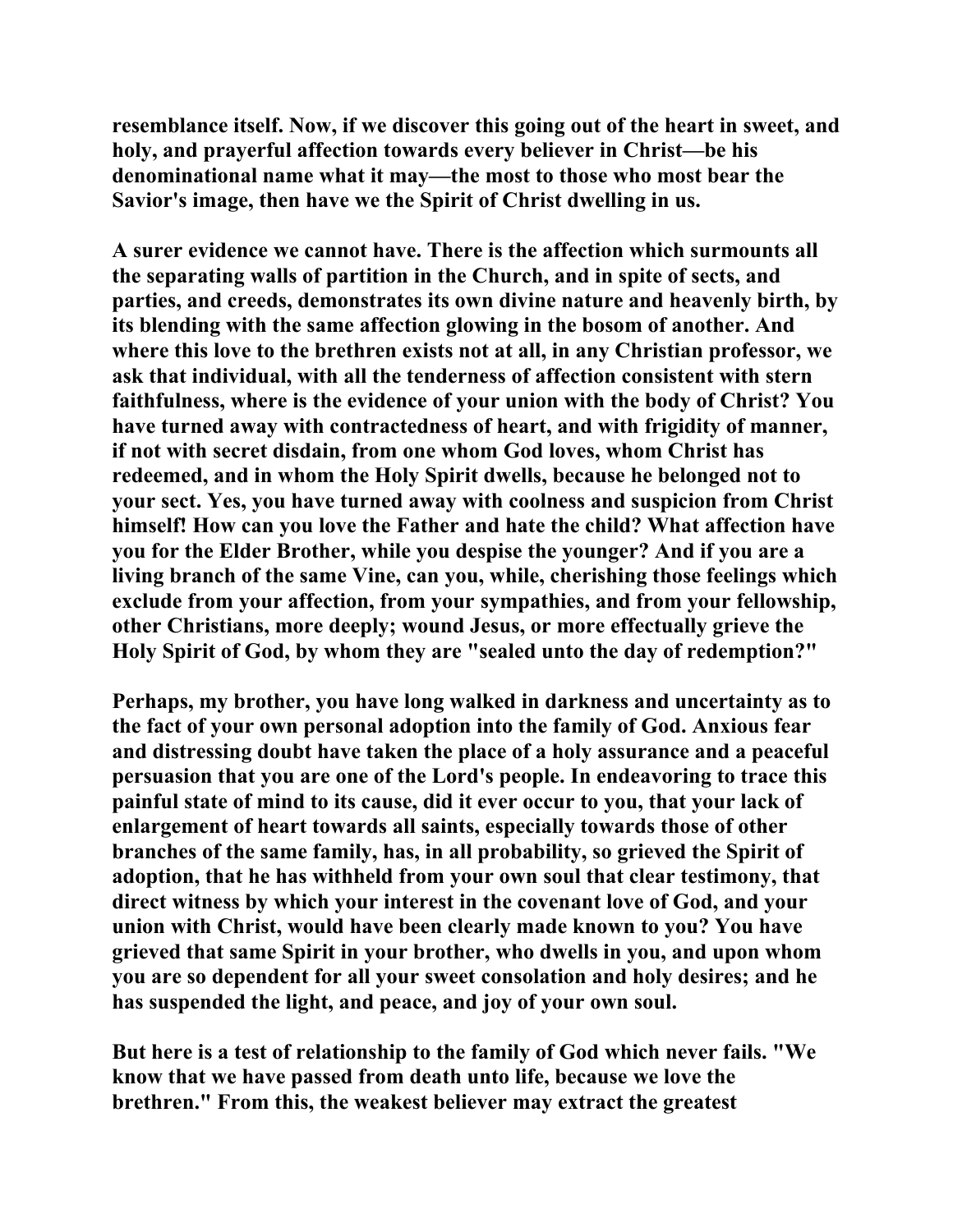**consolation. Other evidences, beloved, may be beclouded. Divine knowledge may be deficient, and Christian experience may be limited, and the question, "Am I a child of God?" may long have been one of painful doubt; but here is an evidence which cannot deceive. You may doubt your love to God, but your love to His people, as such, proves the existence and the reality of your love to Him. Your attachment to them, because they are holy, is an evidence of your own holiness, which no power can invalidate or set aside. Since the Holy Spirit has constituted it as evidence, and since God admits it as such, we press its comfort, with all the energy which we possess, upon the heart of the doubting, trembling child of God. You may often have questioned the reality of your love to God, scarcely daring to claim an affection so great as this. Your attachment to Jesus, so inconstant, so wavering and so cold, may often have raised the anxious fear and the perplexing doubt. But your love to the people of God has been like a sheet-anchor to your soul. This you have not questioned, and you could not doubt. You have loved them because they were the people of God; you have felt an attachment to them because they were the disciples of Christ.** 

**What can this prove, but your love to God, your affection to Jesus, and your own participation in the same Divine nature? It were a thing impossible for you to love that which is holy without a corresponding principle of holiness in yourself. Speaking of the enmity of the ungodly against his people, our Lord employs, this language: "If you were of the world, the world would love its own; but because you are not of the world, but I have chosen you out of the world, therefore the world hates you." Now, if there is the opposite feeling to this, glowing in your hearts, be sure that, as the hatred of the world to the saints proves that it loves only its own, so your love to the saints places the fact of your union with them beyond all doubt.** 

**Try your heart, beloved, by this test. Do you not love the people of God because they are His people? Is not Christ's image in them, that upon which you so delight to gaze, and, gazing upon which, often enkindles your soul with love to Christ himself? And do you not love to gather the choicest flowers of grace in the Lord's garden—growing in what bed they may—as those in whom your soul has the greatest delight—their different tints, their varied beauties and odors, rather increasing, than diminishing, the pleasure which they afford you? Then, let every Christian professor test his religion by this grace. Let him who has been wont to retire within his own narrow enclosure ask himself the question, "If I love not my brother whom I have seen, how can I love God whom I have not seen?"**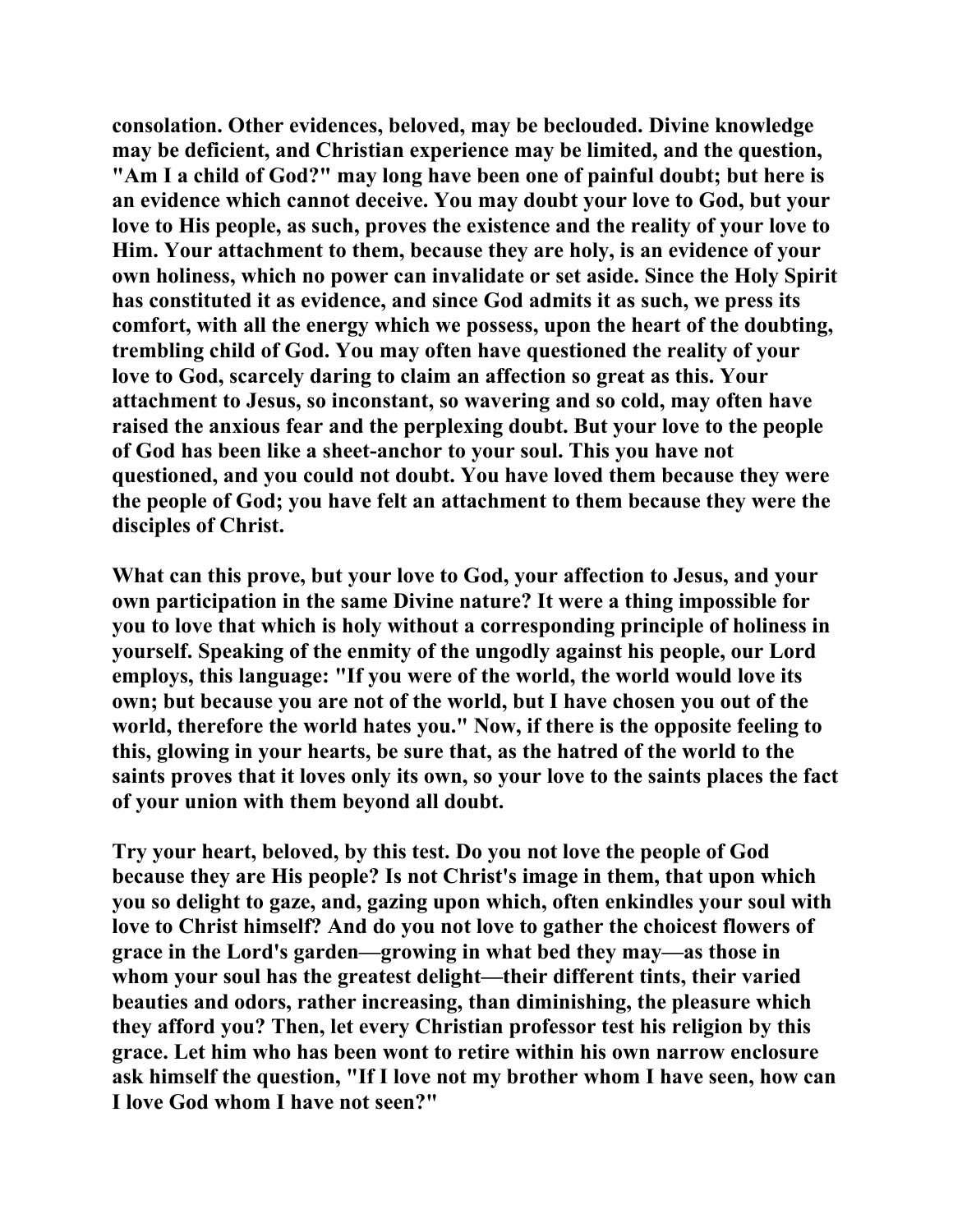**Let us now briefly trace some of the operations of this heaven-born grace of Christian love, by which its real existence in our hearts is proved. We have endeavored to show, that it recognizes as brethren, all who are partakers of like precious faith with us, who hold Christ the head, who walk according to the Gospel of Christ, and who are laborings and seeking for the coming of his kingdom. We will now proceed to portray some of the EFFECTS of brotherly love.** 

**It tenderly sympathizes with all the suffering believers. Here is the evidence of our own membership with the family of God. "If one member suffer, all the members suffer with it." And it is in this exercise of Christian sympathy that "the members have the same care one for another." The Church of God is a suffering Church. All the members are, more or less, and variously, tried. Many are the burdens of the saints. It would be impossible, we think, to find one, whose lip has not touched the cup of sorrow, whose spirit has not felt the pressure of trouble. Some walk in doubt and darkness—some are particularly set up as a mark for Satan—some suffer from a nervous temperament, discoloring every bright and beautiful picture of life—some are the subjects of personal affliction, pining sickness excluding them from all participation in the songs of Zion and the solemn assemblies of the saints—some are bereaved, sorrowing like Rachel for her children, or mourning, like the sisters of Bethany, for their brother. Some are suffering from narrowed and exhausted resources; and there may do not be a few, suffering even from actual poverty itself.** 

**Ah! how many will say, "You have touched upon every sorrow but mine," so extensive is the field of Christian sympathy! But what scope for the play of those heaven-born affections begotten in the heart of each true believer! "A new commandment give I unto you," says Christ, "that you love one another." And how is this commandment to be obeyed? The apostle answers, "Bear one another's burdens, and so fulfill the law of Christ." Therefore the bearing of one another's burdens is a necessary effect and proper exercise of this holy love. It will delight to recognize the suffering Savior in his suffering members. And it will go and lift the pressure from the spirit, and chase the sorrow from the heart, and dry the tear from the eye, and supply the pressing need. And if it cannot accomplish this, it will take its place by the side of the sufferer, sharing the sorrow and the need it has no power to comfort or remove. Is this law of Christ—the law of love—thus exhibited in you?**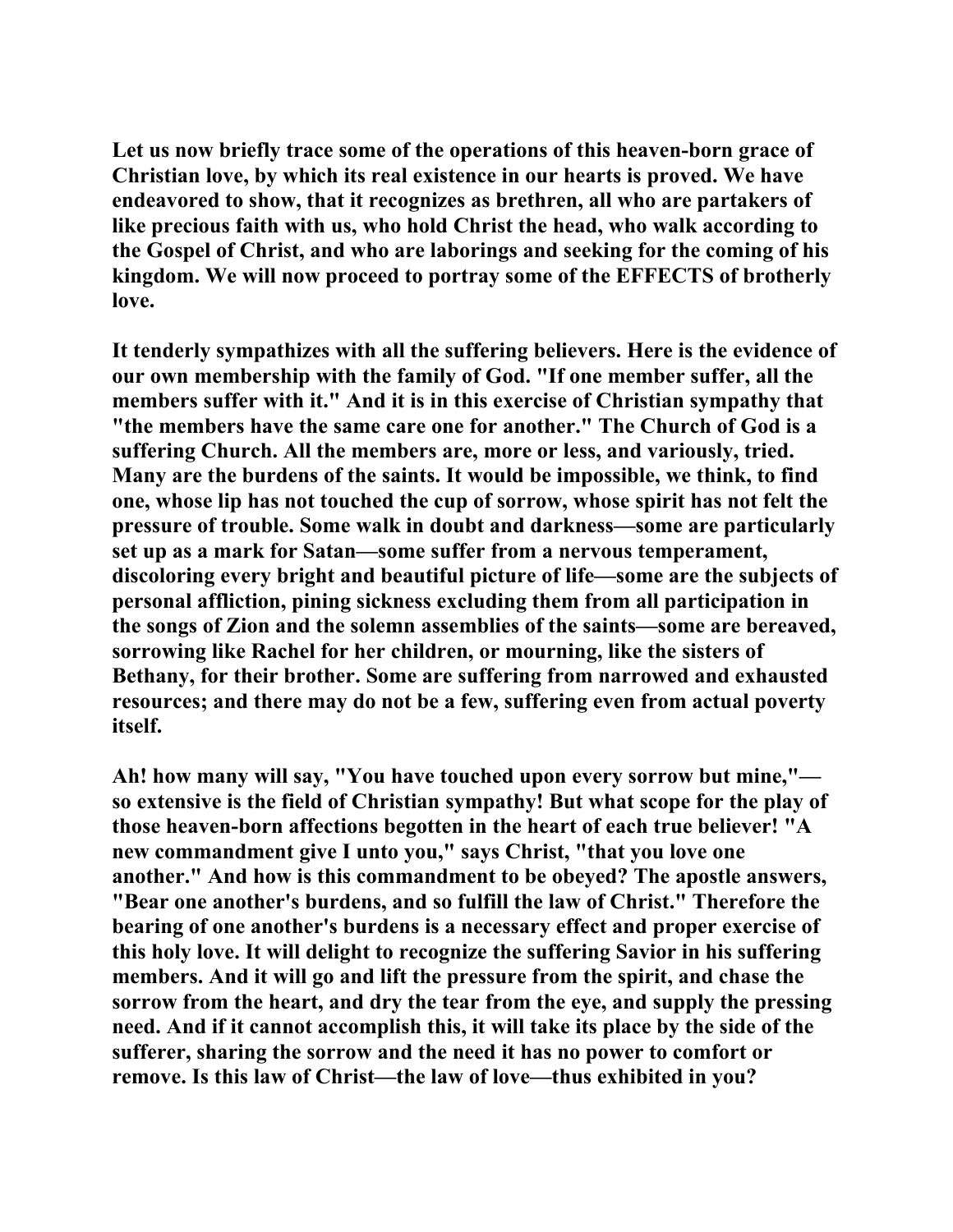**"Do you love Christ? I ask not if you feel The warm excitement of that party zeal Which follows on, while others lead the way, And make his cause the fashion of the day But do you love him when his garb is mean; Nor shrink to let your fellowship be seen? Do you love Jesus, blind; and halt, and maimed? In prison support him; nor feel ashamed To own him, though his injured name may be A mark for some dark slander's obloquy? Do you love Jesus in the orphan's claim, And bid the widow welcome in his name? Say not, 'When saw we him?'—Each member dear, Poor and afflicted, wears his image here; And if unvalued or unknown by you, Where can your union with the Body be? And if you thus are to the body dead, Where is your life in Christ the living Head? And if dissevered from the living Vine, How can you dream that you have life divine!** 

**"Sweet is the union true believers feel Into one Spirit they have drunk; the seal Of God is on their hearts—and thus they see In each the features of one family! If one is suffering—all the rest are sad; If but the least is honored—all are glad. The grace of Jesus, which they all partake, Flows out in mutual kindness for his sake; Here he has left them for a while to wait, And represent him in their suffering state; While he, though glorified, as yet alone, Bears the whole church before the Father's throne."** 

**In the exercise of brotherly love, there will also be a tender forbearance with all who differ from us in judgment. The exercise of private judgment is the natural and inalienable right of every individual. Sanctified by the Spirit of God, it becomes a precious privilege of the believer. He prizes it more than riches, claims it as one of the immunities of his heavenly citizenship, and will surrender it only with life itself. Christian love will avoid infringing, in the**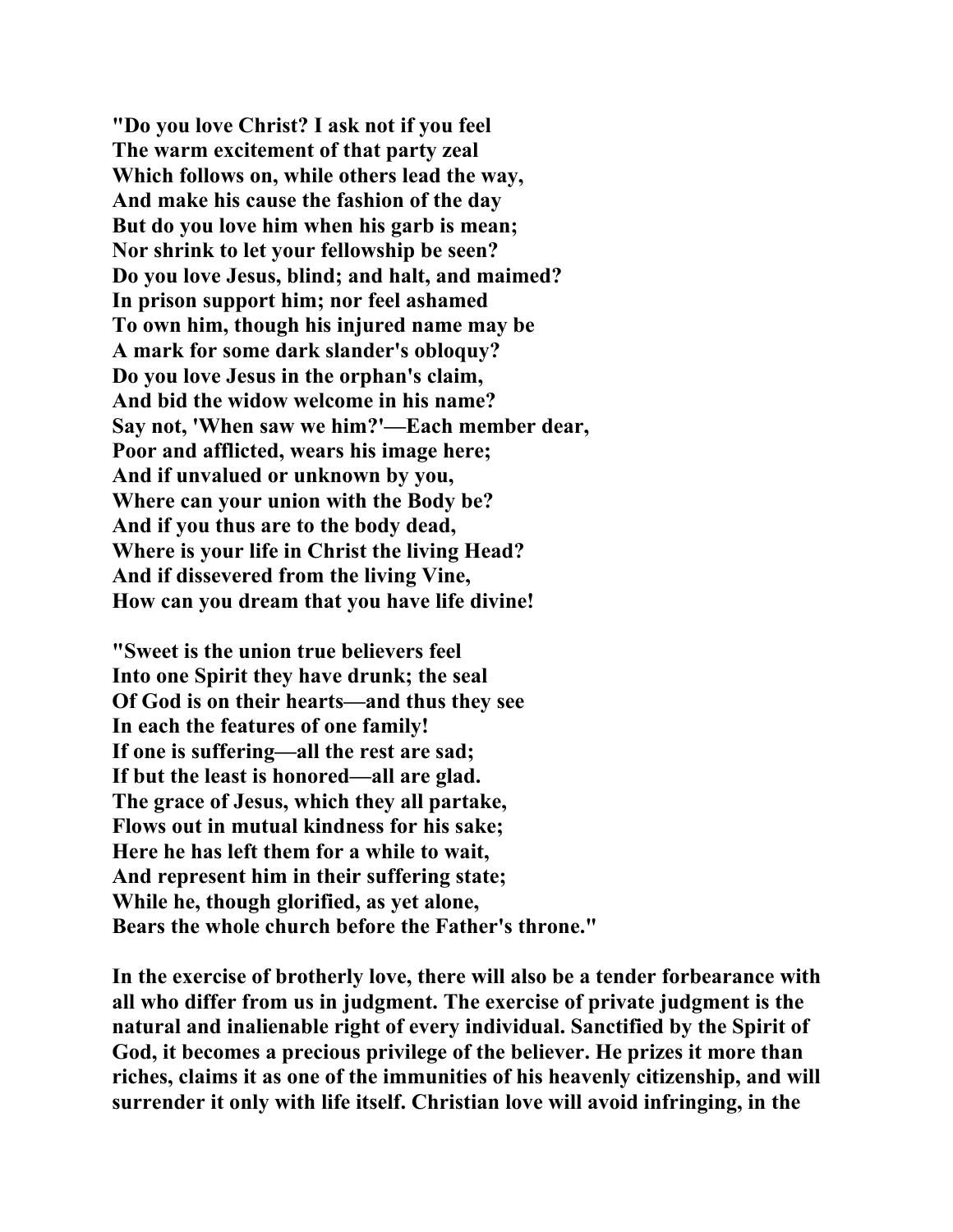**least degree, upon this sacred right. I am bound, by the law of love, to concede to my brother, to its fullest extent, that which I claim for myself. I am, moreover, bound to believe him conscientious and honest in the views which he holds, and that he maintains them in a reverence for the word, and in the exercise of the fear of God.** 

**He does not see eye to eye with me in every point of truth—our views of church government, of ordinances, and of some of the doctrines, are not alike. And yet, discerning a perfect agreement as to the one great and only way of salvation; and, still more, marking in him much of the lowly, loving spirit of his Master, and an earnest desire, in simplicity and godly sincerity, to serve him, how can I cherish or manifest towards him any other than a feeling of brotherly love? God loves him, God bears with him, and Christ may see in him, despite of a creed less accurately balanced with the word of truth than mine, a walk more in harmony with the holy, self-denying, God-glorifying precepts of that truth. With an orthodoxy less perfect, there maybe a life more holy. With less illumination in the judgment, there may be more grace in the heart. How charitable in my interpretation, then, how loving in my spirit, how kind and gentle in my manner, should I be towards him!** 

**How jealous, too, ought I to be of that independence of mind, in the exercise of which he may, notwithstanding, have arrived at conclusions opposite to my own! Cherishing these feelings, Christians who differ in judgment, will be placed in a more favorable position for the understanding of one another's views, and for the united examination of the word of God. Diversity of judgment, through the infirmity of our fallen nature, is apt to beget alienation of feeling; and, consequently, the development of truth is hindered. But where harmony of affection is cultivated, there will be a greater probability of arriving at more perfect agreement in sentiment, thus walking in accordance with the Apostle's rule—"I beseech you, brethren, by the name of our Lord Jesus Christ, that you all speak the same thing, and that there be no divisions among you; but that you be perfectly joined together in the same mind, and in the same judgment."** 

**Another exercise of Christian love will be its endeavors to avoid all occasions of offence. These, through the many and fast-clinging infirmities of the saints of God, will often occur. But they are to be avoided, and in the exercise of that love which proves our Christian character, they will be avoided. The child of God will desire to "keep the unity of the Spirit in the bond of peace." Whatever tends to weaken that bond, he will endeavor to lay aside. Whatever**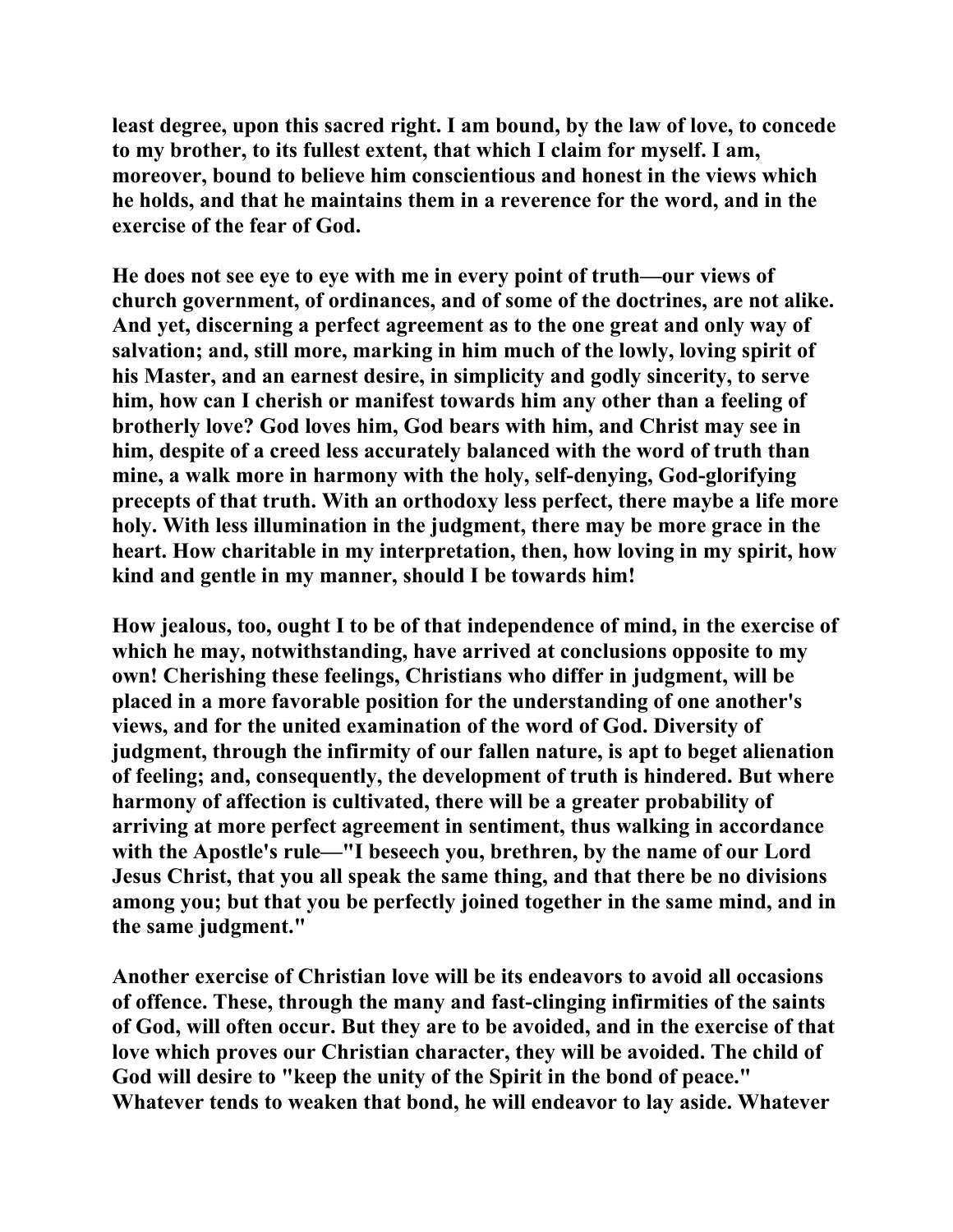**he may discover in his communion with the saints calculated to wound, to distress, to alienate, to offend, either in his manner, or in his spirit, the healthy exercise of holy love will constrain him to overcome. He will avoid giving offence. He will be modest in the expression of his own opinion, respectful and deferential towards the opinion of others. He will avoid that recklessness of spirit which, under the cover of faithfulness, cares not to estimate consequences; but which, pursuing its heedless way, often crushes beneath its rough-shod heel the finest feelings of the human heart; saying and doing what it pleases, regardless of the wounds which, all the while, it is deeply and irreparably inflicting.** 

**How sedulous, too, will he be to avoid anything like a dictatorial manner in enunciating his judgment, and all hard words and strong expressions in differing from authorities of equal, perhaps of greater weight than his own. Oh! were this divine affection but more deeply lodged in the hearts of all those who 'profess and call themselves Christians,' what courtesy of manner—what grace of deportment—what tender regard of one another's feelings—what kindness in word and in action—what carefulness to avoid inflicting even a momentary pain—what putting away, as becomes saints, all wrath, anger, evil speaking, and malice—and what constant remembrance of his solemn words, who said, "Whoever shall offend one of these little ones who believe in me, it were better that a mill-stone were hanged about his neck, and that he were drowned in the depths of the sea,"—would each believer exhibit! Lord, fill our souls more and more with this lovely grace of love!** 

**The forgiveness of offences is an operation of Christian love, equally as essential and beautiful. If there is a single exercise of divine grace in which, more than in any other, the believer resembles God, it is this. God's love to man is exhibited in one great and glorious manifestation and a single word expresses it—FORGIVENESS. In nothing has He so gloriously revealed Himself as in the exercise of this divine prerogative. Nowhere does He appear so like Himself as here. He forgives sin, and the pardon of sin involves the bestowment of every other blessing. How often are believers called upon thus to imitate God! And how like Him in spirit, in affection, and in action do they appear, when, with true greatness of soul and with lofty magnanimity of mind, they fling from their hearts, and efface from their memories, all traces of the offence that has been given, and of the injury that has been received!** 

**How affecting and illustrious the example of the expiring Redeemer! At the moment that his deepest wound was inflicted, as if blotting out the sin and its**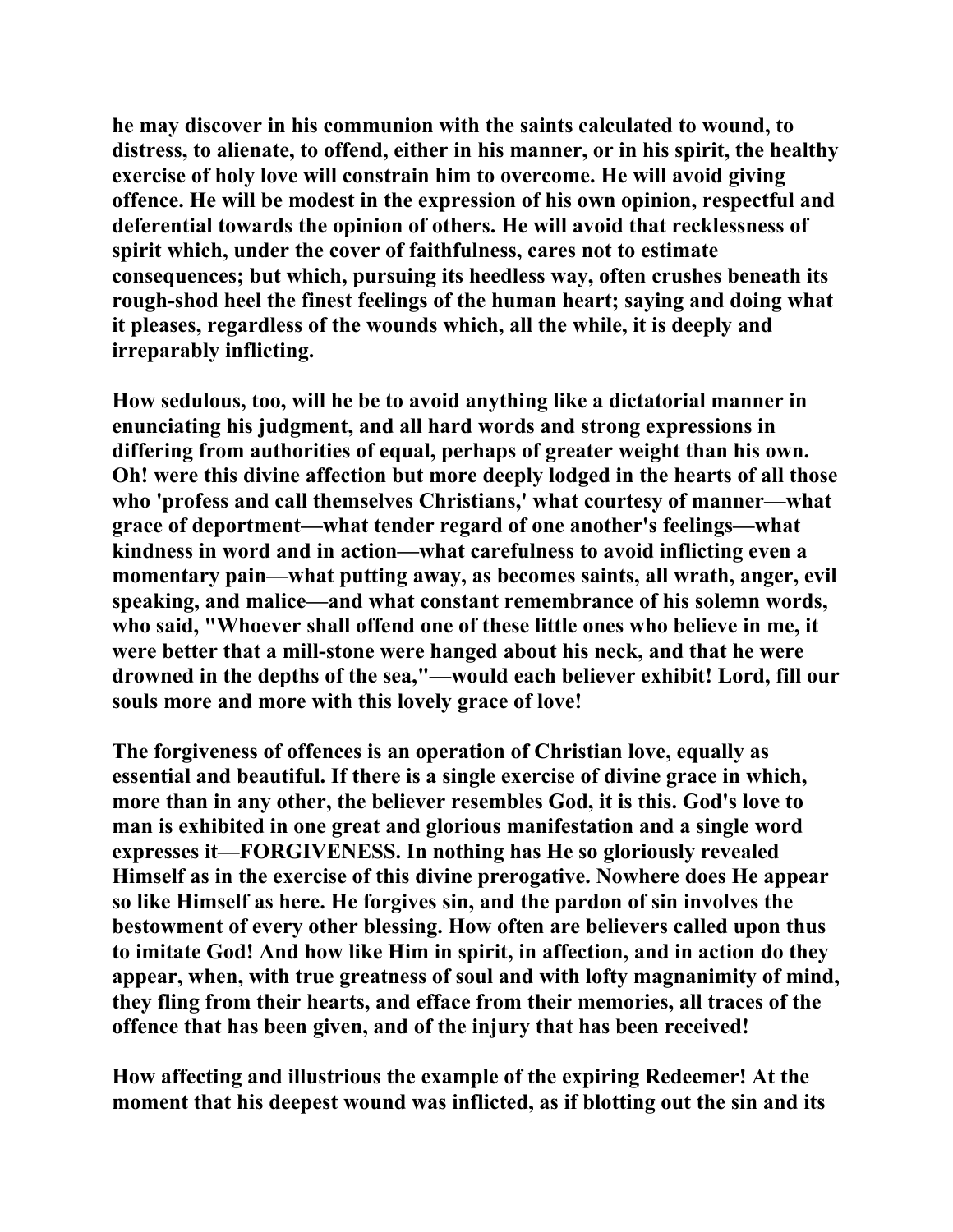**remembrance with the very blood that it shed, he prayed, as the last drop oozed and as the last breath departed, "Father, forgive them!" How fully and fearfully might he have avenged himself at that moment! A stronger than Samson hung upon the cross. And as he bowed his human nature and yielded up his spirit, he could as easily have bowed the pillars of the universe, burying his murderers beneath its ruins. But no! he was too great for this. His strength should be on the side of mercy. His revenge should impose itself in compassion. He would heap coals of fire upon their heads. He would overcome and conquer the evil—but he would overcome and conquer it with good. "Father, FORGIVE them."** 

**It is in the constant view of this forgiveness that the followers of Christ desire, on all occasions of offence given, whether real or imaginary, to "forgive those who trespass against them." Themselves the subjects of a greater and diviner forgiveness, they would be prompt to exercise the same holy feeling towards an offending brother. In the remembrance of the ten thousand talents from whose payment his Lord has released him, he will not hesitate to cancel the hundred pence owed to him by his fellow-servant.** 

**Where, then, will you find any exercise of brotherly love more God-like and divine than this? Forgiveness, in its immediate proposal, its greatest sweetness and richest charm appear. The longer forgiveness is delayed, the more difficult becomes the duty. The imagination is allowed to dwell upon, and the mind to brood over, a 'slight offence' received, perhaps never intended, until it has increased to such a magnitude as almost to extend, in the eye of the aggrieved party, beyond the limit of forgiveness. And then follows an endless train of evils; the wound festers and inflames; the breach widens; coldness is manifested; malice is cherished; every word, look, and act, are misinterpreted; the molehill grows into a mountain, and the little rivulet swells into an ocean, and happiness and peace retire from scenes so uncongenial, and from hearts so full of all hatred and strife.** 

**But how lovely in its appearance, and how pleasurable in the feelings it enkindles, is a prompt exercise of Christian forgiveness! Before the imagination has had time to play, or the wound to fester, or ill-minded people to interfere, Christian love has triumphed, and all is forgiven! How full of meaning is our blessed Lord's teaching on this point of Christian duty! It behooves us prayerfully and constantly to ponder his word. Peter inquired of him, "Lord, how often shall my brother sin against me, and I forgive him until seven times? Jesus says unto him, I say not, Until seven times, but, Until**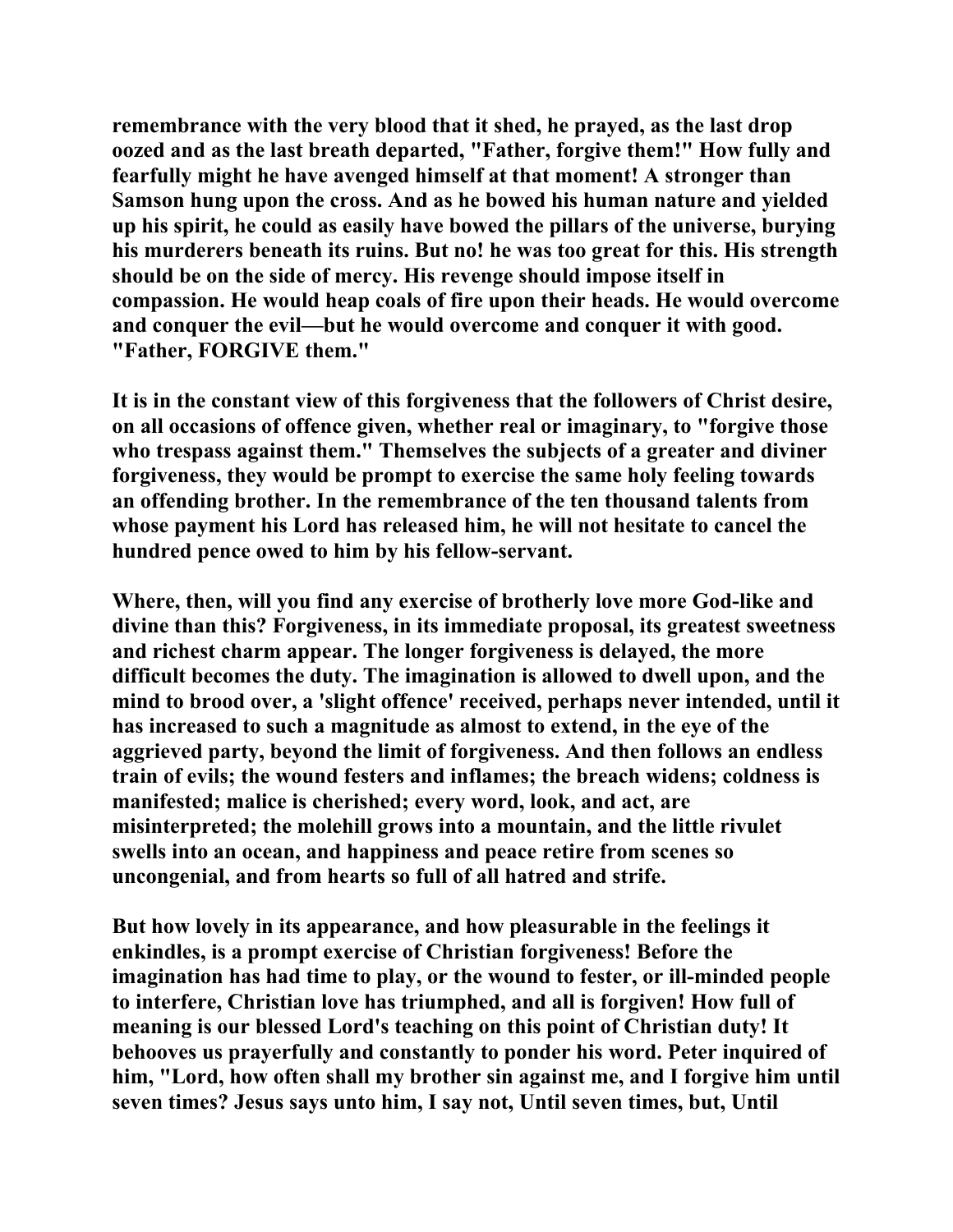**seventy times seven." Thus, true love has no limits to its forgiveness. If it observes in the bosom of the offender, the faintest marks of regret, of contrition, and of return, like Him from whose heart it comes, it is "ready to forgive," even "until seventy times seven."** 

**O who can tell the debt we owe to His repeated, perpetual forgiveness? And shall I refuse to be reconciled to my brother? Shall I withhold from him the hand of love, and let the sun go down upon my wrath? Because he has trampled upon me, who have so often acknowledged myself the chief of sinners; because he has slighted my self-importance, or has wounded my pride, or has grieved my too sensitive spirit, or, it is possible, without just cause, has uttered hard speeches, and has lifted up his heel against me. Shall I keep alive the embers of an unforgiving spirit in my heart? Or rather, shall I heap coals of fire upon his head, not to consume him with wrath, but to overcome him with love? How has God my Father, how has Jesus my Redeemer, my Friend, dealt with me? Even so will I deal with my offending brother. I will not even wait until he comes and acknowledges his fault. I will go to him and tell him that, at the mercy-seat, beneath the cross, with my eye upon the loving, forgiving heart of God, I have resolved to forgive all, and will forget all. "And when you stand praying, forgive, if you have anything against anyone; that your Father also which is in heaven may forgive you your trespasses. But if you do not forgive, neither will your Father in heaven forgive your trespasses."** 

**But some may reply, The breach is of so long standing, it is now too late to seek reconciliation. An old and acute writer thus meets the objection: "Well, then, if it be too late, give me leave to entreat one thing at your hands; it is this: I say if it be too late, and you say it is too late to be reconciled and to love one another, let me entreat this, that you should lay aside your garments—the garments of your profession of being Christ's disciples. For our Savior says, "By this shall all men know that you are my disciples, if you have love one to another." And, therefore, if it be too late to love one another, and to be reconciled, come and let us lay down our garments, let us lay down our profession of being the disciples of Christ; yes; let us lay down our expectation of heaven too, for says the apostle, 'Flesh and blood cannot inherit the kingdom of God.' And is not passion, malice, and lack of love, flesh and blood? Certainly, certainly, if I do not walk in this way of love, it is not all my parts and all my gifts that will bail me from the arrest of that scripture, 'Flesh and blood shall not inherit the kingdom of heaven.' Believe it, believe it, it is not too late, it is not too late to love one another; it is not too late to do my**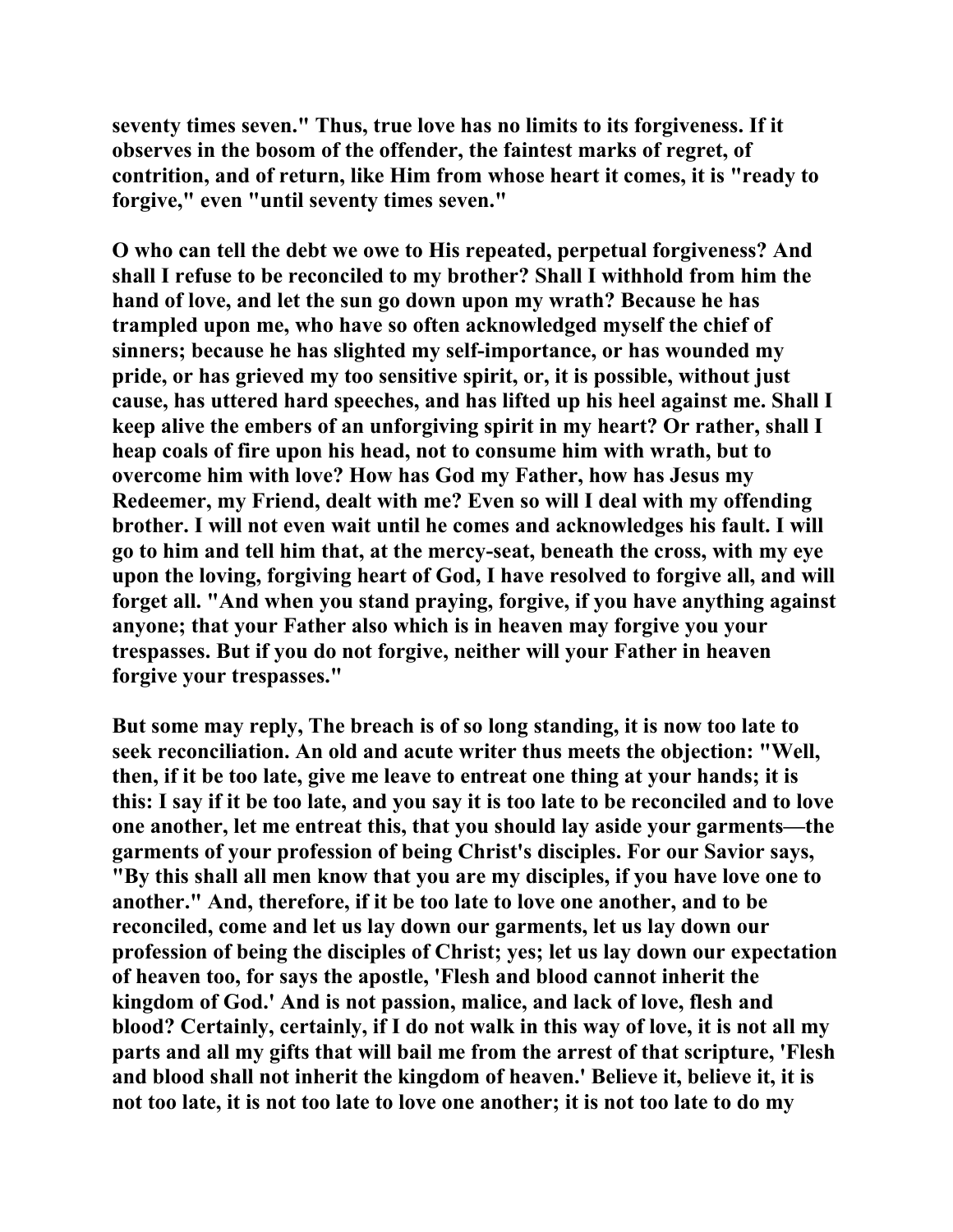**work as long as it is not too late to receive my wages. And if I say, it is too late to be reconciled, what if God say to me, then it is too late for my soul to be saved?** 

**And oh! what a lovely spectacle would it be—a spectacle on which angels would look down with delight—to see, in the exercise of this all-divine, allpowerful, all-expulsive emotion of Christian love, individuals, or families, or churches, who had long been at variance one with another, now drawn together in sweet affection, past injuries and old animosities forgotten in the joys of perfect reconciliation, forgiveness, and love! Let the holy attempt be made. "Put on, therefore, as the elect of God, holy and beloved, affections of mercies, kindness, humbleness of mind, meekness, long-suffering, forbearing one another, and forgiving one another, if any man have a quarrel against any: even as Christ forgave you, so also do you."** 

**Christian forbearance is another beautiful exhibition of this feeling. The image of God is but imperfectly restored in the renewed soul. The resemblance to Christ in the most matured believer, is at best but a faint copy. In our communion with the saints of God, we often meet with much that calls for the exercise of our forbearance—many weaknesses of the flesh and of the spirit; and many peculiarities of thought and of manner. There are, too, diversities of gifts, and degrees of grace. Some are more deeply taught than others—some are strong, and some are weak—some travel rapidly, and others slowly—some are fearless and courageous, others are timid and scrupulous. Now all these things call for the exercise of Christian forbearance. The apostle clearly defines the rule that should guide us here—"We who are strong ought to bear the infirmities of the weak, and not to please ourselves."** 

**Especially in 'church fellowship' will the grace of forbearance be called in requisition. When the providence of God has thrown together a community of individuals, composed of a great variety of character, and of mind, and of constitutional temperament, although each grade may be more or less modified by the renewing of the Spirit, there will still be a broad field for the passive exercise of love. In a church, necessarily imperfect, there may be found to exist many things, in which taste as well as judgment will be found at fault, calculated to engender a feeling of dislike, and even of disgust, in a mind refined and delicate. But here Christian forbearance must be exercised. They are the infirmities of the weak of Christ's flock, and they who are stronger in grace should kindly and patiently bear them.**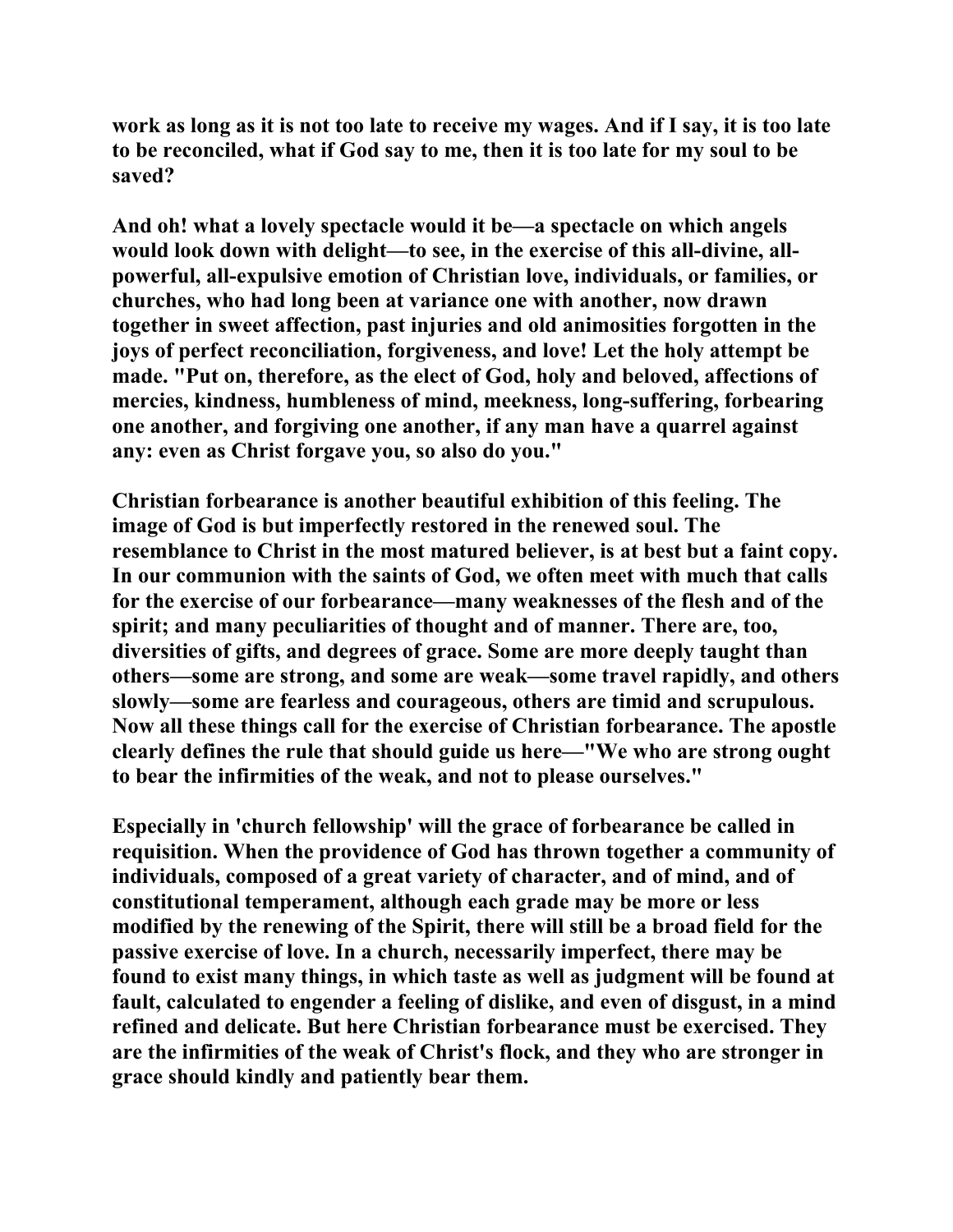**In pursuing a different course, we may wound some of the most gracious, humble, and prayerful saints of God. We may be but little aware with what frequent and deep humiliation in secret, their conscious failings may overwhelm them. And we ought to bear in mind, that if we sometimes might wish to see in them less that was rough in speech, and abrupt and forward in manner, and fault-finding in disposition, they may detect in us a loftiness of spirit, a coldness of manner, and an apparent haughtiness of carriage, which may be an equal trial to them, demanding the exercise on their part of the same grace of forbearance towards us. How watchful, how tender, how kind, then, should we be, ever standing with that broad mantle of love in our hands, which "is patient and kind; which seeks not its own; is not easily provoked," prepared to cast it over the failing of a Christian brother, the moment it meets the eye!** 

**The duty of brotherly admonition and reproof is a perfectly legitimate exercise of Christian love. It may be found the most difficult, but the result will prove it to be the most holy and precious operation of this grace. The Church of God is one family, linked together by ties and interests the closest, the holiest, and the tenderest. It is natural, therefore, that each member should desire for the others the utmost perfection of Christian attainment, and must feel honored or dishonored, as the case may be, by the walk and conversation of those with whom the relationship is so close. In Christian friendship, too, the same feeling is recognized. We naturally feel anxious to see in one whom we tenderly love, the removal of whatever detracts from the beauty, the symmetry, and the perfection of Christian character. Here, then, will the duty of brotherly admonition and reproof, find its appropriate sphere of exercise. But few things contribute more to the formation of Christian character, and to the holy walk of a church, than the faithful, Christ-like discharge of this duty.** 

**It is true, it requires an extraordinary degree of grace in him who administers, and in him who receives, the reproof. That in the one there should be nothing of the spirit which seems to say, "Stand by, I am holier than you;" nothing to give needless pain or humiliation, but the utmost meekness, gentleness, and tenderness; and that in the other, there should be the tractable and humble mind, that admits the failing, receives the reproof, and is grateful for the admonition. "Let the righteous smite me," says David, "it shall be a kindness; and let him reprove me, it shall be an excellent oil." "He that refuses reproof errs, and he that hears reproof gets understanding, and shall be honored. Open rebuke is better than secret love; and faithful are the wounds of a**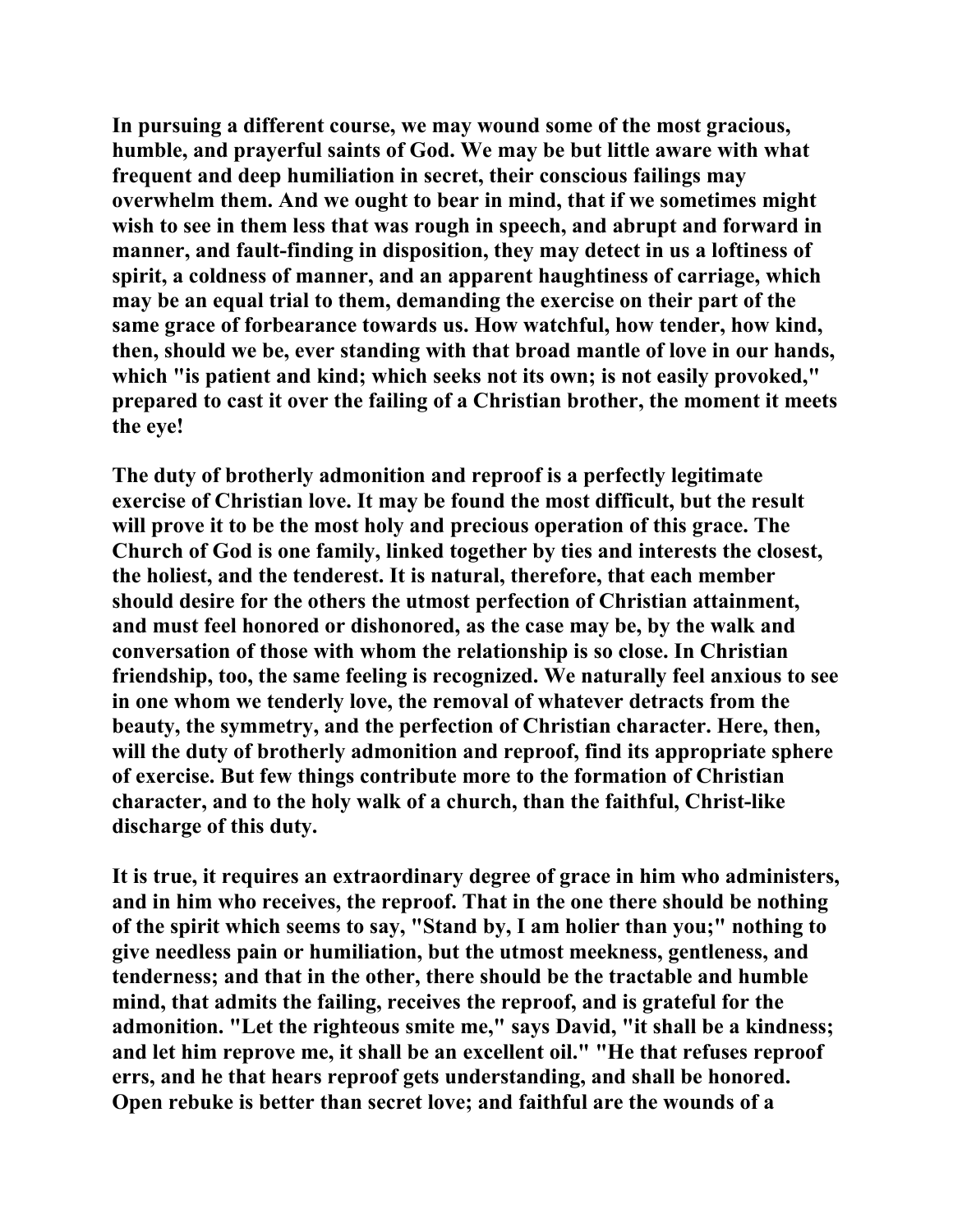**friend." Thus, while this duty is administered and received in the spirit of the meek and lowly Jesus, the Church will be kindly affectioned one to another, knit together in love, and growing up into that state in which she will be without a spot, or a wrinkle, or any such thing.** 

**True Christian love will avoid taking the seat of judgment. There are few violations of the law of love more common than those rash and premature 'infallible' judgments, which some Christians are ever ready to pronounce upon the actions, the principles, and the motives of others. And yet a more difficult and delicate position, no Christian man can be placed in than this. To form a true and correct opinion of a certain line of conduct, we must often possess the heart-searching eye of God. We must be intimately acquainted with all the hidden motives, and must be fully in possession of all the concomitant circumstances of the case, before we can possibly arrive at anything like an accurate opinion. Thus, in consequence of this blind, premature judgment, this rash and hasty decision; the worst possible construction is often put upon the actions and the remarks of others, extremely unjust and deeply wounding to the feelings.** 

**But especially inconsistent with this love, when small unessential differences of opinion in the explanation of scriptural facts, and consequent nonconformity in creed and discipline, are construed into rejection of the faith once delivered to the saints, and made the occasion of hard thoughts, unkind and severe treatment. Let us then hear the Lord's words, "Judge not, lest you be judged." And the apostle's, "Why do you judge your brother? Or why do you set at nothing your brother? for we shall all stand before the judgment-seat of Christ. Let us not therefore judge one another any more."** 

**Christian liberality, in alleviating the necessities of the Lord's poor, is an attribute of brotherly love which we must not pass by unnoticed. The greater number of the Lord's people are "poor in this world." "I will leave in the midst of you a poor and an afflicted people, and they shall trust in the Lord." The poor, the Church has always with her. They are a precious legacy committed to her care by her ascended Lord. The line of Christian duty is clear respecting them. Even in the old dispensation, we find more than a dim shadowing forth of this duty. "If your brother becomes poor, you shall relieve him. You shall not give him your money on interest, nor lend him your food for increase." "If there be among you a poor man of one of your brethren, you shall not harden your heart nor shut your hand from your poor brother: but you shall open your hand wide unto him, and shall surely lend him sufficient**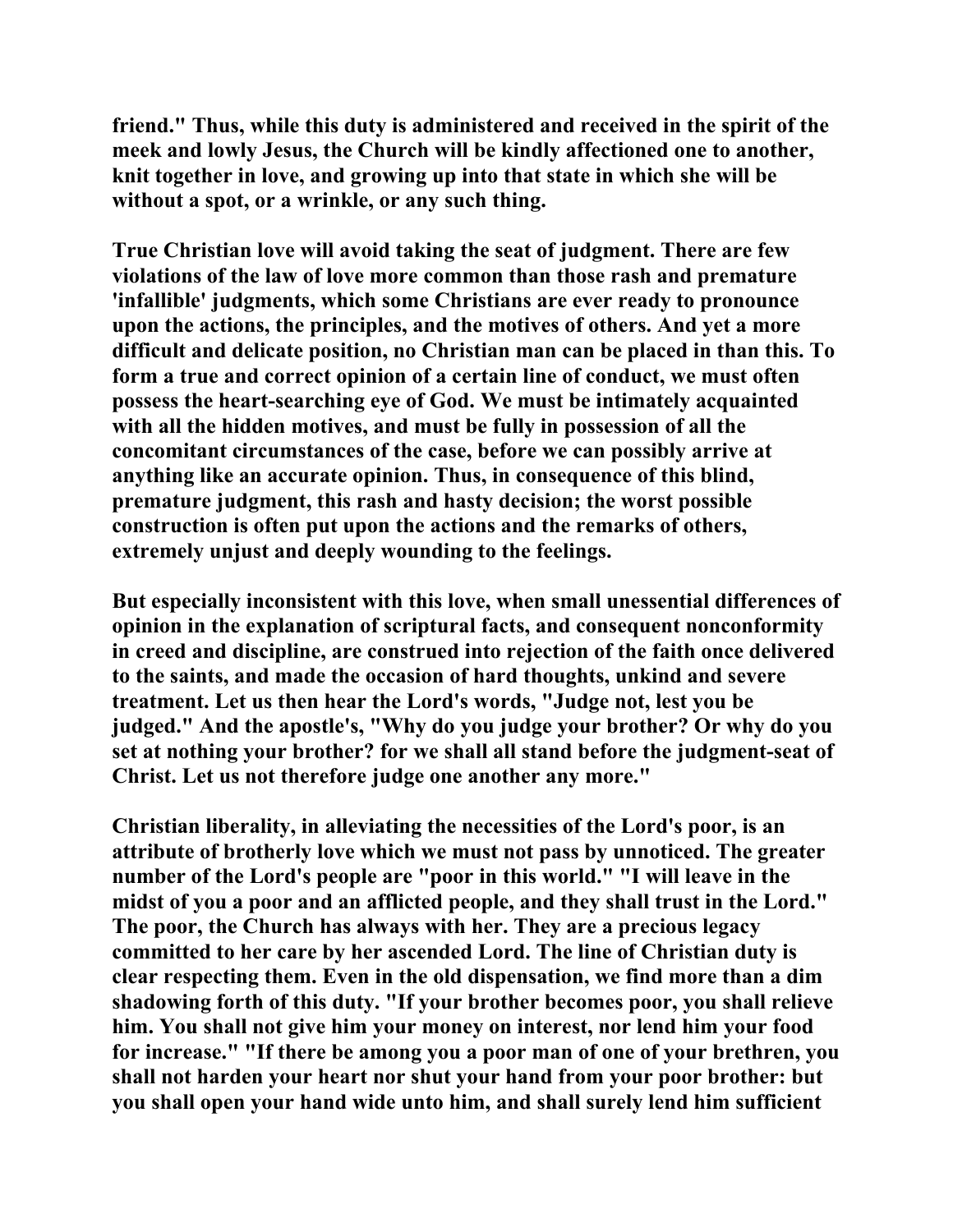**for his need. And your heart shall not be grieved, you shall not begrudge the gift, but shall give cheerfully, when you give unto him."** 

**This duty becomes still more obligatory, and is enforced with still stronger motives, under the Christian dispensation. "Whoever has this world's goods, and sees his brother have need, and shuts up his compassion from him, how dwells the love of God in him? My little children, let us not love in word, neither in tongue, but in deed and in truth." Thus, "by love we serve one another." And what holy luxury of feeling has the Lord associated with the discharge of this Christian duty! Who has not realized, in walking in this sweet and lovely precept, a blessing peculiar to itself? Who has not felt that it was "more blessed to give than to receive;" that in this walk, the greatest expenditure has always resulted in the greatest increase; and that in supplying Christ's need in his poor, tried, and necessitous representatives, Christ has himself met us in the way with some manifest token of his gracious approval?** 

**O for more love to Christ as exhibited towards his people! To see only Christ in them—be they lowly, or poor, or tried, or infirm, or despised, or reviled, or sick, or in prison, or in bonds—to recognize Christ in them, and to love Christ in them, and to serve Christ in them. This would bring more sweet discoveries of the indwelling of Christ in our own souls. How could we show our love to Christ in another, and not feel the sunshine of his love in our own hearts? Impossible! Oh! to hear him speak when the case of need presents itself, "Inasmuch as you have done it unto one of the least of these my brethren, you have done it unto ME!"** 

**True Christian love will excite in the mind, a holy jealousy for the Christian reputation of other believers. How sadly is this overlooked by many professors! What sporting with reputation, what trifling with character, what unveiling to the eyes of others, the weaknesses, and the infirmities, and the stumblings, of which they have become cognizant; marks many in our day! Oh! if the Lord had dealt with us, as we have thoughtlessly and uncharitably dealt with our fellow-servants, what shame and confusion would cover us! We would blush to lift up our faces before men. But the exercise of this divine love in the heart, will constrain us to abstain from all envious, suspicious feelings; from all evil surmisings; from all wrong construing of motives; from all talebearing—that fruitful cause of so much evil in the Christian church; from slander; from unkind insinuations; and from going from house to house, retailing evil, and making the imperfections, the errors, or the doings of others, the theme of idle, sinful gossip—"busy-bodies in other men's matters."**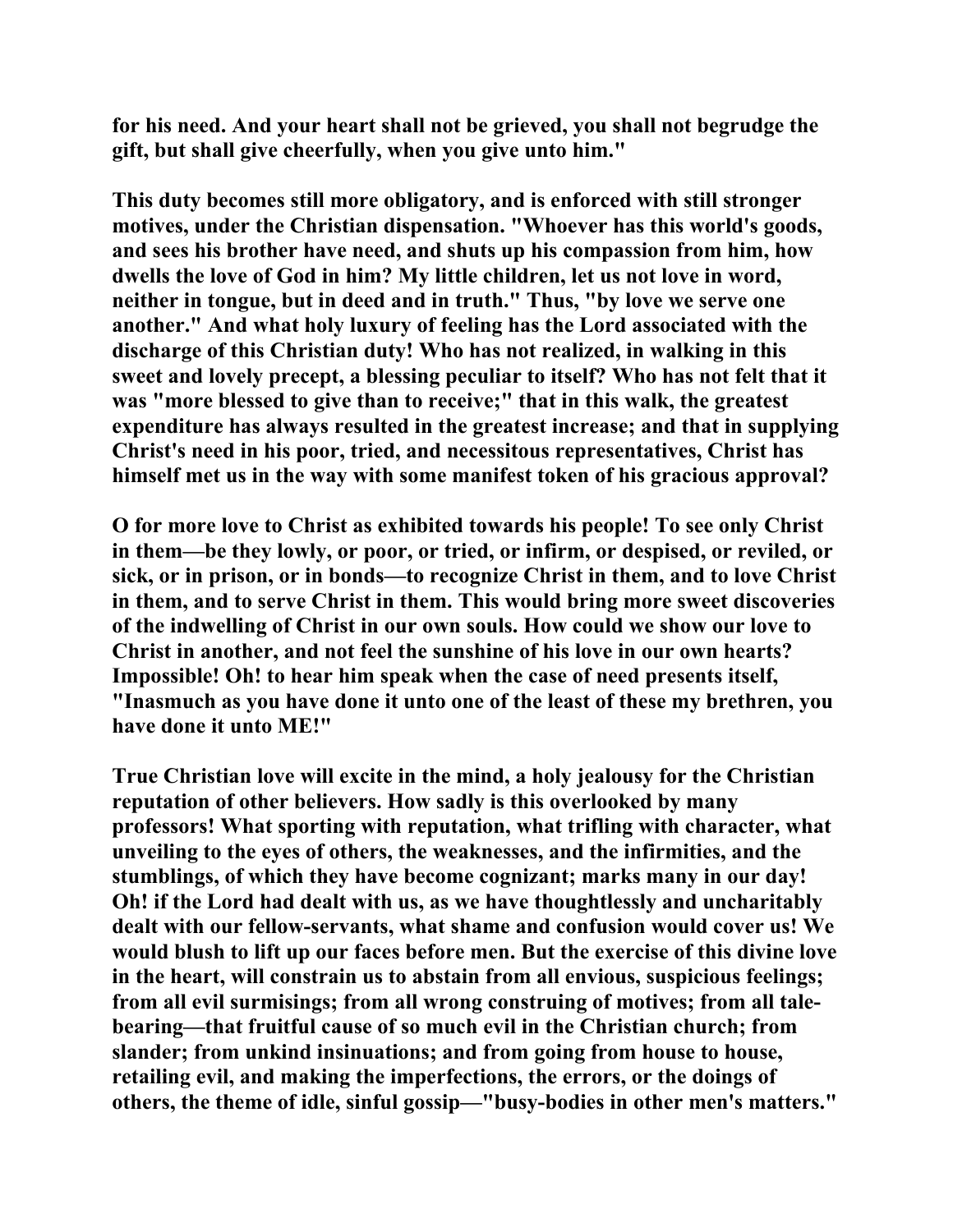**All this is utterly inconsistent with our high and holy calling. It is degrading, dishonoring, lowering to our character as the children of God. It dims the luster of our piety. It impairs our spiritual influence in the world. Ought not the character of a Christian brother to be as dear to me as my own? And ought I not as vigilantly to watch over it, and as zealously to promote it, and as indignantly to vindicate it, when unjustly aspersed or maliciously assailed, as if I, and not he, were the sufferer? How can the reputation of a believer in Jesus be affected, and we not be affected? It is our common Lord who is wounded—it is our common salvation that is injured—it is our own family that is maligned. And our love to Jesus, to his truth, and to his people, should caution us to be as jealous of the honor, as tender of the feelings, and as watchful of the character and reputation of every member of the Lord's family, be his denomination what it may, as of our own. "Who is weak," says the apostle, "and I am not weak? who is offended, and I burn not?"** 

**O how graciously, how kindly does our God deal with His people! Laying His hand upon their many spots, He seems to say, "No eye but mine shall see them." Oh! let us, in this particular, be "imitators of God as dear children!" Thus shall we more clearly evidence to others, and be assured ourselves, that we have "passed from death unto life." But, inviting as it is, we must conduct this subject to a close.** 

**Anticipate the happiness of heaven. It is a world of love. Love reigns in every heart—beams from every eye—glows on every cheek, and breathes from every lip. Nothing is there tending to interrupt the deepest flow of this, the holiest, the divinest, and the sweetest of all affections. The God of love is there; and Jesus, the revelation of love, is there; and the Holy Spirit, the revealer of love, is there; and from the infinite plenitude of each, the glorified spirits receive and drink full and everlasting draughts of love. O blissful regions these, where there are no more strifes, and divisions, and selfishness, and pride, and ambition, and coldness, and discord; but where the songs are the music of love; and the trees wave in the winds of love; and the rivers flow with the fulness of love; and the air is balmy with the soothing of love; and the bowers are fragrant with the odors of love! "Love is the golden chain that binds the happy souls above, And he's an heir of heaven, who finds his bosom glow with love."** 

**Let us more deeply cherish in our bosoms this heaven-born affection; let us cultivate it more and more towards all with whom we hope to spend our**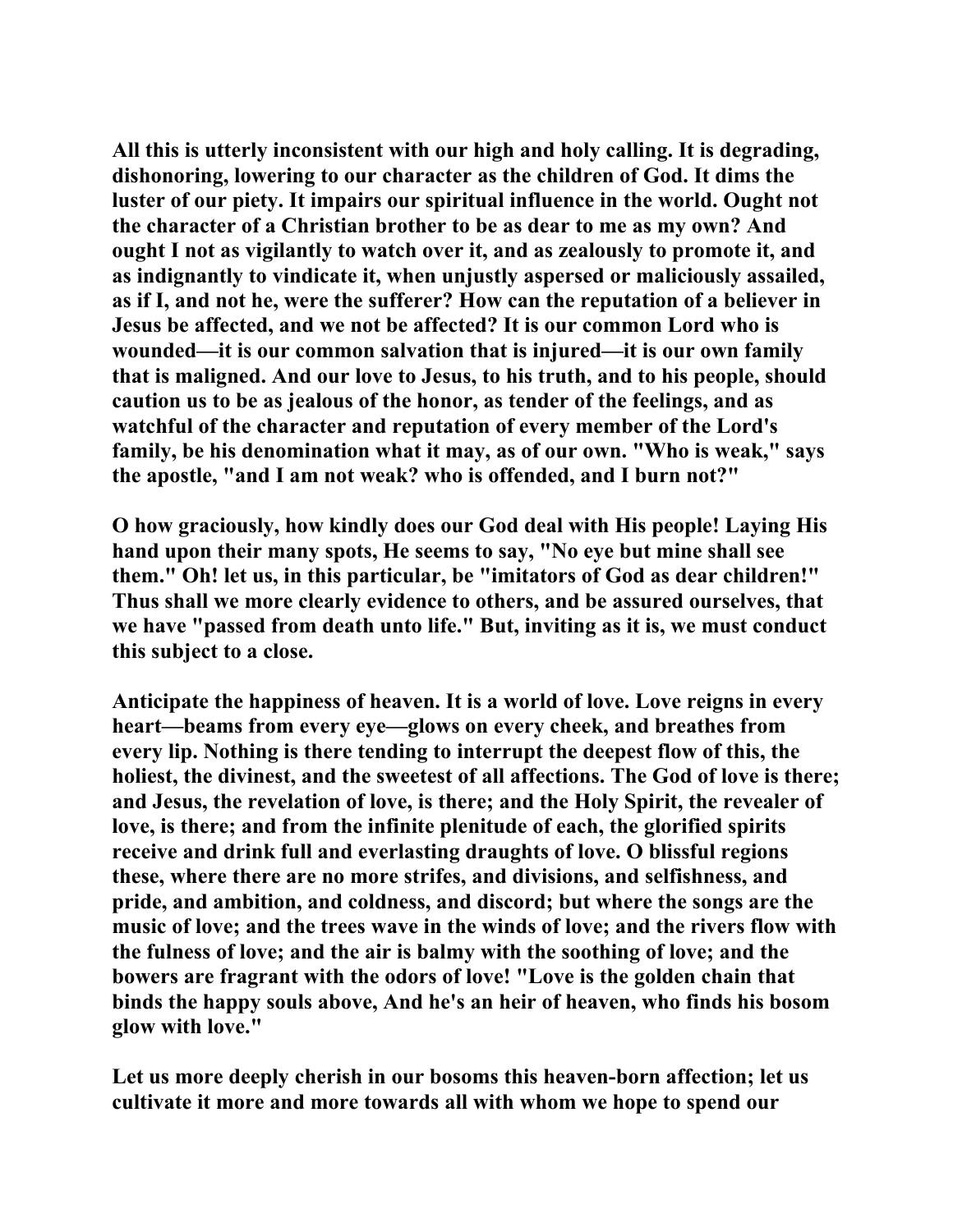**eternity of joy. Let us "love as brethren." Why should we 'fall out by way,' when we are journeying to the same land of promise? And why should we stand aloof from one another, when We are All One in Christ Jesus?** 

**"We are ONE in Christ our Lord, Time has no chain to bind us, We fear not death's sharp sword, And the grave we leave behind us."** 

**"We are ONE in faith below, In hope and consolation, Though garb and colors show Shadows of variation."** 

**"We are ONE in love divine, Each stony heart renewing, Let it reflected shine, Christians, your hearts imbuing."** 

**"We are ONE from Christ's last prayer, Whom the Father hears ever, And how can we despair, Who from his love can sever?"** 

**"We are ONE in homes on high, Which Jesus is preparing, For the blessed ones who die, One cross, one glory sharing."** 

**"We are ONE in Christ our Lord, O You, of peace the Giver From every strife abhorred Your family deliver."** 

**"We are ONE in Christ our Lord, He speaks who knows no turning, And we stay upon his word, Its light afar discerning."** 

**"We are ONE in Christ our Lord,**